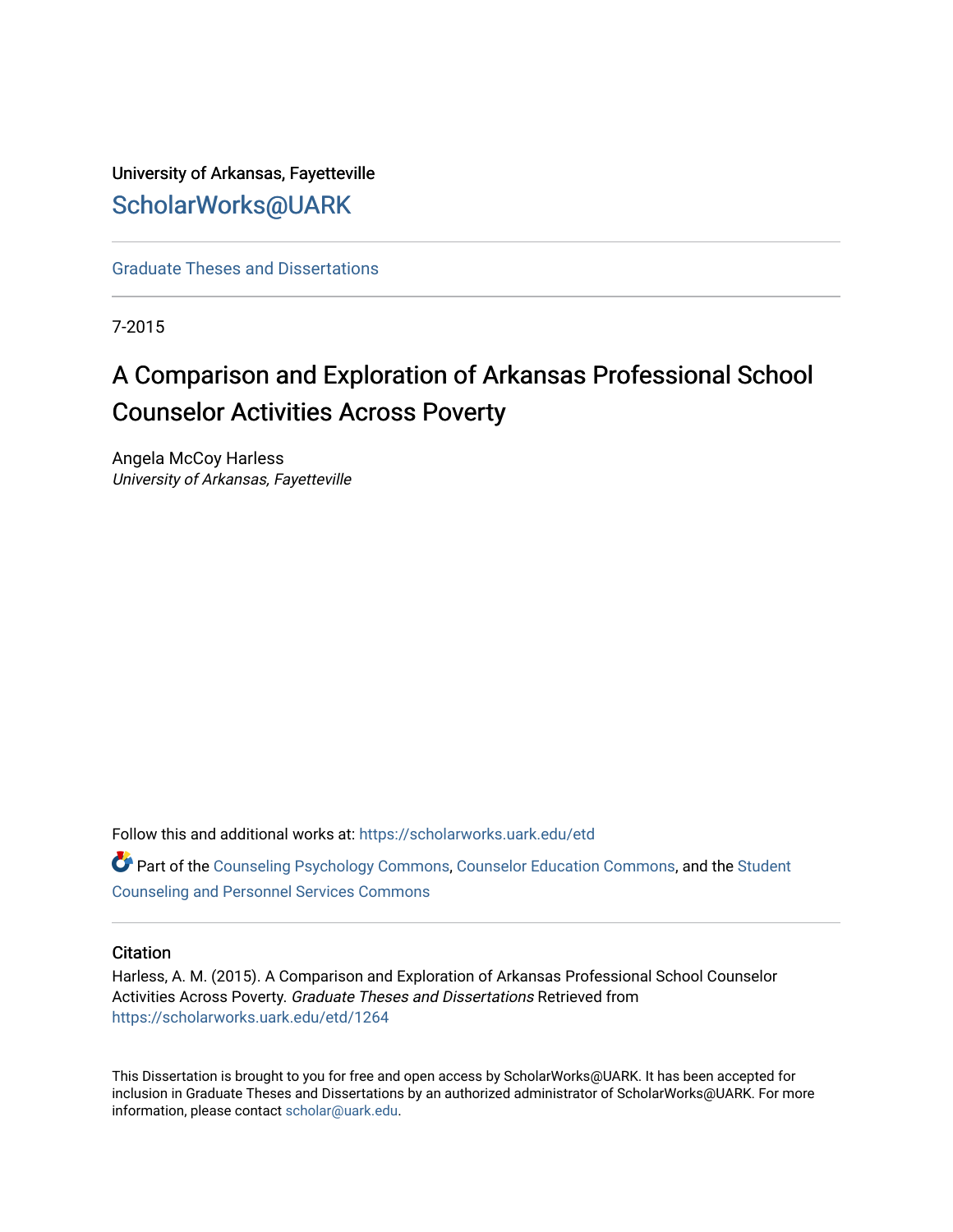# A Comparison and Exploration of Arkansas Professional School Counselor Activities Across Poverty

A dissertation submitted in partial fulfillment of the requirements for the degree of Doctor of Philosophy in Counselor Education

by

Angela McCoy Harless Southern Arkansas University Bachelor of Music Education, 1989 Texas A&M University-Texarkana Master of Science in Counseling Psychology, 2004

# July 2015 University of Arkansas

 $\_$  , and the contribution of the contribution of  $\overline{a}$  , and  $\overline{b}$  , and  $\overline{b}$  , and  $\overline{b}$  , and  $\overline{b}$ 

This dissertation is approved for recommendation to the Graduate Council.

Dr. Kristin K. Higgins Dissertation Director

 $\mathcal{L}_\text{max}$ 

 $\mathcal{L}_\text{max}$ 

Dr. Roy C. Farley Dr. John W. Murry, Jr. Committee Member Committee Member

Dr. Linda G. English Ex-Officio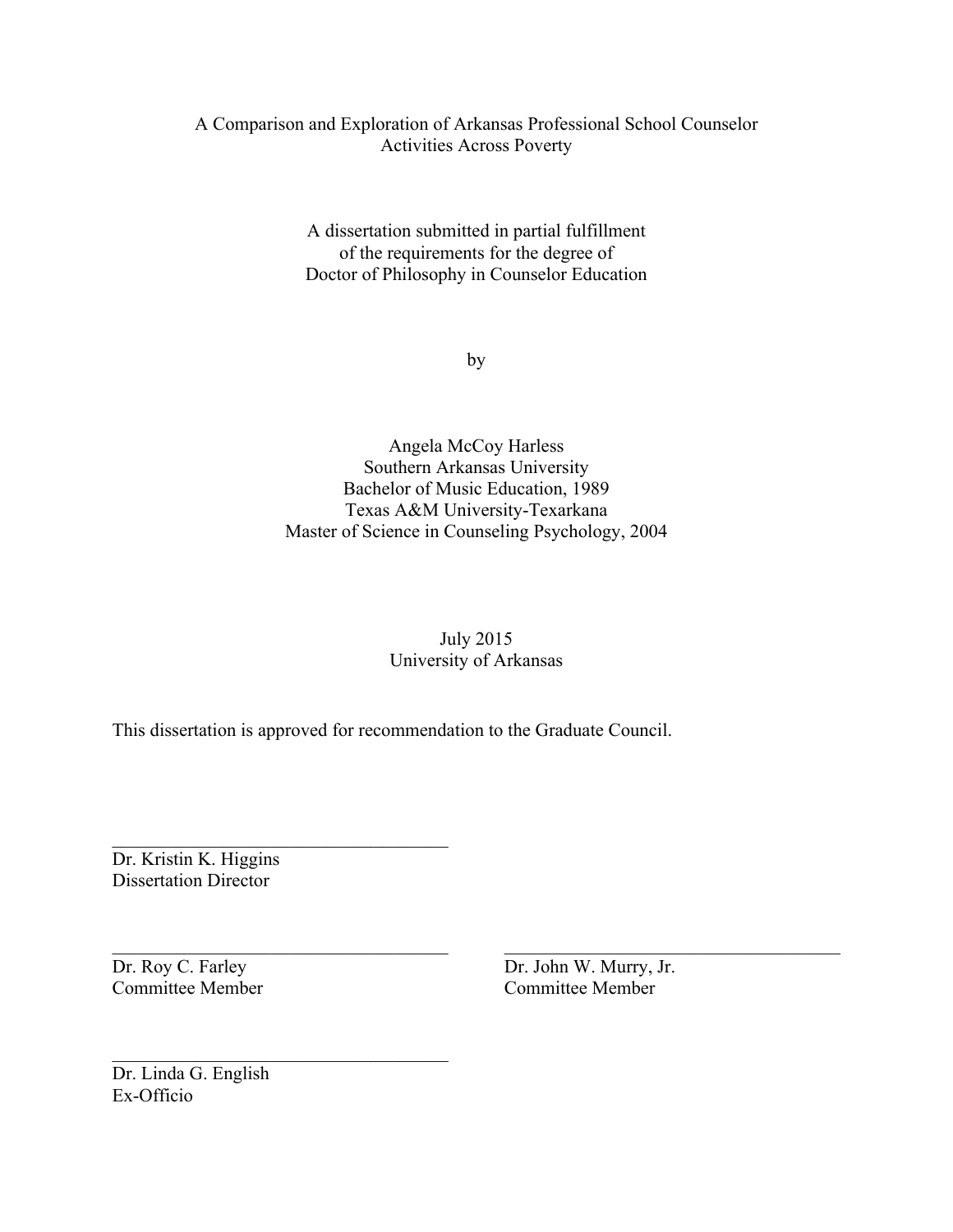### ABSTRACT

This study is an exploration of the actual and preferred practices of Arkansas K-12 school counselors in low, mid, and high-poverty schools using the School Counselor Activity Rating Scale (Scarborough, 2005), follow-up questionnaires, and interviews. The qualitative component of this study brings to light the contextual factors that prevent school counselors from providing direct and indirect services to students outlined in the ASCA National Model. This research study examines the hidden dynamics of the counselor/principal relationship and how this relationship has a pivotal role in the realization of a fully comprehensive developmental school counseling program. This study contributes to the knowledge and understanding of administrators, school officials, school counselors, counselor educators, and government officials concerning the role and function of the school counselor. The goal of this research is to promote change in policy and organizational infrastructure in order to give school counselors the authority to advocate, lead, and direct their own school counseling programs in order to provide appropriate and timely services for all students

*Keywords:* role of school counselors, school counselor activities, counselor/principal relationship, social justice, school counselor perceptions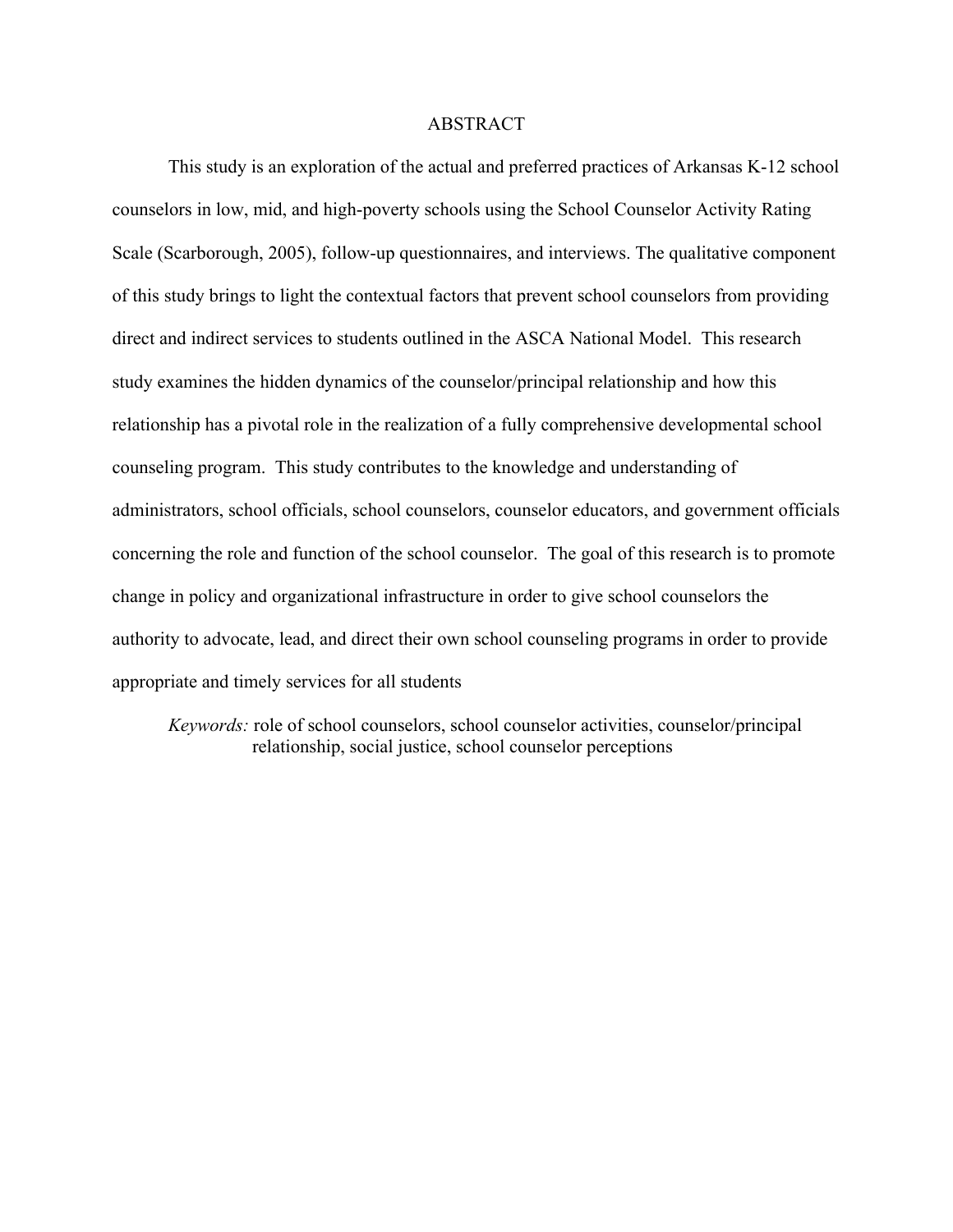©2015 by Angela Harless All Rights Reserved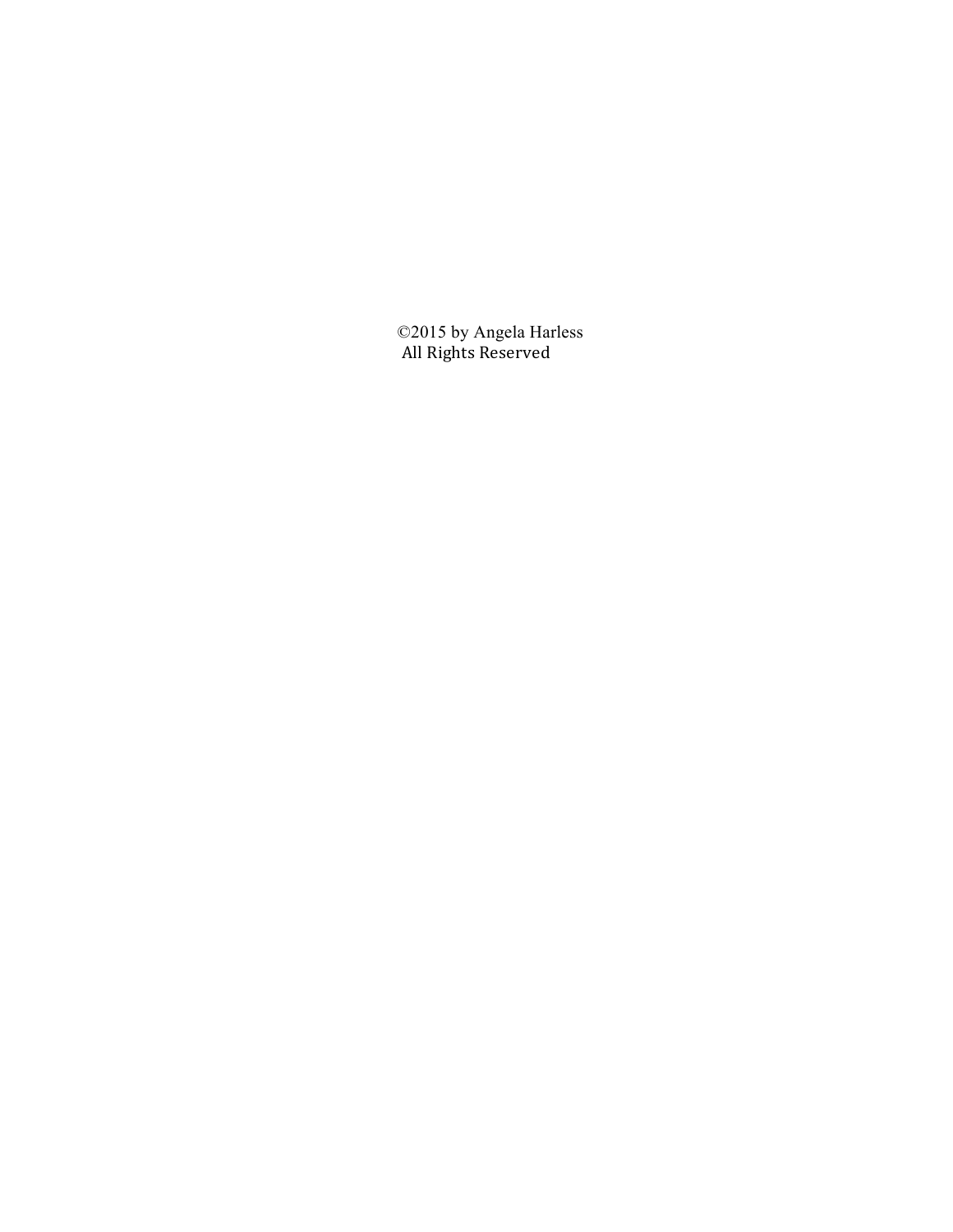### ACKNOWLEDGEMENTS

I am so thankful to all who made this dissertation and degree possible. There are so many people I would like to thank for being a part of this journey with me. I would like to extend my gratitude to the faculty and staff at the University of Arkansas for their friendliness and willingness to help whenever needed. Also, this research study would not have had the number of participants that it did without the help of Robin Hudson-Sparks who sent emails to ARSCA members encouraging them to voice their opinions. I am especially thankful for the support and guidance of Dr. Kristin K. Higgins, who was an exceptional mentor and friend during my years in the Ph.D. Counselor Education program. I am also grateful to Dr. Roy C. Farley who encouraged me to apply to the program and inspired me to use my creativity in everything I do. I would also like to thank Dr. John W. Murry, Jr. for his advisement and excellent suggestions on my research and dissertation. Lastly, I could not have done all this without the my good friend, Dr. Linda G. English, who had faith in my abilities, saw my potential, and inspired me to dream big.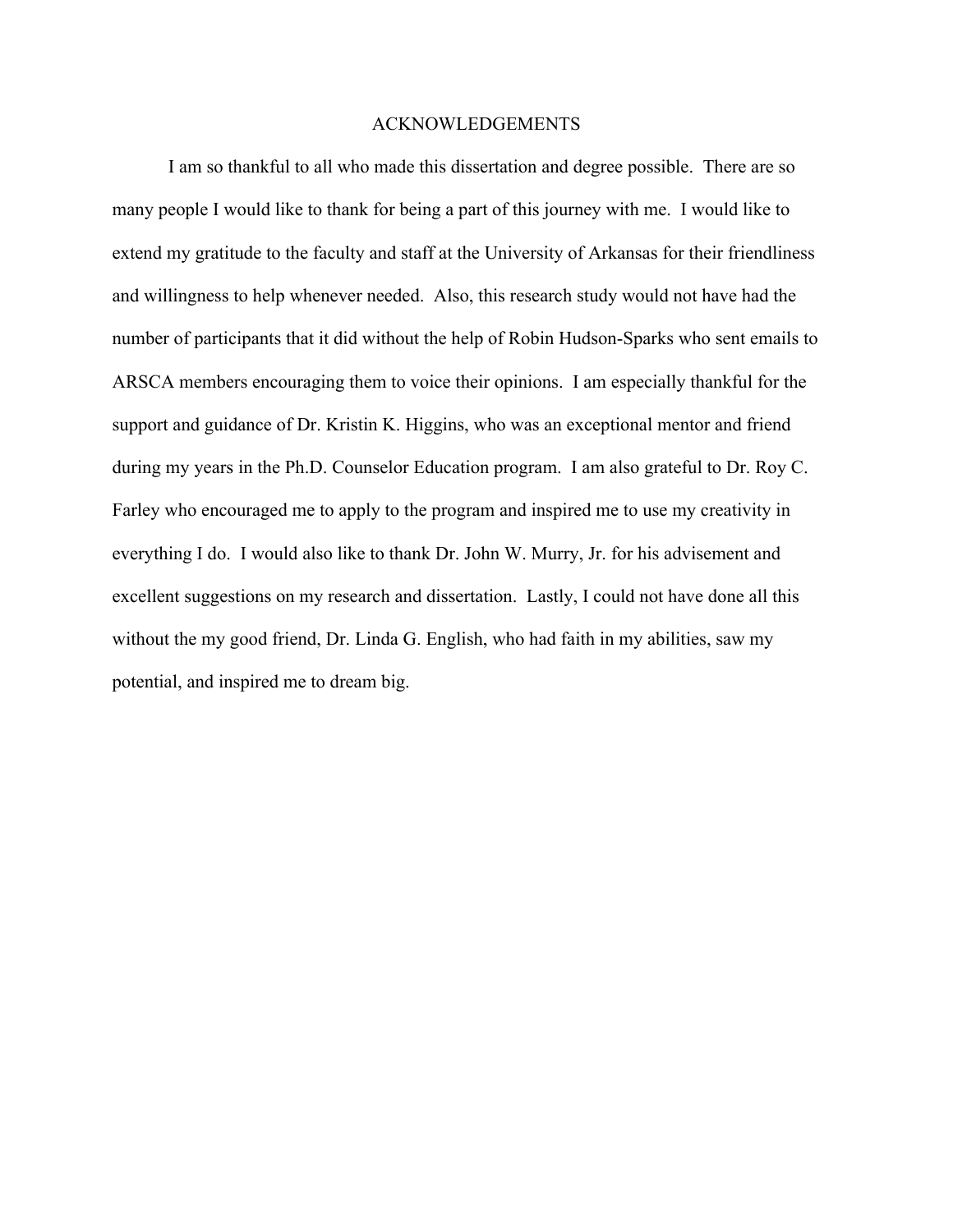#### **DEDICATION**

I would like to dedicate this dissertation to my loving family and friends. The support of my family, church family, and friends has meant so much to me during this chapter in my life. You have been my greatest cheerleaders. Most of all, I would like to dedicate this dissertation to my parents, children, and husband. I would like to thank my parents, Shirl and Nancy, for teaching me the meaning of hard work and perseverance. You have been a source of great love and strength in my life that has guided me in everything I do. I would also like to extend my love and appreciation to my children, Adam and Emily, for encouraging me to further my education and to do what I love. Words cannot express how much joy you bring me each and everyday. Finally, I could not have done this without the love and support of my husband, Mark. You have been my rock throughout this amazing journey. I could not have asked for a better husband and friend. I love and appreciate you and everyone who made this dream a reality.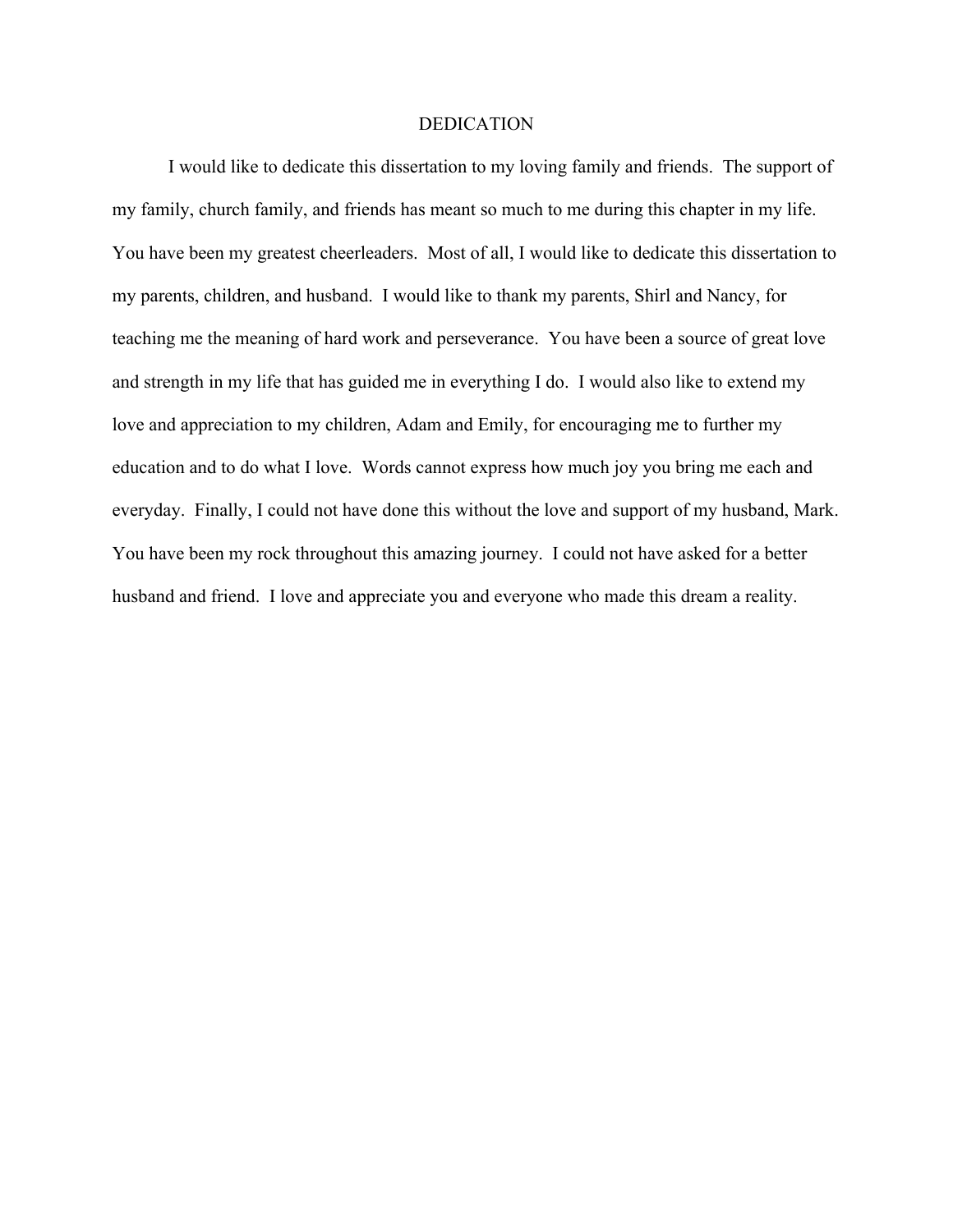# TABLE OF CONTENTS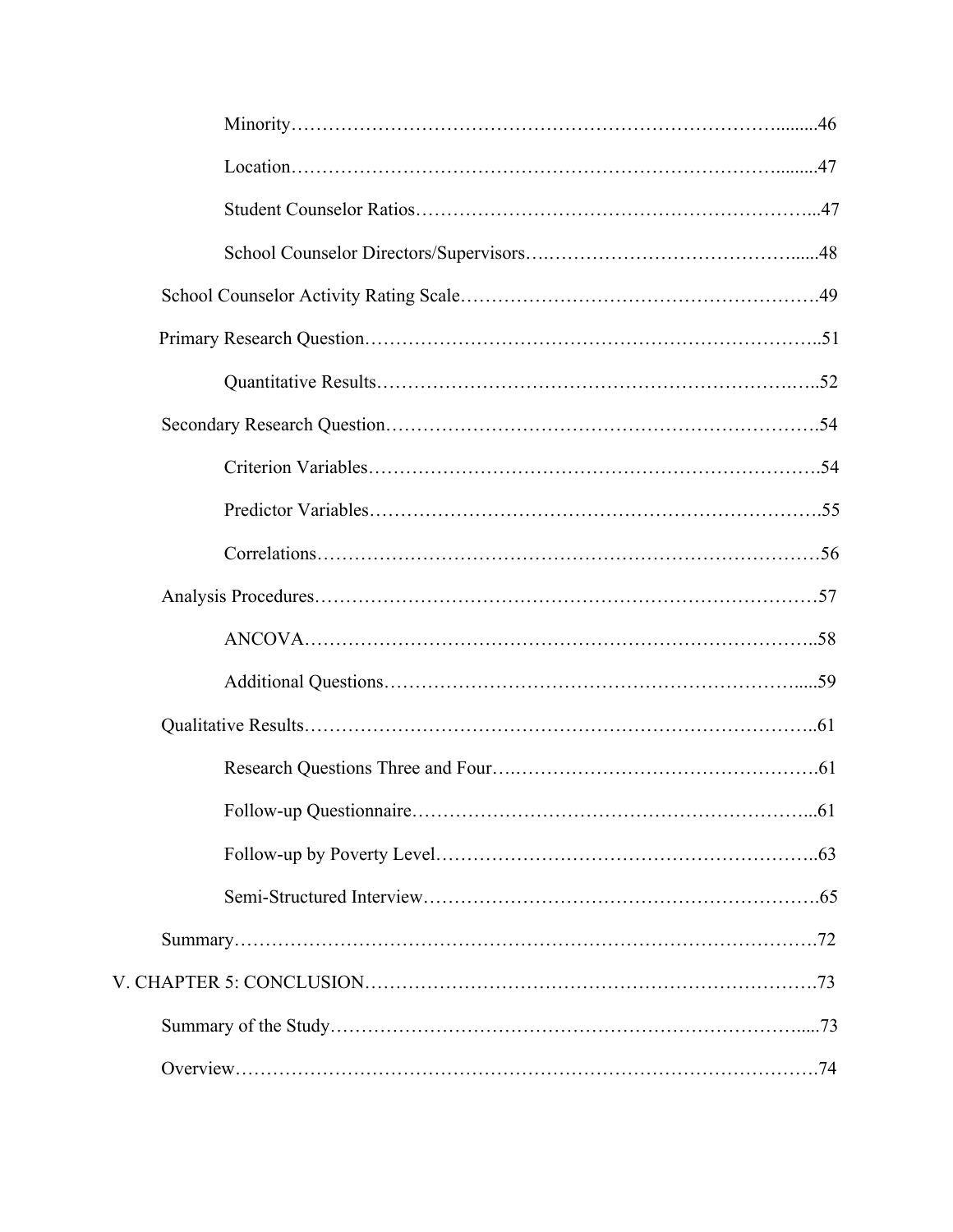| <b>APPENDICES</b> |  |
|-------------------|--|
|                   |  |
|                   |  |
|                   |  |
|                   |  |
|                   |  |
|                   |  |
|                   |  |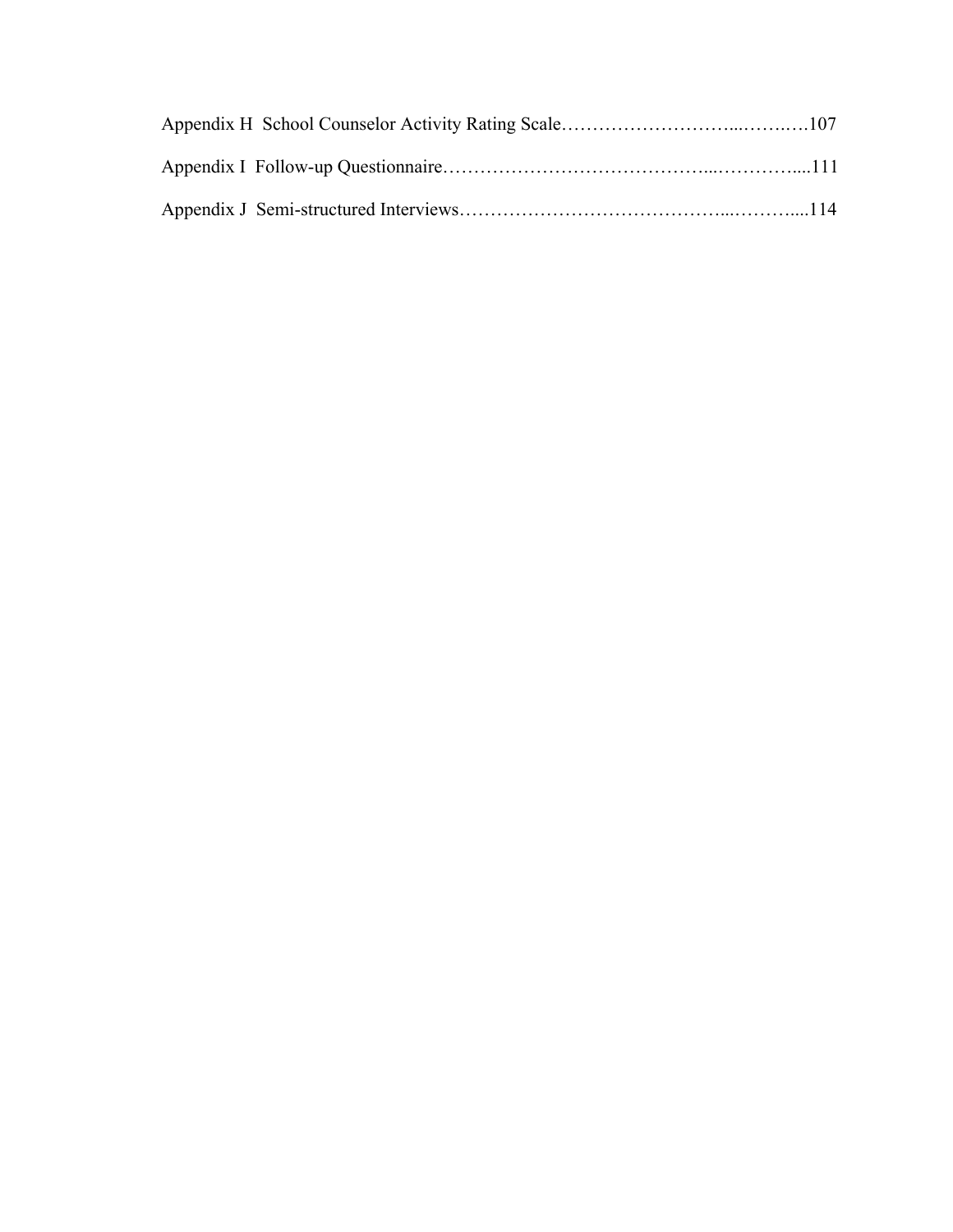# LIST OF TABLES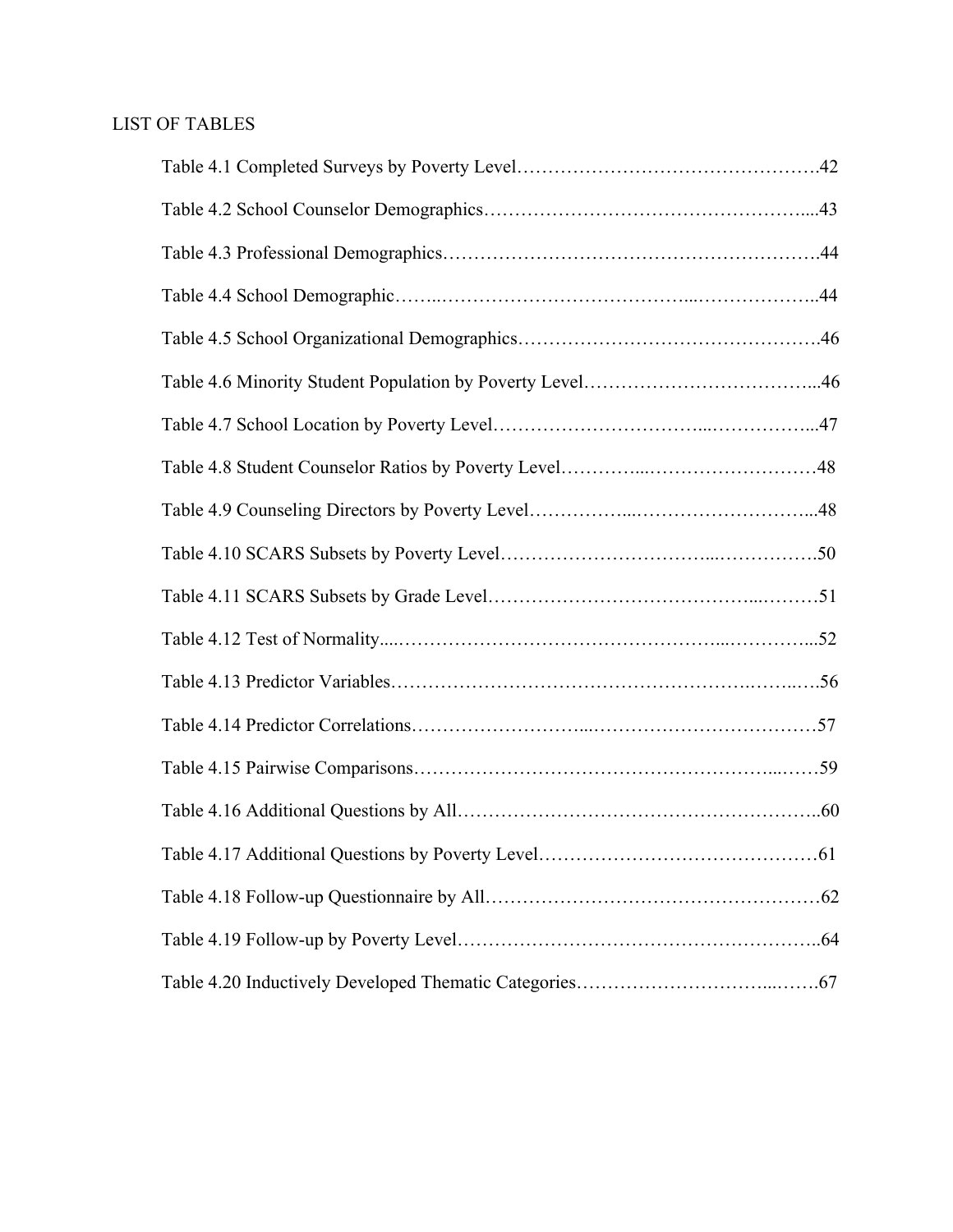#### Chapter I

# Introduction to the Study

The professional competencies of school counselors outlined in the American Counseling Association's National Model of school counseling revolve around specific principles of ethical behavior to maintain high standards of integrity, leadership, and professionalism (ASCA, 2012). The role of the school counselor is to participate as a member of the educational team and use leadership skills, advocacy, and collaboration to strengthen relationships with faculty, staff, and administrators (ASCA, 2012). However, professional school counselors are still experiencing role ambiguity, assigned non-counseling duties, and lack support in providing the services students need (Perusse, Goodnough, Donegan, & Jones, 2004; Scarborough & Culbreth, 2008).

#### **Statement of the Problem**

According to the ASCA National Model, school counselors should be spending 80% of their day in direct and indirect services to students (ASCA, 2005; Bowers & Hatch, 2005). Furthermore, school counselors are to provide culturally relevant prevention and intervention programs that promote academic, career, and personal/social development for all students (Lee, 2001). However, studies show that school counselor duties assigned by their respective administrators continues to be incongruent with national standards (Perusse, et al., 2004).

Even though there are many studies in the literature about the role of the school counselor and the benefits of implementing a comprehensive developmental school counseling model, there are few studies supporting successful implementation of the ASCA National Model and the role of the school counselor in high-poverty schools (Clemens, Carey, & Harrington, 2010; Ford, 2014; Jonson, Milltello, Kosine, 2008; Lapan, Gysbers, Bragg, & Pierce, 2013; Sutton & Fall, 1995). The research found in the literature supporting the ASCA National Model are based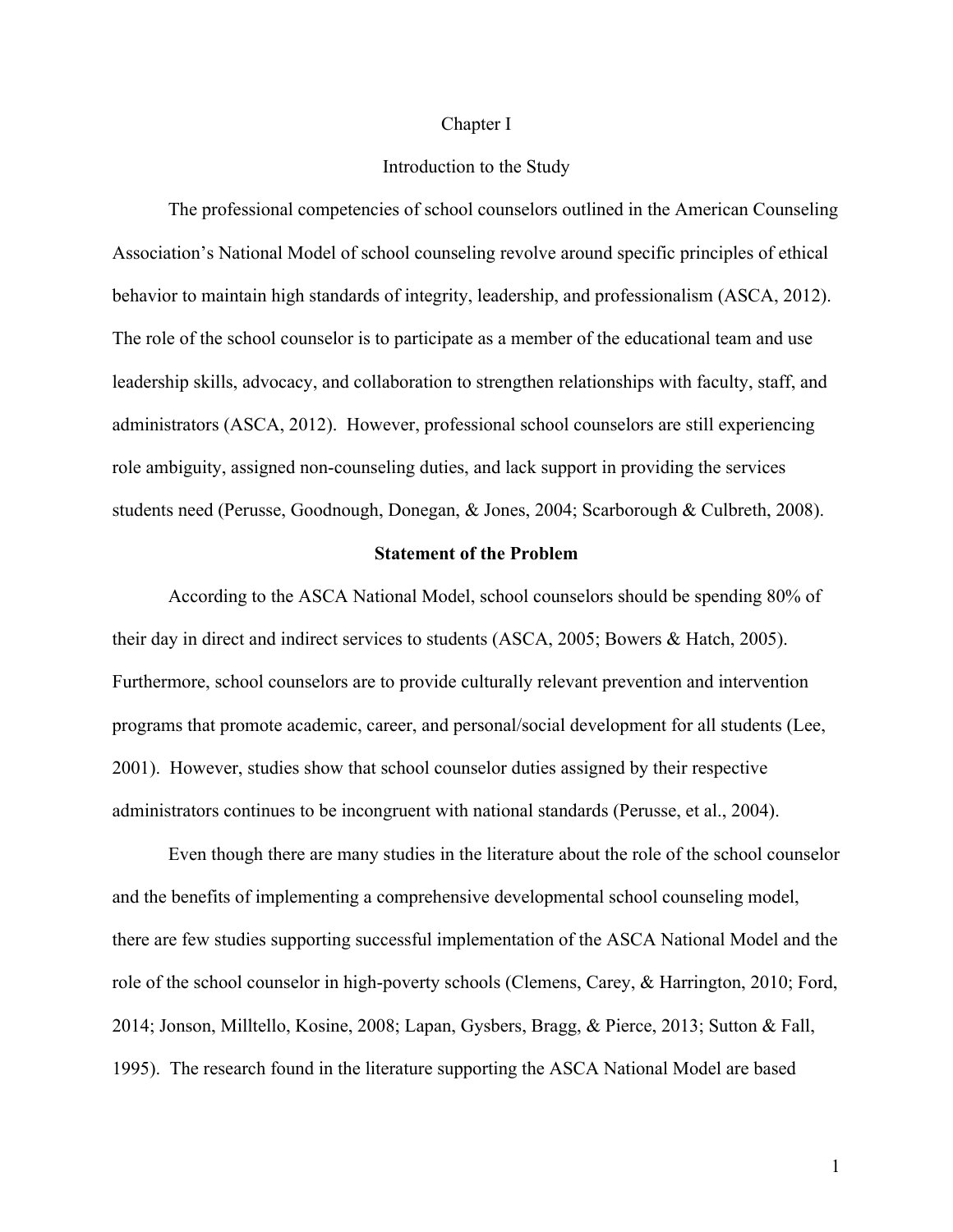primarily on school districts with predominately Caucasian students with middle to above socioeconomic status (Buckard, Gillen, Martinez, & Skytte, 2013; Carey, Harrington, Martin, & Hoffman, 2013; McGannon, Carey, & Dimmitt, 2005; Dimmitt & Wilkerson, 2013). In a comprehensive review of the literature, *The Current Status of Outcome Research*, the authors noted a need for more thorough research involving student minorities, school environment, and other psychological factors on student academic, career, and personal development (McGannon et al., 2005).

In a recent Rhode Island study (Dimmitt & Wilkerson, 2013) the authors found data that supports the need for more research with underprivileged children. The researchers determined that schools with more minority students and students qualifying for free and reduced lunch were less likely to receive professional school counseling services. Data from this same Rhode Island study showed that schools with higher percentages of minority students and students eligible for free or reduced lunch had significantly lower per-pupil expenditures, and less personal and social counseling services provided by their school counselors than in more financially affluent schools (Dimmitt & Wilkerson, 2013; Lapan, 2013).

This research study is interested in examining the frequency of actual and preferred activities of school counselors in high-poverty schools in comparison to low and mid-poverty schools. Furthermore, this study is interested in exploring counselor perceptions on the contextual factors that hinder counselors from providing direct/indirect services for students, and the dynamics of the counselor/principal relationship and how this relationship may have a pivotal role in the realization of a fully comprehensive developmental school counseling program (Carnes-Holt, Range, & Cisler, 2012).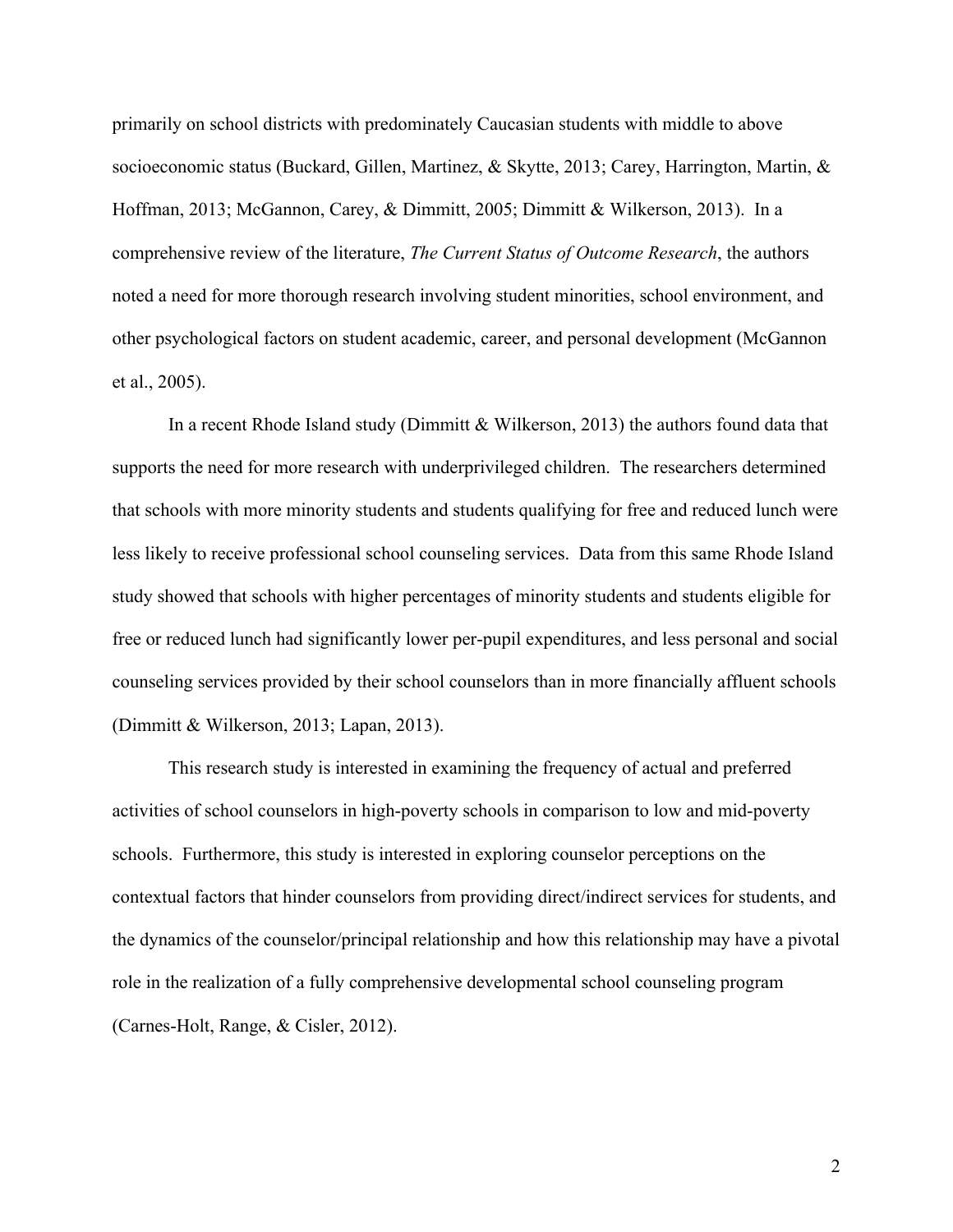# **Purpose of the Study**

The purpose of this study is to assess the performance of actual and preferred activities of practicing school counselors in Arkansas school districts across poverty levels. Since Arkansas was recognized as having a statewide established school counseling model, the focus of this study was to evaluate specific day to day activities of counselors rather than the presence of general components of a comprehensive school counseling model (Martin, Carey, & DeCoster, 2009). This research looked closely at external factors that effect the implementation of a fully comprehensive developmental school counseling program, such as organizational structure, counselor leadership, as well as student demographics (Sutton & Fall, 1995). Hopefully, the results of this study will influence those in authority to consider the impact school counselors have on student outcomes (Dimmit, Carey, McGannon, & Henningson, 2005).

Based on previous school counseling experience and accounts of other professional school counselors, it was determined that this study would best serve Arkansas school counselors and students by concentrating on specific counseling activities that counselors are or are not doing and how it affects the school counseling program. To measure counselor activity, this study incorporated surveys, questionnaires, and semi-structured interviews with school counselors to examine the interpersonal and systemic issues involved in establishing and maintaining a comprehensive developmental school counseling program, particularly components of the ASCA National Model involving direct/indirect services to students (DeKruyf, Auger, & Trice-Black, 2013).

# **Theoretical Framework**

The framework used in the design of this study is based on social justice. Social justice is the belief that people are of equal value, are deserving of respect, and should be given equal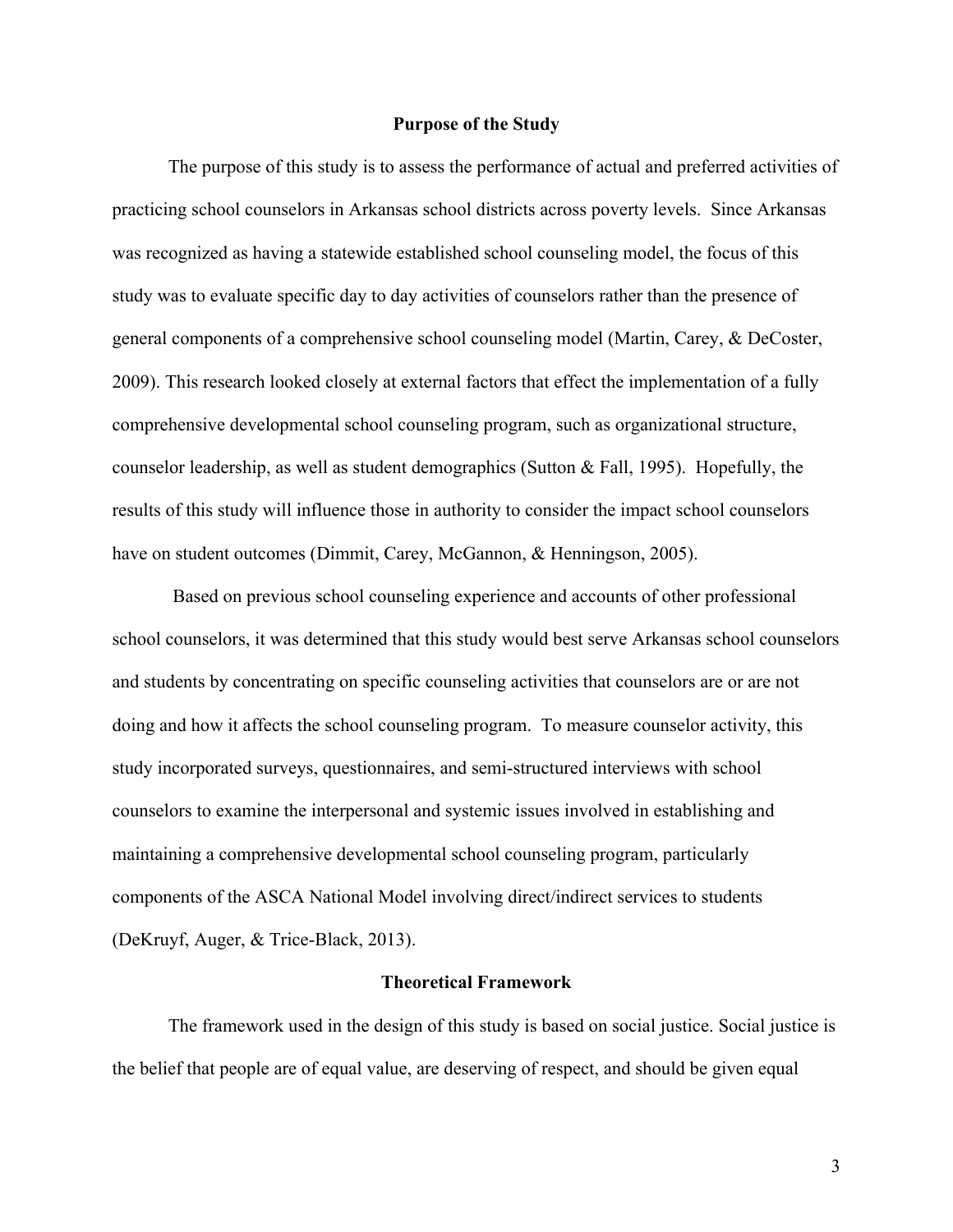opportunities to succeed (Ratts, DeKruyf, & Chen-Hayes, 2007). In order for schools to provide an equitable education for all students, professional school counselors need to operate from a social justice framework (Crethar, 2010; Lee, 1995). This means school counselors need to examine external factors along with internal factors to student mental health, develop a crosscultural awareness approach, and take a leadership role in advocating for students by addressing systemic injustices that discriminate against race/ethnicity, gender, class, disability, and sexual orientation. (Cox & Lee, 2007; Lee, 2007; Pederson & Carey, 2003). According to the American Counseling Association (ACA), social justice advocacy is considered the most important advocacy for the professional school counselor in the  $21<sup>st</sup>$  century. When school counselors use a social justice framework and incorporate the advocacy competencies endorsed by the ACA Governing Council, they are better equipped to advocate for their students against social injustices and promote access and equity in education. School counselors must use interventions not only directly with students but also indirectly on behalf of students by looking at all aspects of injustice, whether it be in the classroom, in the community, or in the public (ACA, 2014). Using a social justice framework is crucial in closing the gap in student achievement. School counselors are encouraged to contribute to educational equity by incorporating activities using social justice principals in six key functions: counseling, consulting, coordinating services, connecting schools to families and communities, collecting and analyzing data, and challenging bias in the school system (Holcomb-McCoy, 2007).

## **Significance of the Study**

This study is significant because it explores a multitude of variables affecting the time spent by school counselors on direct and indirect services to students and addresses the perceptions of school counselors on the reasons behind the inordinate amount of time spent on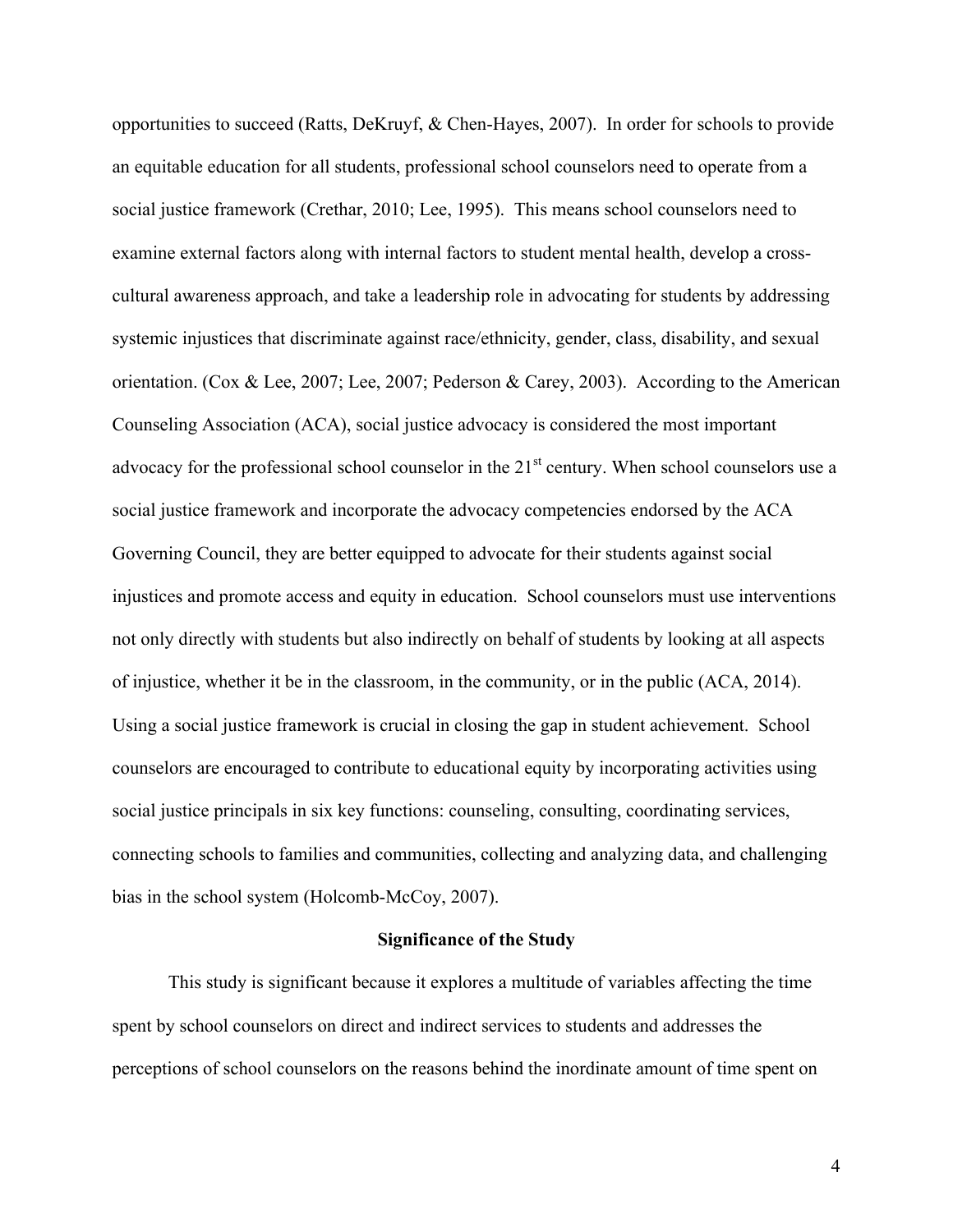non-counseling duties. Many researchers have studied the actual and preferred practices of school counselors. Previous studies have examined various factors such as program implementation, principal-counselor relationships, student to counselor ratios, ethnicity, school climate, and organizational culture (Clemens et al., 2010; Ford, 2014; Jonson et al., 2008; Lapan et al., 2013; Sutton & Fall, 1995). In addition, studies have examined discrepancies in counselor activities by looking at possible predictors such as school counselor ethnicity, education, experience, professional membership, self-efficacy, advocacy skills, and leadership skills (Shimoni & Greenberger, 2015; Myers & Sweeney, 2004; Scarborough & Culbreth, 2008).

Past studies have used primarily qualitative or quantitative designs. However, this study has moved the examination of school counselor intervention practices into a different direction by using a mixed-methods design with a social justice framework. Its distinctive approach takes into consideration the influence of impoverished communities on the delivery of student services and on the working relationship of counselors and administrators. This study is one of the few mixed-methods research designs exploring the topic of school counselor activities and the factors that influence the discrepancies between actual and preferred practice. Furthermore, it utilizes multiple measurement instruments, which allows for a more multi-dimensional interpretation on the discrepancies in school counselor activities. The location of this study is ideal because it was conducted in a state that serves a large population of minority and impoverished students who live mostly in rural communities, making the study results comparable to numerous school districts across the U.S. (NCES, 2013). This study is significant because it has the potential to bring new knowledge concerning the influence of external factors, including organizational and administrative constructs that create barriers to providing direct and indirect services to students, particularly in impoverished school districts. The information gleaned from this study will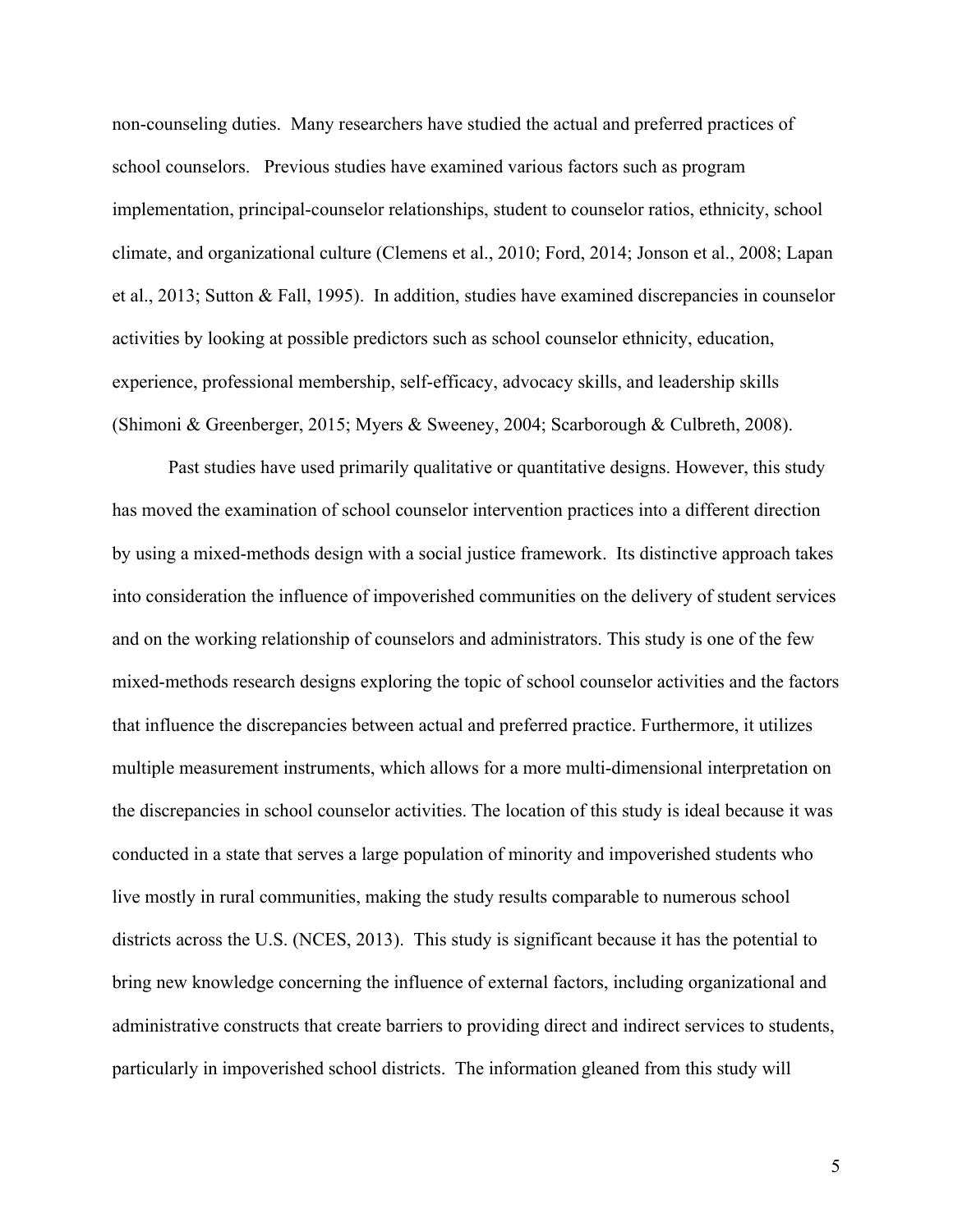inform administrators, school board members, stakeholders, counselor educators, and state leaders on key policy and systemic changes needed for school counselors to provide a fully comprehensive developmental counseling program that meets the academic, career, and personal/social development needs of all students.

# **Assumptions**

This study incorporates various measurement instruments such as the School Counselor Activity Rating Scale (SCARS) designed by Janna Scarborough (2005), a follow-up questionnaire, and semi-structured interviews. Information provided by Scarborough on the development of the SCARS survey, including the tests used to check for reliability and validity, as well as other studies using the SCARS, has shown that it is a valid and reliable instrument that accurately measures the frequency of school counselor activities. Previous studies using the SCARS has consistently shown that school counselors do not practice the way they would prefer and many of the activities they do perform is not considered appropriate counseling practice (Scarborough, 2002, 2005, Scarborough & Culbreth, 2008).

It is assumed that the adaptions made to the SCARS (Scarborough, 2005), follow-up questions, and semi-structured interview developed for this current study is consistent with results from other studies. It is also assumed that participants' answers truthfully and accurately reflected their own perceptions concerning their working relationship with administrators, the barriers they experience when providing student services, and personal thoughts and attitudes about counseling directors and supervisors.

#### **Research Questions**

The research questions for this study were developed from the extant literature, counseling professionals, and personal experience. Although these questions are not necessarily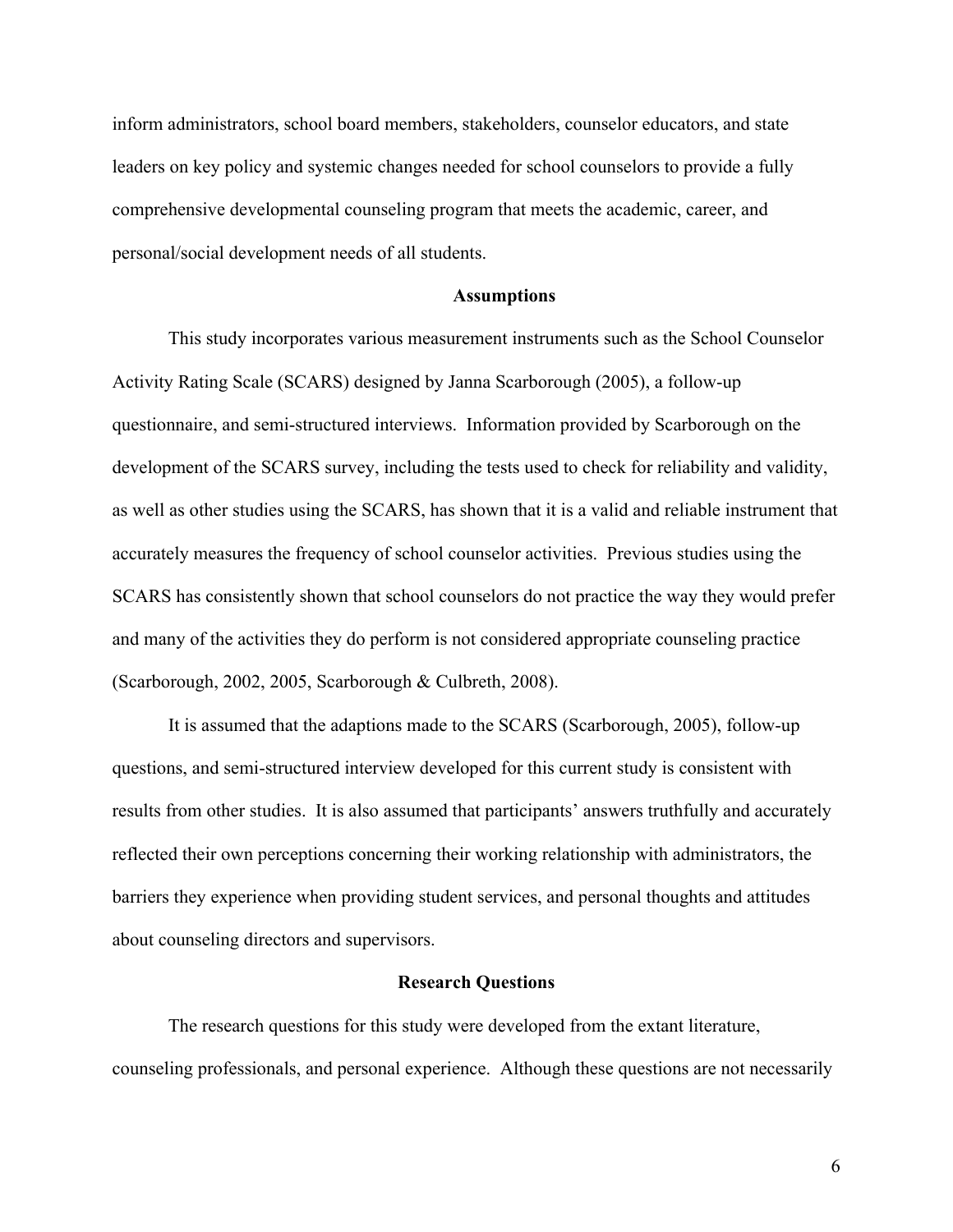new, their combination within one study adds multiple contextual factors to previous questions and studies. The research questions for this study are as follows:

- Question 1: Are there differences in the frequency of reported counselor activities between school counselors in low, mid, and high-poverty areas in Arkansas?
- Question 2: Which factors influence the discrepancy of actual and preferred activities of school counselors most?
- Question 3: What do school counselors perceive as the primary barrier to providing direct/indirect services to students as suggested by the ASCA National Model?
- Question 4: What perceptions do counselors have concerning the common practice of using principals as directors of school counseling programs rather than certified counselor directors?

# **Definition of Terms**

Several key terms were utilized in this dissertation that have come directly from the research literature on school counseling. Terminology constructs will be briefly defined for reader clarification.

*Professional School Counselor* was defined by ASCA as a state credentialed educator with a master's degree in school counseling. They are trained professionals who meet developmental needs of all students through a comprehensive school counseling program by addressing the academic, career and personal/social development of all students (ASCA, 2005).

*Comprehensive school counseling program* was defined as a developmentally appropriate counseling program involving preventions and interventions through a multiple delivery system based on the ASCA National Model that promotes academic, career, personal and social growth for all students (ASCA, 2005).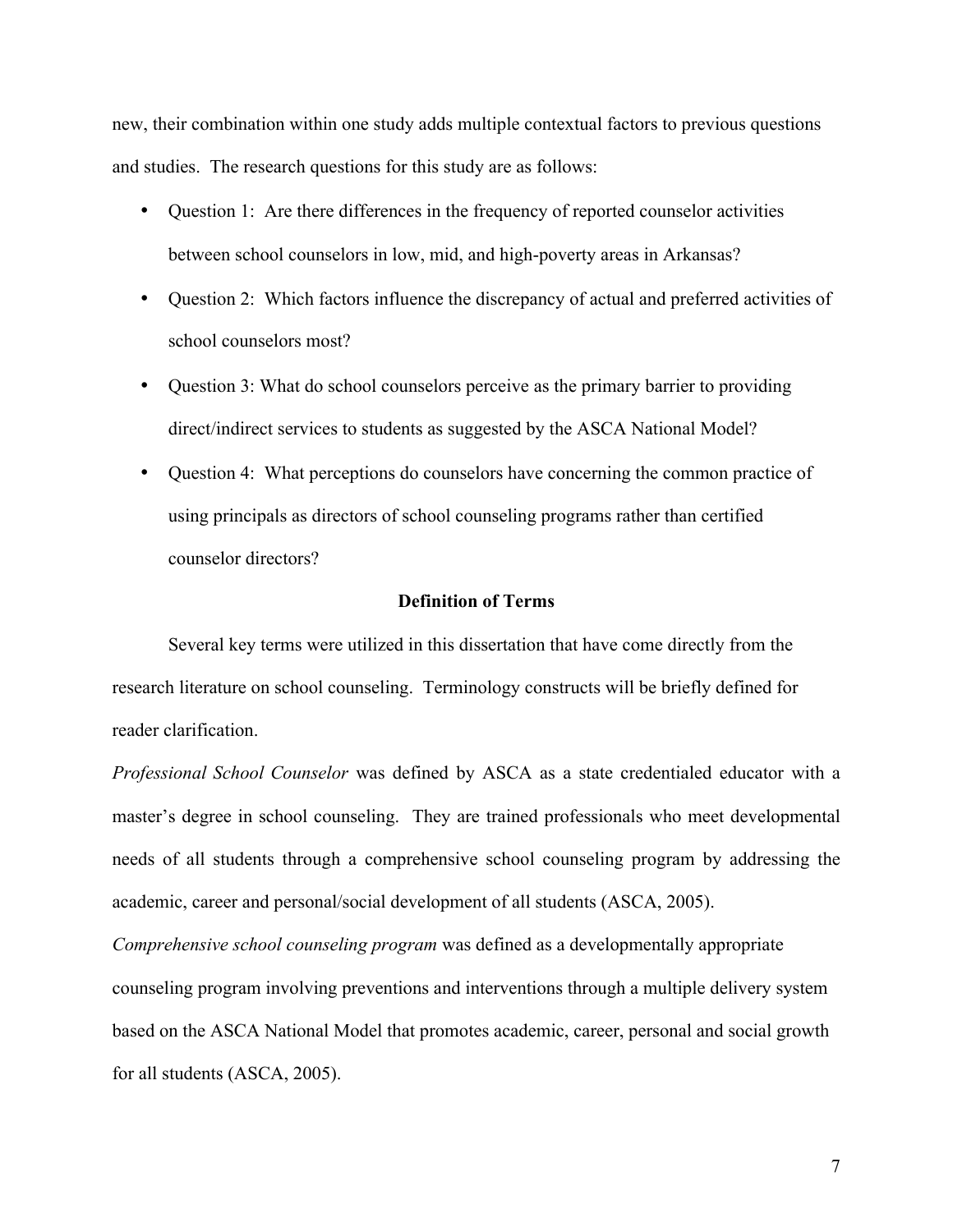*Principal/school counselor relationship* was defined by previous research as the principal and school counselor working relationship and their agreement or disagreement in regards to the role of the school counselor and appropriate activities and responsibilities of the school counselor. *Role ambiguity* was defined by the differing opinions of school counselors, principals, teachers, students, and stakeholders on what a school counselor does (Dollarhide, Smith, Lemberger, & 2007; Jonson et al., 2008; DeKruyf et al., 2013).

*Counselor activities* was defined as the activities a school counselor performs in the attempt to implement a comprehensive developmental school counseling program in the areas of curriculum, coordination, consultation, counseling, and "other" activities unrelated to counseling. *Student Poverty Level* was defined as the National Center for Education Statistics (NCES) classification for school district poverty levels based on the percentage of students eligible for free and reduced lunch (NCES, 2013).

# **Overview of the Study**

A mixed-methods design was considered an appropriate approach to explore school counselors' activities and perceived barriers in providing student services as suggested by the ASCA National Model. Using a mixed-methods design will help to bring relevant information about the barriers that prevent school counselors from implementing a comprehensive developmental school counseling model that integrates culturally relevant preventions and interventions (Lee, 1995). Furthermore, it will help to reveal differences in the frequency of school counselor activities involving curriculum, coordination, collaboration, consultation, and "other" duties between school districts with low, mid, and high poverty levels.

# **Delimitations**

To prevent limitation problems, delimitations were put in place. For instance, the first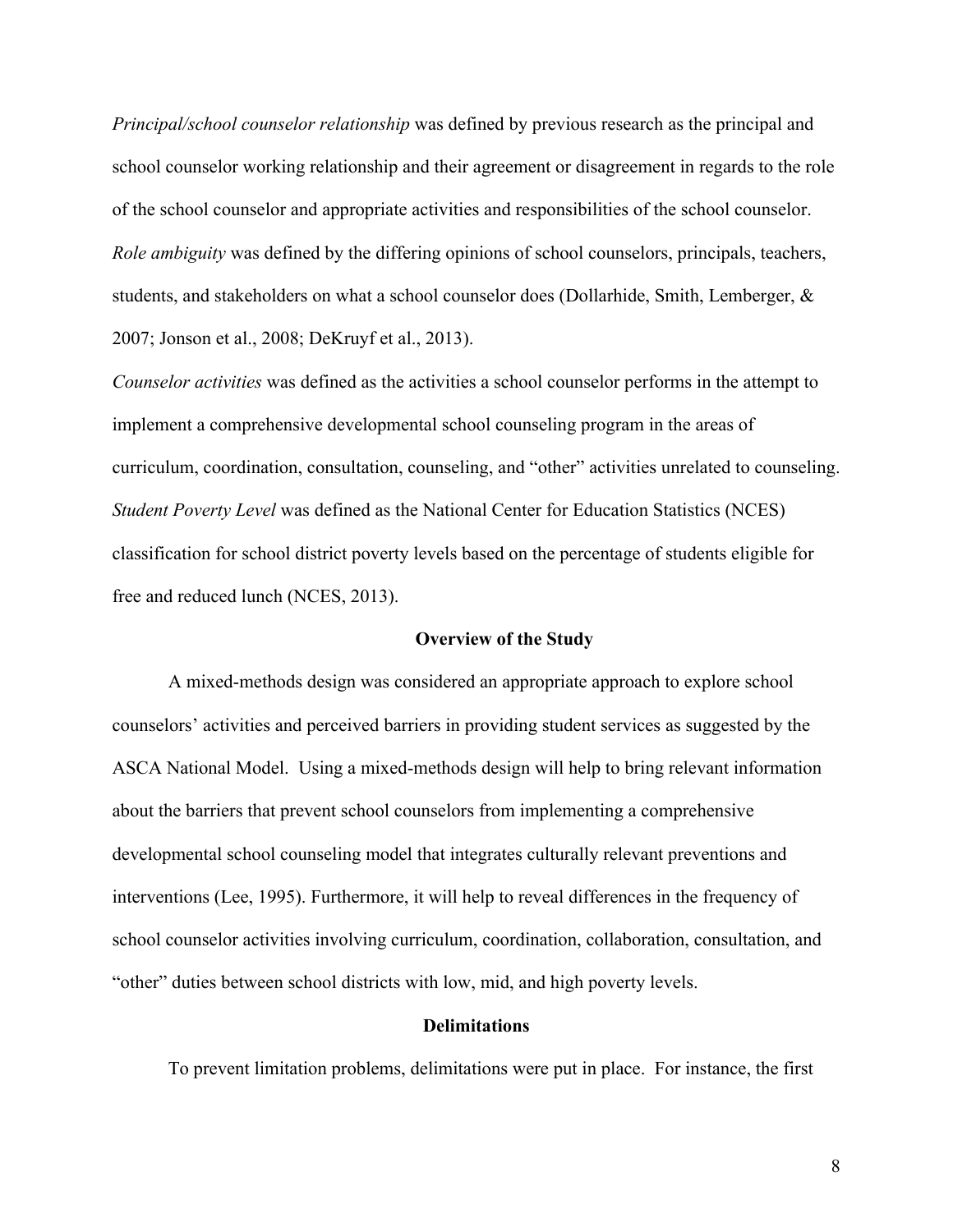participants randomly chosen to participate in the survey were divided evenly by poverty level, location in the state, and grade levels to keep samples closely resembling state school counselor population. Unfortunately, efforts to have a stratified randomly sampling was thwarted by the number of participants who did not respond to the first request. For this reason, all school counselors listed in the state had to be included in order to get enough participants to strengthen the study. Additionally, because it was the end of the school year and a busy time for most schools counselors, email interviews were an added option for counselors who did not have time for a telephone interview.

# **Summary**

This chapter covered the research problem, the purpose of the study, definition of terms, research questions, theoretical framework, significance of the study, and assumptions. The second chapter will cover the research literature and historical background concerning the role of the school counselor. It will also discuss the mental health of students, the mental health of children living in poverty, and the organizational problems that create barriers to providing direct and indirect services to students.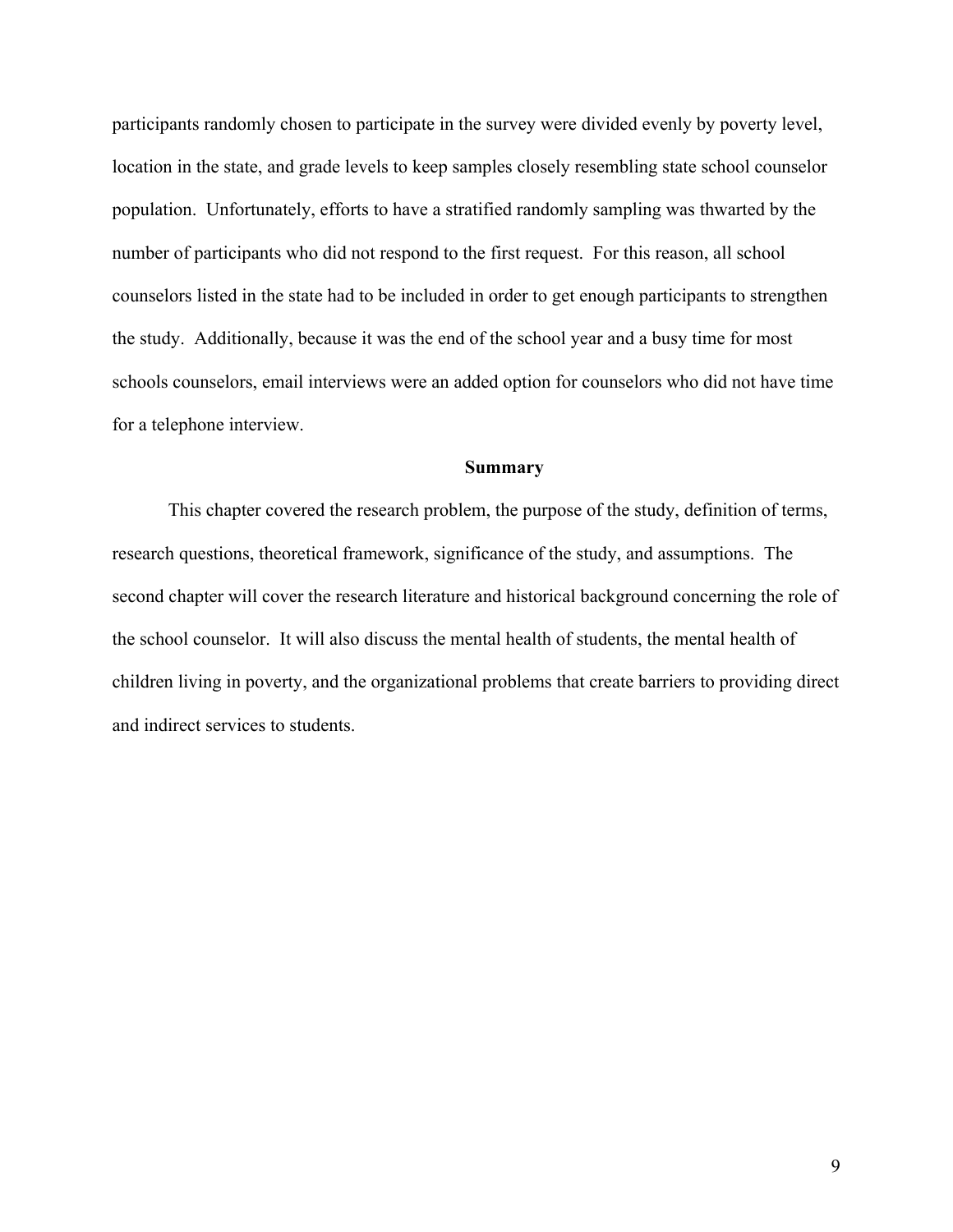#### Chapter II

# Literature Review

The role of the professional school counselor has been a source of debate since the 1950s (Wrenn, 1957). Questions have consistently revolved around the focus of school counseling programs, function and responsibilities of school counselors, and acceptable titles for schools counselors (Burnham & Jackson, 2000; Erford, 2003; Gysbers, 2001; Gysbers, 2010; Hatch & Chen-Hayes, 2008). Even though many beneficial reform initiatives and training programs have helped to mold the school counseling profession into what it is today, there still seems to be a sense of contention among education professionals as well as school counseling professionals concerning activities that should or should not be performed by school counselors and which school counselor activities actually help to improve student outcomes (Dimmit & Carey, 2013; Sink, Akos, Turnbull, & Mvududu, 2008).

#### **History of School Counseling**

The diverse history of school counseling programs in relation to the changing societal and educational demands has profoundly impacted the professional identity of school counselors. From the early beginnings of school counseling, various theories and approaches have developed in order to meet the changing needs of students. Economics, politics, and societal issues have all been a constant pressure on educational reform, which has in turn, influenced the role and functions of school counselors (Erford, 2003).

To better understand the school counseling profession today, one must look at its past. School counseling developed out of necessity in public schools to help students transition to the work force in the late  $19<sup>th</sup>$  century. School counseling was created in response to the convergence of political and societal issues such as immigration, child exploitation, and the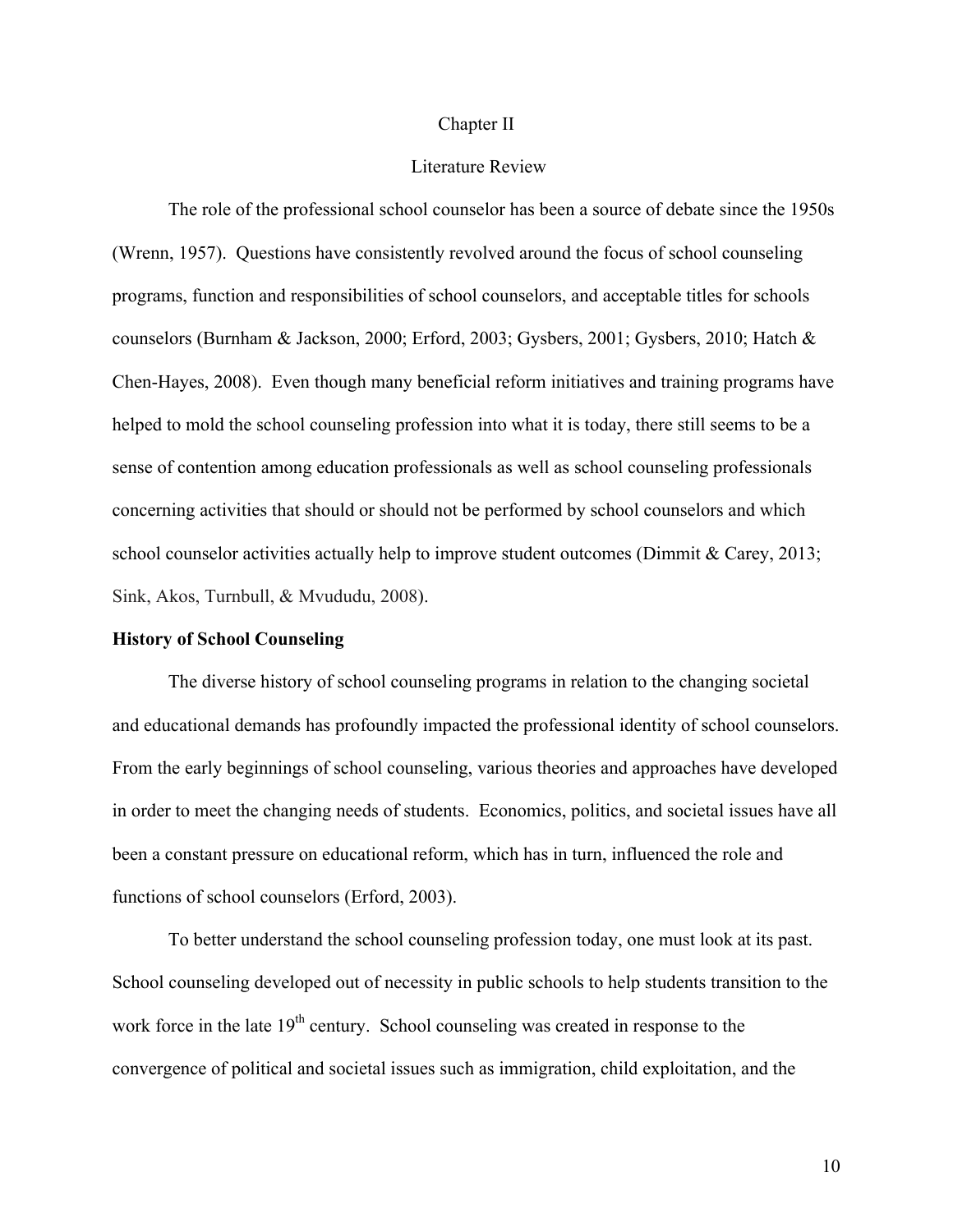industrial revolution. During this time, school counseling was focused on vocational guidance and educational reform. The main premise of school counseling was to provide a quality education, freedom of choice, and dignity for children and adolescents. One of the most important key players in the development of school counseling programs was Frank Parsons. He was instrumental in creating a unique approach to counseling students. This unique approach, later called "trait and factor" theory, revolved around understanding one's self, the world of work, and the combination of the two (Erford, 2003).

In the 1920s and 1930s, school counseling began relying on psychological theories such as psychoanalysis, behaviorism, and social learning. It was also influence by psychological testing used by industry, military, and colleges to identify a person's skills, aptitudes, personality, and intelligence. This movement made school counselors more essential to the student learning process (Myrick, 1993).

By the 1950s the term "mental health" was beginning to be used. The rapidly changing society from the 1940s created a need for more mental health counseling services to assist clients and students with crime, divorce, stress, career opportunities, and challenges that threatened traditional societal values. By that time, school counselors were expected to use information to solve students' problems, particularly in vocational and interpersonal adjustment. It was a directive approach that emphasized teaching, modeling, and behavioral training. This directive approach was criticized for being too problem-focused and narrow in scope.

Then, Carl Rogers wrote two books, *New Concepts in Practice* (1942) and *Clientcentered therapy: Its Current Practice, Implications, and Theory* (1951), that changed the direction of counseling forever. Roger's theory was a more non-directive, person-centered approach concerned with the therapeutic alliance rather than a solution-focused approach most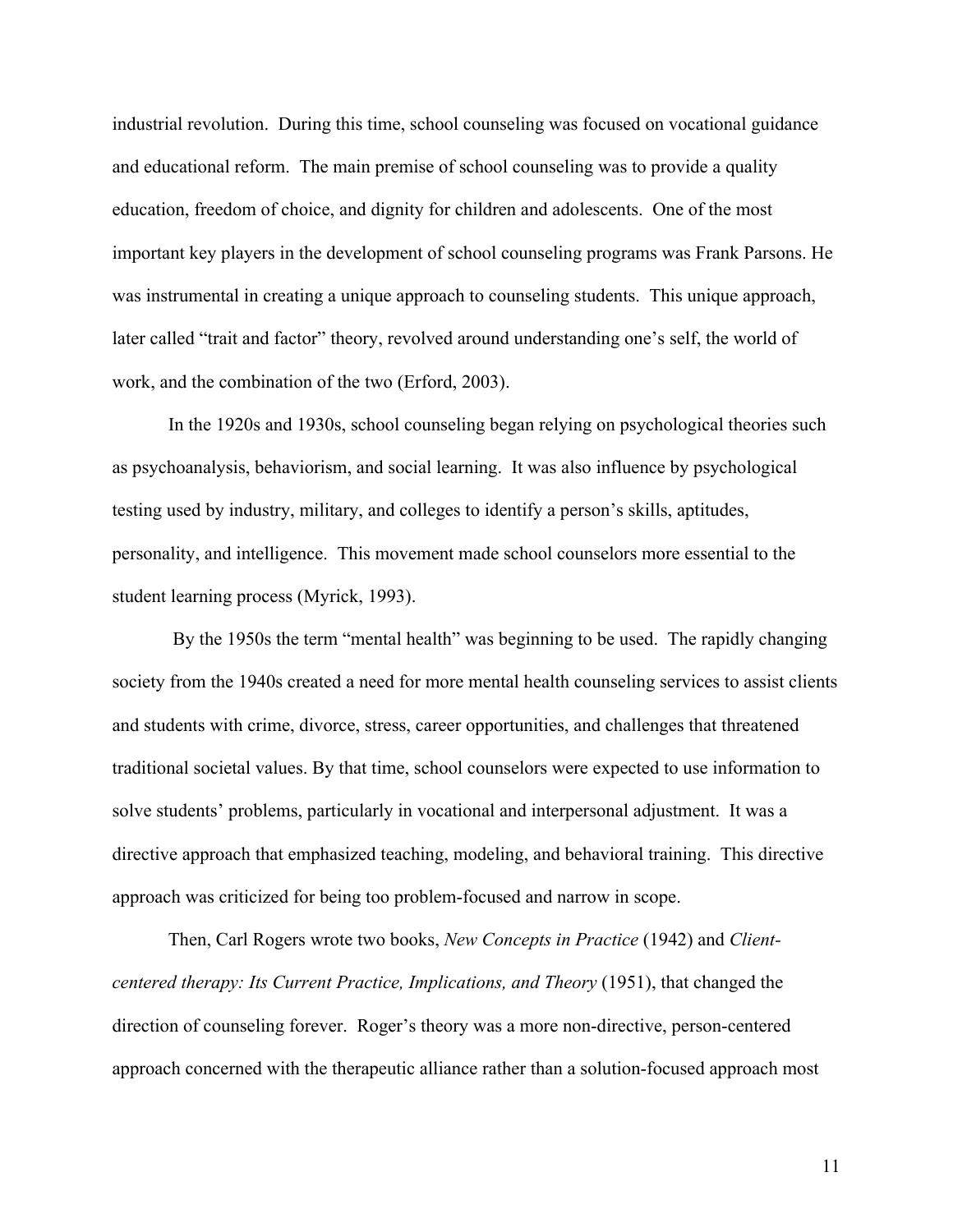commonly used by school counselors (Schmidt, 2003). Client-centered counseling, by Rogers, became the principal mode of delivery in clinical mental health and ultimately school counseling (Muro & Kottman, 1995). Conversely, not everyone was pleased with the theoretical shift from solution-focused counseling. Many school counselors felt the client-centered approach was overly emphasized and took away from other important activities such as prevention and developmental interventions needed in the school setting.

Then, a political crisis happened and more education initiatives ensued. This political crisis was the 1957 launching of Sputnik I. This great achievement caused many Americans and politicians to worry. It was not long before the public became concerned with the quality of education in U. S. schools in comparison to other countries, especially Russia (Myrick, 1993). It was then, that educational and political leaders recognized the importance of school counseling in schools, and the National Defense Education Act (NDEA) was passed to provide the funds for various programs, including school counseling. Title V funds were set aside for school counseling programs, educational institutions, and counselor training programs (Myrick, 1993; Schmidt, 2003). Funding increases through government programs allowed for more counseling, special programs, and programs designed to help low-income families. Before NDEA was passed, very few schools had elementary school counselors. School counselors were primarily employed as secondary counselors for guidance and vocational purposes (Schmidt, 2003). After NDEA, the goal of school counseling was to develop, expand, and clarify the role of the school counselor. It was not until the early 1960s that elementary school counselors began to appear on the scene. Then, in 1966, the Joint Committee on Elementary School Counseling issued a report that outlined the role and functions of school counselors in the provision of counseling, consulting, and coordinating services for students (Muro & Kottman, 1995). This movement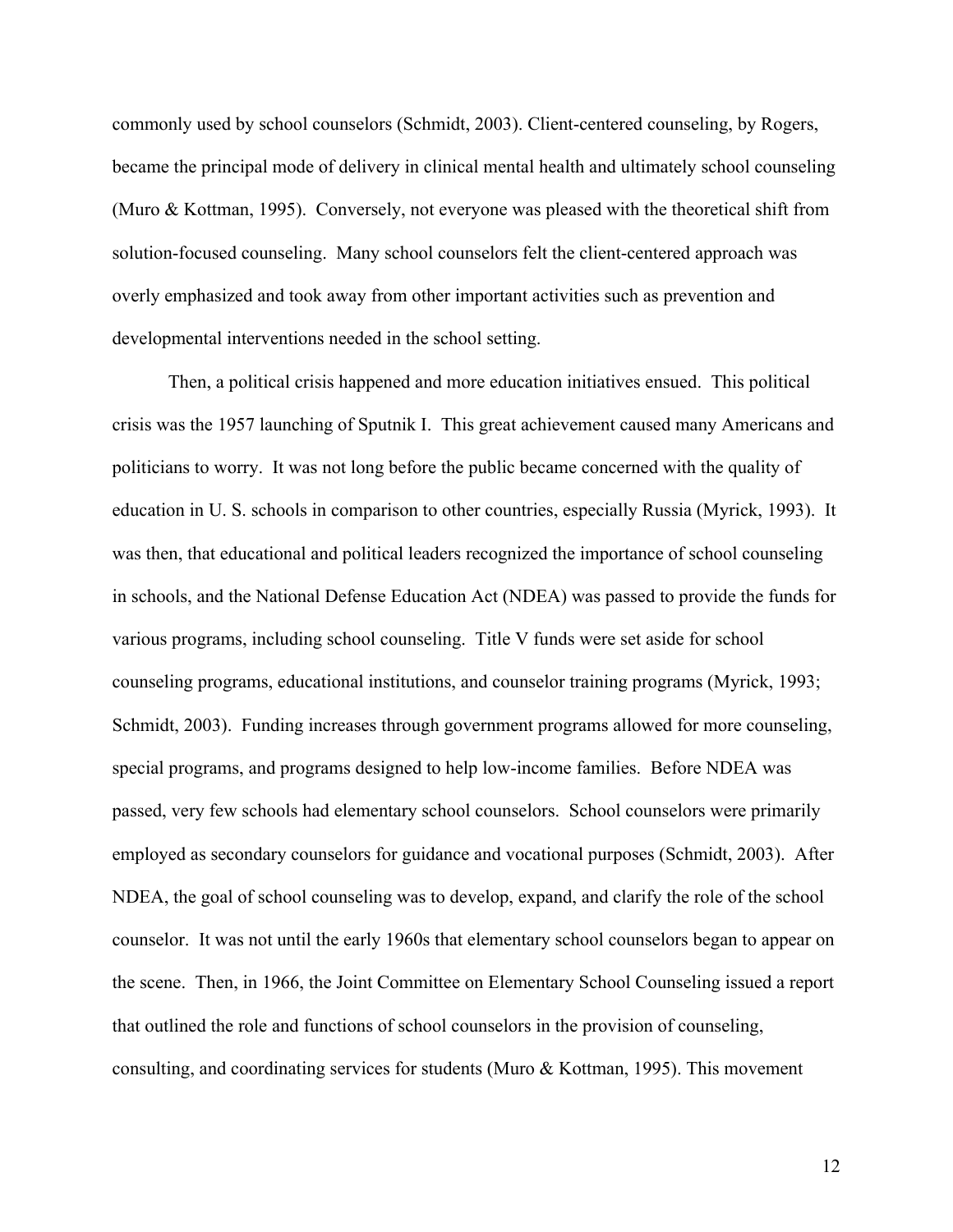brought clarity to the role of the school counselor and established school counseling as an essential, developmental component in meeting the needs of the whole child (Schmidt, 2003).

By the 1970s and 1980s, the emphasis moved from holistic guidance counseling to accountability in schools and in the counseling program. However, it was the school counseling profession that drew attention to the need for accountability. Then, *A Nation At Risk* report (1983) by the National Commission of Excellence in Education was written to reveal the decline in student achievement across the United States. This report led to numerous reform initiatives in public schools. Even though school counselors were not included in the recommendations, they were urged to develop assessment methods to show how counselors spend their time and how counseling programs contributed to student outcomes (Schmidt, 2003).

From the late 1800s to the 1990s, various approaches to guidance and counseling by school counselors were developed. Four of the most prominent approaches to school counseling involved crisis, remedial, preventative, and developmental methods (Myrick, 1993). There were numerous changes in counseling focus as well, such as, vocational, educational, clinical counseling, programmatic, developmental, and comprehensive developmental counseling. Along the changes in program focus and approaches, came changes in the titles of school counseling professionals, such as vocational guidance counselor, guidance counselor, school counselor, and professional school counselor. These changes created confusion about the purpose of school counseling and the role of the school counselor, which contributed to the lack of knowledge and understanding about the importance of school counseling to student outcomes, prompting numerous financial cuts for school counseling programs by school officials and political leaders (Schmidt, 2003).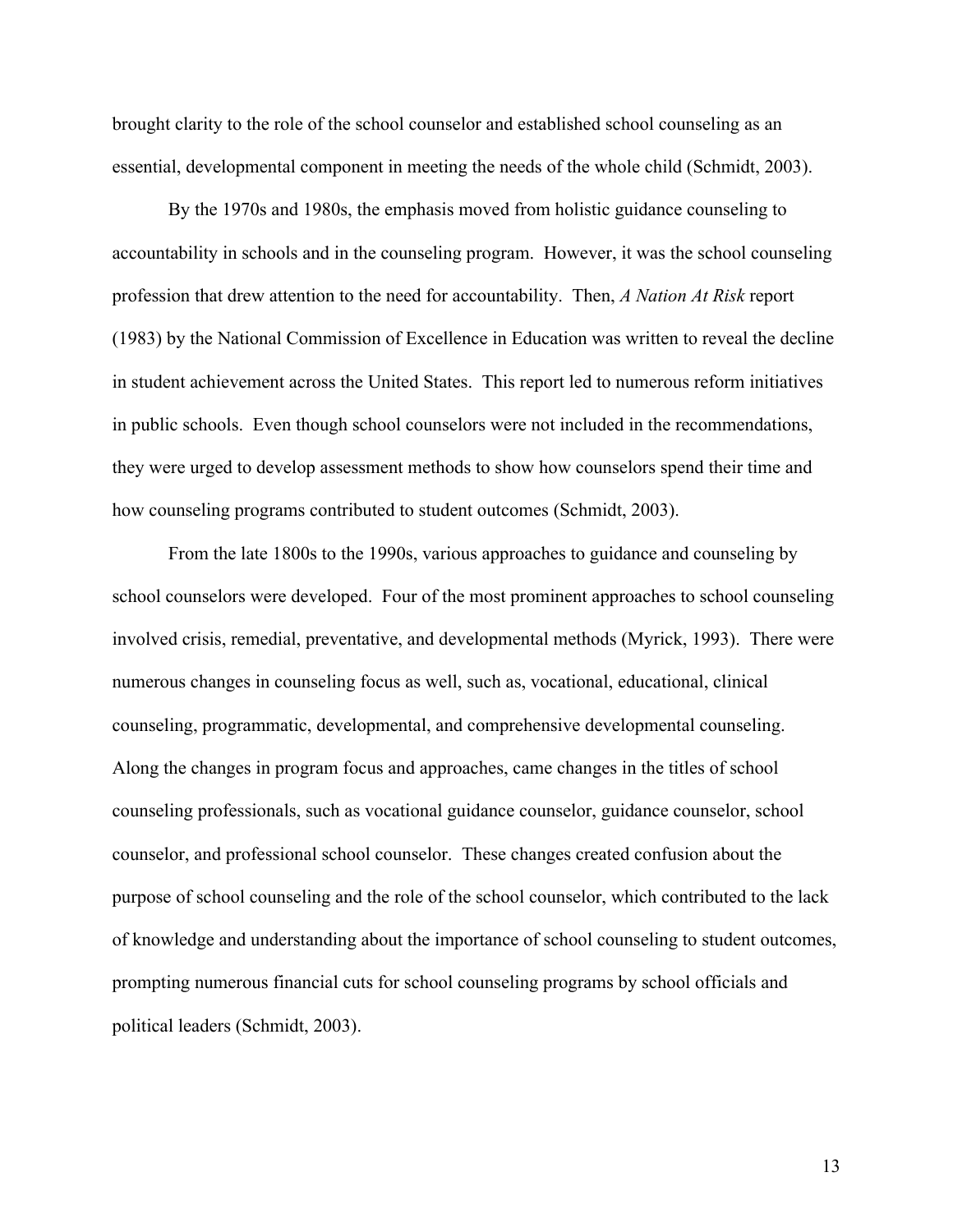One of the most important turning points resulting from the accountability movement was the development of the National Standards for School Counseling Programs by the American School Counseling Association (Campbell & Dahir, 1997). The ASCA national standards brought clarity to the role of the school counselor and the significance of school counseling in education. The ASCA report outlined the importance of facilitating student academic, career, and personal/social development by using research to support its influence on positive student outcomes. The ASCA national standards addressed the knowledge, skills, and attitudes students should obtain as a result of their school counseling programs (Erford, 2003). Later, *The ASCA National Model: A Framework for School Counseling Programs* (ASCA, 2003) provided more specific professional and student competencies. Because of the standards laid out by ASCA, school counselors now focus on a more holistic and results-driven program that is comprehensive, preventative, and developmentally designed. The goal of professional school counselor competencies today is to bring leadership, advocacy, collaboration, and systemic change to their school counseling programs to help students overcome barriers to learning through interventions involving curriculum, coordination, counseling, and collaboration (ASCA, 2012).

#### **ASCA National Model for School Counseling**

The ASCA National Model for school counseling programs was designed to produce observable benefits for students in their academic, career, and personal/social development, and expand the knowledge of counselors, administrators, and stakeholders concerning the integral role of school counseling programs on student achievement. The development of the ASCA National Model moved school counseling from a deficit, reactionary, and crisis-oriented program to a more outcome-based, comprehensive, and developmental program (Stevens & Wilkerson,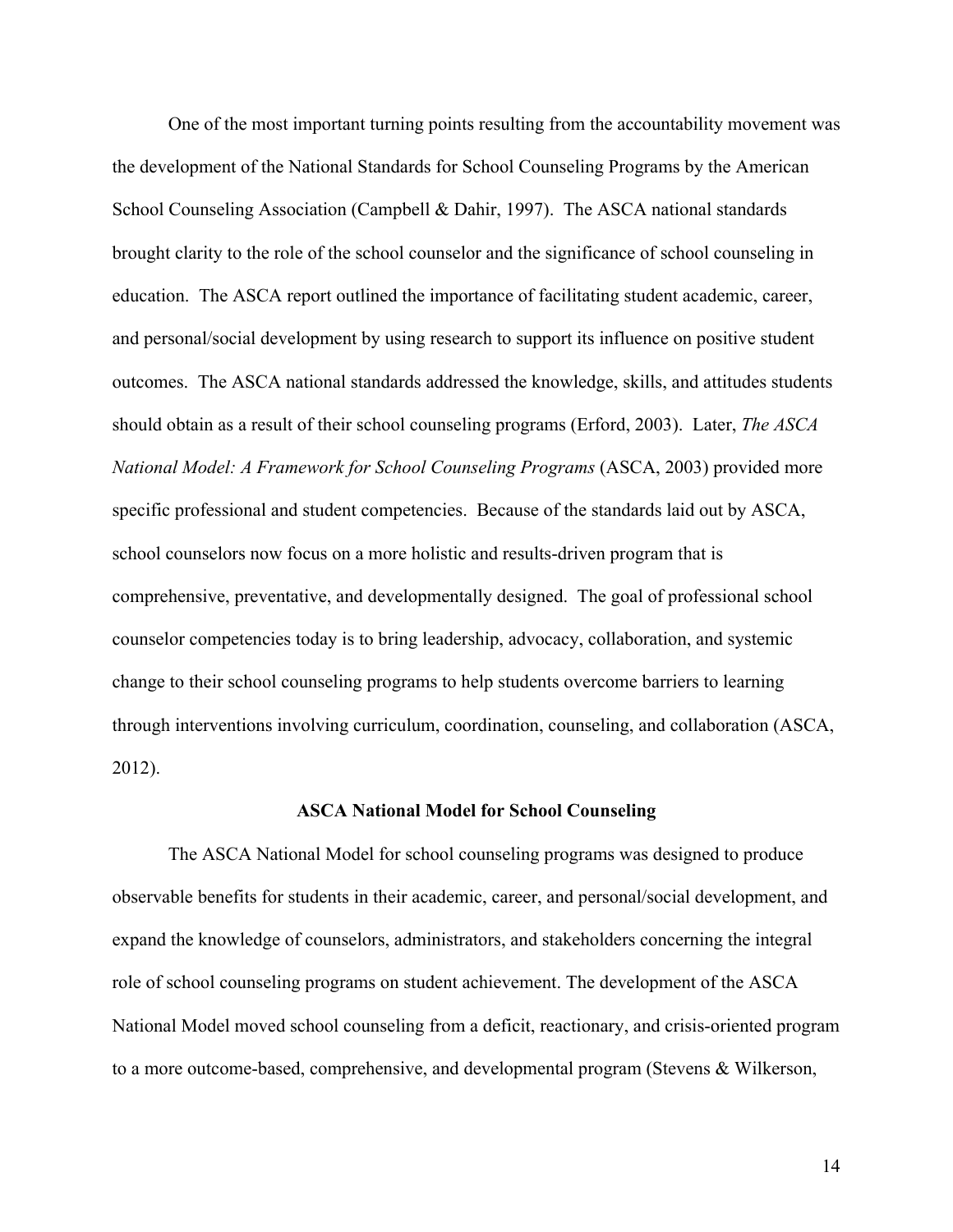2010). More balanced and fully developmental comprehensive school counseling programs correlate to better student academic outcomes, student perceptions about career and college options, improve school climate, create better relationships with teachers, aid in students' emotional and social development, and greater satisfaction with school (Dimmitt & Wilkerson, 2013).

# **Role of the School Counselor**

The American School Counseling Association promoted uniformity in school counseling programs and counselor interventions. ASCA developed school counselor guidelines to inform administrators about their role in the school. According to ASCA, the role of the school counselor was to create a comprehensive developmental school counseling program in four domains: foundation, management, delivery and accountability (ASCA, 2005).

# **Foundation**

Foundation domain functions involve creating a vision and mission statement for school counseling programs that are founded on program goals and counselor beliefs that compliment state and local education standards. Once goals and objectives are outlined in the counseling vision and mission statement, school counselors are to enhance student learning by focusing on student outcomes and competencies in academic, career, and personal/social development (ASCA, 2012).

#### **Management**

School counselors manage their programs by gaining administrative approval, creating an advisory council, developing curriculum, establishing small-groups, developing "closing the gap" action plans, and constructing appropriate measurement tools to evaluate counselor and program effectiveness. School counselors are encouraged to keep an up to date annual and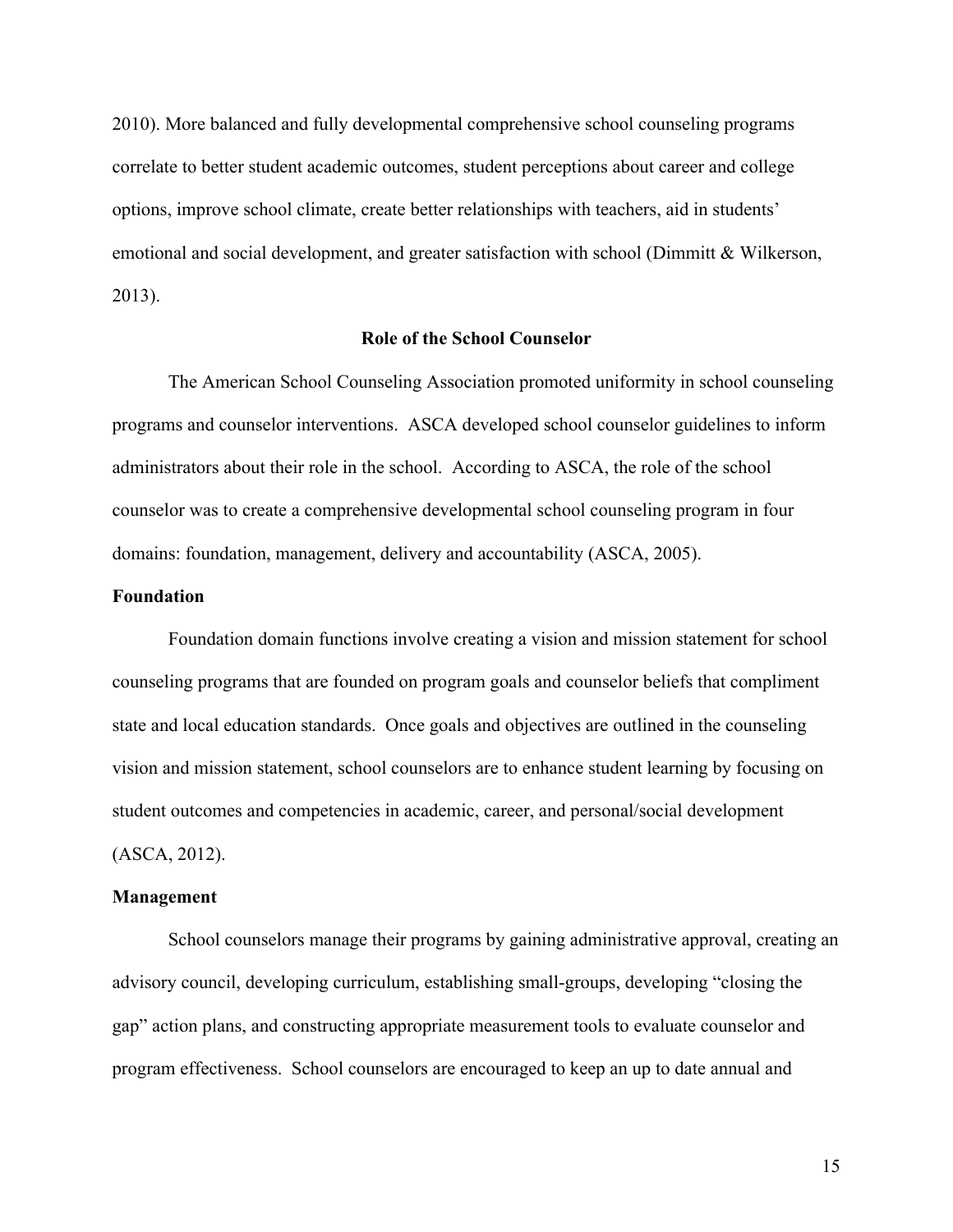weekly calendar to help inform students, parents, teachers, and administrators about counseling activities scheduled throughout the school year. Additionally, school counselors are to use data to measure program effectiveness and systemic changes within the school in order to help students become college and career ready (ASCA, 2012).

# **Delivery**

Most importantly, school counselors are to provide services to students, parents, school staff, and the community by direct and indirect delivery methods. ASCA suggested that school counselors devote 80% of their time to direct and indirect services to students. Direct service methods are delivered through school counseling core curriculum, individual student planning, and responsive activities. School counseling core curriculum involves providing structured lessons to help students reach desired competencies, knowledge, attitudes, and skills appropriate for their developmental level. Individual student planning involves producing systemic activities the counselor can use to assist students in developing personal goals and future plans. Also, direct service methods include responsive activities that are designed to meet immediate student needs through individual, group, small-group, and crisis interventions. Indirect service methods are services provided on behalf of students through interaction with other service providers in and outside of the school setting by making referrals, consulting, and collaborating with teachers, other education staff, and community organizations (ASCA, 2012). School counselors use their own competencies and ethical behavior to not only develop comprehensive programs, but also provide advocacy for students, promote a safe learning environment, and address the needs of all students through applicable prevention and intervention programs (ASCA 2012).

# **Accountability**

Lastly, counselors use data results to illustrate the impact the school counseling program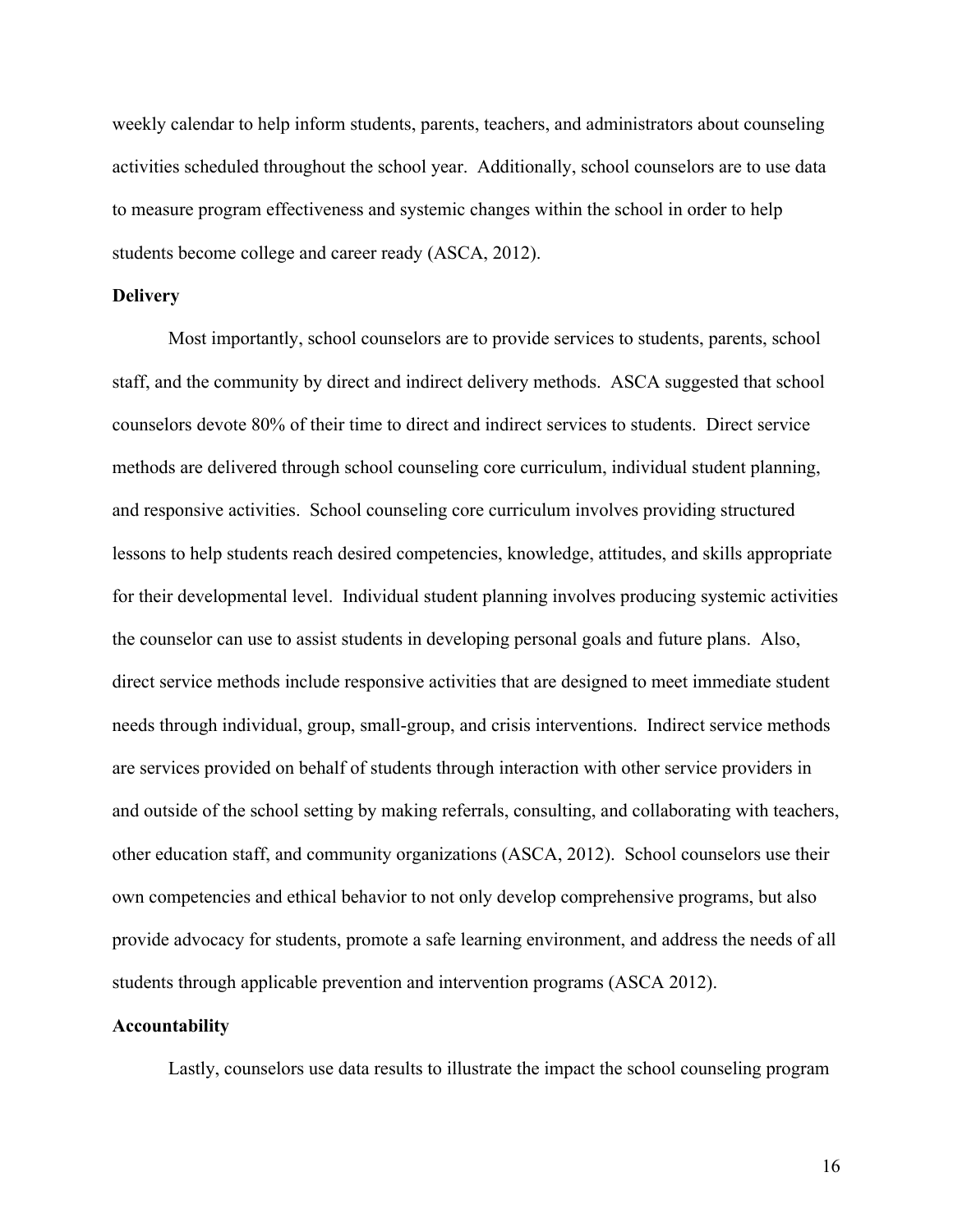has on student outcomes such as attendance, academic achievement, and behavior.

Accountability incorporates program evaluations to determine if future changes are needed in the school counseling program in order to improve student outcomes. It also includes the evaluation of school counselor effectiveness (ASCA, 2012).

#### **School Counseling Program Implementation**

Since the inception of the ASCA National Model, many researchers have conducted studies to examine the implementation of the model in school counseling programs across the nation. In 2009, a study using a mixed-methods design was created by three researchers to measure whether states were fully implementing a comprehensive developmental school counseling model. The researchers found 17 states with fully "established" counseling models. The 17 states were Alabama, Arkansas, Delaware, Idaho, Kansas, Maryland, Mississippi, Missouri, New Hampshire, North Carolina, Oregon, Rhode Island, South Carolina, Tennessee, Utah, and Wisconsin. To be considered an established comprehensive counseling program, states had to show evidence of a written model endorsed by policy makers and legislators, contemporary model features, professional development for implementation, school counseling leadership, career planning alignment, licensure and accreditation, and evaluation of program outcomes (Martin et al., 2009). The 2009 national study, along with other such studies on program implementation has contributed greatly to the research literature in regards to implementation of fully comprehensive school counseling models and identification of program weaknesses in school counseling programs.

Studies concerning the implementation of comprehensive developmental school counseling programs suggested that school counseling program weaknesses consistently fall in the area of direct/indirect services to students. Furthermore, research has shown that providing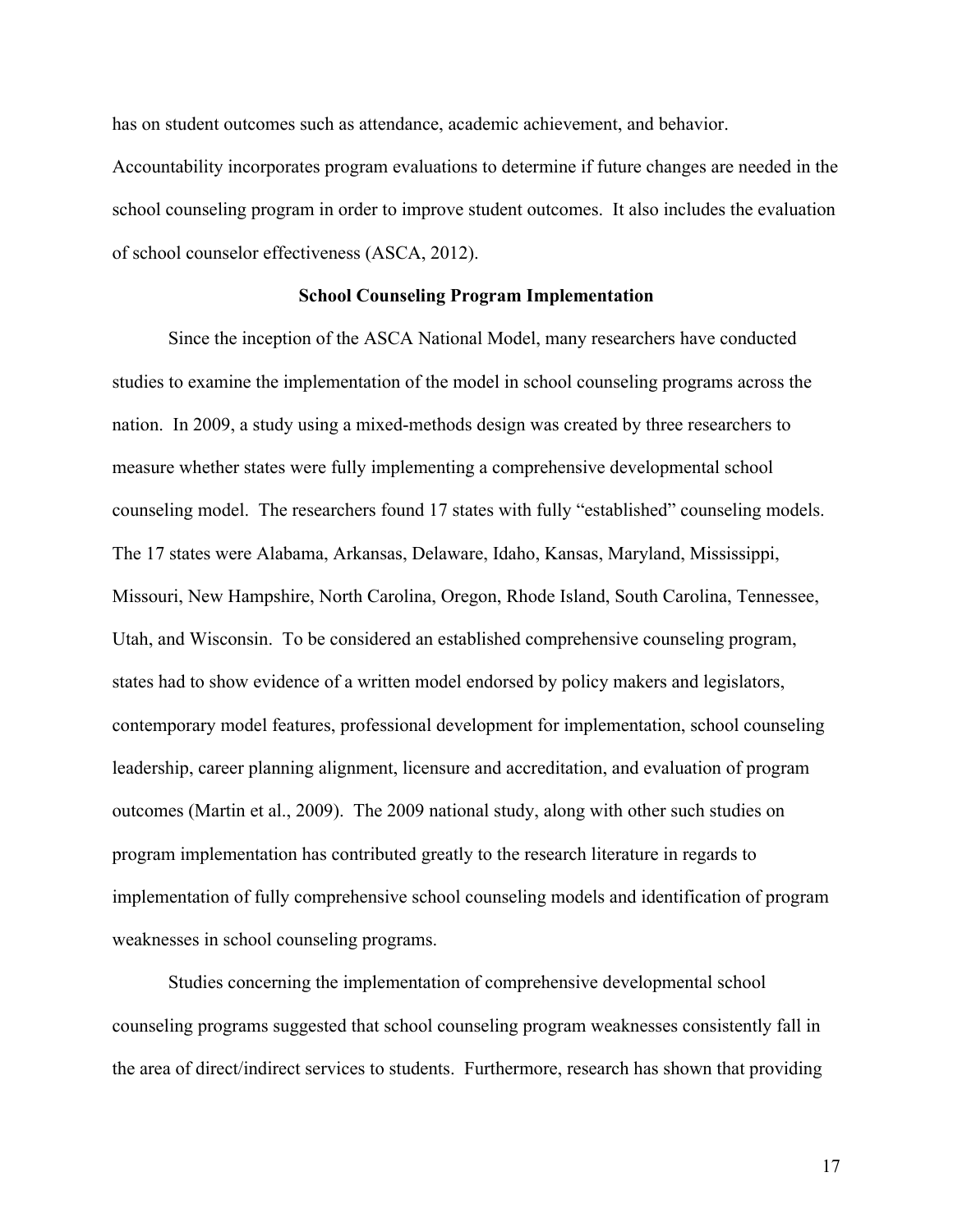direct services to students and their families, using data to plan and improve services, and spending more time in guidance curriculum, individual planning, and responsive services correlate to improved student outcomes. This knowledge has helped with the professions overall understanding of best practices (Carey & Dimmit, 2013).

Conversely, little research has been conducted on school counselor activities in impoverished school districts. There were no studies found in the research literature involving the School Counselor Activity Rating Scale (Scarborough, 2005) survey using a combination of rural, impoverished, and diverse student populations. Arkansas was considered an ideal location for this study because it possesses all three demographic characteristics (NCES, 2013).

In order to develop a relevant research study that meets the needs of Arkansas school counselors, attendees of the 2014 Arkansas Counseling Association Annual Conference were asked what components they felt most needed improving in their own school counseling programs. The majority of school counselors felt their school counseling program's weakest area was in providing the suggested 80% direct/indirect services to students. The school counselors attributed this problem to the assignment of non-counseling duties rather than counselor/student ratios (Harless, 2014). Their response was in keeping with the literature citing that school counselors are not spending adequate time on student services because of the assignment of noncounseling duties. The assignment of non-counseling duties and administrators' misconceptions about the role of the school counselor are mentioned in the research literature more often than caseload, paperwork, or years of experience, including school counselor to student ratios (Scarborough, 2005).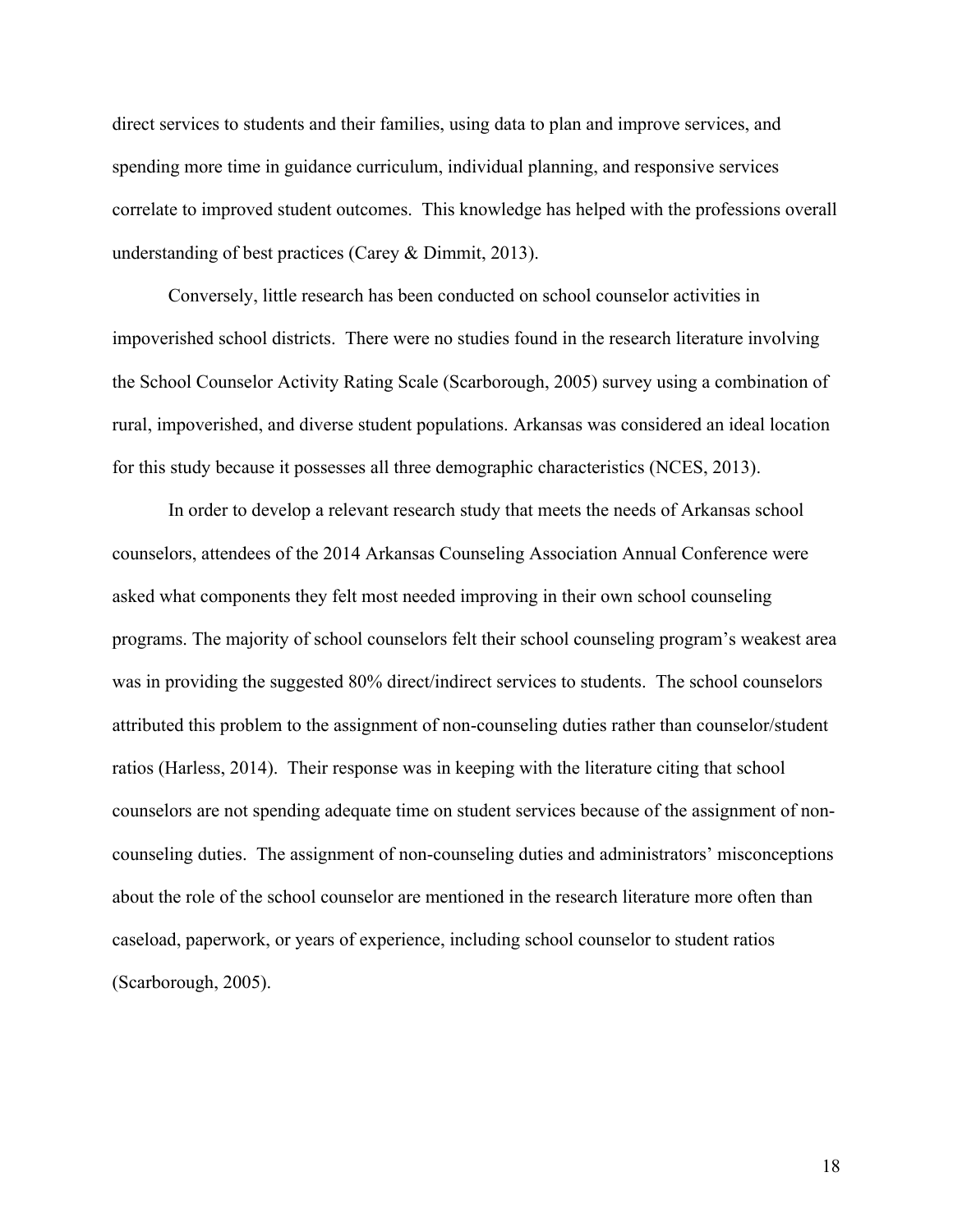#### **Role Ambiguity**

It appears that determining the role and function of the school counselor is still a pervasive and chronic problem in schools across the U.S. Research on school counselors' perceptions of administrators revealed that school counselors feel there is a lack of respect and trust in the school counselor's expertise as a professional who is knowledgeable in child development and mental health concerns. Many school counselors describe feeling left out of the decision making process. Some counselors have even admitted to taking on non-counseling duties for fear of losing their job (Perusse et al., 2004). Past studies have shown that counselors have an overwhelming amount of responsibilities because their respective administrator relies heavily upon their assistance, which goes against their education and expertise (Zepada & Langenbach, 1999). Some possible reasons for the continued role confusion and assignment of non-counseling duties may be due to the overemphasis on academic achievement tests, lack of support for counseling programs, and knowledge of administrators, school boards, and state and national leaders about the role of the school counselor (DeKruyf, et al., 2013). Some studies have attributed this confusion to the lack of leadership skills of school counselors.

Some studies have suggested that school counselors take on a leadership role by informing their principals and other school leaders about the role of the school counselor and advocating for their school counseling programs (Leuwerke, Walker, & Shi, 2009). However, becoming a leader in the school system is not an easy task, especially for counselors who are new to counseling or new to the district, or working in an unsupportive environment. Research on counselor leadership skills has shown that counselors with more years of experience are more likely to advocate for their counseling programs and practice preferred interventions than less experienced school counselors (Scarborough & Culbreth, 2008).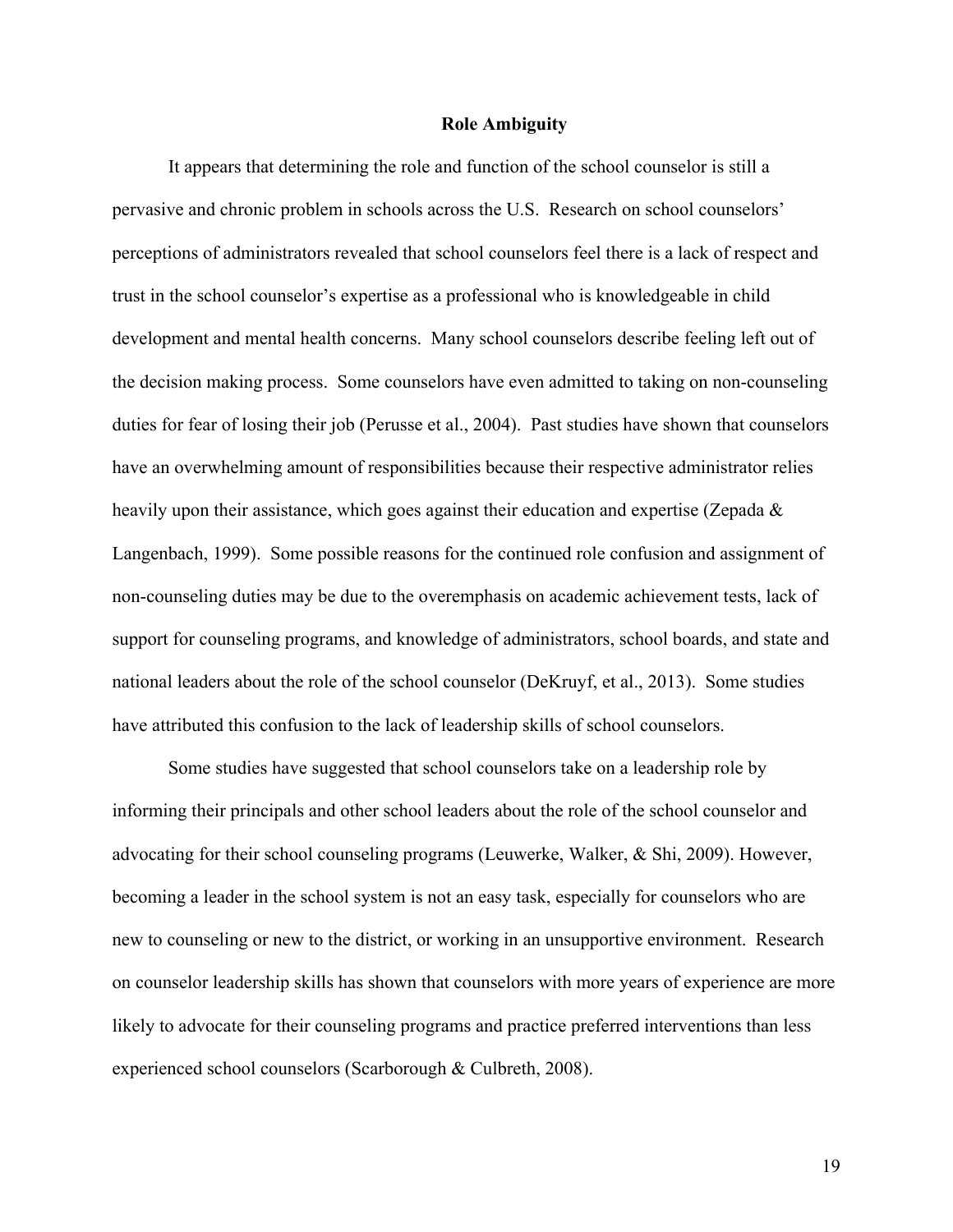It seems that administrators, as well as teachers, are often not aware of the training school counselors receive in meeting students' mental health needs. Many counselor education programs require the same coursework for both school counselor and licensed counselor degrees. Various factors contribute to administrators' misconceptions about school counselors. For instance, some principals' admit their preconceived ideas about school counselors stem from tradition, previous experiences with school counselors, or poor training from graduate education programs (Dollarhide et al., 2007).

During the early development of the ASCA National Model, The Education Trust and ASCA made a collaborative effort to define the role of the school counselor. It was determined that school counselors should serve as program leader. School counselors were to be viewed as leaders and advocates for systemic change. Unfortunately, this vision has not come to fruition in most schools (ASCA, 2005; The Education Trust, 2002). In fact, administrators are usually the designated director of school counseling programs on their campus, they have the authority to assign duties, evaluate the effectiveness of school counseling programs, and assess school counselor performance. Principals charged with supervising counselors are typically concerned with employee work behaviors such as attendance, punctuality, and staff relations. Whereas, clinical supervisors are more concerned with fostering professional development and ensuring the welfare of students. In order for counseling programs to be effective, principals need to have a better understanding of the school counselor's role and be willing to communicate their role to stakeholders (DeKruyf, et al., 2013).

In 2004, a study was conducted to compare perceptions of principals and counselors on activities considered most important to the counseling program. The researchers of the study found that many principals believed non-counseling duties such as clerical duties, student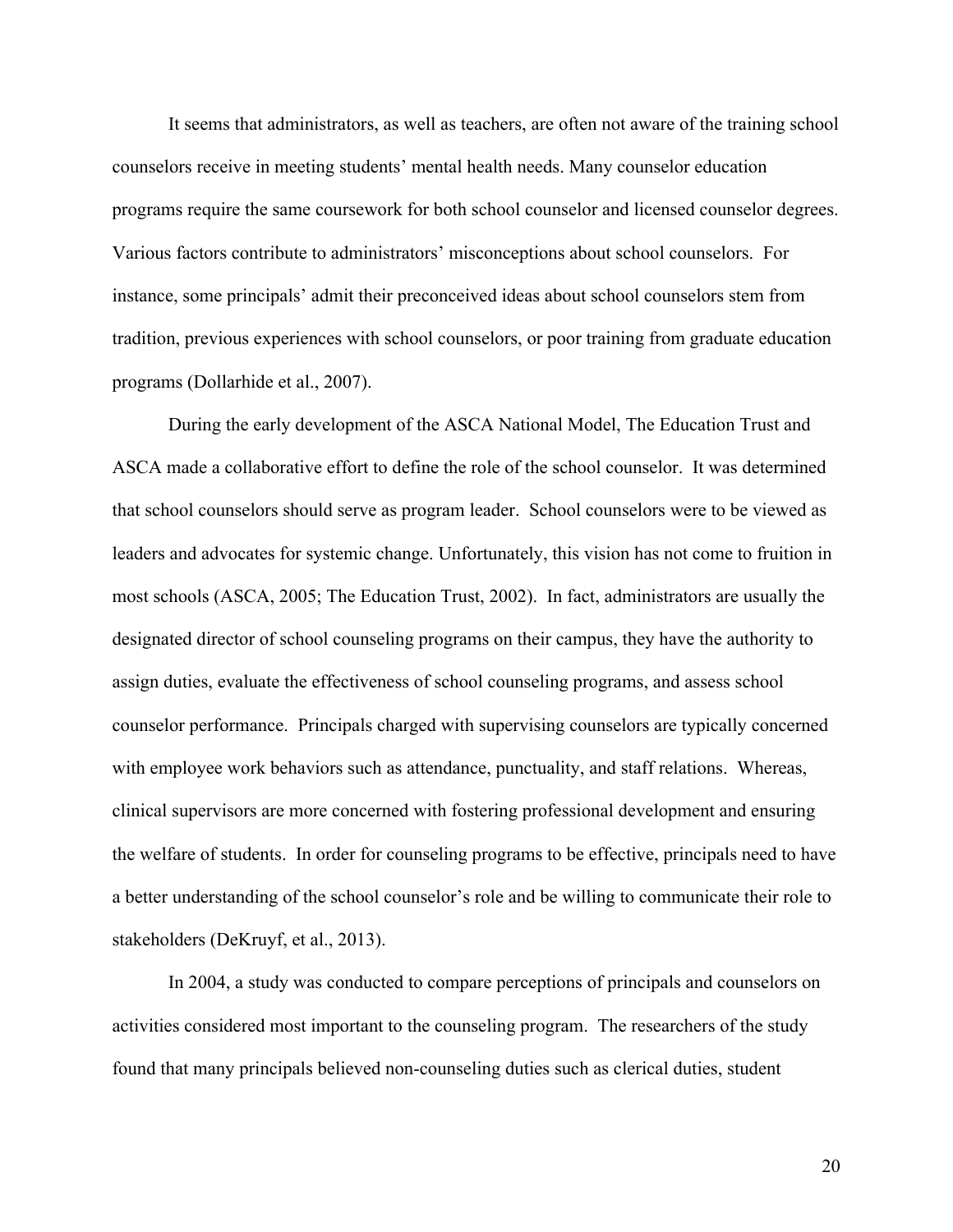monitoring, scheduling, and testing were the school counselor's responsibility (Perusse, et al., 2004). Even when the principal and counselor agreed that clerical and administrative tasks are less important, principals believed these tasks took up less of the counselors' time than they actually did. Other studies on principal perceptions have found that even when administrators are thoroughly informed about the role of the school counselor and agree to statements of counselor best practice, they will still assign non-counseling duties regardless of their knowledge and understanding (Fitch, Newby, Ballestero, & Marshall, 2001;Kirchner & Setchfield, 2005). A good example of this thinking was subsumed in a discussion section from a research study conducted by Grace Kirchner and Margaret Setchfield (2005), the authors concluded by saying:

We should not be too optimistic about our ability to change perceptions in the absence of corresponding experiences in the field. It may not be principals' lack of understanding of counselor roles that leads to poor allocation of counselors' time, but the real demands of the work settings that impinge on both roles (p. 9).

Principals do not knowingly try to thwart the efforts of the school counselor. Principals simply have dissimilar educational background, training, and approaches for improving student outcomes in comparison to counselors (Schoffner & Williamson, 2000). Principals also face numerous responsibilities with little administrative assistance, which leaves them feeling overwhelmed and pressured to delegate their responsibilities to other staff members who work closely with them, such as school counselors (Leuwerke, Walker, & Shi, 2009). When school principals do this, they unknowingly devalue the mission of the school counseling program and the counselor (Ross & Herrington, 2005). It is imperative that principals and counselors reach an agreement on the role and responsibilities of the school counselor in order to build a more collaborative working relationship. Principals can promote this collaboration by being open to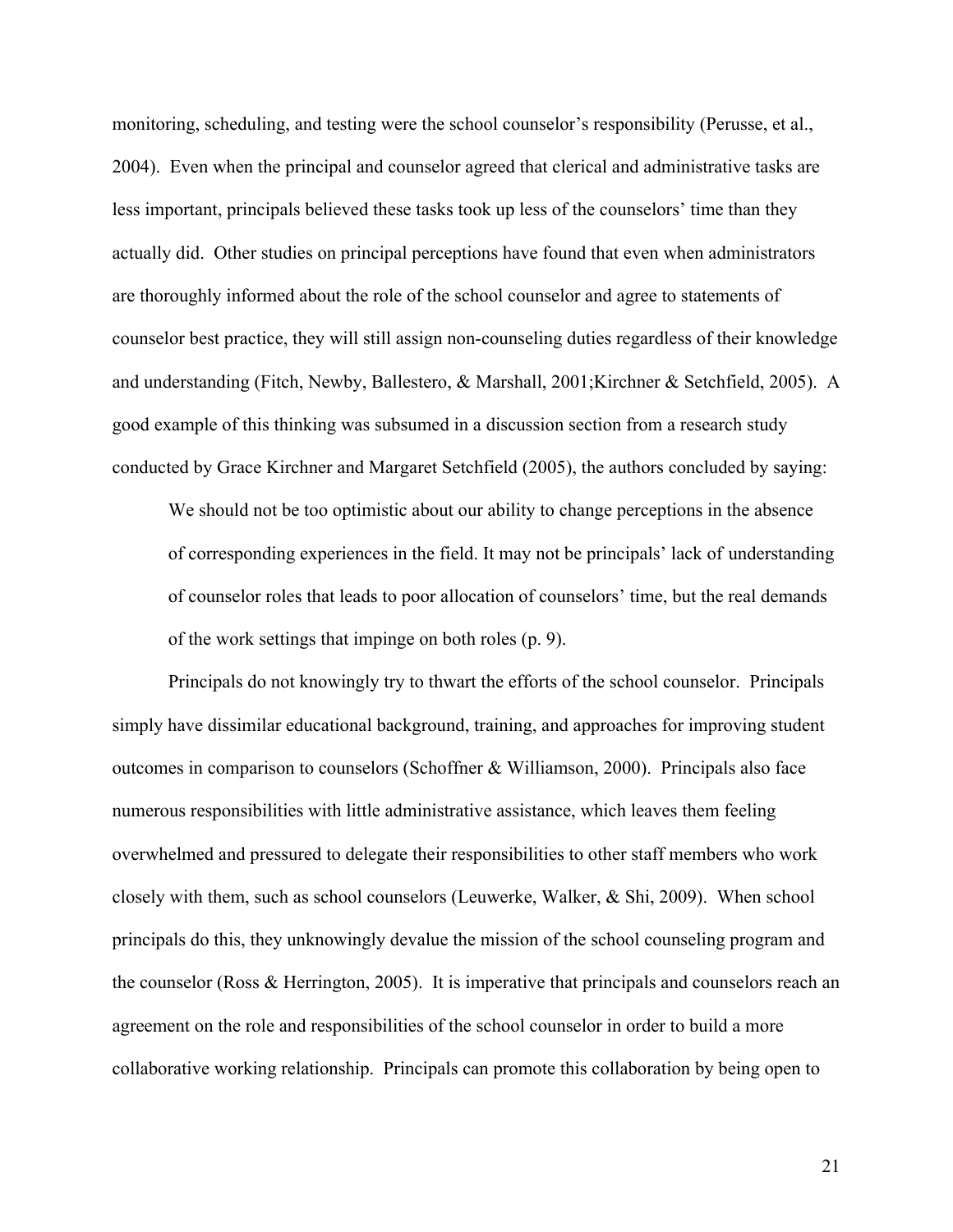learning more about the role of the school counselor and supporting the vision and mission of the school counseling program based on the ASCA National Model. When school counselors and principals develop a collaborative relationship based on mutual knowledge and trust, their efforts ultimately lead to improved student academic, career, and personal/social development (Lambert, 2002; Zalaquett, 2005).

# **Students and Mental Health**

The number of students needing mental health services is growing exponentially. Schools, parents, and communities are seeing first hand the detrimental effects of children suffering from mental health disorders. The Center for Disease Control and Prevention estimates that 13-20% of children will struggle with a mental health disorder each year (CDC, 2013). It is estimated that one in five children, ages 9-17, have a diagnosable mental health disorder that causes minimal impairment; one in twenty children has a diagnosable mental health disorder causing extreme impairment (U. S. Department of Health and Human Services, 1999). More than half of these children live in poverty (Stagman & Cooper, 2010). Disruptive behavior disorders, mood disorders, and adjustment disorders are the most common diagnosis among children (Pottick, 2002). Students with mental health issues are more likely to have poor social relationships, low academic performance, become addicted to drugs and alcohol, and ultimately dropout of school (Auger, 2013). According to the National Center on Education Statistics more students dropout because of a mental health issue than a learning or intellectual disability. The percentage of students dropping out of school because of a mental health issue is an astounding 80%; 56% from mental illness and 24% from serious emotional disturbance

(NCES, 1995). The 2001-2004 National Health and Nutrition Examination Survey (NHANES) determined that 50% of children do not receive mental health services (Merikangas et al., 2010).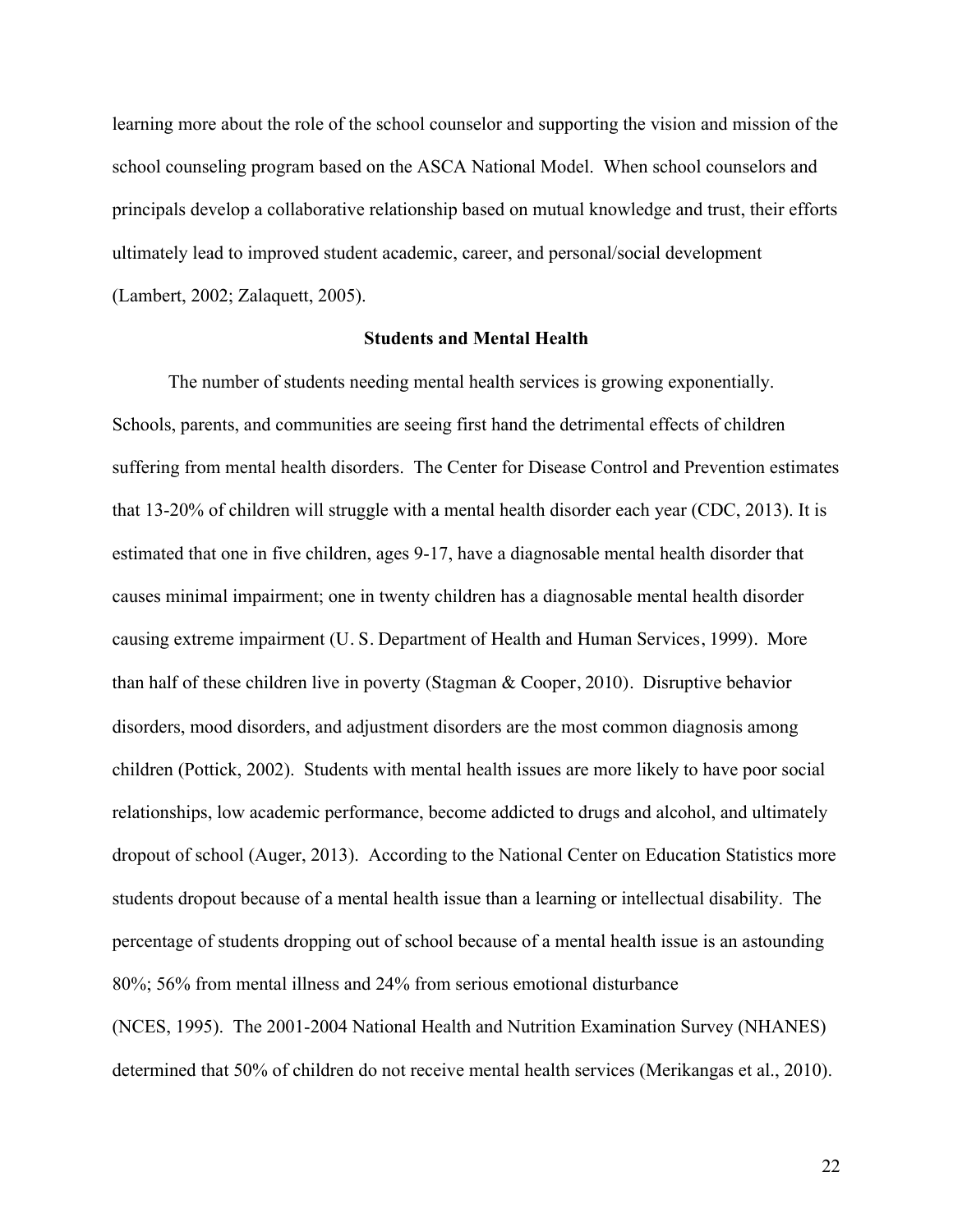Other research has estimated this number to be around 75% (Kataoka, Zhang, & Wells, 2002). The main culprit for the lack of access to mental health services is decreased funding for community services (Griffin & Farris, 2010; Kaffenberger & O'Rorke-Trigiani, 2013). Unfortunately, the few services that are available are rarely coordinated or integrated (Collins  $\&$ Collins, 1994). For this reason, parents often seek mental health services for their children at school (Bernett-Zeiglar & Lyons, 2010; Carlson & Kees, 2013; Perfect & Morris, 2011). Therefore, it is important that school leaders understand that school counselors are ethically responsible and adequately trained to provide therapeutic techniques for students not requiring long-term intensive therapy, and that easy access to mental health services for students equates to increased academic achievement for all students (Carlson & Kees, 2013).

#### **High-Poverty Schools**

The increase in the number of children who are suffering from mental health issues today are mostly likely due to the growing number of children living at or below the poverty level. In a report on "closing the black-white achievement gap", Richard Rothstein (2004), stated that the economic status of students is a stronger predictor of academic achievement than race. If this is true, then the estimated 45% of children living at or below the poverty level are probably falling behind in school. Most impoverished children come from single parent minority homes where parents are financially strapped and are forced to work long hours that prevent them from providing the support their child needs to succeed in school (Jiang, Ekono, & Skinner, 2014; NCES, 2012). Single parents often do not have the money to get their child medical care, adequate housing, enriching childcare, tutors, extra-curricular activities, transportation to school, school supplies, or attend parent teacher conferences or meetings.

Schools in the United States have a pervasive and chronic problem of inequity in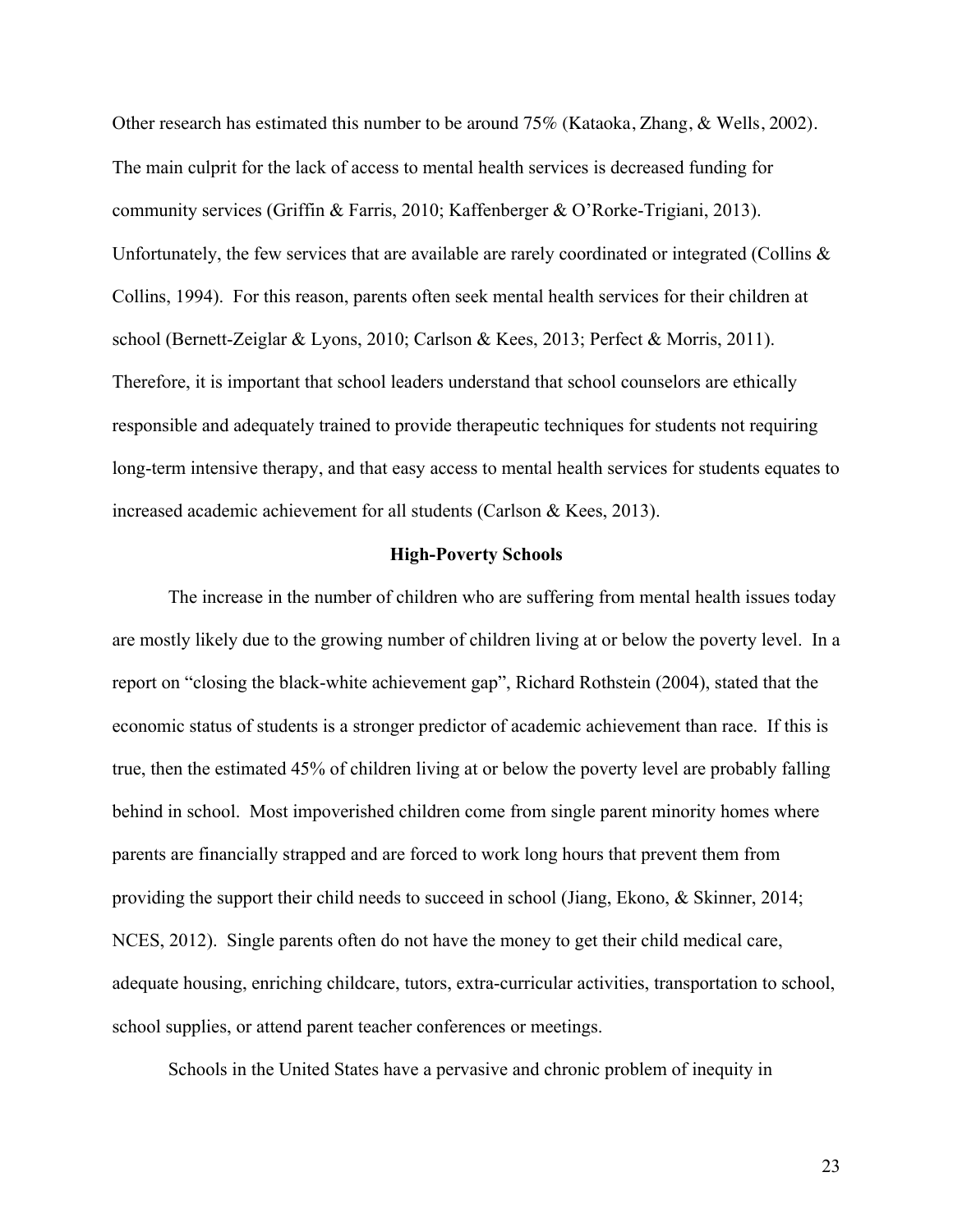educational achievement and opportunity for minority and low-socioeconomic students (Holcomb-McCoy, 2007). Minority students and low-socioeconomic students typically have lower scores on standardized achievement tests, are less likely to participate in Advanced Placement courses, have higher dropout rates, and seldom attend or complete college. The American School Counseling Association encourages school counselors to use a social justice framework by using systemic and collaborative efforts to help reduce the "achievement gap" by building bridges between mental health counseling and academic achievement (Crethar, 2010). Sadly, the children most likely to develop a mental health disorder are children living in poverty (Cooper, Banghart, & Aratani, 2010; Stagman & Cooper, 2010). They are also least likely to receive mental health counseling services (Starr, Campbell, & Herrick, 2002). Even when a comprehensive developmental school counseling program is established in a school, minority and impoverished students with mental health disorders are less likely to receive personal and social counseling services from their school counselors. These children usually attend schools with a higher percentage of students eligible for free or reduced lunch. These high-poverty schools usually have significantly lower per-pupil expenditures (Dimmitt & Wilkerson, 2013; McCoy-Holcomb, 2007), higher student to counselor ratios, and school counselors inundated with non-counseling duties (Carlson & Kees, 2013; Lapan, 2013).

According to School counselors need to look beyond the ASCA National Model to prevent students from falling through the cracks (Holcomb-McCoy, 2007). In the book, *Counseling for Diversity: A Guide for School Counselors and Related Professionals*, Courtland Lee (1995) stated that students' psychosocial development is influenced by various factors such as racism, economic disadvantage, and acculturation. These social environmental factors impact key developmental stages throughout childhood and adolescence. For this reason, it is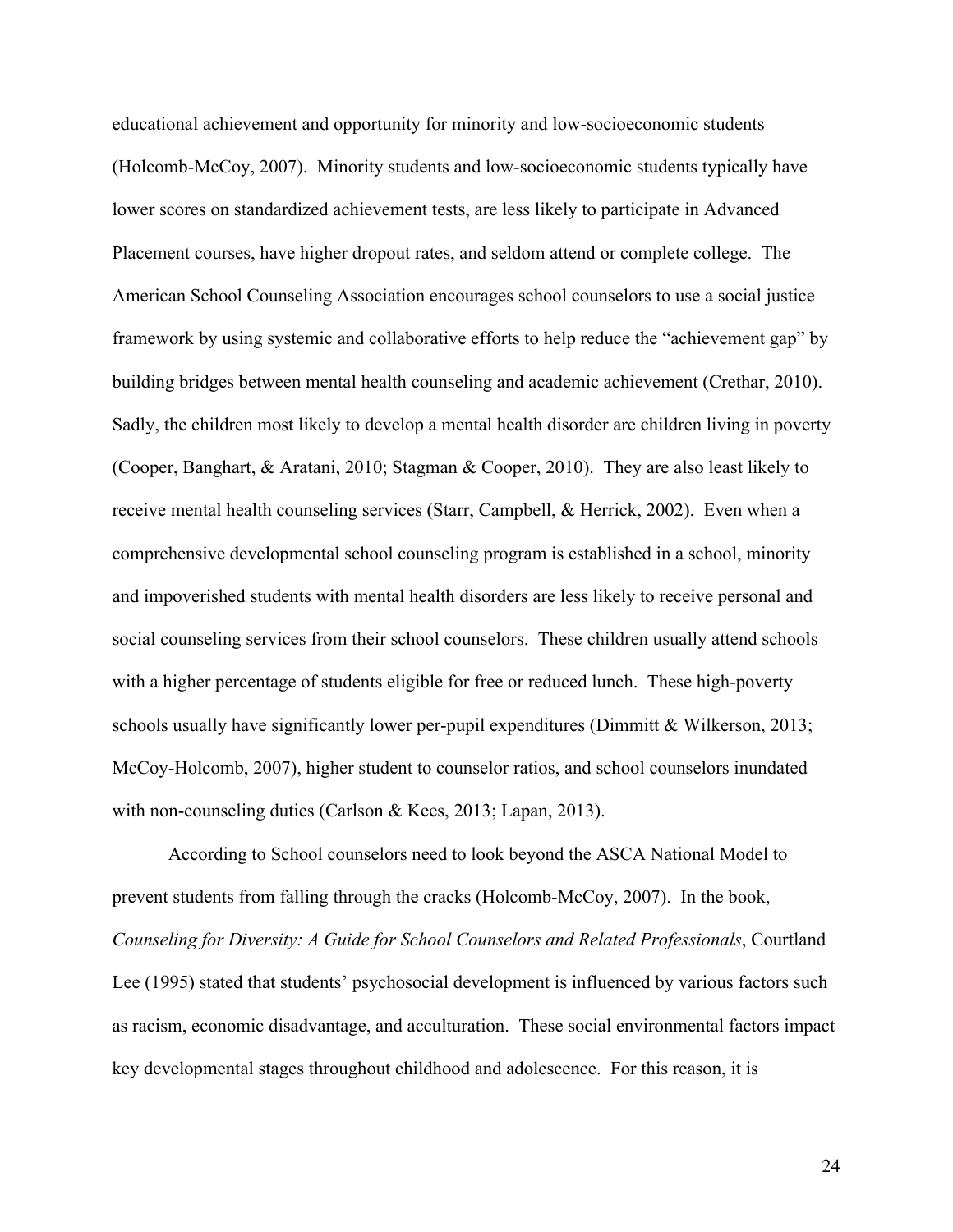imperative that school counselors understand and incorporate activities that promote selfunderstanding, interpersonal relationships, and problem-solving/decision-making skills related to educational, personal/social, and career development for students from culturally diverse backgrounds (Lee, 1995). If schools are going to meet the academic, career, and emotional needs of marginalized students, they need to consider the contextual factors that are external to the school environment (Adelman & Taylor, 2002). Furthermore, schools need to allow professional school counselors to devote an acceptable amount of time for the delivery of direct and indirect services that benefit all students (Carey & Dimmit, 2013).

#### **School Counselors Providing Mental Health Services**

Student mental health is gaining attention by professionals as being a vital role on student academic success (Carlson & Kees, 2013). For students to develop academically, they need to also develop emotionally and socially. This can only be possible through the provision of direct and indirect services. According to ASCA, the primary responsibility of professional school counselors is to provide 80% of direct/indirect services to students (ASCA, 2012).

Professional school counselors provide direct and indirect services by assisting in the development and implementation of Multi-Tiered Systems of Support (MTSS), which includes a Response to Intervention (RTI) and Culturally Responsive Positive Behavioral Interventions and Supports (CR PBIS) in order to improve student achievement and behavior. Part of the professional school counselor's role in implementing MTSS is to collaborate with administrators, other school professionals, community agencies, and families. School counselors are to evaluate student progress, identify struggling students, and refer them when necessary to other service providers (ASCA, 2014). One way that school counselors address student mental health concerns is by building partnerships with mental health professionals in and outside of the school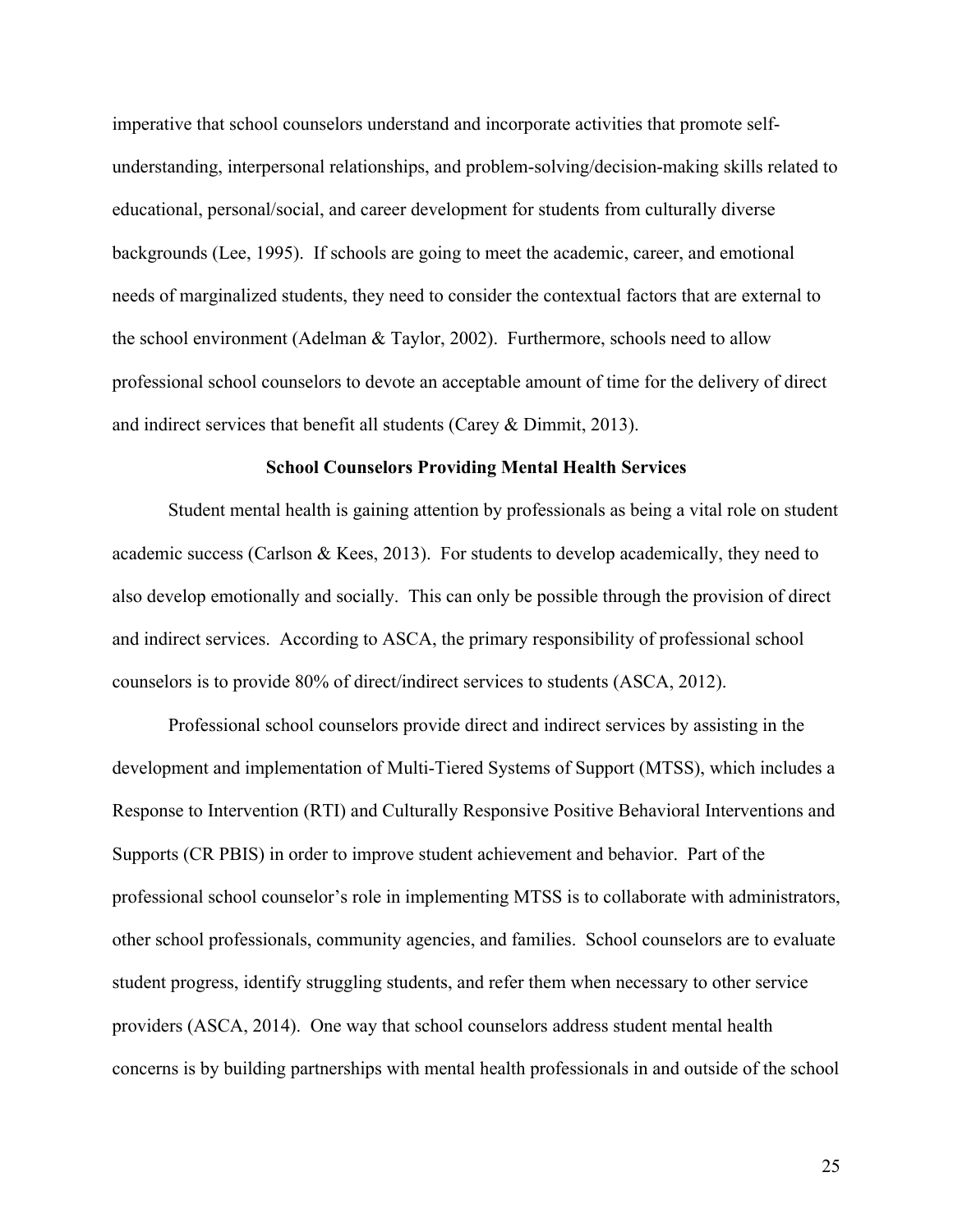building. Another way is to refer students to community mental health agencies. Unfortunately, many children with a mental health disorder will not receive mental health services because they were undiagnosed, not referred to outside mental health resources, have parents or guardians that choose to not follow through, lack the funds to get treatment, or cannot travel out of town for treatment. Even when mental health services are provided from outside sources, children may be dropped because a parent requested it, or because of Medicaid and third party insurance regulations (Auger, 2013). The 2003 President's New Freedom Commission on Mental Health Report called for school counselors to become more instrumental in attending to students' mental health needs (Mills et al., 2006).

School counselors are in a unique position to identify and address the mental health needs of students. School counselors are acutely aware of the relationship between students' mental health and academic success (Brown, Dahlbeck, & Sparkman-Barnes, 2006). Unfortunately, the knowledge and skills that school counselor's possess are being underutilized by the school systems in which they work. One important reason is because school counselors are in constant demand to take on roles unrelated to counseling (Gruman, 2013). Because professional school counselors are onsite it makes access to mental health services more available for all students and their families who would not have been able or willing to use outside services (DeKruyf, et al., 2013). When schools do not value the knowledge and skills of the school counselor and rely primarily on outside mental health professionals, it creates gaps in services for students (Weist, Lowie, Flaherty, & Pruitt, 2001).

#### **Roadblocks to Providing Mental Health Services**

In a 2013 article on school counselor professional identity, the authors discussed several potential roadblocks in establishing school counselors as mental health professionals. According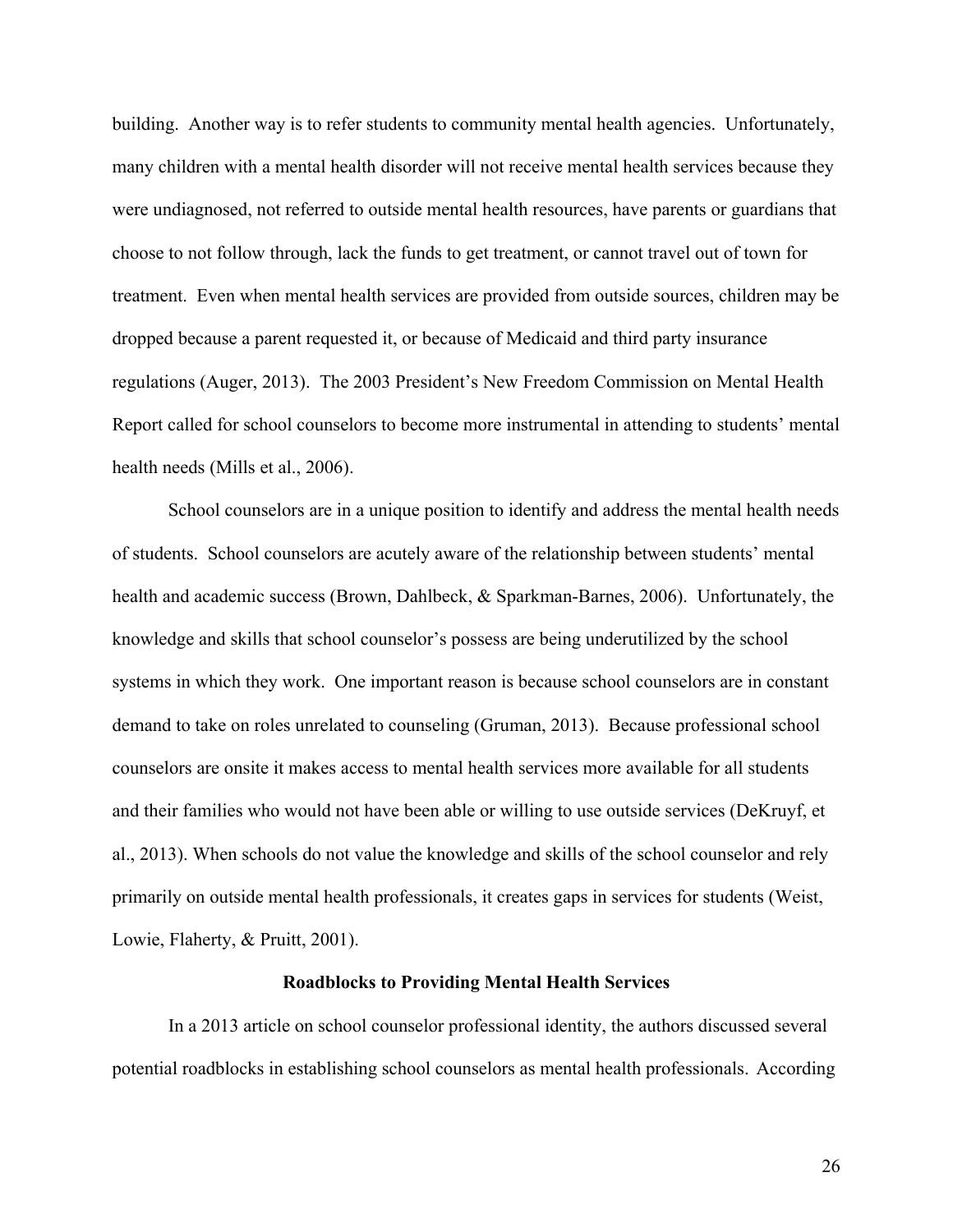to the article, one of the main barriers to school counselor identity has to do with the perception that school counselors are educational leaders and not mental health professionals. It was suggested that school counselors embrace a dual role of educational leader and mental health professional in order to meet the mental health counseling needs of the students they serve (DeKruyf, et al., 2013). In a survey of school counselors, the researchers found that 75% of school counselors saw themselves as both educational leaders and mental health providers (Brown, et al., 2006). A study exploring school counselors' beliefs and attitudes on providing mental health counseling to students found that school counselors feel qualified in providing mental health services but the school environment prevents them from doing so (Carlson,  $\&$ Kees, 2013). For example, school counselors get an influx of students who come in for immediate mental health concerns that may not necessarily need intensive therapy, but because of the school environment and the way school counseling programs are geared toward academic achievement, they are often turned away and referred to outside mental health professionals. When students are referred to sources outside of the school system, they often wait weeks or months for an outside licensed professional counselor to address their concerns. This practice is both unethical and impractical; students could have their mental health concerns addressed sooner by a school counselor, who is trained in the same therapeutic theory, methods, and techniques as licensed professional counselors (Brown, et al., 2006).

### **Summary**

School counseling programs in relation to societal and educational demands has profoundly impacted the professional identity of school counselors from the very beginning of the profession. Economics, politics, and societal issues have all influenced education and counseling professionals but the role and function of the school counselor seems to be more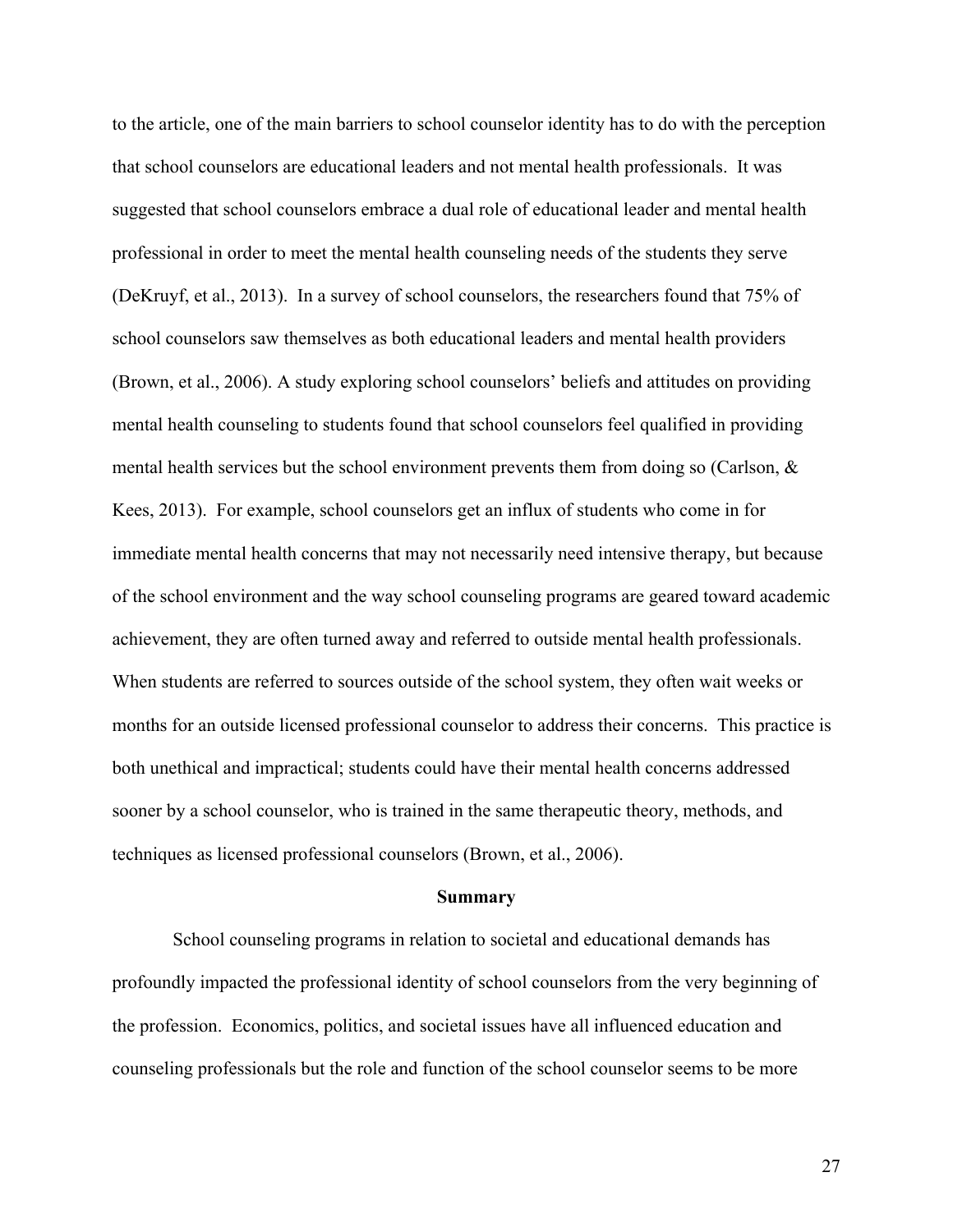ambiguous than any other role in the public school system (Erford, 2003). There still seems to be a sense of contention among education professionals as well as school counseling professionals concerning activities that should or should not be performed by school counselors (Dimmit & Carey, 2013). This chapter has covered several aspects that have affected the role and function of the school counselor since the beginning of the profession. Chapter III will discuss the research design, methods, theoretical framework, and instruments used to explore the activities of school counselors.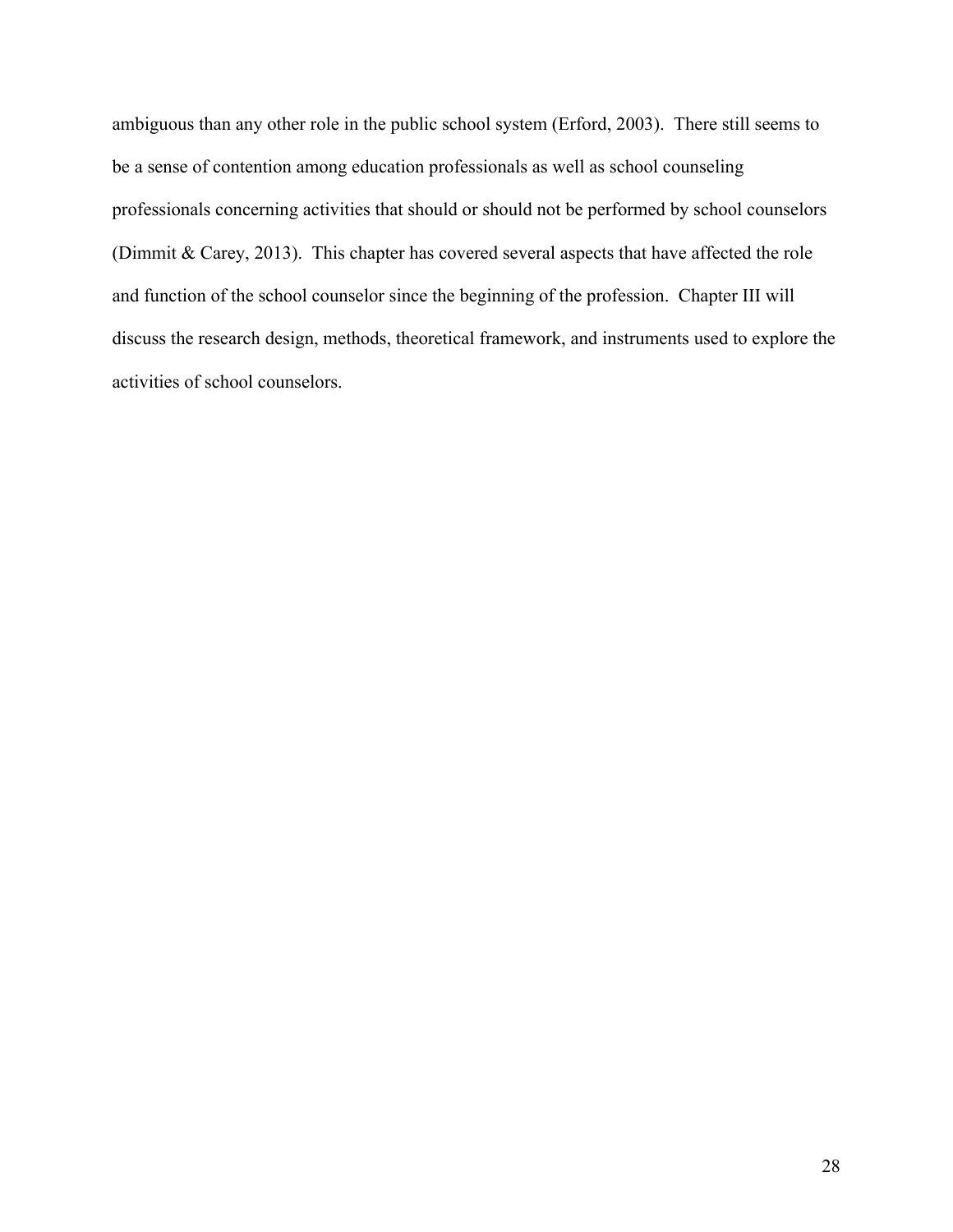### Chapter III

# Methodology

In this chapter, the methods and procedures used to conduct the study are explained in more detail. As mentioned in Chapter I, the overall purpose of this current study was to explore the frequency of Arkansas school counselor activities across poverty level. This chapter includes the research design, research questions, population and sample, data collection, instrumentation, and data analysis procedures.

## **Research Design**

Because of the complexity involved with school counselor and principal working relationships and the school infrastructure, a mixed-methods design was chosen to triangulate quantitative and qualitative data using a sequential explanatory mixed-methods design (Teddlie & Tashakkori, 2009). A mixed-methods design was determined to be the best method to support the theoretical perspective and conceptual framework for this study (Creswell, Clark, & Hanson, 2008). This mixed-methods study involved the use of an explanatory sequential approach to best answer the research questions. The explanatory sequential mixed-methods approach is designed to bring in-depth qualitative understanding to the quantitative results by connecting the two through sequential steps that builds upon one another (Creswell, 2014).

The basic approach implemented in this mixed-methods study involved the use of descriptive and inferential quantitative data using a cross-sectional survey, and a generic qualitative inquiry in the form of a semi-structured interview based on grounded theory. This research study was interested in knowing what activities school counselors were doing and why certain activities were or were not being done. Using a mixed-methods approach helped in answering the "what" and the "why" concerning school counselor activities. (Houser, 2009).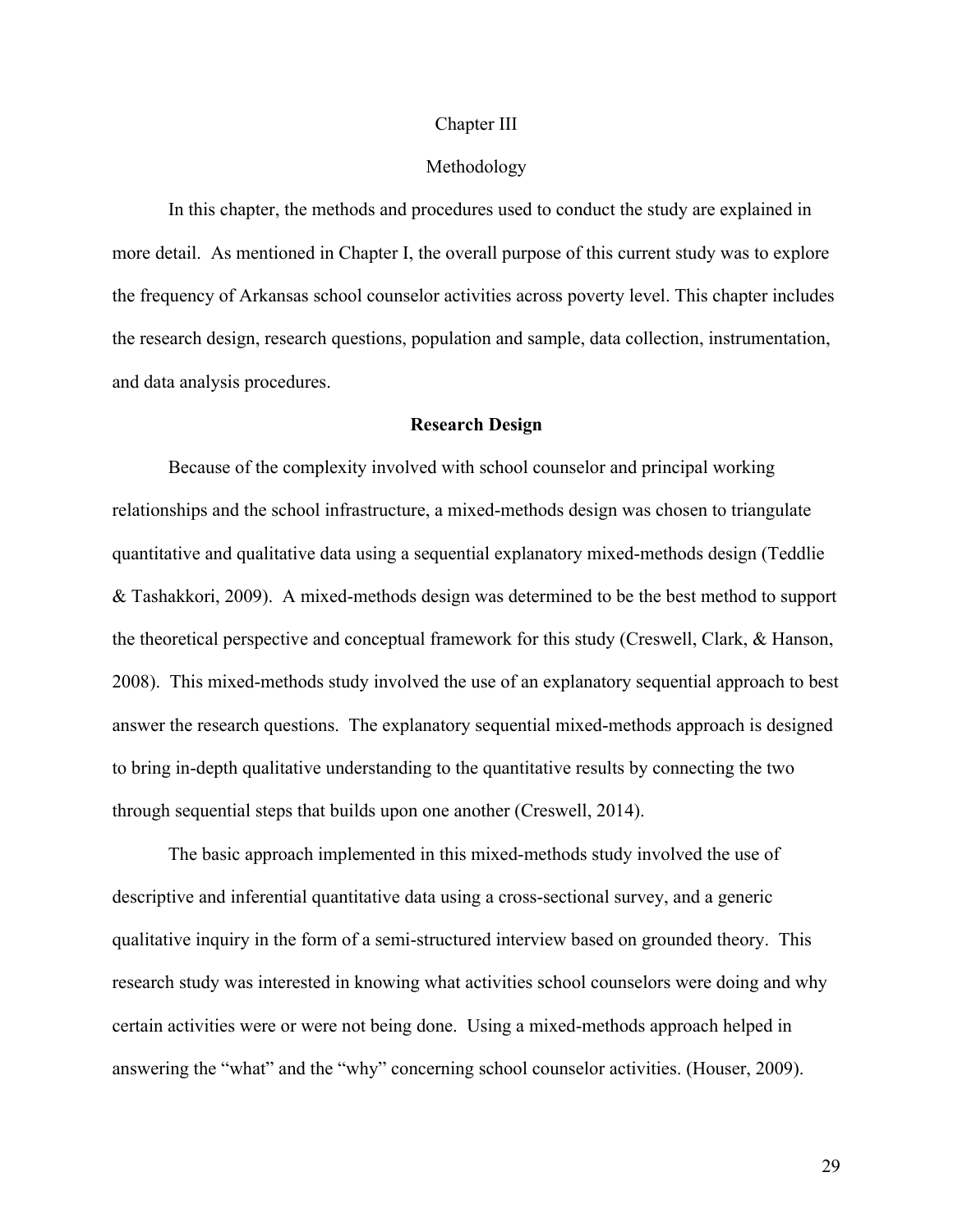The quantitative assessment tool used in this study was a self-report, cross-sectional survey called the School Counselor Activity Rating Scale developed by Janna Scarborough (2005) with a follow-up questionnaire to add richness to the SCARS results. A self-report allows participants to give their own personal perceptions and cross-sectional surveys collect data on an entire population or its subset at a single point in time (Biemer  $&$  Lyberg, 2003). A crosssectional survey design is used when a researcher's goal is to describe and better understand relationships around a number of variables. This methodology helps researchers to examine the differences between subjects and how those differences impact the dependent variables (Houser, 2009). A request was made and approval given from the University of Arkansas Institutional Review Board (IRB) and permission was granted to use the SCARS by Janna Scarborough (see Appendix A and B to see the approval letters).

The qualitative component of this study involved a semi-structured interview composed of open-ended questions. The qualitative component was created for this research study to explore school counselor perceptions about contributing factors in scheduling time for student services, counselor's perception on counselor/principal roles, and perceived barriers in providing 80% direct/indirect student services (Scarborough, 2005).

#### **Population and Sample**

The participants in this study included 300 Arkansas elementary, middle, and secondary public school counselors. Participants were identified through the Arkansas State Department of Education and Arkansas School Counseling Association. Participants were randomly but purposefully chosen to be in one of three groups, school counselors from low-poverty, midpoverty, and high poverty school districts. The participants in this study were selected using stratified sampling methods. Stratified sampling involves selecting individuals who represent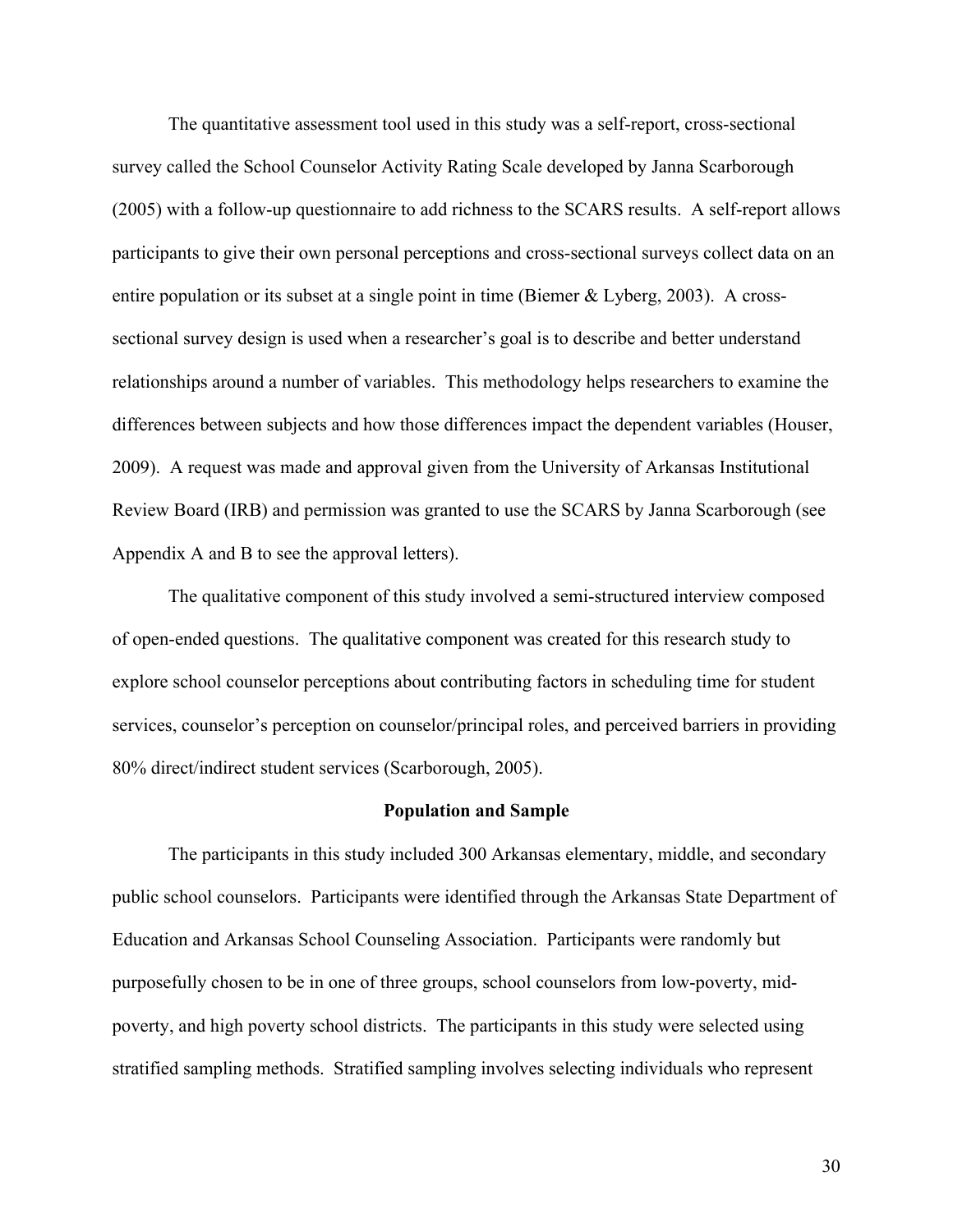subgroups of interest. The subgroups of interest for this study are school counselors from schools categorized by school district poverty level. Schools were identified and divided by poverty level, low, mid, and high using an Excel list of school districts in 75 counties compiled by the Arkansas Department of Education Child Nutrition Unit (ADE, 2014) with percentages of students on free and reduced lunch. There were 235 schools in the low-poverty group, 517 in the mid-poverty group, and 311 in the high-poverty group. To ensure an equal representation of school counselors across the state, participants were also divided by school location and grade level. There were three school groupings for school grade level, elementary, middle, and secondary. There were five groupings for location from ArSCA regions, northwest, northeast, central, north central, southwest, and southeast. Then, school counselor names were randomly drawn until 100 school counselor participant slots were filled for each poverty level. The criteria used for classifying school poverty level groups were based on the National Center for Education Statistics (NCES, 2013).

Arkansas is a good population to study on school counselor activity and poverty level because it ranks third in the nation for the number of children at or below poverty level and has 61% of children qualifying for free and reduced lunch (ADE, 2014). The national average is 48% (NCES, 2012). The NCES's classification for school district poverty levels is as follows: high-poverty schools are those with at least 75% of students qualifying for free and reduced lunch, mid-poverty schools are those with 50% to 75%, mid-low poverty 25.1 to 50%, and lowpoverty schools are those with 25% or less (NCES, 2013). For this study, there were three categories: (a) low-poverty are schools with less than 50%, (b) mid-poverty are schools with 50% to 74%, and (c) high-poverty are schools with 75% or more qualifying for free and reduced lunch.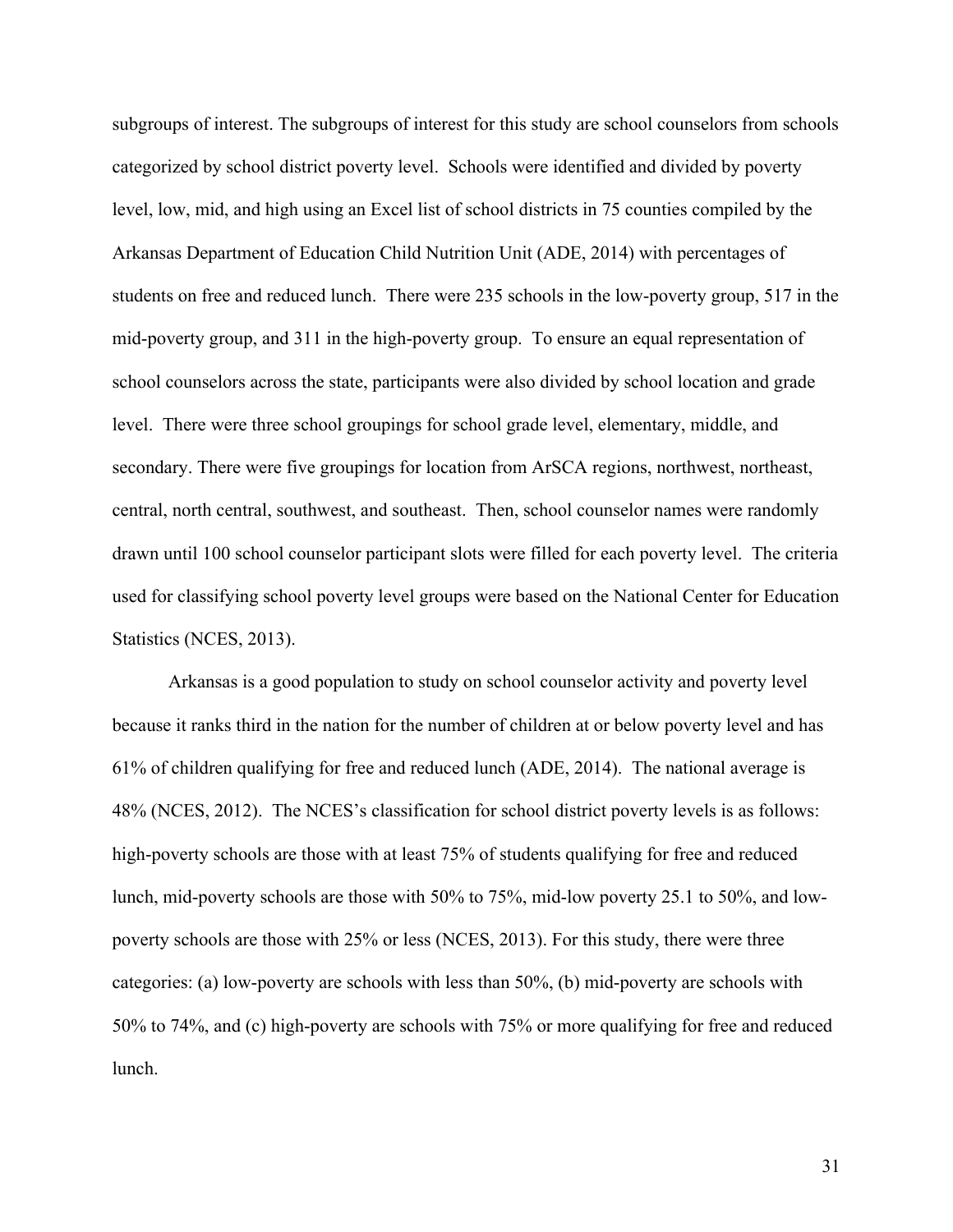### **Data Collection Procedures**

The Dillman Total Design Method was chosen to collect data for this study. This design involved using a mixed-mode of data collection (Dillman, 2000). First, invitation emails (see Appendix C) were sent to all participants chosen for the study. School Counselor contact information was requested and provided by the Arkansas Department of Education Guidance/Counseling Unit. The invitations asked school counselors to participate in the study primarily to benefit Arkansas school counselors. A \$50 gift certificate of their choosing was also added as an incentive. The invitations briefly explained the purpose and possible benefits of the study, and informed participants when to expect to receive the email surveys (Dillman, Smyth, & Christian, 2009).

Two days later, participants were sent an email cover letter with an attached participant acceptance form and directions on how to use the online survey system, Qualtrics Research Suite from the University of Arkansas, with a link provided. The cover letter (See Appendix D) gave a detailed explanation of the study and participant procedures, along with survey options to participate online or by email. School counselors were encouraged to use the online survey for faster results. The letter also included contact information for further questions about the study (Dillman, et. al., 2009).

Seven days later, participants were sent a "thank you" (See Appendix E) email for volunteering to participate in the study. The "thank you" card also served as a reminder for those who had not completed their survey. A second reminder was sent by email five days later. Seven days later participants were sent a final thank you email.

Three days later, 30 interview requests were sent to schools counselors who entered a "yes" and provided contact information. The 30 interviewees were divided into three poverty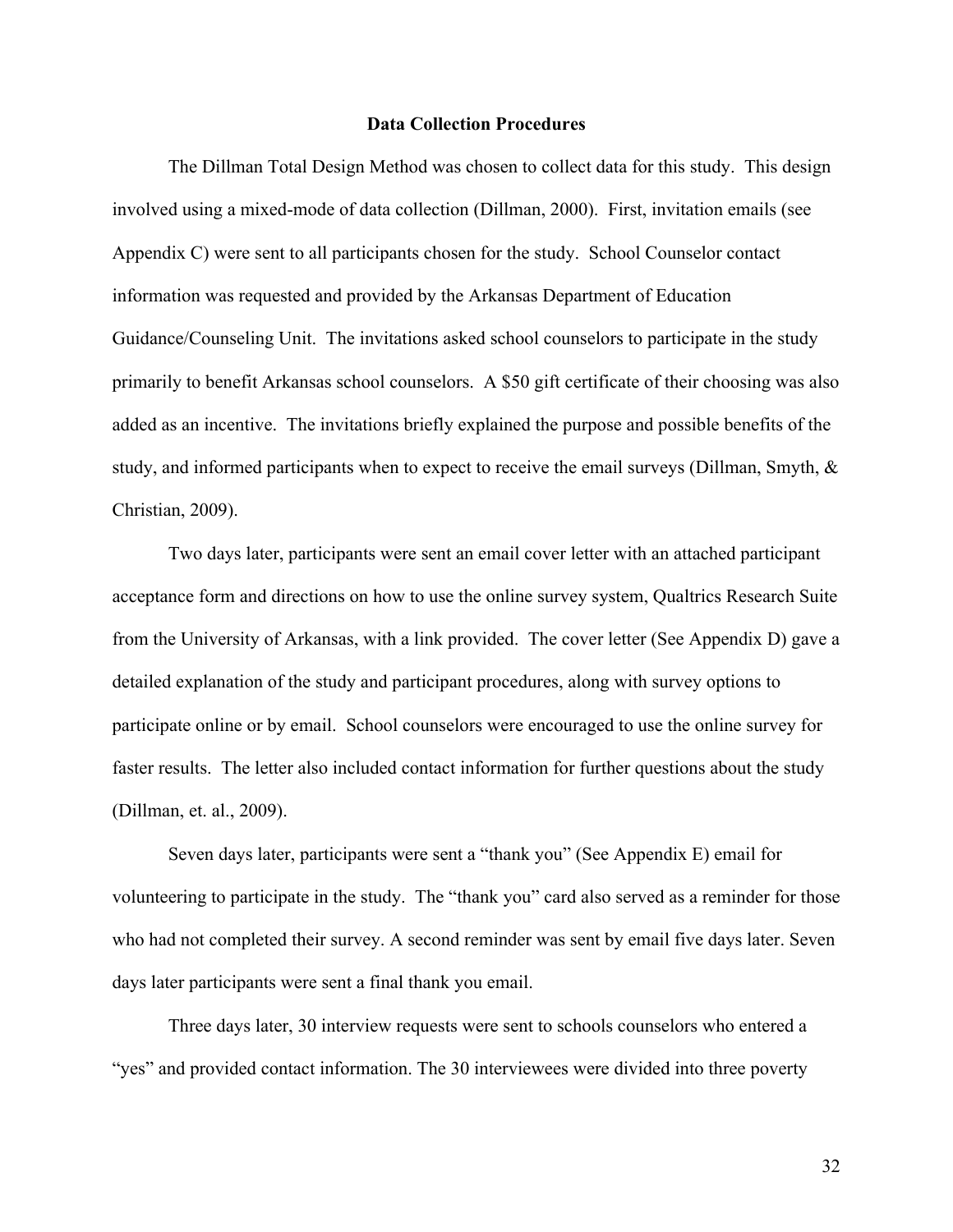level groups. These counselors were chosen because of their knowledge about school counseling practices in their demographic area, for their leadership in education and counseling organizations. Snowballing methods were also used to create a list of potential interviewees. Interviewees were given the choice to participate in either a 15 to 20-minute telephone interview or email interview. The interview was used to bring conceptual density and reliability to the survey results (Schram, 2006).

## **Instrumentation**

### **Demographic Questionnaire**

Before beginning the SCARS survey (Scarborough, 2005), participants were asked to fill out a demographic questionnaire (See Appendix D). The questionnaire was useful in explaining the characteristics of the counselor and school setting, as well as the student population being served. The demographic questionnaire asked participants to answer questions concerning gender, ethnicity, grade level (elementary, middle, or high school), number of years as a school counselor, counselor certification, association memberships, leadership, and demographics of the school, such as, ethnicity and socio-economic status of students (low, mid, or high-poverty), student to counselor ratios, and school location (city, suburban, town, rural) (NCES, 2013).

# **School Counselor Activity Rating Scale**

The School Counselor Activity Rating Scale (SCARS) was the quantitative research instrument chosen for the present study. It was constructed and piloted by Janna Scarborough and used by other researchers since its inception (Scarborough, 2002, 2005). The SCARS survey is founded on the ASCA National Standards (Campbell & Dahir, 1997; as cited in Scarborough, 2002) and the ASCA National Model (ASCA, 2003). The SCARS was designed to measure performance of actual and preferred job duties being performed by active school counselors.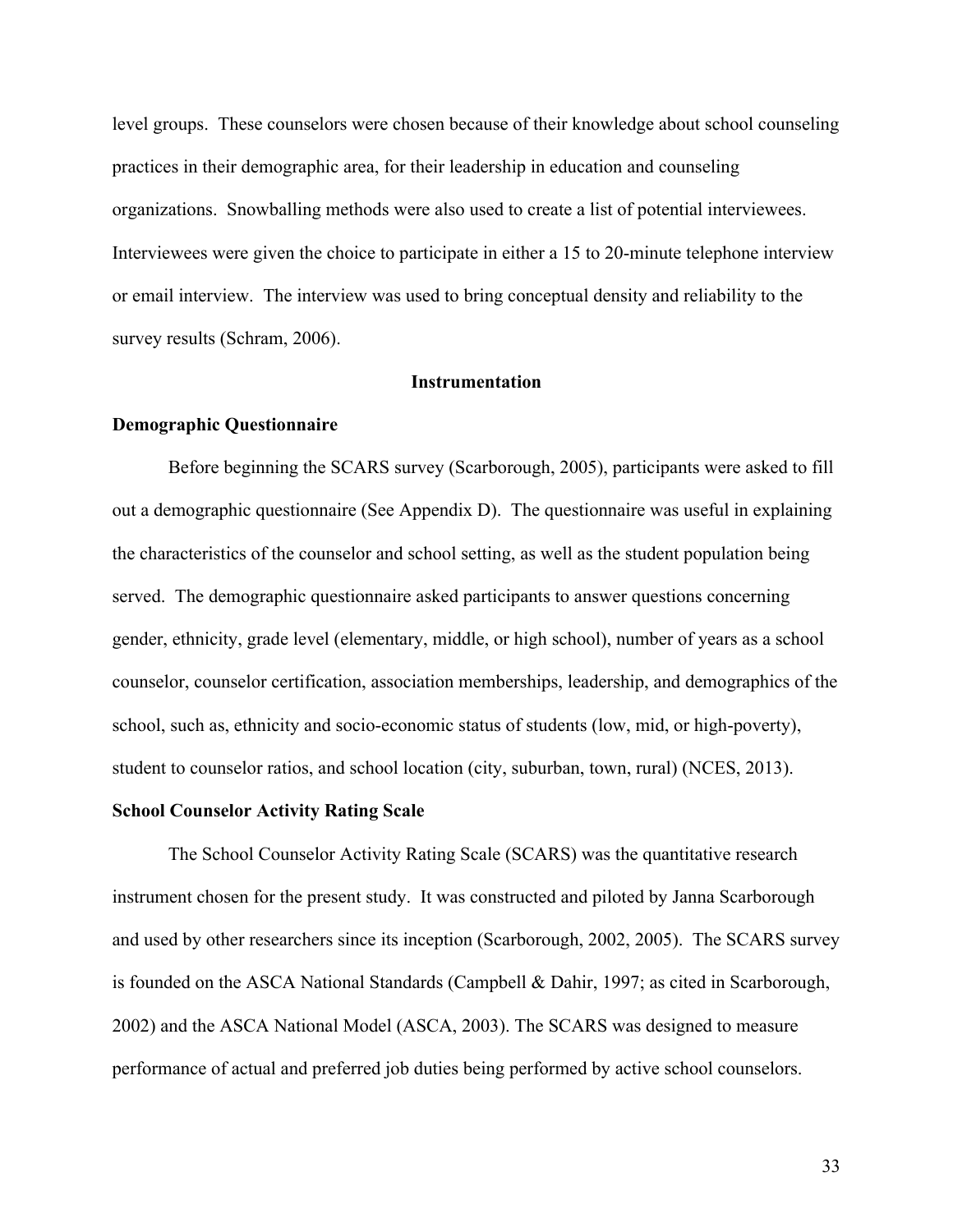Preferred activities refers to preferred practice recommended by ASCA's (2003) National Model, such as consultation, coordination, counseling, and curriculum interventions (Scarborough, 2005). According to Scarborough, the main purpose for developing the SCARS was to create a valid, reliable and practical instrument to measure the frequency in actual and preferred job duties of school counselors (Scarborough, 2005).

Scarborough developed the SCARS instrument in two phases. The first phase of the instrument design involved creating a list of activities based on interventions described by the American School Counseling Association National Model (2003), including other activities commonly reported by school counselors. These activities were labeled as (a) counseling, (b) consultation, (c) curriculum, (d) coordination, and (e) "other". The activity label "other" represented activities that are considered non-counseling or necessary for school functionality or fair-share duties. Items were selected and reviewed for appropriate instrument design and measurement of activity frequency. A verbal frequency scale was developed to measure "how often" a task is done (Scarborough, 2005). This researcher adapted the SCARS to include more activities under the label "other" in order to examine activities being conducted by counselors today. Professional school counselors and counselor educators reviewed the additional items added to the "other" category of the SCARS. The items added to the "other" subset are as follows:

- Calculate GPAs and/or print out grade reports
- Enter student data into school management system
- Participate in IEP & 504 paperwork and meetings
- Attend school functions (e.g., ballgames, special events, performances, award ceremonies, field trips)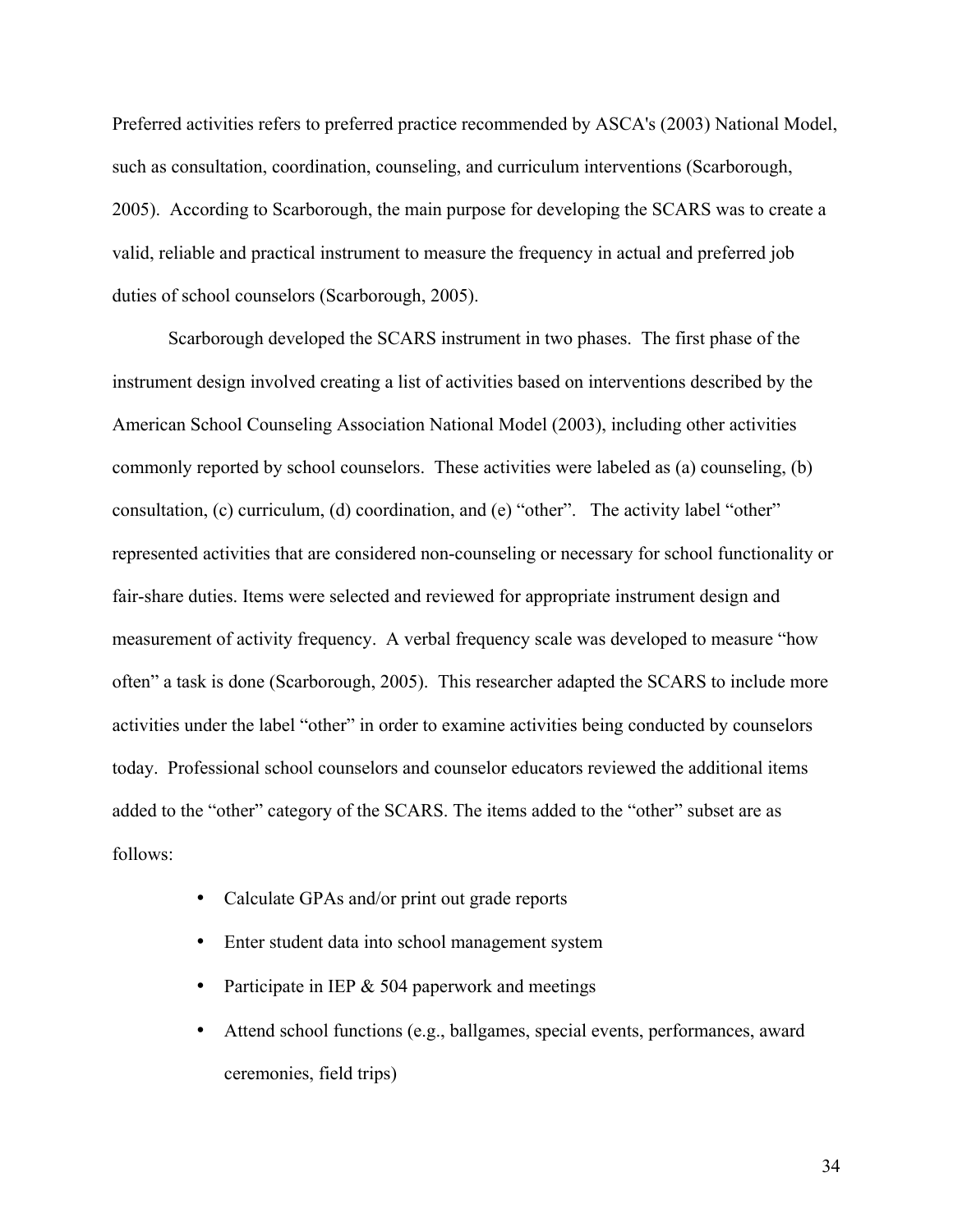## • Assist and/or perform administrative duties

The SCARS (Scarborough, 2005) is a comprehensive and user-friendly survey instrument using a two-dimensional frequency scale that measures both the actual performance of an activity and the preferred performance of an activity. The actual performance dimension is measured using a 5-point verbal frequency rating scale ranging from "1-never do this," "2-rarely do this," 3-occasionally do this," "4-frequently do this," or "5-routinely do this." The preferred performance dimension is measured similarly, by using a rating scale ranging from "1-would prefer to never do this," "2-would prefer to rarely do this," "3-would prefer to occasionally do this," "4-would prefer to frequently do this," or "5-would prefer to routinely do this." Each item is answered two-dimensionally before continuing to the next item (Scarborough, 2005).

The second phase in developing the SCARS (Scarborough, 2005) was conducted to assess for mistakes in production, construction of statement and scale, and for readability and understanding by participants. This was done in two steps where Scarborough had individuals participate in a "think-aloud" interview and a retrospective interview to check for interpretation and intent of survey items, including general survey design and reactions to the survey. Secondly, the survey was reviewed by counseling professionals knowledgeable in school counseling, mental health counseling, counselor education, and research methodology (Scarborough, 2005).

Construct validity was checked using principal components factor analysis with an orthogonal transformation using the varimax rotation, which forces the factors to be independent from one another. The Kaiser-Meyer-Olkin (KMO) measure of sampling adequacy and Bartlett's test were used to evaluate the suitability of the data for factor analysis (Scarborough, 2005; Tinsley & Tinsley, 1987). Factor analysis was conducted on the 40 final selected items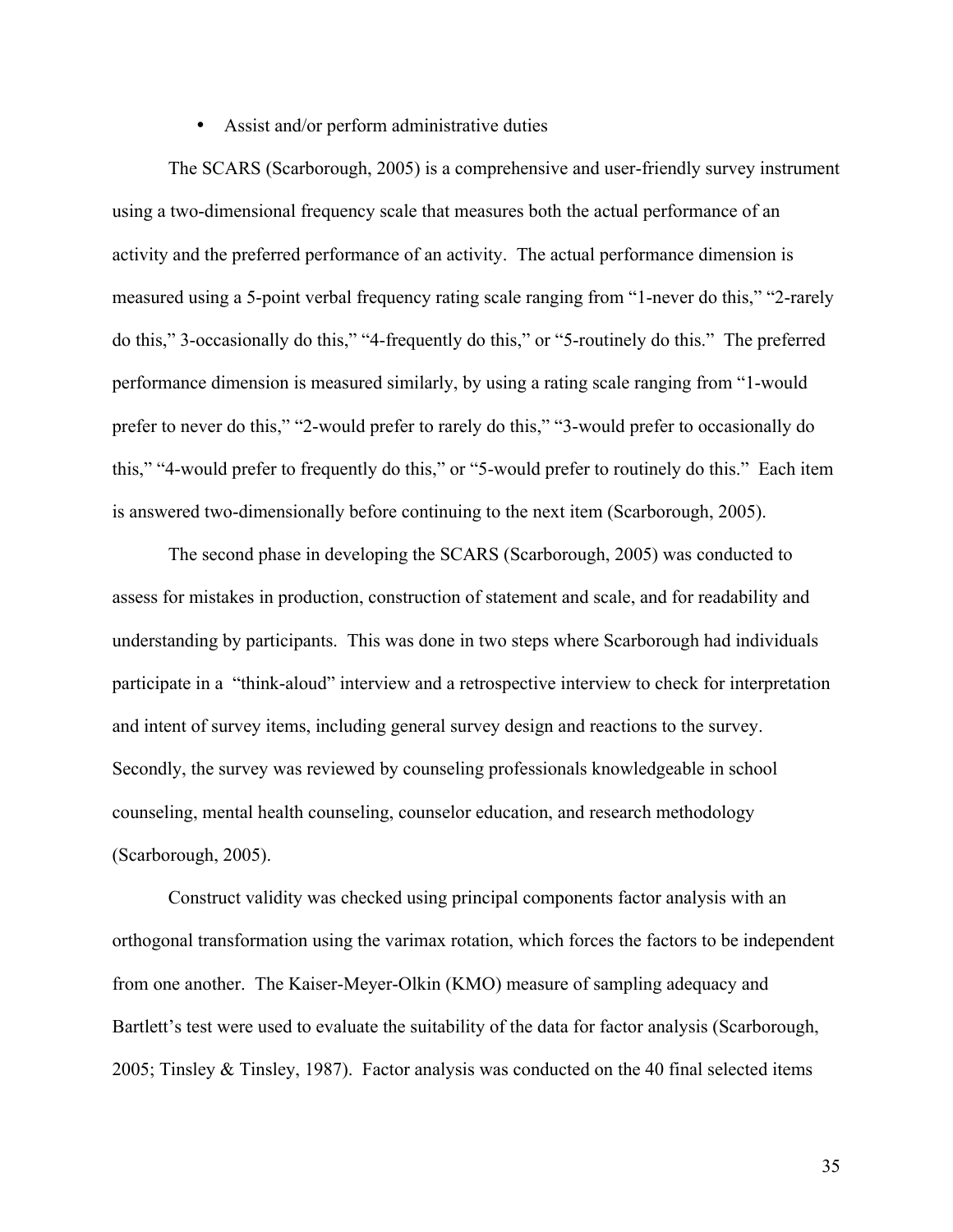representing four categories for each scale and on the additional 10 items labeled under "other" activities. A minimum factor loading of .4 was used for more meaningful analysis. The choice to retain factors was influenced by the results of a scree test, explained variances, eigenvalues, and compensability. Factor analysis results determined the subscales. Scarborough found internal consistency reliability with Cronbach's alpha coefficients ranging from .75 to .93.

Additionally, the construct validity was further assessed by examining group differences using one-way analysis of variance (ANOVA) and by correlational studies between subscale results and demographic variables. The results showed that all factors met Kaiser's criterion with eigenvalues greater than 1. The explained variance of the four factors was 47.27%, the KMO measure of sampling adequacy was .91 and the Bartlett's test was significant (Scarborough, 2005).

Further assessment of the construct validity of the SCARS by Scarborough involved the examination of group differences among grade levels on the "actual" subscales. The Bonferroni procedure was used along with the ANOVA to account for the large sample size and balanced group numbers. The Bonferroni corrected alpha level was  $.05/7 = .007$  and the analysis revealed a statistically significant effect on all seven SCARS subscales. Scheffe's post hoc tests revealed significant differences among all grade levels on Curriculum, Coordination, and Counseling scales (Scarborough, 2005).

# **Follow-up Questionnaire**

Eleven follow-up questions were added after the survey questions to bring clarity to counselor perceptions. Although the questions are basically closed-ended, participants were encouraged to explain their thoughts and opinions. The following questions were:

• What percent of your time is devoted to direct/indirect services for students?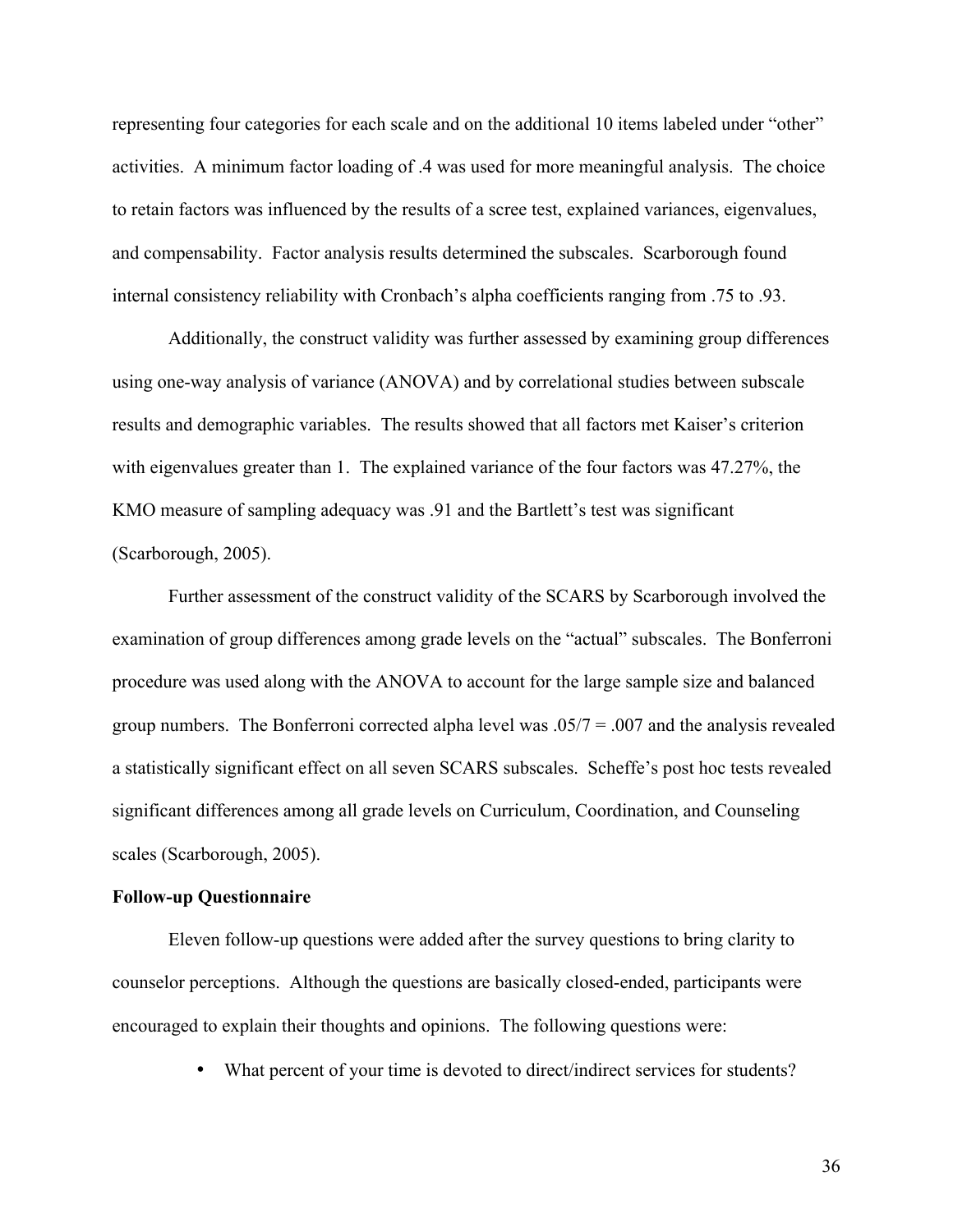- What percent of your time is spent on non-counseling duties?
- What services are requested the most by or on behalf of your students?
- Do you have a district or campus school counseling director, if so, is it an administrator, certified school counselor, or licensed mental health counselor?
- Do you feel supported by the school faculty, staff, administrators, and school board? Explain.
- Do you have a collaborative relationship with your principal? In other words, does your principal value your opinion and act on it as well? Explain.
- Do you feel your principal has faith in your knowledge and skills in using basic therapeutic techniques?
- Have you ever informed your principal or school officials about the role of the school counselor based on the ASCA National Model? Were any changes made as a result?
- Have you ever asked your director or principal to reduce non-counseling duties in order to perform more appropriate counseling activities? Were changes made as a result?
- Would you be willing to participate in a short telephone or email interview to share your own unique experience in working with diverse and or impoverished student populations? If so, please provide a contact number and the best time to reach you.
- Please name some professional school counselors you believe would be willing and able to provide in-depth knowledge concerning issues preventing Arkansas school counselors from performing preferred activities in low, mid, and high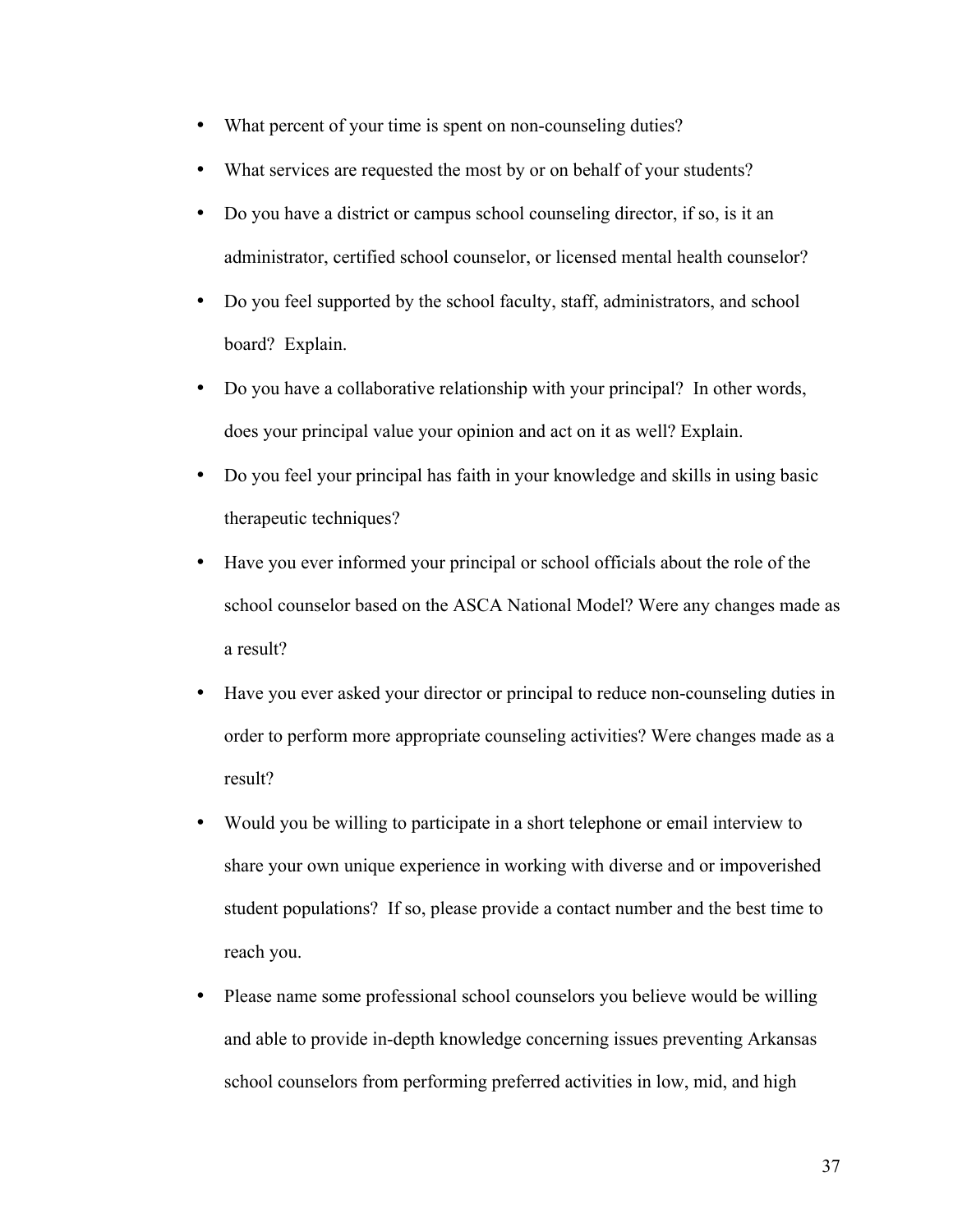poverty schools.Please provide contact information for each.

# **Semi-structured Interview**

The qualitative component for the present study was based on grounded theory. It was used to examine the counselor's perspective on contributing factors to the frequency of counseling activities and to explore the principal/counselor relationship. The purpose for adding the qualitative component was to create a complete picture of the obstacles counselors face when trying to devote more time to ASCA's suggested counselor activities, the counselor/principal relationship, and feelings about common practices concerning director/supervisors (Schram, 2006).

The semi-structured interview developed by this researcher was reviewed by professionals in counseling, education, counselor education, and research who are knowledgeable in school counseling, mental health counseling, and research measurement. The semi-structured interview questions were:

- "What are the most common barriers for you in providing direct/indirect services for students?"
- "What do you think should happen to alleviate this problem?"
- "What are your thoughts about the common practice of using principals as director/supervisors over school counseling programs rather than a certified school counselors or licensed mental health counselors?"
- "Do you have a district certified school counselor as director? If not, how would you feel about having a certified counseling director for the district?"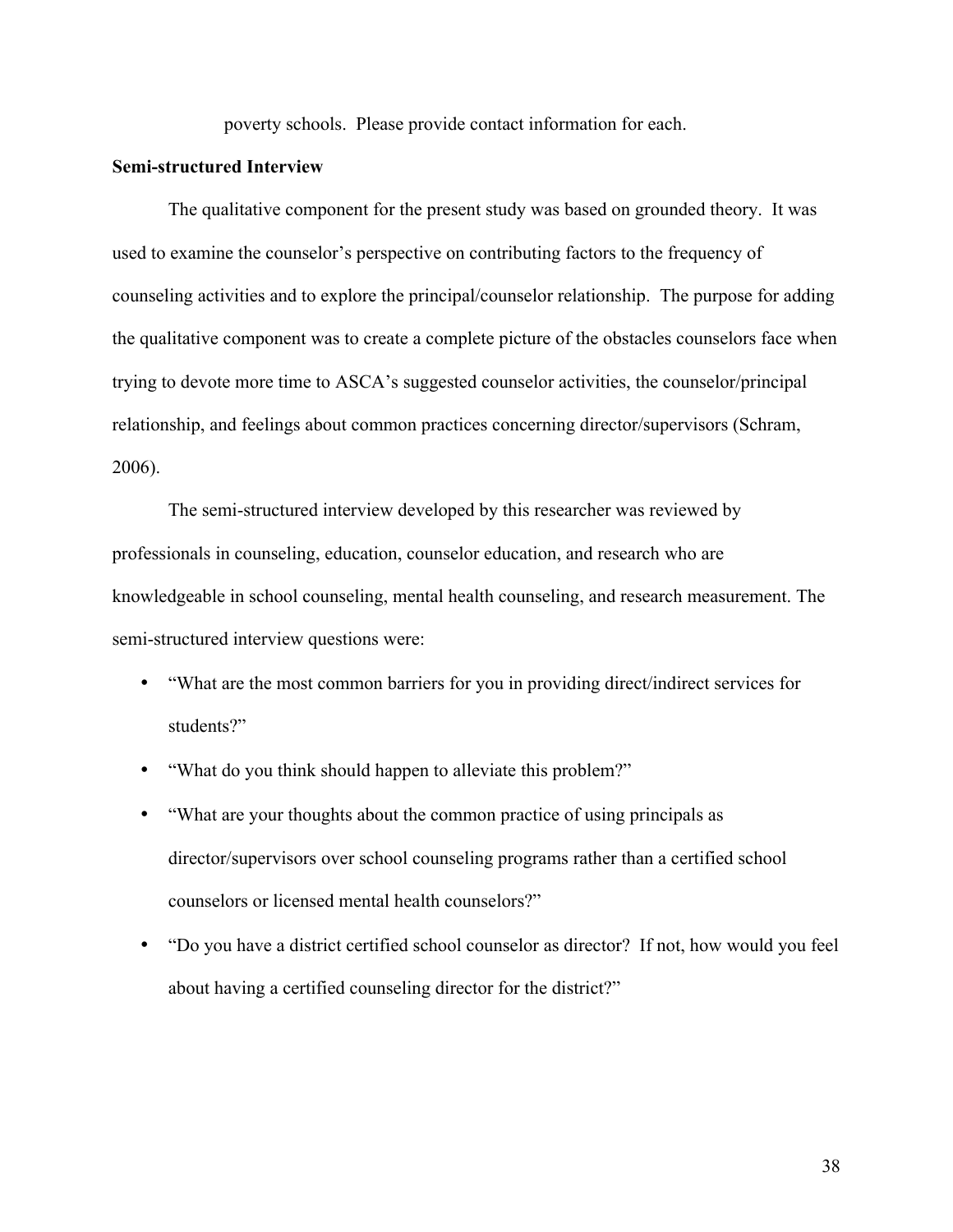- "Do you think school counseling programs should be a separate entity apart from administrative control with various counselors who are in charge of curriculum, coordination, consultation, and counseling?"
- "How would you feel about having LPCs as permanent on-site therapeutic counselors as part of this type of program?"

Interview responses were sorted by themes and coded using Atlas.ti software (Creswell, 2007). Participants were sent their results by email to correct any errors or provide additional information (Dillman et al., 2009).

## **Data Analysis**

The primary research question, "Are there differences in the frequency of reported counselor activities between school counselors in low, mid, and high-poverty areas in Arkansas?" was measured using the School Counselor Activity Rating Scale (SCARS) (Scarborough, 2005). Each participant was given a code number and all information was kept confidential and secure. Descriptive and inferential statistics were used to report the mean and standard deviations. The alpha level was set at .05 with a confidence interval of 95%. The data from the SCARS survey were analyzed using a general linear model, analysis of covariance (ANCOVA) using Statistical Package for Social Sciences software (SPSS). The independent variables were high, mid, and low-poverty schools. The dependent variables were counselor's actual and preferred activities measured by SCARS (Kirk, 2013).

The second research question, "Which factors influence the discrepancy of actual and preferred activities of school counselors most?" was answered by the demographic questionnaire included with the survey.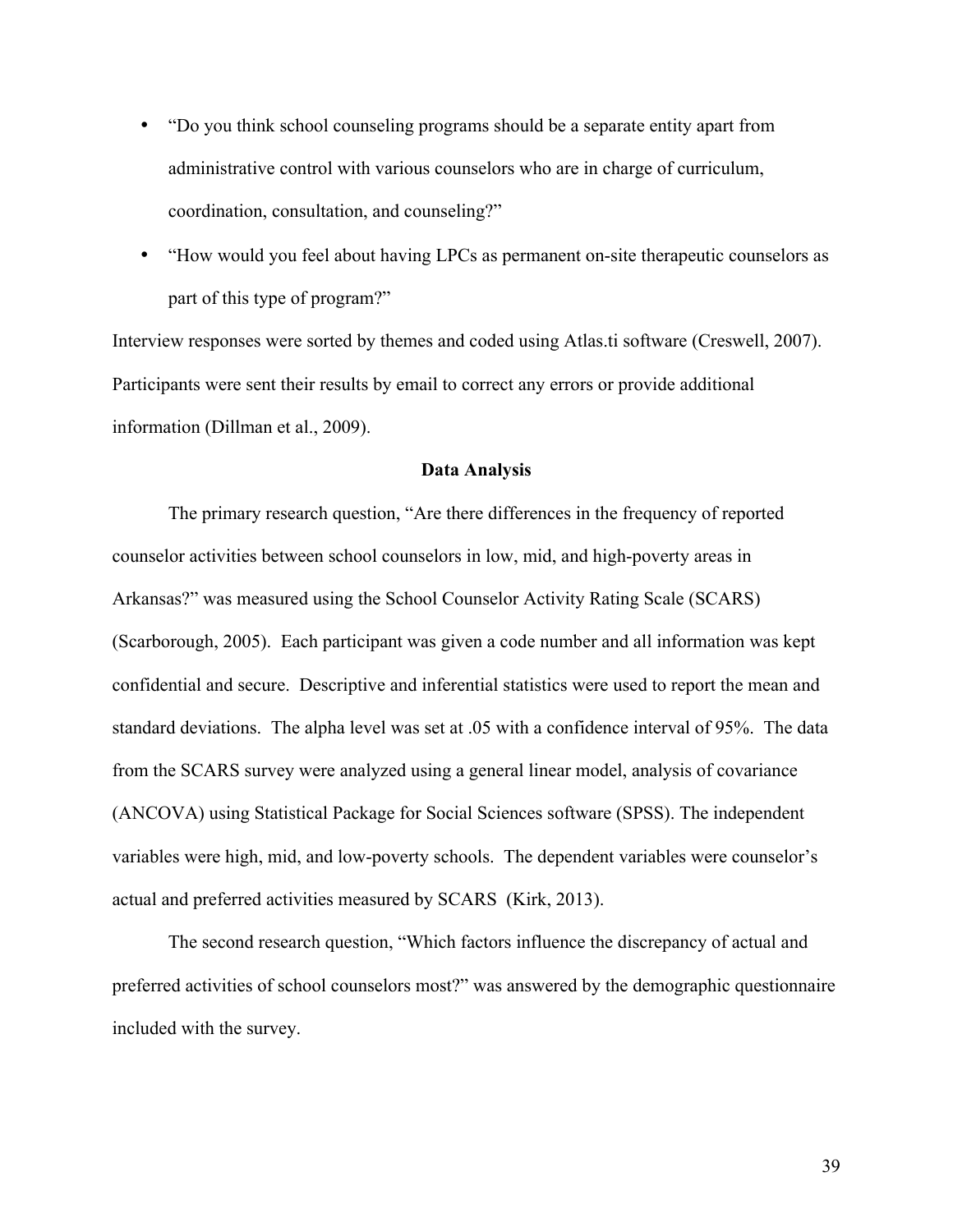The third research question "What do school counselors perceive as barriers to providing services to students as suggested by the ASCA National Model?" and fourth research question, "What perceptions do counselors have concerning the common practice of using principal directors of school counseling programs rather than certified counselor directors?" were measured using a semi-structured interview developed by the researcher addressing the participant's perceptions concerning perceived barriers to implementing more appropriate activities, perceptions on the relationship and roles of principals and counselors, and thoughts about certified school counselor directors (Rubin & Rubin, 2012). Each participant's answers were coded and kept confidential in a secure location. Interview responses were coded and sorted by themes using Atlas.ti software to record and retrieve data in the transcriptions. Participants were sent their results through email to correct any errors. Results from the semistructured interview were also coded for themes (Saldana, 2013).

### **Summary**

This chapter has covered such areas as the statement of the problem, research questions, methodology, analytical framework, participant population, research design, and data analysis. The following chapter will discuss the results found from this study.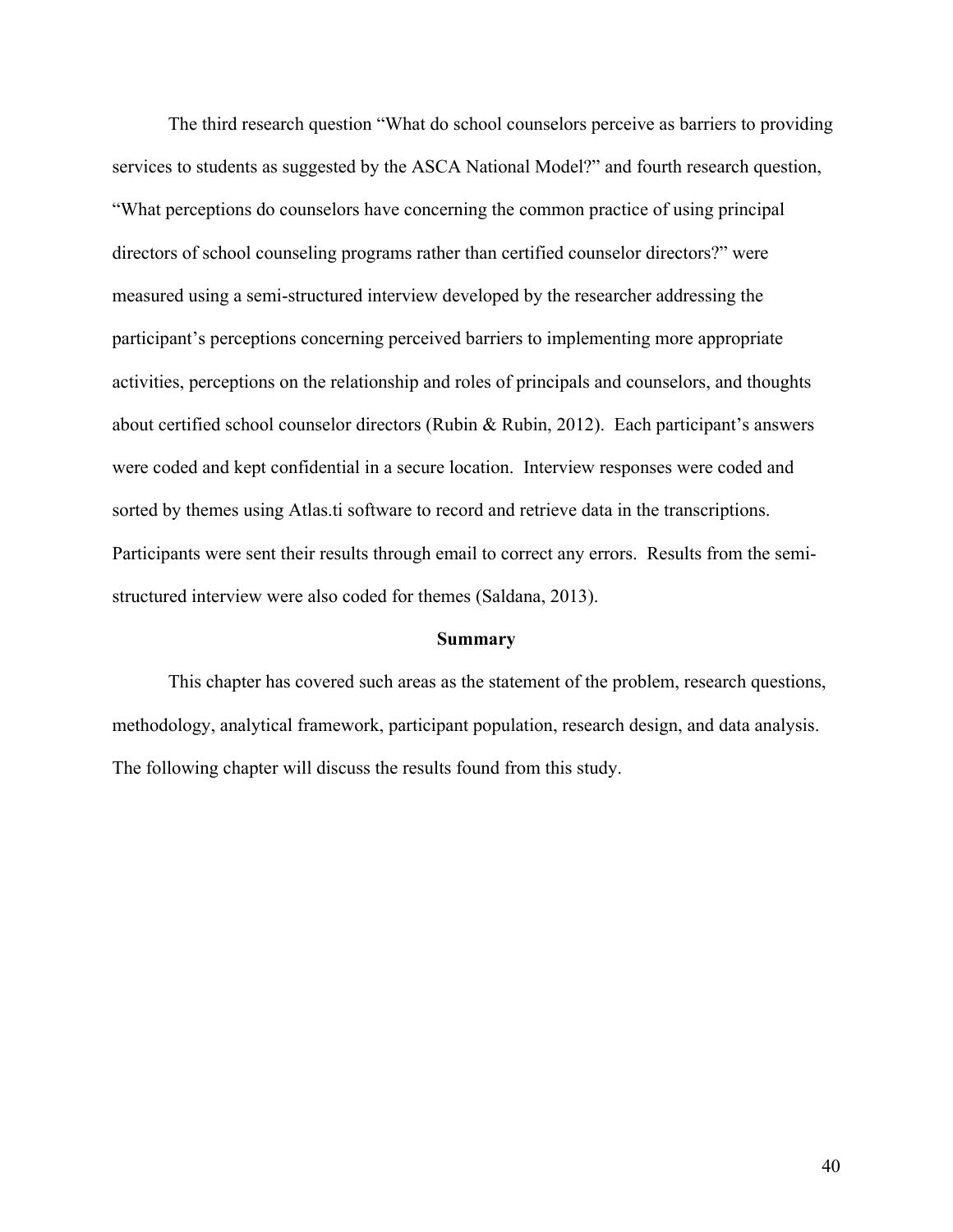#### Chapter IV

### Results

The purpose of this study was to examine the activities performed by practicing school counselors in Arkansas school districts and determine the main factors contributing to discrepancies between actual and preferred practice. The goal was to bring to light the difficulties that school counselors face when trying to provide student services or interventions, particularly in high-poverty areas, and to explore contextual influences on school counselors activities (Dimmitt et al., 2005).

The participants of this study were asked to complete a demographic questionnaire (Appendix E), School Counselor Activity Rating Scale (Scarborough, 2005) (Appendix F), follow-up questionnaire (Appendix G), and semi-structured interview (Appendix H). Analysis of the demographic variables, instrument data, interview results, and statistical analysis used to answer the research questions are discussed. The quantitative results from the School Counselor Activity Rating Scale (Scarborough, 2005) and demographic predictor variables will be presented first. The qualitative results of the follow-up questionnaire and interviews will be presented immediately after to bring clarification and richness to the quantitative data.

#### **Data Analysis**

The participants of this study were practicing elementary, middle, and high school professional school counselors from low, mid, and high-poverty schools in Arkansas. There were 300 school counselors (100 low-poverty, 100 mid-poverty, and 100 high-poverty) selected to participate in the survey. Qualtrics software was used to distribute, collect, and report data from the demographic questionnaire, SCARS (Scarborough, 2005), and follow-up responses. Out of 300 survey requests sent by email, 51 school counselors responded. Because of the low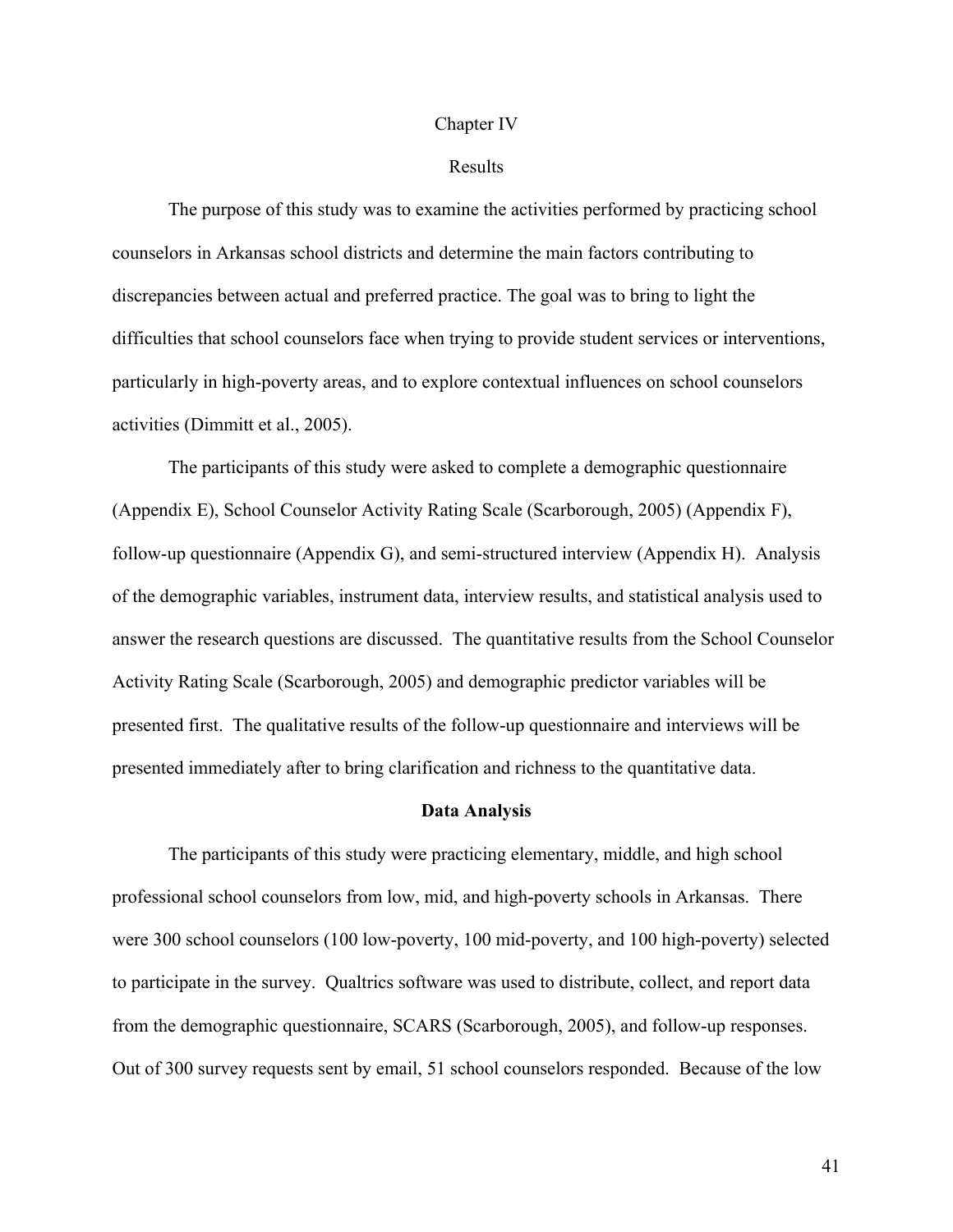number of responses, an additional 1,004 requests were sent in order to reach all school counselors in Arkansas. Out of 1,304 survey requests, 18 were undeliverable. According to the final Qualtrics report, the number of surveys started was 344, 26% of total requests. The total number participants to take the survey were 288. After adding a "completed" filter to the Qualtrics report, 274 surveys were left. The percentage of usable surveys was 95% (*N*=274). The number of surveys completed by participants in low-poverty  $(\leq 50\%)$ , mid-poverty  $(50\%$ -74%), and high-poverty level (75% and above) were also examined. Table 1 shows the survey return rate by poverty level.

Table 1

*Completed Surveys by Poverty Level*

| Variable     | N   | Percent |
|--------------|-----|---------|
| Low-Poverty  | 37  | 14%     |
| Mid-Poverty  | 139 | 51%     |
| High-Poverty | 95  | 35%     |
| All          | 274 | 100%    |

# **Demographics**

The participants of this study answered various questions pertaining to demographic variables. Certain demographic information was chosen as most important for comparison based on previous research and for its potential to explain school counselor activity discrepancies. The information selected involved school counselor factors, professional factors, school factors, and school organizational factors. The items from the demographic questionnaire are presented in four separate sections: school counselor, professional, school, and organizational. The specific demographic variables that are of interest to this research study are poverty, number of minority students, and student/counselor ratio. Professional and organization factors such as school counselor director/supervisor and counselor experience are also examined.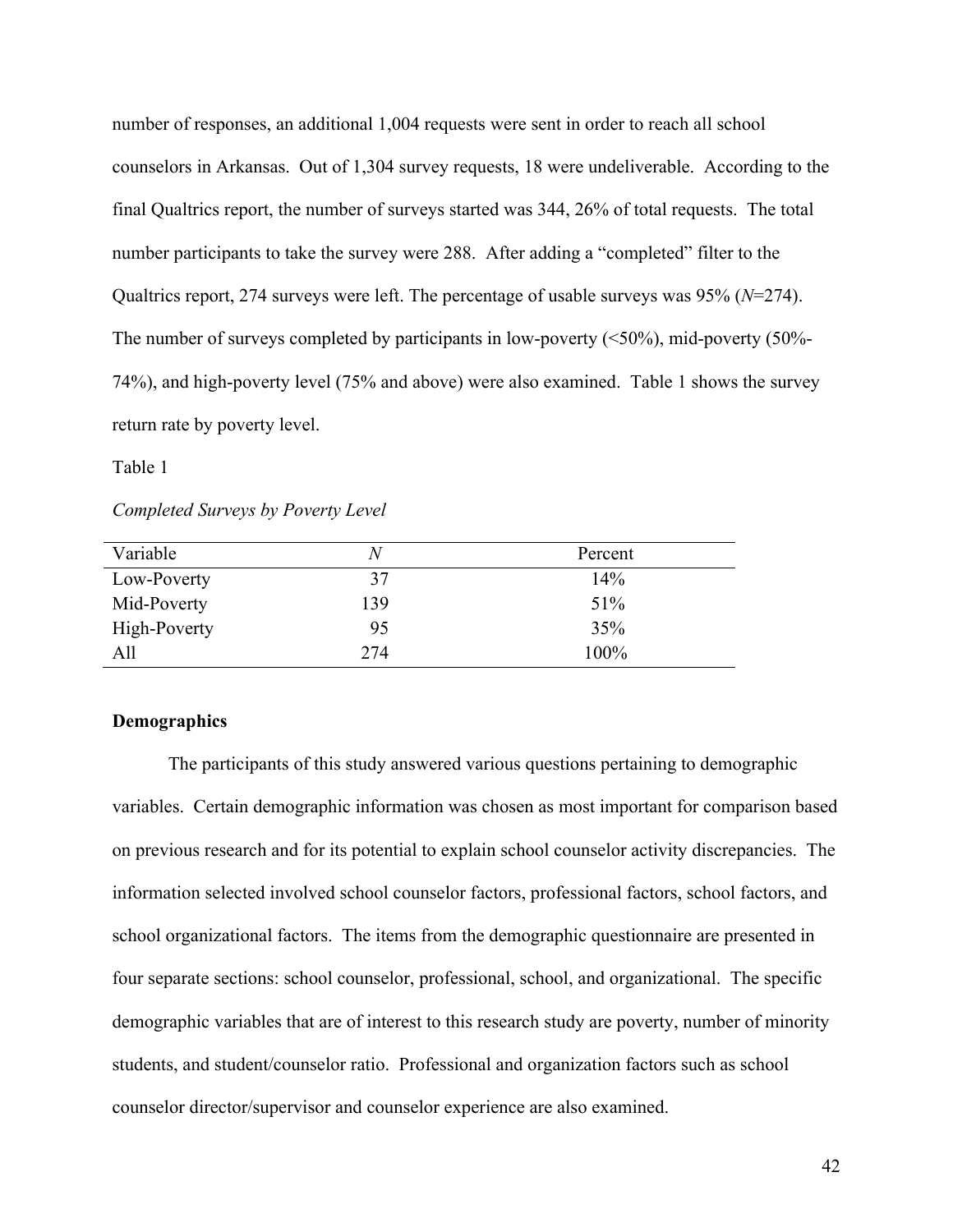# **School Counselor Factors**

The data collected for the demographic questionnaire for school counselors are in agreement with previous studies, showing that the majority of school counselors are Caucasian (86%) and female (92%) (Holcomb-McCoy, Bryan, & Rahill, 2002; Sink & Yillik-Downer, 2001). School counselor demographic results are presented in Table 2.

Table 2

| Variable         | Number   | Percent |
|------------------|----------|---------|
| Gender           |          |         |
| Male             | 22       | 8%      |
| Female           | 252      | 92%     |
| Ethnicity        |          |         |
| African-American | 30       | 11%     |
| Asian            | $\theta$ | $0\%$   |
| Caucasian        | 236      | 86%     |
| Hispanic         | 3        | $1\%$   |
| Other            | 5        | $2\%$   |
| Grade Level      |          |         |
| Elementary       | 128      | 47%     |
| Middle           | 42       | 15%     |
| Secondary        | 104      | 38%     |

## *School Counselor Demographics*

## **Professional Factors**

Participants were asked to report their years as a school counselor, counselor certification, membership in professional organizations, and participation in leadership and advocacy. Results of the demographic questionnaire were contrary to research studies in the literature involving professional leadership and certification concerning school counselor activities (Leuwerke, 2009, Scarborough & Culbreth, 2008). Most professional school counselors in Arkansas are certified by the state (98%) and are members of a professional organization (85%). More than half of the participants in this study participated in some kind of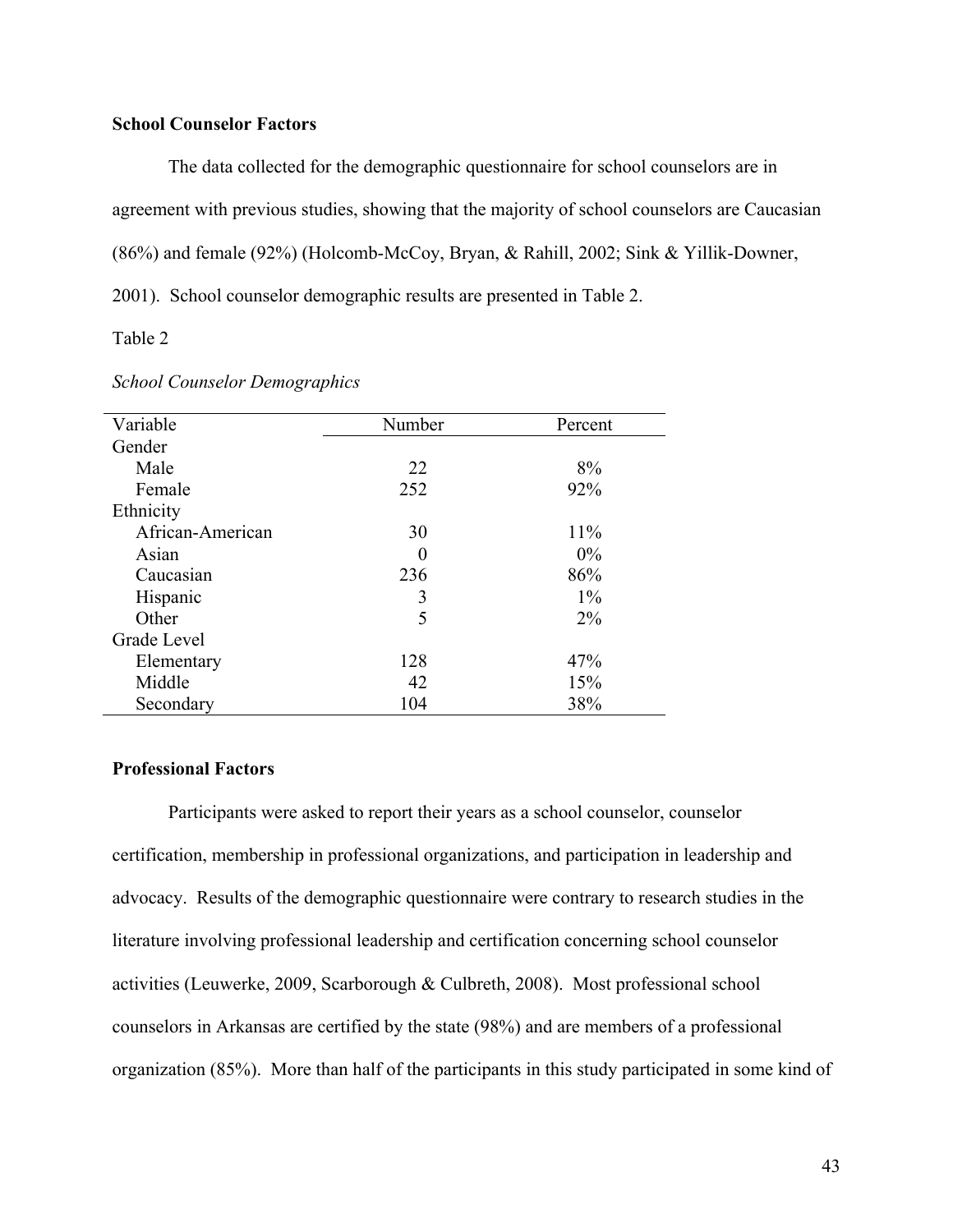leadership or advocacy role within the past year (62%). All demographic information regarding

professional factors is presented in Table 3.

Table 3

# *Professional Demographics*

| Variable                       | Number | Percent |
|--------------------------------|--------|---------|
| Years as a Counselor           | 13.3   |         |
| <b>Counselor Certification</b> |        |         |
| Yes                            | 268    | 98%     |
| No                             | 6      | $2\%$   |
| Membership                     |        |         |
| Yes                            | 232    | 85%     |
| No                             | 41     | 15%     |
| Leadership/Advocacy            |        |         |
| Yes                            | 170    | 62%     |
| No                             | 104    | 38%     |

# **School Factors**

The school and student environmental factors include the number of minority students, poverty level, and location, such as rural, city, town, urban, and suburban. However, school poverty level, number of minority students, and student to counselor ratios are of particular interest since much of the extant literature shows a correlation between these three factors to school counselor practice (Lapan, 2013; Lapan, et al., 2013).

Table 4 presents number and percent for school demographic variables.

Table 4

# *School Demographics*

| Variable                 | Number | Percent |
|--------------------------|--------|---------|
| <b>Minority Students</b> |        |         |
| $0 - 25\%$               | 122    | 45%     |
| $26\% - 50\%$            | 67     | 25%     |
| $51\% - 75\%$            | 45     | 16%     |
| $76\% - 100\%$           | 38     | 14%     |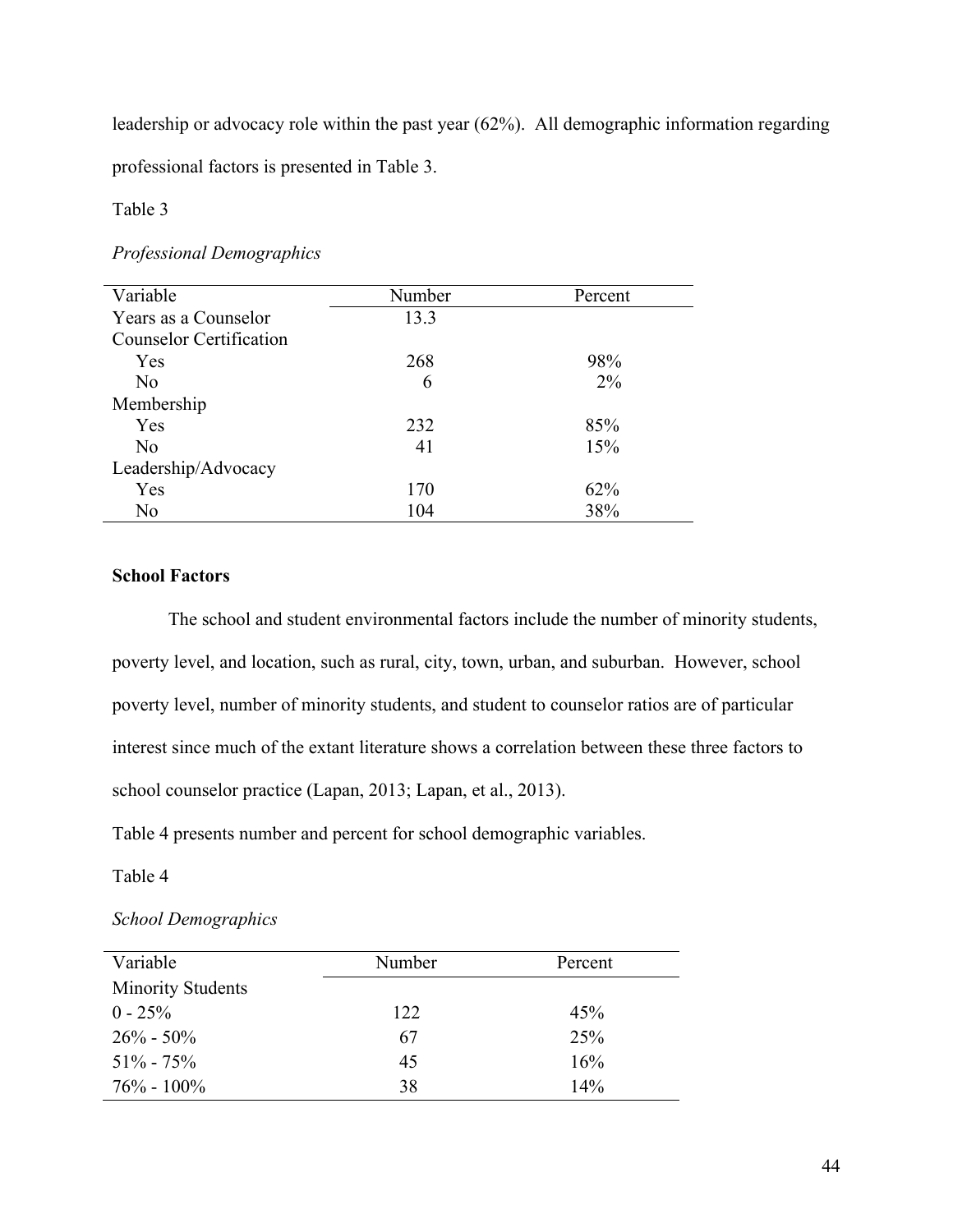| Variable                    | Number | Percent |
|-----------------------------|--------|---------|
| <b>School Poverty Level</b> |        |         |
| Low-Poverty                 | 37     | 14%     |
| Mid-Poverty                 | 139    | 51%     |
| High-Poverty                | 95     | 35%     |
|                             |        |         |
| <b>School Location</b>      |        |         |
| City                        | 68     | 25%     |
| Suburban                    | 23     | 8%      |
| Town                        | 77     | 28%     |
| Rural                       | 106    | 39%     |

# **School Organizational Factors**

Participants were asked various questions about their school organizational structure. Organizational factors included information about student to counselor ratios and director supervisors. Student to counselor ratios and certified school counselor directors have been reported as predictors in school counselor activities. Student to counselor ratios has been noted as having significant relationship to school counselor activities and continues to be a topic of discussion in the school counseling profession (Lapan, et al., 2013). The type of director/supervisor was also added as a factors based on research explaining best practice correlated to having certified counselors as directors/supervisors (DeKruyf, et al., 2013). The two factors showed to be somewhat influential in the results, particularly certified school counselors as director/supervisors, which will be discussed later on the examination of all predictor variables. Demographic information regarding school organizational factors is presented in Table 5.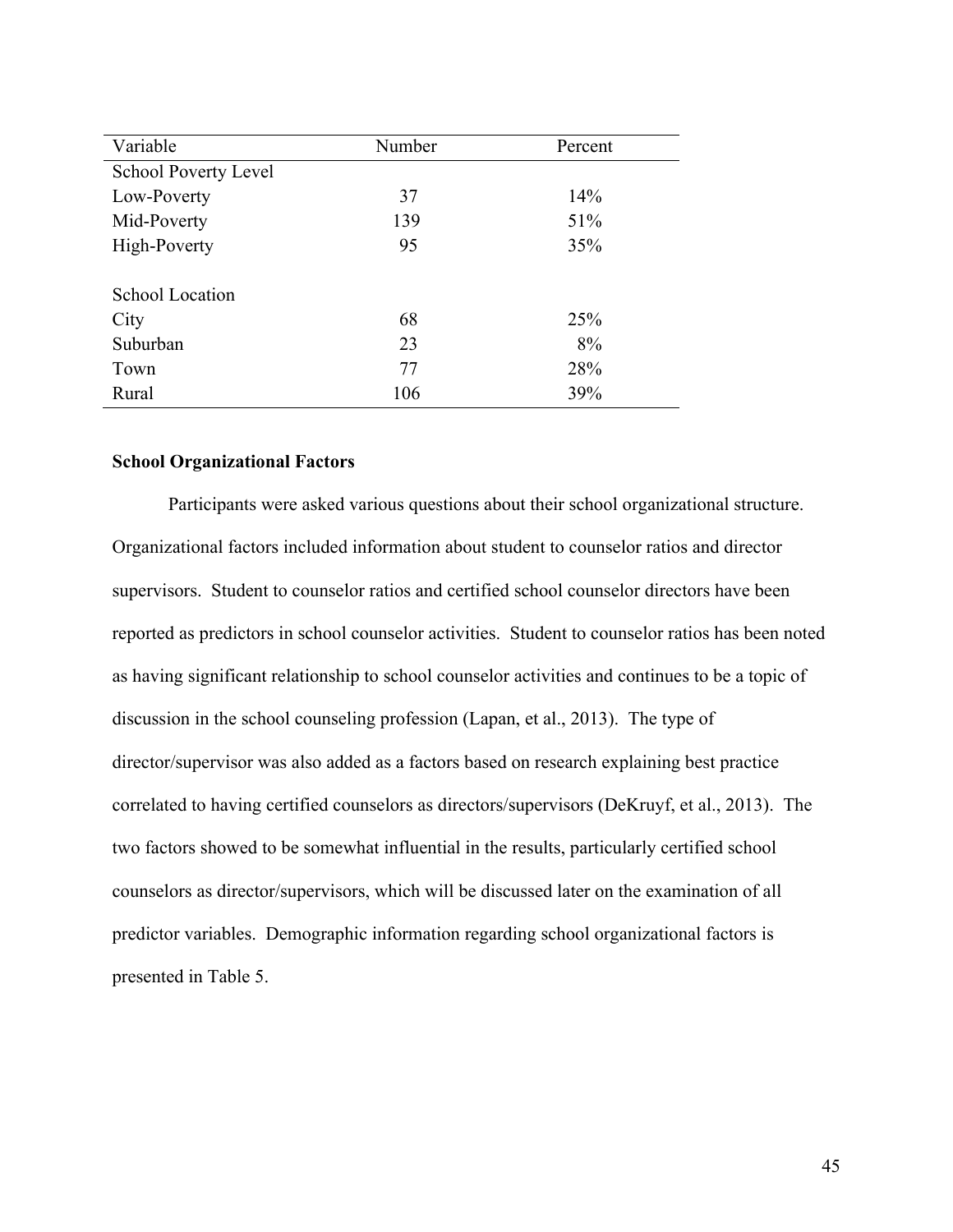# Table 5

# *School Organizational Demographics*

| Variable                        | Number | Percentage |
|---------------------------------|--------|------------|
| Student/Counselor Ratio         |        |            |
| Less than 250                   | 25     | 9%         |
| 250-450                         | 205    | 72%        |
| More than 450                   | 55     | 19%        |
| Director/Supervisor             |        |            |
| Administrator                   | 111    | 41%        |
| Certified School Counselor      | 145    | 53%        |
| <b>Other Counseling Related</b> | 3      | $1\%$      |
| No Director                     | 14     | $5\%$      |

# **Factors by Poverty Level**

# **Minority Students**

According to research, minority students and students living in poverty typically do not receive school counseling interventions as frequently as Caucasian students from more affluent schools (Dimmitt & Wilkerson, 2013; McCoy-Holcomb, 2007). The results of the demographics questionnaire showed that the number of minority students in high-poverty schools was consistent with research data concerning ethnicity and poverty (Jiang et al., 2014). These two factors are examined in a cross tabulation in Table 6.

Table 6

| Minority Student Population by Poverty Level |
|----------------------------------------------|
|                                              |

| Variable     | <b>Minority Students</b>                                         |       |         |         |  |  |  |
|--------------|------------------------------------------------------------------|-------|---------|---------|--|--|--|
|              | $26\% - 50\%$<br>$76\% - 100\%$<br>$0\% - 25\%$<br>$51\% - 75\%$ |       |         |         |  |  |  |
| Low-Poverty  | 62.2%                                                            | 18.9% | $8.1\%$ | 10.8%   |  |  |  |
| Mid-Poverty  | 48.2%                                                            | 35.3% | 14.4%   | $2.2\%$ |  |  |  |
| High-Poverty | 31.6%                                                            | 11.6% | 23.2%   | 32.6%   |  |  |  |
| Total        | 44.5%                                                            | 24.5% | 16.4%   | 13.9%   |  |  |  |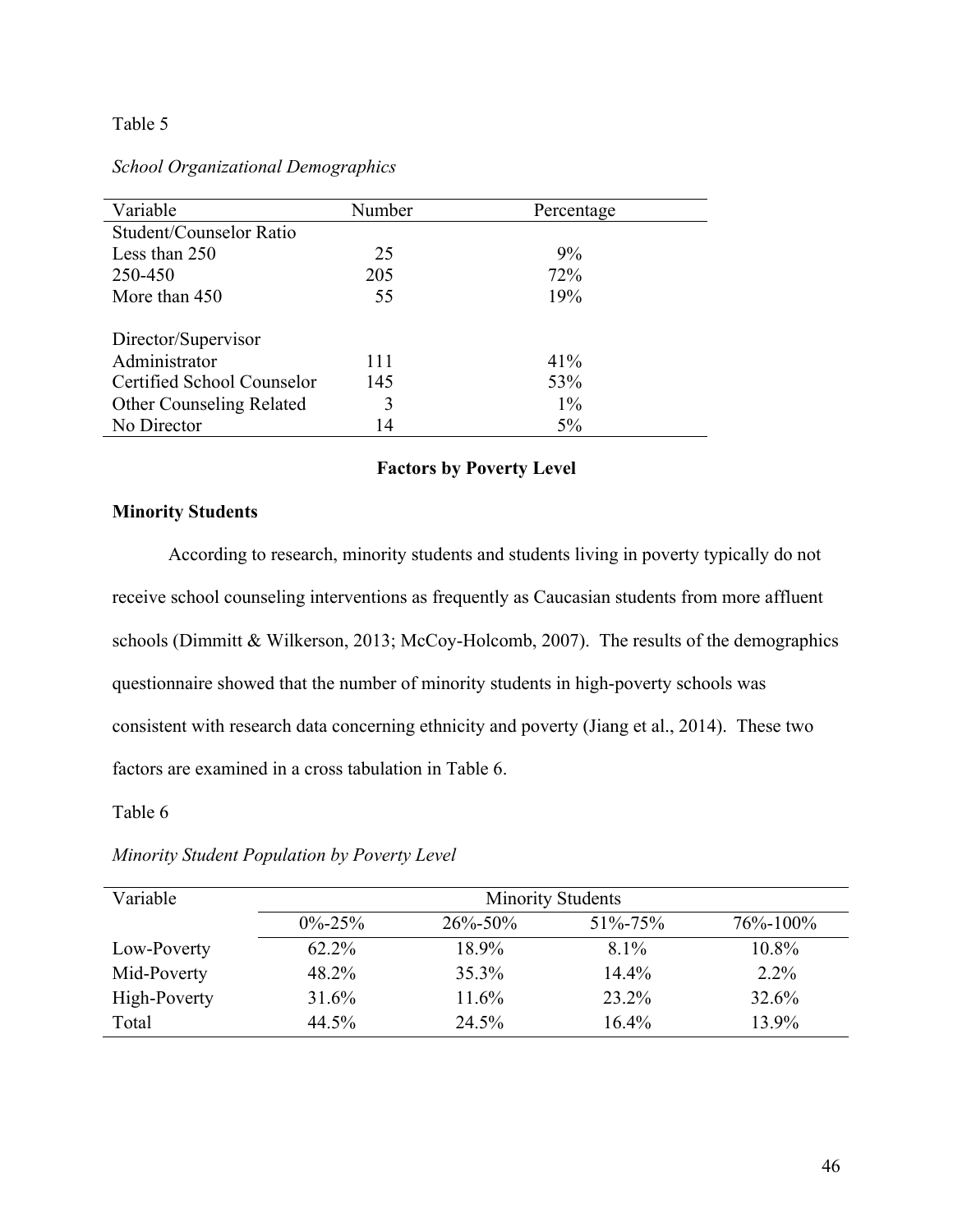# **Location**

Careful examination of the descriptive statistics and cross tabulation revealed an area of interest not often researched. Many research studies have examined the effects of urban locations but little attention has been give to other locations such as town and city. In Arkansas, the majority of low-poverty schools in Arkansas are located in cities and towns, whereas, midpoverty schools and high-poverty are located in rural areas. Location and poverty level are presented in a cross tabulation in Table 7.

Table 7

| Variable     | Location                          |         |       |       |  |  |
|--------------|-----------------------------------|---------|-------|-------|--|--|
|              | Suburban<br>Rural<br>City<br>Town |         |       |       |  |  |
| Low-Poverty  | 29.7%                             | 13.5%   | 29.7% | 27.0% |  |  |
| Mid-Poverty  | $20.1\%$                          | $9.4\%$ | 27.3% | 43.2% |  |  |
| High-Poverty | 29.5%                             | 5.3%    | 28.4% | 36.8% |  |  |
| Total        | 24.8%                             | $8.4\%$ | 28.1% | 38.7% |  |  |

# **Student Counselor Ratios**

Because student counselor ratios have been discussed in the literature as being crucial to student outcome in schools serving economically disadvantaged students, it was pertinent to explore this factor as well (Lapan, et al., 2013). Most schools, regardless of poverty level have a student to counselor ratio in the range of 250-450. Arkansas schools on the most part are following the state requirement ratio maximum of 450. However, the state maximum requirement of 450 is 200 points above the American School Counseling Associations recommended student to counselor ratio of 250/1 (ASCA, 2005). Studies have shown that student to counselor ratios, particularly in high-poverty areas, should be smaller due to the greater need of counseling services by students living in poverty (Lapan, et al., 2013). Table 8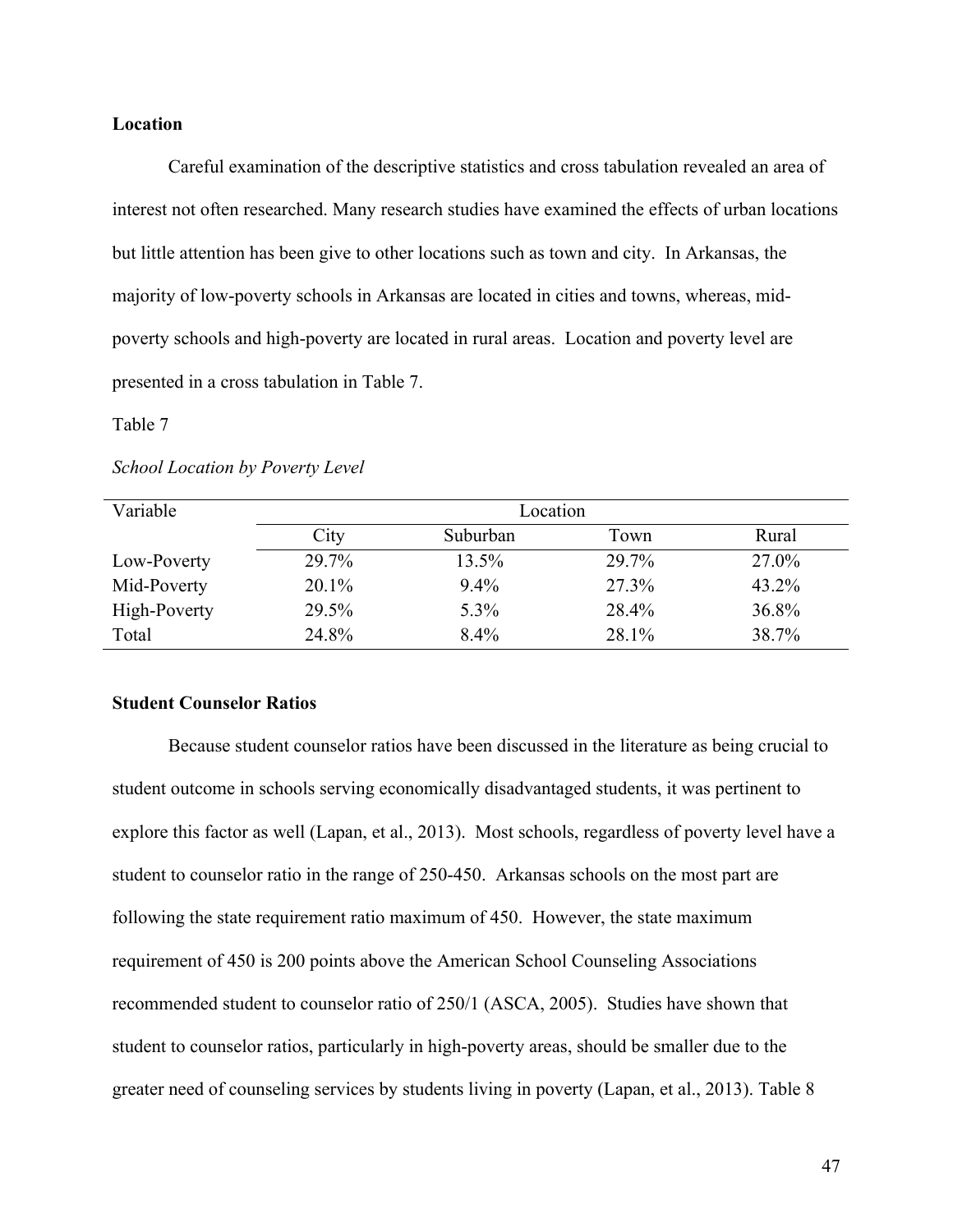shows the average student to counselor ratios for each school.

# Table 8

| Variability           | <b>Student to Counselor Ratios</b> |          |        |         |        |          |  |
|-----------------------|------------------------------------|----------|--------|---------|--------|----------|--|
|                       | < 250<br>250-450                   |          |        |         | >450   |          |  |
| <b>School Poverty</b> | Number                             | Percent  | Number | Percent | Number | Percent  |  |
| Low-Poverty           |                                    | $5.4\%$  | 29     | 78.4%   | 6      | $16.2\%$ |  |
| Mid-Poverty           | 10                                 | $7.2\%$  | 97     | 69.8%   | 32     | 23.0%    |  |
| High-Poverty          | 10                                 | $10.5\%$ | 70     | 73.7%   | 15     | 15.8%    |  |
| Total                 | 22                                 | $8.0\%$  | 198    | 72.3%   | 54     | 19.7%    |  |

# *Student to Counselor Ratios by Poverty Level*

*Note.* Arkansas ratio guidelines: 1/450, ARSCA ratio guidelines: 1/250

# **School Counselor Directors/Supervisors**

Schools having a certified school counselor or licensed professional counselor serving as director/supervisor have been more recognized in recent years as being an important factor in the frequency of school counseling activities (Kaffenberger, 2006). Table 9 shows the number and percentage of schools with administrators, certified or licensed school counselors, and other licensed professionals in a related field as director/supervisors for each school poverty-level group. It appears that the majority of school counselors in the state have a counseling director (53%). However, low-poverty schools have almost twice as many directors who hold a school counseling certification in comparison to mid-poverty and high-poverty schools.

Table 9

| Variable     | Director/Supervisors |           |         |         |
|--------------|----------------------|-----------|---------|---------|
|              | Administrator        | Counselor | Other   | None    |
| Low-Poverty  | 18.9%                | 81.1%     | $0\%$   | $0\%$   |
| Mid-Poverty  | 44.6%                | 48.2%     | $0.7\%$ | 6.5%    |
| High-Poverty | 42.1%                | 49.5%     | 2.1%    | 5.3%    |
| Total        | $40.5\%$             | 52.9%     | $1.1\%$ | $5.1\%$ |

# *Counseling Directors by Poverty Level*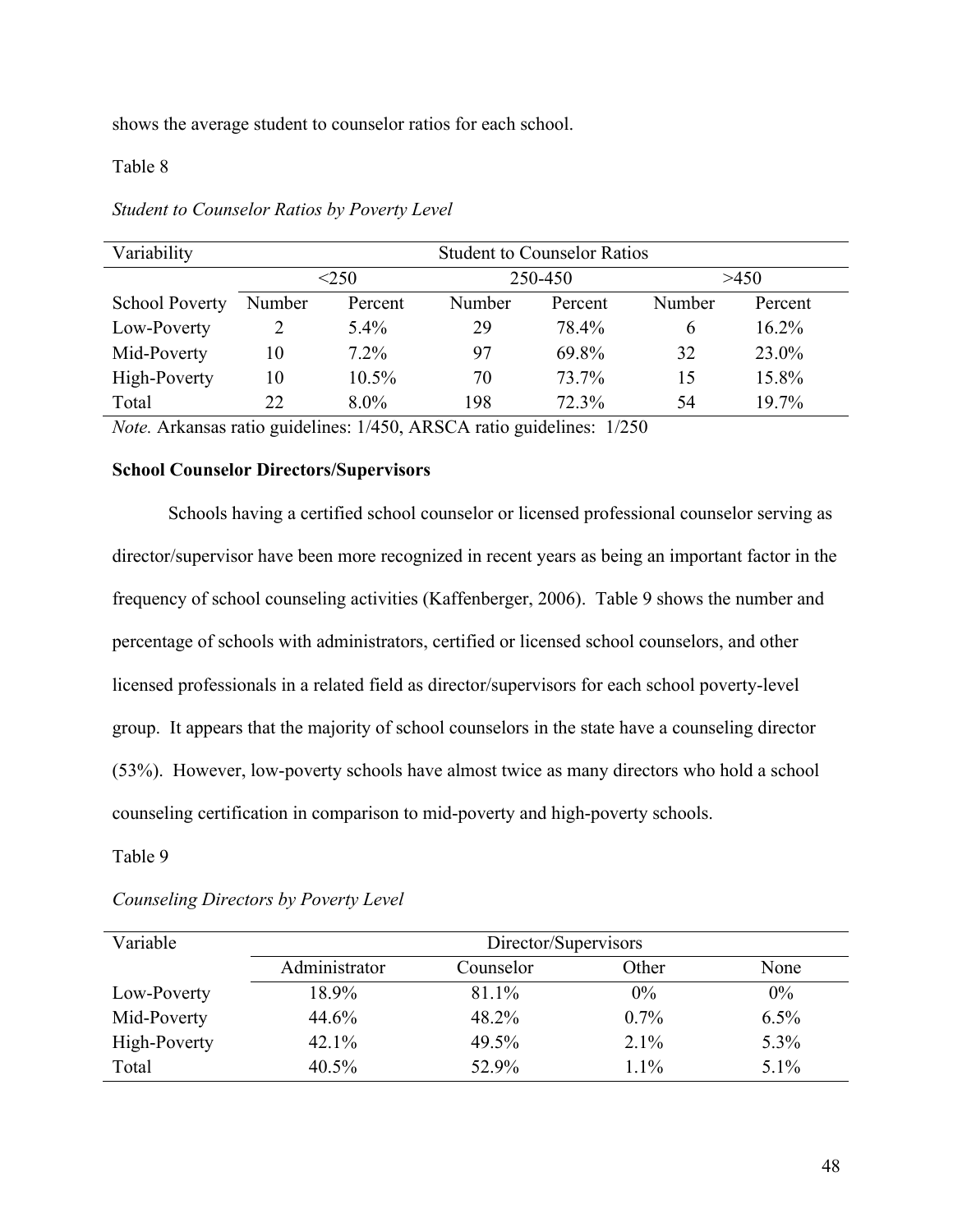# **School Counselor Activity Rating Scale**

The School Counselor Activity Rating Scale (Scarborough, 2005) along with the demographic questionnaire and follow-up were analyzed using the Statistical Program for the Social Sciences (SPSS). The scores for the subscales curriculum, coordination, consultation, counseling, and other were computed for each participant using Qualtrics and Excel. Absolute values representing the differences between "actual" and "prefer" scores are the criterion variables used in this study. Missing data were eliminated list-wise and case-by-case. Participants missing scores for a subset were also excluded which resulted in the sample size decreasing from  $N = 288$  to  $N = 252$ . The subscale score range was figured by multiplying the number of items per subscale by lowest (1) and highest (5) possible scores. The range of scores for each subscale includes: Curriculum (8-40), Coordination (8-40), Consultation (6-30), Counseling (12-60), and Other (15-75). The means and standard deviations were computed for each subscale. Total frequency differences for each subset were summed in order to have one absolute value for the SCARS (Scarborough, 2005). Subsets were divided and examined for all participants, by grade level, and by poverty level. Since poverty level is part of the first question, many comparisons were made across poverty level. A visual examination of the differences between each participant by poverty level shows the significant differences between actual and preferred activities for each group. A high mean score represents more time spent in an actual or preferred activity. The results of the SCARS, revealed that school counselors from each poverty level show high actual scores in counseling and high prefer scores in coordination. However, the mean differences between actual and preferred activities showed the discrepancies in what school counselors are actually doing in comparison to what they would prefer. The number, means, and standard deviations for each school counselor are presented by school poverty level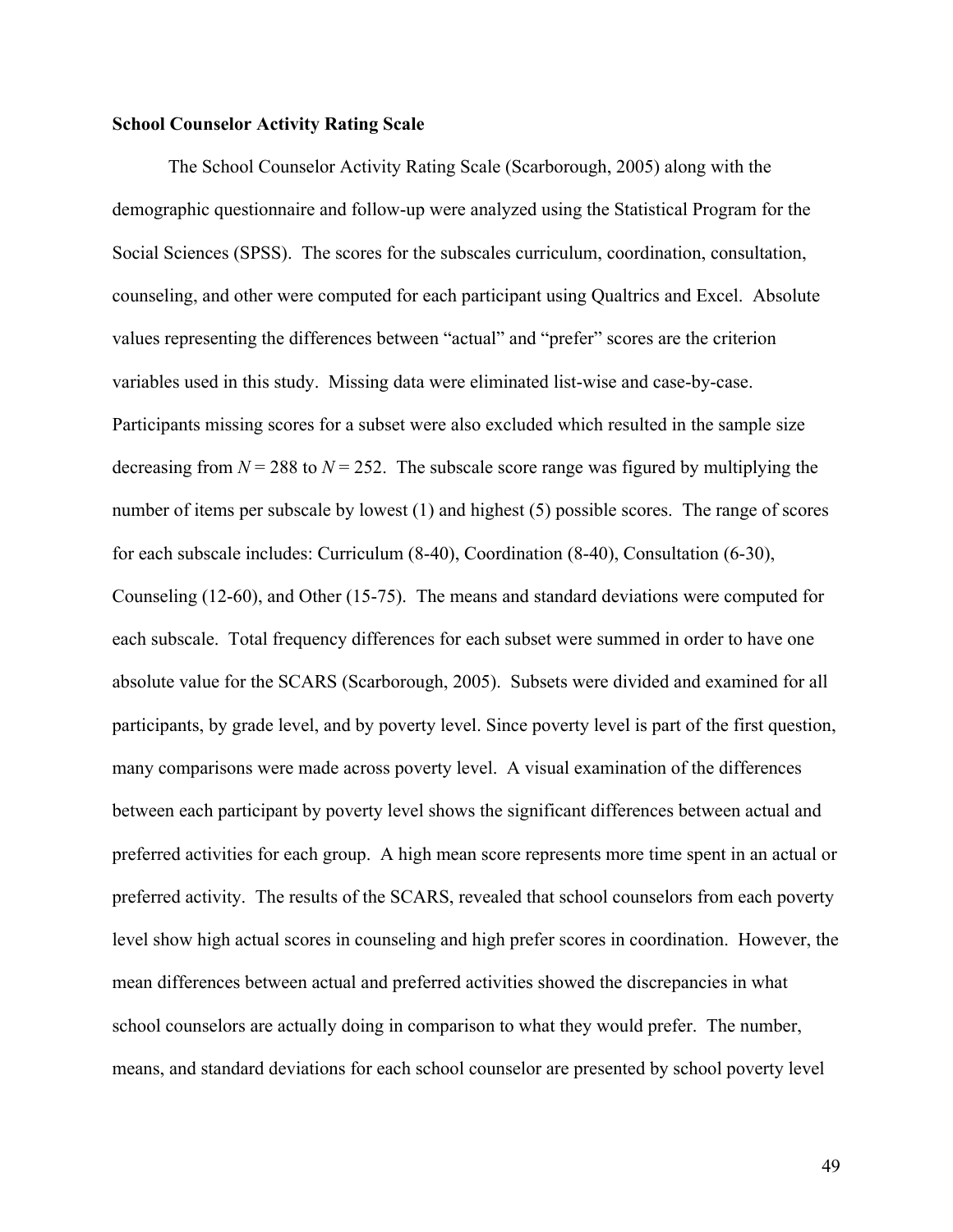# in Table 10.

Table 10

| Variables    | Low-Poverty |       |           | Mid-Poverty |       |           | High-Poverty |       |           |
|--------------|-------------|-------|-----------|-------------|-------|-----------|--------------|-------|-----------|
|              | N           | M     | <b>SD</b> | N           | M     | <b>SD</b> | N            | M     | <b>SD</b> |
| Coun Actual  | 34          | 35.88 | 7.02      | 132         | 33.31 | 6.93      | 83           | 33.31 | 7.08      |
| Coun Prefer  | 34          | 41.41 | 5.80      | 132         | 42.89 | 6.85      | 83           | 42.51 | 6.95      |
| Cons Actual  | 34          | 24.88 | 5.28      | 132         | 24.90 | 5.33      | 83           | 24.40 | 5.32      |
| Cons Prefer  | 34          | 28.82 | 6.02      | 132         | 30.45 | 5.57      | 83           | 30.22 | 5.86      |
| Curr Actual  | 34          | 26.97 | 10.95     | 132         | 27.96 | 10.26     | 83           | 28.60 | 10.30     |
| Curr Prefer  | 34          | 32.62 | 8.44      | 132         | 35.88 | 7.40      | 83           | 36.20 | 7.55      |
| CoorActual   | 34          | 33.09 | 7.95      | 132         | 31.13 | 7.36      | 83           | 31.25 | 7.55      |
| Coor Prefer  | 34          | 42.15 | 6.08      | 132         | 43.61 | 7.27      | 83           | 43.11 | 7.22      |
| Other Actual | 34          | 27.62 | 5.32      | 132         | 29.14 | 5.85      | 83           | 29.71 | 5.77      |
| Other Prefer | 34          | 23.21 | 5.31      | 132         | 22.19 | 4.71      | 83           | 23.47 | 5.27      |

*SCARS Subsets by Poverty Level*

Since previous studies using the SCARS (Scarborough, 2005) has shown grade level to be one of the most influential factors on the differences in frequency of school counselor activities, it was necessary to examine SCARS scores by grade levels as well (Scarborough, 2005, Scarborough & Culbreth, 2008). The higher scores for each grade level are similar to the poverty levels but the mean differences between actual and preferred activities will show the discrepancies. The number, mean, and standard deviation for each grade level are presented in Table 11.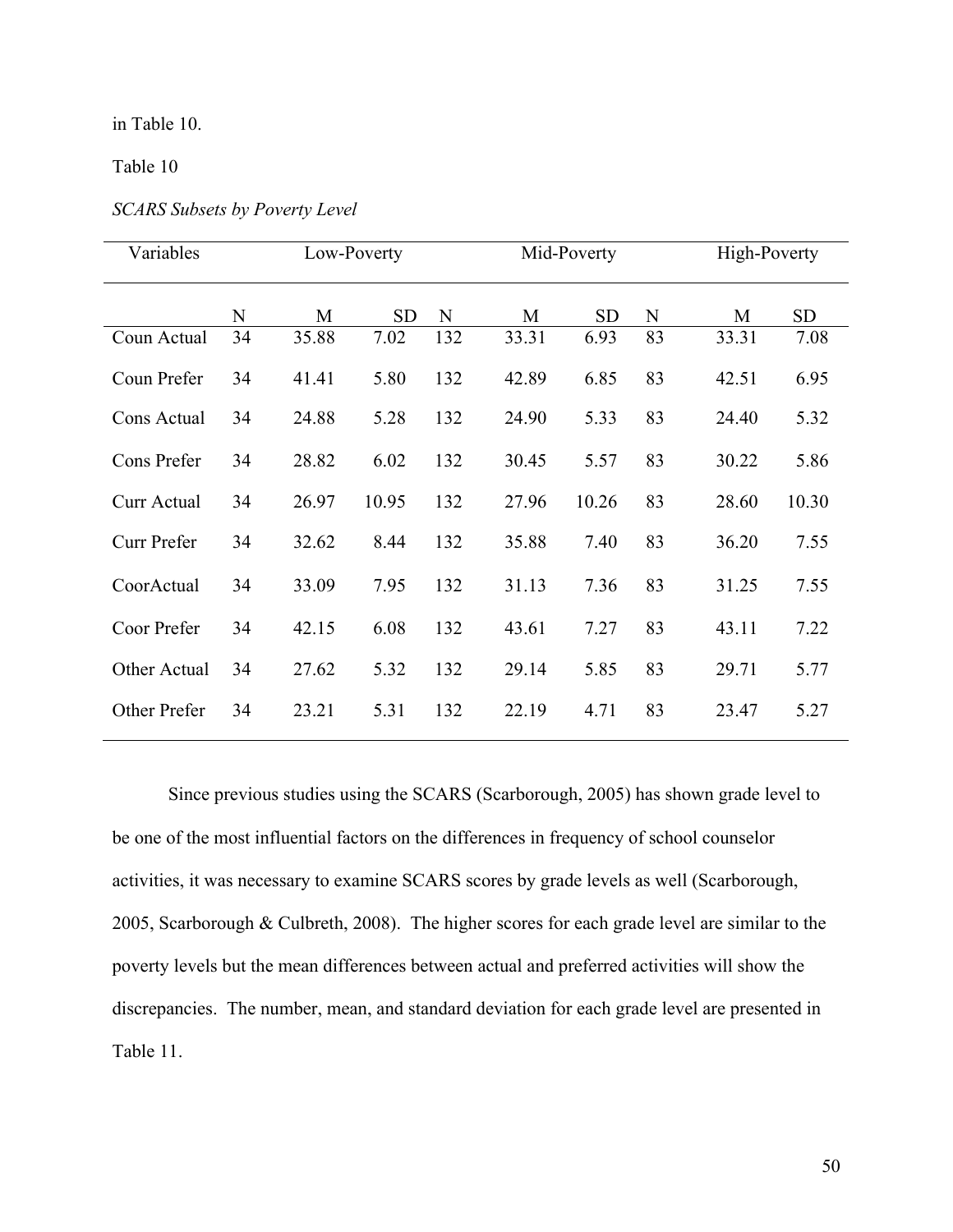# Table 11

| Variables    | Elementary |       |           | Middle |       |           | High School |       |           |
|--------------|------------|-------|-----------|--------|-------|-----------|-------------|-------|-----------|
|              | N          | M     | <b>SD</b> | N      | M     | <b>SD</b> | N           | M     | <b>SD</b> |
| Coun Actual  | 116        | 35.66 | 6.22      | 38     | 34.16 | 7.04      | 98          | 31.10 | 7.31      |
| Coun Prefer  | 116        | 42.46 | 7.03      | 38     | 43.32 | 5.62      | 98          | 42.46 | 7.37      |
| Cons Actual  | 116        | 26.06 | 4.66      | 38     | 25.13 | 5.95      | 98          | 23.15 | 5.42      |
| Cons Prefer  | 116        | 30.74 | 5.65      | 38     | 30.13 | 5.17      | 98          | 29.49 | 6.33      |
| Curr Actual  | 116        | 35.33 | 7.09      | 38     | 26.29 | 8.62      | 98          | 20.09 | 7.62      |
| Curr Prefer  | 116        | 38.58 | 5.57      | 38     | 34.47 | 7.64      | 98          | 32.42 | 8.19      |
| CoorActual   | 116        | 33.49 | 6.88      | 38     | 31.47 | 7.97      | 98          | 29.01 | 7.49      |
| Coor Prefer  | 116        | 43.72 | 6.58      | 38     | 43.21 | 7.36      | 98          | 42.69 | 7.88      |
| Other Actual | 116        | 27.94 | 5.66      | 38     | 30.50 | 5.63      | 98          | 29.95 | 5.74      |
| Other Prefer | 116        | 22.13 | 5.34      | 38     | 23.18 | 5.06      | 98          | 23.43 | 5.23      |

# **Primary Research Question**

The first and primary research question was "Are there differences in the frequency of reported counselor activities between school counselors in low, mid, and high-poverty areas in Arkansas?" This question was answered by the analysis of covariance on the total absolute mean differences between actual and preferred activities of all participants on the School Counselor Activity Rating Scale (SCARS) (Scarborough, 2005). Sample sizes for each group were not equal but were normal and homogeneous in variance. Alpha was set at .05 with a confidence interval of 95%. Normality of variance is presented in Table 12.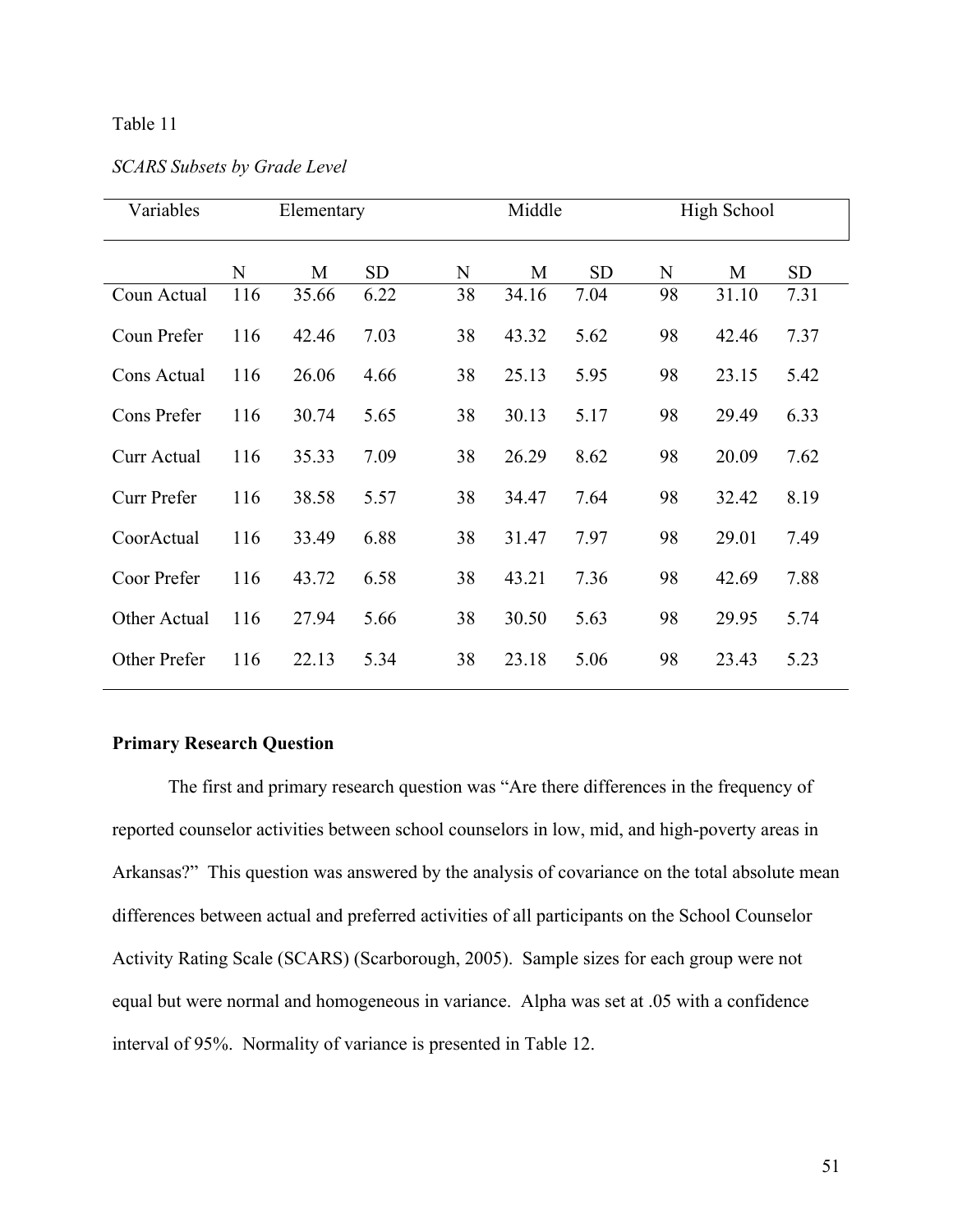## Table 12

|              | Kolmogorov-Smirnov <sup>a</sup> |     |      |                  | Shapiro-Wilk |      |
|--------------|---------------------------------|-----|------|------------------|--------------|------|
|              | Statistic                       | df  | Sig. | <b>Statistic</b> | df           | Sig. |
| Counseling   | .147                            | 252 | .001 | .906             | 252          | .001 |
| Consultation | .161                            | 252 | .001 | .873             | 252          | .001 |
| Curriculum   | .172                            | 252 | .001 | .860             | 252          | .001 |
| Coordination | .107                            | 252 | .001 | .950             | 252          | .001 |
| Other        | .137                            | 252 | .001 | .912             | 252          | .001 |
| <b>SCARS</b> | .086                            | 252 | .001 | .951             | 252          | .001 |
|              | $\cdot$                         |     |      |                  |              |      |

### *Tests of Normality*

*Note.* a. Lillifors Significance Correction

### **Quantitative Results**

The results of the SCARS (Scarborough, 2005) were calculated by subtracting the preferred score from the actual score for each item. A negative value indicates that a school counselor is spending less time than preferred in an activity and a positive value indicates that school counselors are spending more time than preferred in an activity. A larger value indicates a larger difference in frequency between actual activities and preferred activities. For example, if a participant had a 2, rarely, on the *actual* score and 4, routinely, on the *prefer* score for question one, "Counsel with students regarding personal and family concerns", the difference would be -2  $(2 - 4)$  meaning they are spending less time than preferred in that particular activity. If a participant's actual score for question one had been 5, the difference would be a positive 1  $(5 - 4)$ , meaning they are spending more time than preferred. The total and subset scores on the SCARS were calculated in the same way. For instance, if a score for the counseling subset was 8483 for the actual score and 10744 for the prefer score. The total subset difference would be -2262 (8483 – 10744), meaning all school counselors in the state spent less time on counseling than they would prefer.

When examining the mean differences for activities involved in a comprehensive school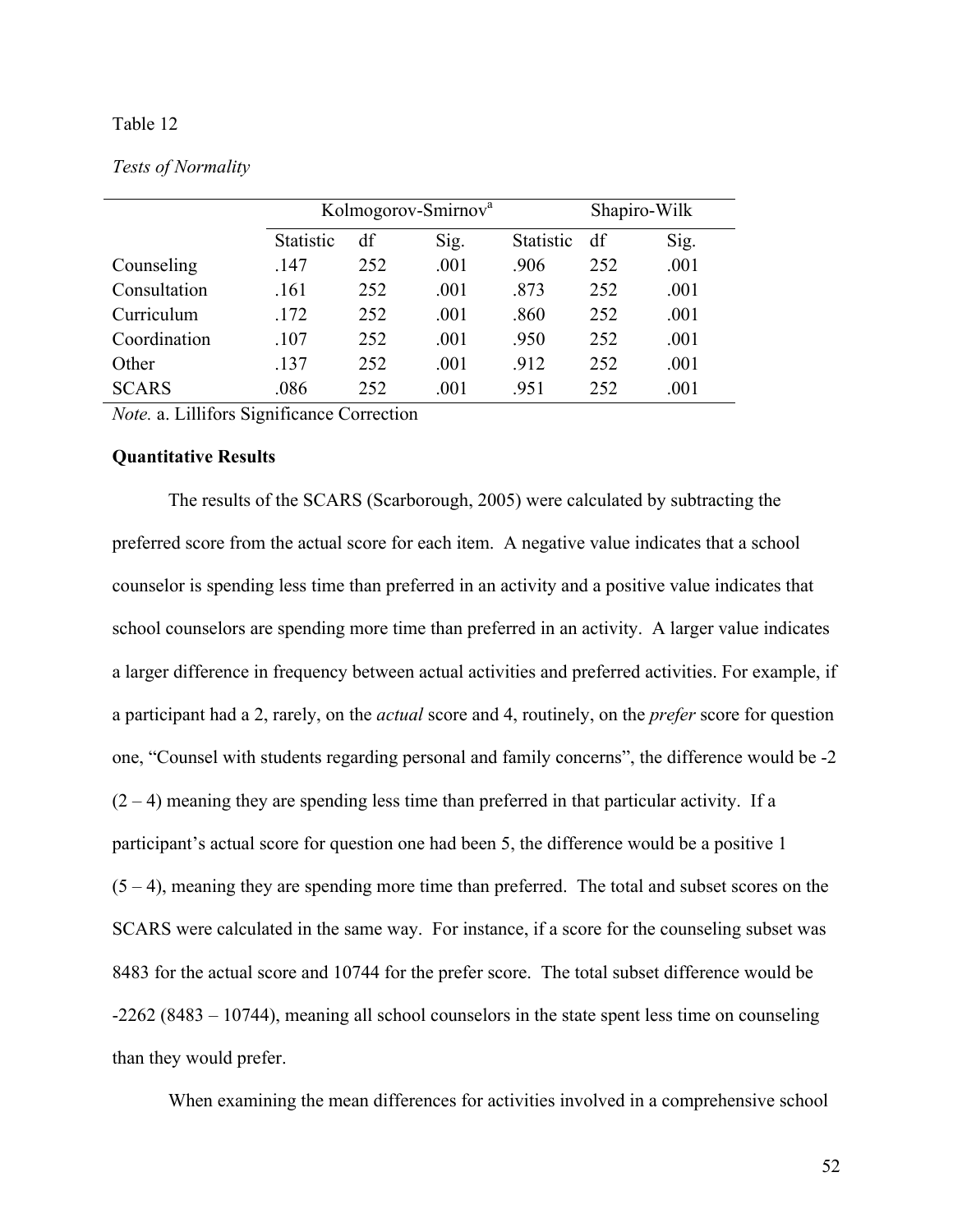counseling program such as counseling, consultation, curriculum, and coordination in comparison to other, non-school counseling activities, results showed that school counselors in Arkansas are spending more time on non-counseling duties and less time on counseling interventions as suggested by the American School Counseling Association. The American School Counseling Association recommends school counselors spend 80% of their time on direct and indirect interventions that involve counseling, curriculum, coordination, and consultation (ASCA, 2012). The subscale results of all participants showed that school counselors are spending less time than they would prefer on coordination and more time than they would prefer on other activities. Furthermore, results indicated that school counselors would most like to increase coordinating with an advisory team to analyze and respond to school counseling program needs. Overall, the activity school counselors would most like to reduce is coordinating the standardized testing program. School counselors in low-poverty, mid-poverty, and highpoverty groups differed in the activities they would most like to increase and decrease. School counselors from low-poverty and high-poverty actually spend less time than they would prefer on coordinating a peer facilitation/peer mediation program. School counselors in mid-poverty schools actually spend less time than they would prefer on coordinating with an advisory team to analyze and respond to school counseling program needs. School counselors from all three poverty levels scores were in agreement concerning coordinating the standardized testing program was the activity they spend more time doing than they would prefer. The school counselors spending the least amount of time on a comprehensive developmental counseling program as suggested by the ASCA National Model are school counselors from mid-poverty school districts. High-poverty school counselors were not far behind mid-poverty. Low-poverty school counselors spend time on activities closer to their preference level than mid-poverty and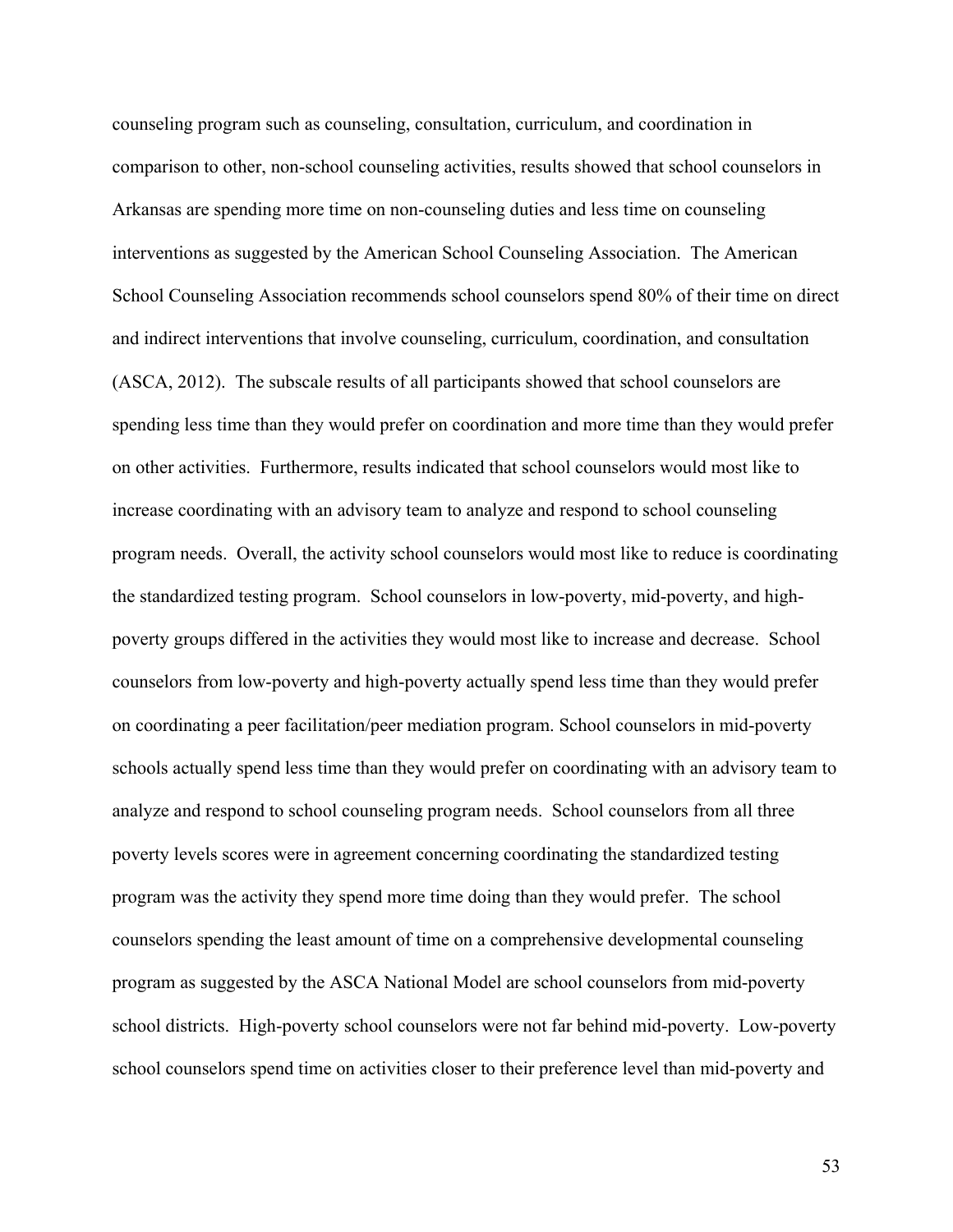high-poverty groups.

School counselors in mid-poverty and high-poverty schools are spending an adequate amount of time participating on committees within the school The activity closest to their preference level involved participating on committees within the school is the closest to school counselor preference. Low-poverty counselors reported spending time as they prefer on organizing outreach to low-income families. Overall, participant scores showed a large discrepancy between the time school counselors actually spend in comparison to how they would prefer to spend their time in school counseling activities.

# **Secondary Research Question**

The secondary research question asked, "Which factors influence the discrepancy of actual and preferred activities of school counselors most?" In order to answer the secondary question, mean comparisons from descriptive statistics, cross tabulations, and ANOVA linearity tables were used to find significance and correlations. The results of these comparisons are discussed.

There are a myriad of research studies showing that impact various factors have on the frequency of school counselor activities. Many of the same variables were included in this study to further explain the differences in school counselor activities in the state and to confirm earlier findings in the research literature regarding school counselor best practice. The demographic variables included in the present research study encompassed school factors and organizational factors.

### **Criterion Variables**

The criterion variables for this study are the differences between actual and preferred time spent on school counselor activities. To determine the score for each criterion variable,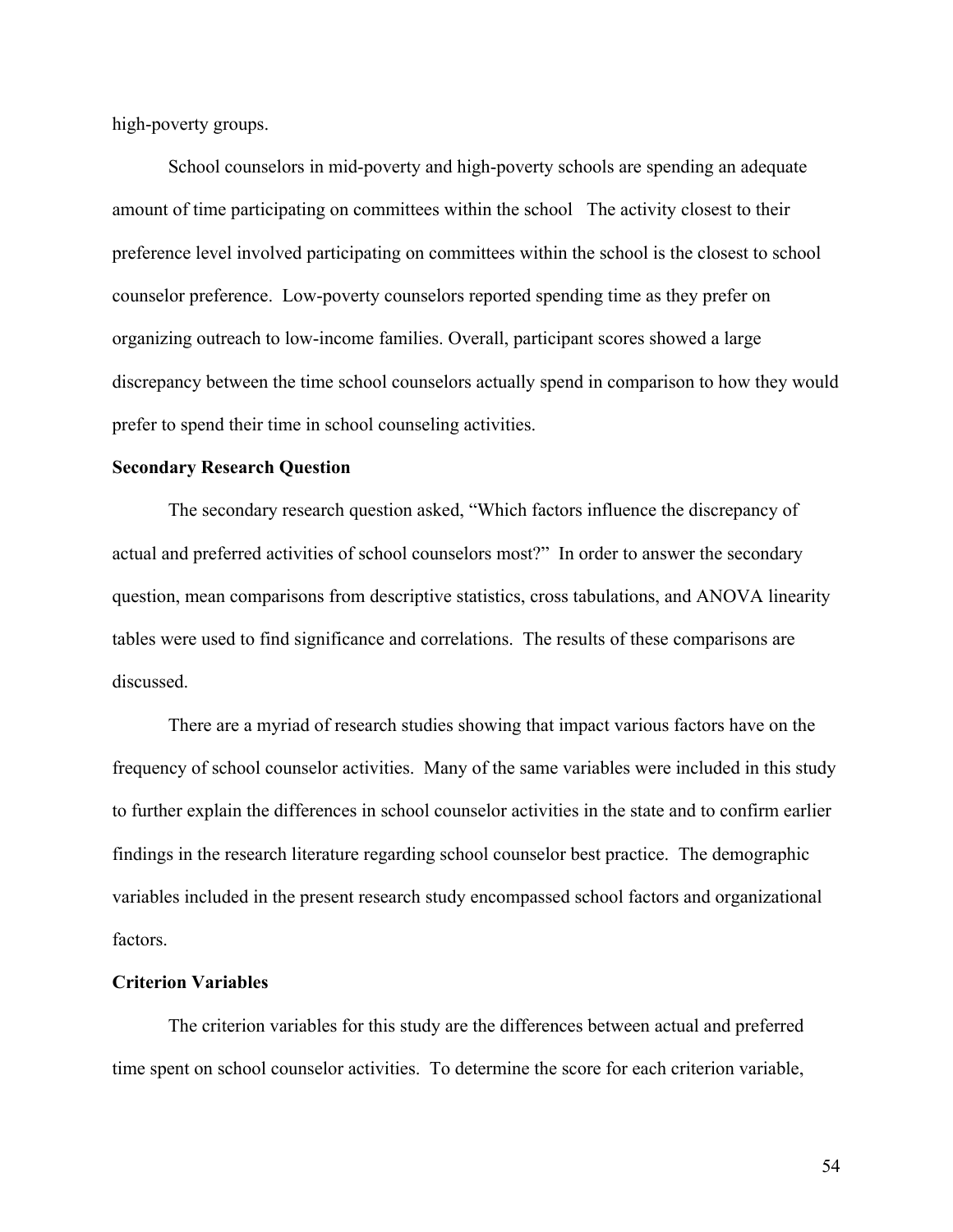each subscale score was computed by subtracting the prefer subscale score from the *actual* subscale score. For instance, the subscale "coordination" *prefer* score would be subtracted from the coordination's *actual* score (coordination actual – coordination prefer). Absolute values were used to represent each score. The absolute value for each subscale represent the criterion variables.

### **Predictor Variables**

The predictor variables were in school and organizational factors rather than professional factors. Based on previous research and the nature of this study certain school counselor information was not included as predictors, such as, school counselor gender and ethnicity. After careful examination of descriptive statistics, cross tabulations, mean, standard deviations, and ANOVA linearity, one out of four possible predictor variables were included in the final analysis of the SCARS (Scarborough, 2005). Some predictor variables were not incorporated because of the large percentage of participants who identified as having met the specific standard, particularly in professional areas and because the predictor variable did not show significance on mean comparisons. For instance, 98% of school counselors possessed a school counselor certification, 85% were members of a professional organization, 62% had participated in leadership/advocacy activities in the past year, and many had several years of experience as a counselor (13 years). Gender and ethnicity were considered as descriptors of the school counselors in Arkansas and were comparable to other studies where the majority of counselors are female and Caucasian, and therefore, were not used as predictors in this study (Holcomb-McCoy et al., 2002; Sink & Yillik-Downer, 2001). The possible predictor variables are presented in Table 13.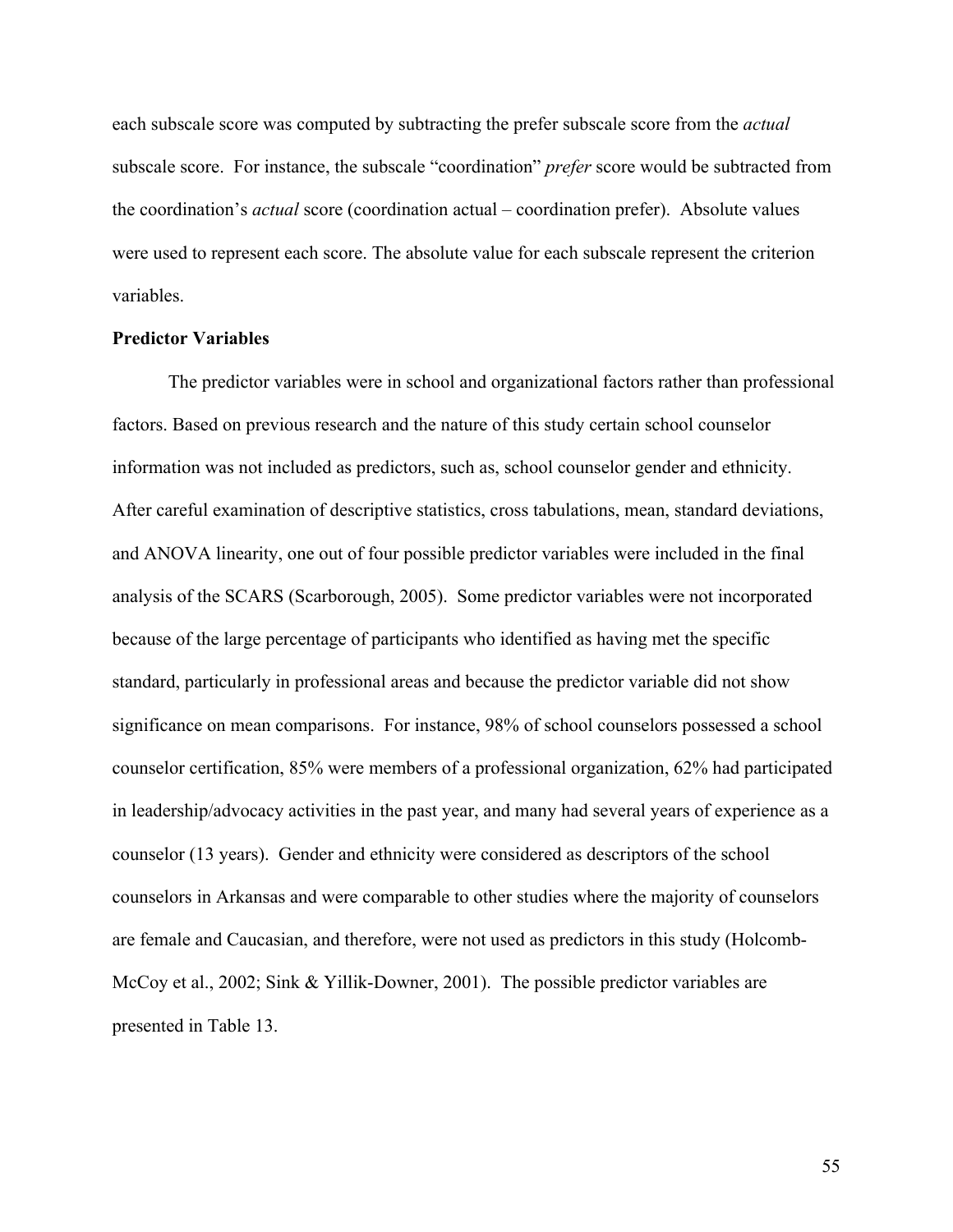### Table 13

#### *Predictor Variables*

| Variable | M    | SD    |     |
|----------|------|-------|-----|
| Locale   | 2.83 | 1.194 | 248 |
| Ratio    | 2.12 | .507  | 248 |
| Poverty  | 2.20 | .659  | 248 |
| Minority | 1.99 | .085  | 248 |

# **Correlations**

Correlations were found between predictor variables and the criterion variable. Reliability statistics including correlations were first examined and determined to be somewhat reliable with Cronbach's  $\alpha$  = .032 and Cronbach's  $\alpha$  = .028, based on standardized items, and  $N = 4$ . The results found in the Pearson correlation matrix indicated statistically significant correlations between predictor variables at a significance level of .01 for minority, locale, and poverty, and ratio at .04 for a 2-tailed test on the ANOVA linearity table. Correlations between the predictor variables are presented in Table 14. The correlations showed a relationship between all significant predictors to minority student populations. This relationship is understandable considering that schools in each poverty level have minority student populations, especially in mid-poverty and high-poverty schools. Furthermore, Arkansas schools have 55% of schools with minority student populations of 25-75%. Another factor, student to counselor ratios, showed 83% of schools as having ratios at or below 450. To explore this factor would be difficult, since the majority of schools have essentially the same student counselor ratios. Also, each poverty group had overlapping locations, so, the location factor was removed as well. Additionally, certain locations within the state have higher or lower levels of poverty that are influenced by various extrinsic variables such as business and politics. Poverty level was determined to be the primary factor. The decision to explore poverty level further was based on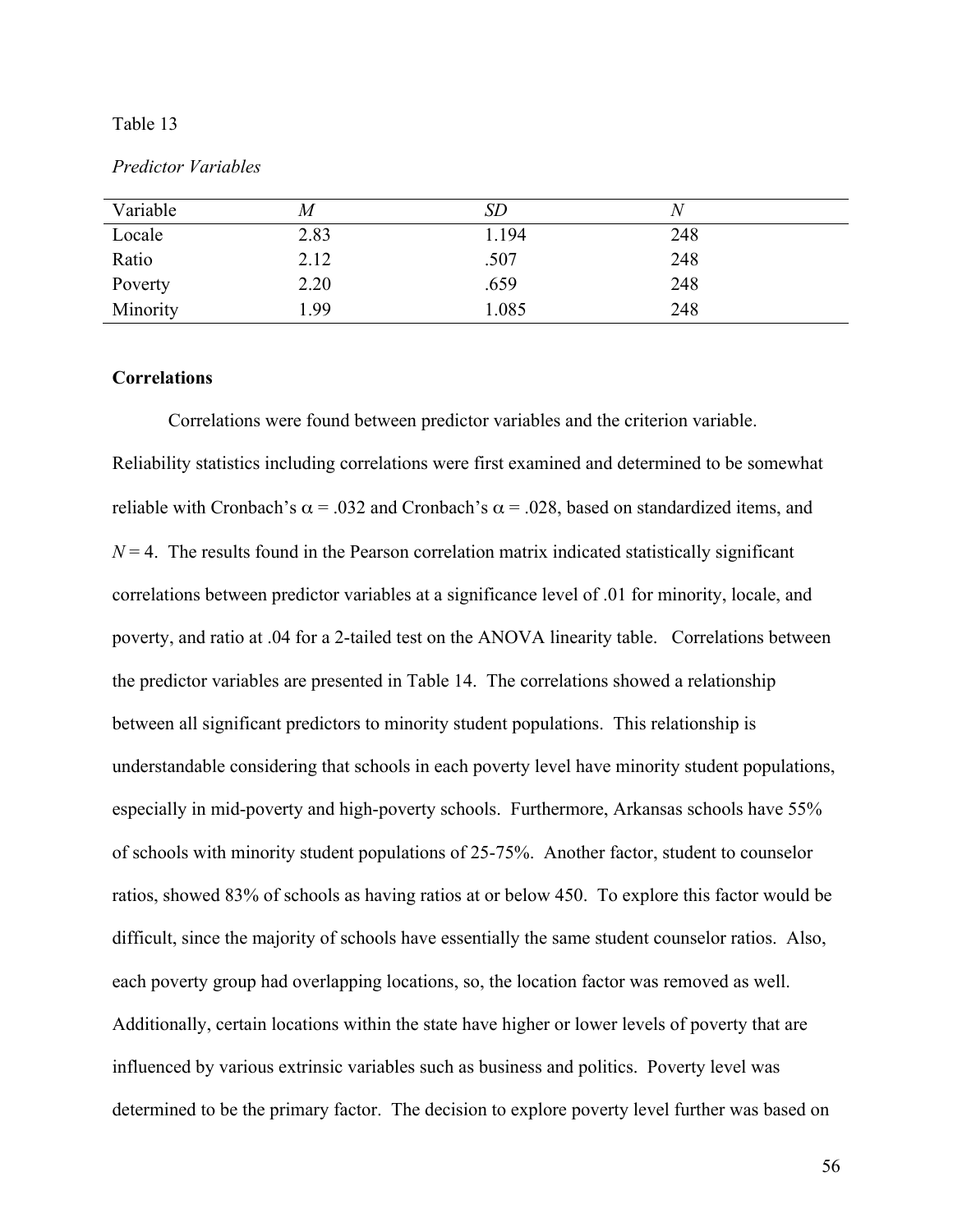prior interest and on discrepancy results between actual and preferred activities among school counselors in the state. In order to analyze poverty level further, homogeneity of slope using ANOVA was utilized. The homogeneity of slope test checked for homogeneity of variances and for an interaction effect with the covariate, grade.

# Table 14

| Variable |                            | Minority             | Poverty      | Locale               | Ratio                |
|----------|----------------------------|----------------------|--------------|----------------------|----------------------|
| Minority | <b>Pearson Correlation</b> | 1                    | $.335*$      | $-0.011$             | $-.369$ <sup>*</sup> |
|          | $Sig. (2-tailed)$          |                      | .001         | .862                 | .001                 |
|          | Sum of Squares/            | 293.94               | 59.39        | $-1.52$              | $-119.67$            |
|          | Cross-Products             | 1.176                | .239         | $-0.06$              | $-479$               |
|          | Covariance                 |                      |              |                      |                      |
| Poverty  | Pearson Correlation        | $.335^*$             | $\mathbf{1}$ | $-.093$              | .023                 |
|          | Sig. (2-tailed)            | .001                 |              | .142                 | .720                 |
|          | Sum of Squares/            | 59.39                | 107.36       | $-7.71$              | 4.46                 |
|          | <b>Cross-Products</b>      | .239                 | .433         | $-.031$              | .018                 |
|          | Covariance                 |                      |              |                      |                      |
| Ratio    | Pearson Correlation        | $-.011$              | $-.093$      | $\mathbf{1}$         | $-.182$ <sup>*</sup> |
|          | $Sig. (2-tailed)$          | .862                 | .142         |                      | .004                 |
|          | Sum of Squares/            | $-1.52$              | $-7.71$      | 64.43                | $-27.76$             |
|          | Cross-Products             | $-.006$              | $-.031$      | .257                 | $-.111$              |
|          | Covariance                 |                      |              |                      |                      |
| Locale   | Pearson Correlation        | $-.369$ <sup>*</sup> | .023         | $-.182$ <sup>*</sup> | 1                    |
|          | $Sig. (2-tailed)$          | .001                 | .720         | .004                 |                      |
|          | Sum of Squares/            | $-119.67$            | 4.46         | $-27.76$             | 360.32               |
|          | Cross-Products             | $-479$               | .018         | $-.111$              | 1.44                 |

# *Predictor Correlations*

*Note.* \* . Correlation is significant at .01 (2-tailed).

# **Analysis Procedures**

The primary question, "Are there differences in the frequency of reported counselor activities between school counselors in low, mid, and high-poverty areas in Arkansas?" was answered in ANCOVA procedures used in examining discrepancies between all school counselors. The covariate chosen for the ANCOVA was grade level. The decision to use grade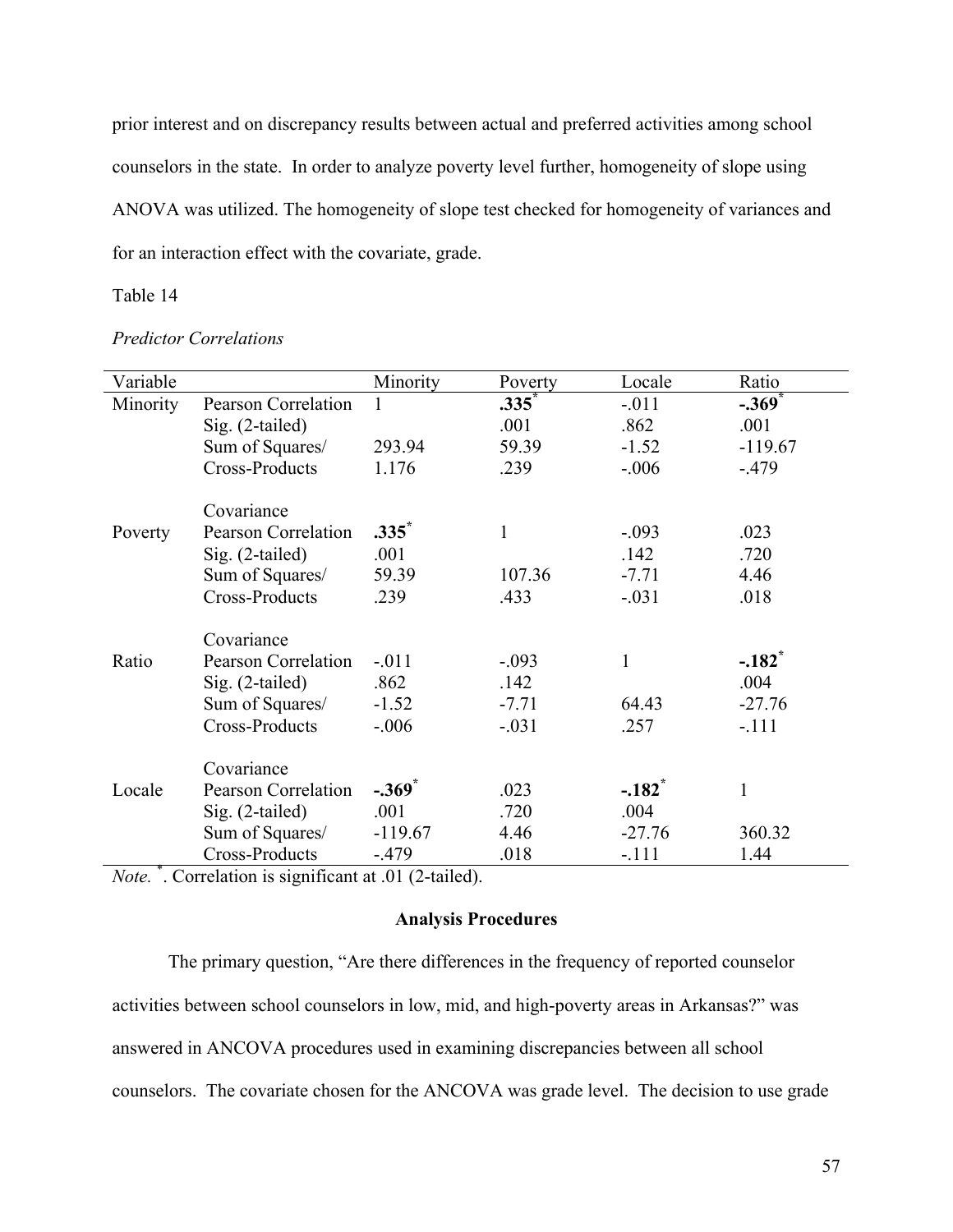level as the covariate was based on reports from earlier studies and the descriptive statistics on school counselor activities by grade level for this study.

# **ANCOVA**

A one-way analysis of covariance (ANCOVA) was conducted. The independent variable, poverty, included three levels: low-poverty, mid-poverty, and high-poverty. The sum of the differences between actual and prefer subsets on the School Counselor Activity Rating Scale (Scarborough, 2005) was the dependent variable. The covariance chosen for this study was grade level. A preliminary analysis evaluating the homogeneity-of-slopes assumption indicated that the relationship between the covariate, and the dependent variable did not differ significantly as a function of the independent variable,  $F(2,243) = .124$ ,  $MSE = 733.49$ ,  $p = .88$ , partial  $\eta^2$  = .01 The ANCOVA was significant,  $F(2, 245) = 4.60$ ,  $MSE = 728.25$ , p < .05. The strength of relationship between the poverty factor and the dependent variable was strong, as assessed by a partial  $\eta^2$ , with the poverty factor accounting for 36% of the variance of the dependent variable, holding grade level constant.

The means of the School Counselor Activity Rating Scale (Scarborough, 2005) adjusted for initial differences showed differences across poverty levels. The mid-poverty group had the largest adjusted mean ( $M = 44.72$ ), the high-poverty group had a smaller adjusted mean ( $M =$ 44.37), and the low-poverty group had the smallest adjusted mean  $(M = 29.47)$ . Follow-up tests were conducted to evaluate pairwise differences among these adjusted means. Based on the Bonferroni procedure, the adjusted means for both mid-poverty and high-poverty groups differed significantly from the low-poverty group, but the adjusted means for mid-poverty and highpoverty did not differ significantly. The results revealed a significant difference between the low-poverty group in comparison to the mid-poverty and high-poverty groups, meaning, school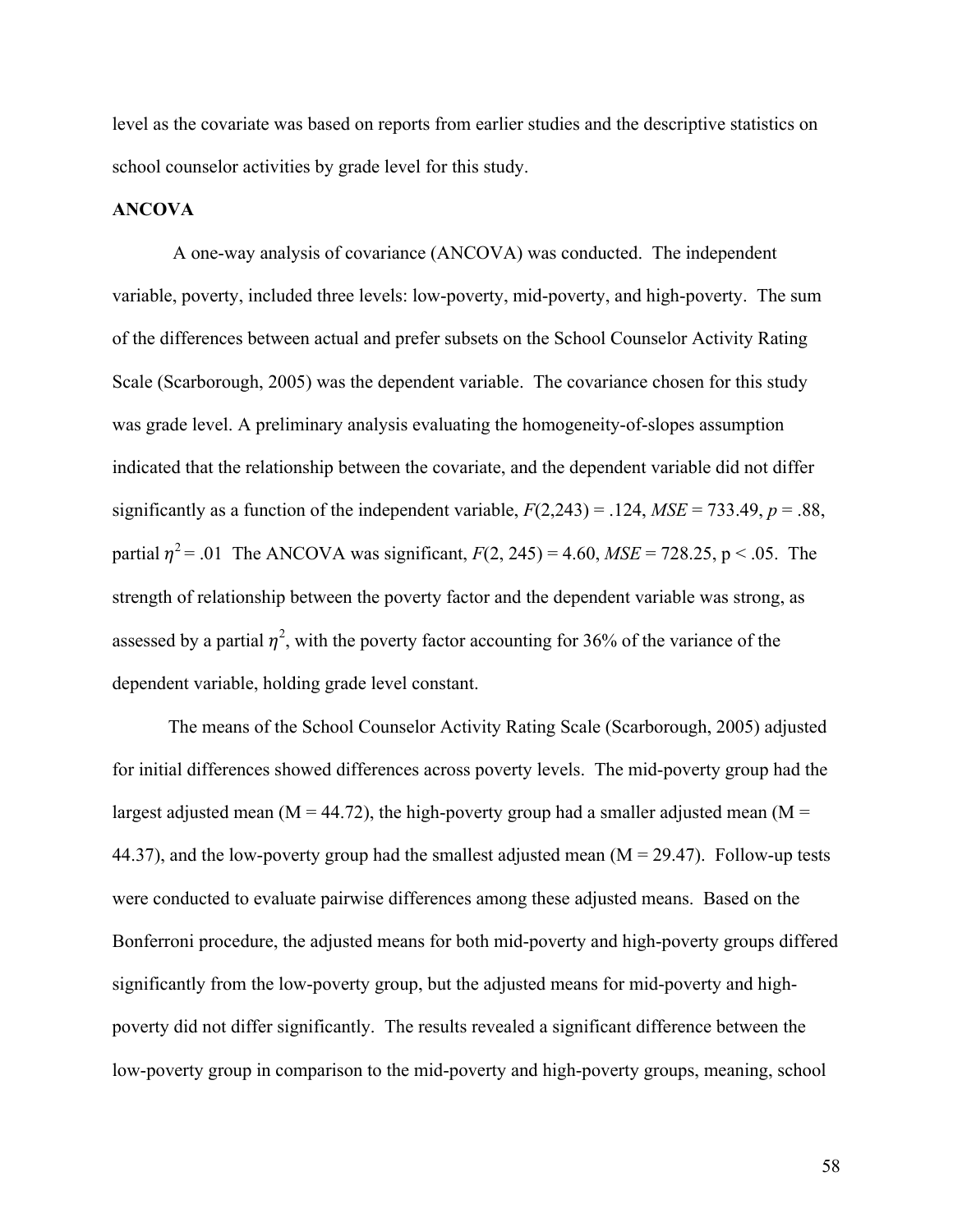counselors in low-poverty areas are practicing closer to their preference, whereas, mid and high-

poverty school counselors are not. The Pairwise comparisons are presented in Table 15.

Table 15

### *Pairwise Comparisons*

|              |              | Mean                   |               |         | 95% Confidence Interval for<br>Difference <sup>b</sup> |                    |
|--------------|--------------|------------------------|---------------|---------|--------------------------------------------------------|--------------------|
| (I) Poverty  | (J) Poverty  | Difference<br>$(I-J)$  | Std.<br>Error | $Sig^b$ | Lower Bound                                            | <b>Upper Bound</b> |
| Low-Poverty  | Mid-Poverty  | $-15.254$ <sup>*</sup> | 5.193         | .011    | $-27.772$                                              | $-2.735$           |
|              | High-Poverty | $-14.899$ <sup>*</sup> | 5.503         | .022    | $-28.165$                                              | $-1.634$           |
| Mid-Poverty  | Low-Poverty  | $15.254$ <sup>*</sup>  | 5.193         | .011    | 2.735                                                  | 27.772             |
|              | High-Poverty | .354                   | 3.782         | 1.000   | $-8.763$                                               | 9.472              |
| High-Poverty | Low-Poverty  | $-14.889$ <sup>*</sup> | 5.503         | .022    | 1.634                                                  | 28.165             |
|              | Mid-Poverty  | $-.354$                | 3.782         | 1.000   | $-9.472$                                               | 8.763              |

*Note*. Based on estimated marginal means

. The mean difference is significant at .01

b. Adjustment for multiple comparisons: Bonferroni

# **Additional Questions**

Items 51-55 were not part of the original SCARS (Scarborough, 2005). However, the items were added to the *other* category in order gain a better understanding concerning the experience of school counselors today. Since these questions were not tested for reliability and validity, they were not part of the analysis of the SCARS. However, the results may expand the understanding concerning the everyday activities of school counselors and maybe useful in future SCARS assessments. These questions covered additional clerical and administrative activities based on research and previous experience of the researcher. Table 16 shows the mean, number, and standard deviation for each additional item under the category labeled *other.*  These results of the additional questions were not used in the analysis of the SCARS or subsets of the SCARS.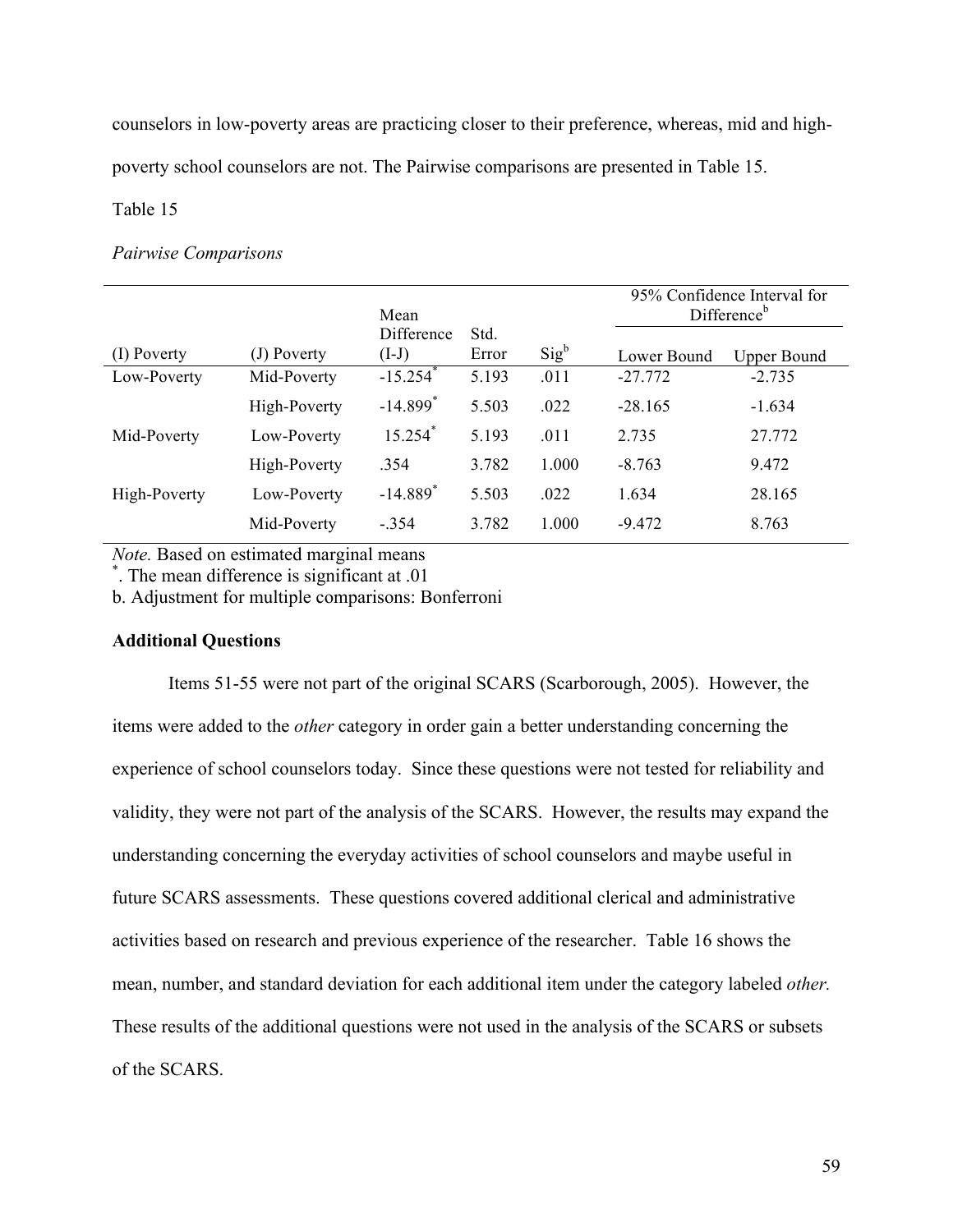# Table 16

## *Additional Questions by All*

| Questions 51-55                 | M    | N   | <i>SD</i> |
|---------------------------------|------|-----|-----------|
| Calculate GPAs-Actual           | 2.80 | 252 | 1.778     |
| Calculate GPAs-Prefer           | 2.24 | 252 | 1.515     |
| Enter student data-Actual       | 2.66 | 252 | 1.750     |
| Enter student data-Prefer       | 1.92 | 252 | 1.308     |
| Participate in IEP & 504-Actual | 3.95 | 252 | 1.137     |
| Participate in IEP & 504 Prefer | 2.99 | 252 | 1.158     |
| Attend school functions-Actual  | 3.64 | 252 | .949      |
| Attend school functions-Prefer  | 3.86 | 252 | .927      |
| Administrative duties-Actual    | 2.96 | 252 | 1.268     |
| Administrative duties-Prefer    | 1.94 | 252 | .918      |
|                                 |      |     |           |

Comparisons were made between poverty level on the mean differences between actual and preferred activities on the additional questions from the subset other. The results showed that all three poverty groups spend less time than they would prefer in attending school functions. The low-poverty group spends more time than they would prefer participating in IEP and 504 paperwork and meetings. The mid and high-poverty groups spend more time than they would prefer assisting and or performing administrative duties. Mean differences were examined and compared by poverty level. Raw scores on actual and preferred activities were averaged and the actual score subtracted from the prefer scored to find the mean differences in discrepancies between actual and preferred activities. Comparisons were made between each poverty group. The mean differences for actual and prefer scores are presented in Table 17.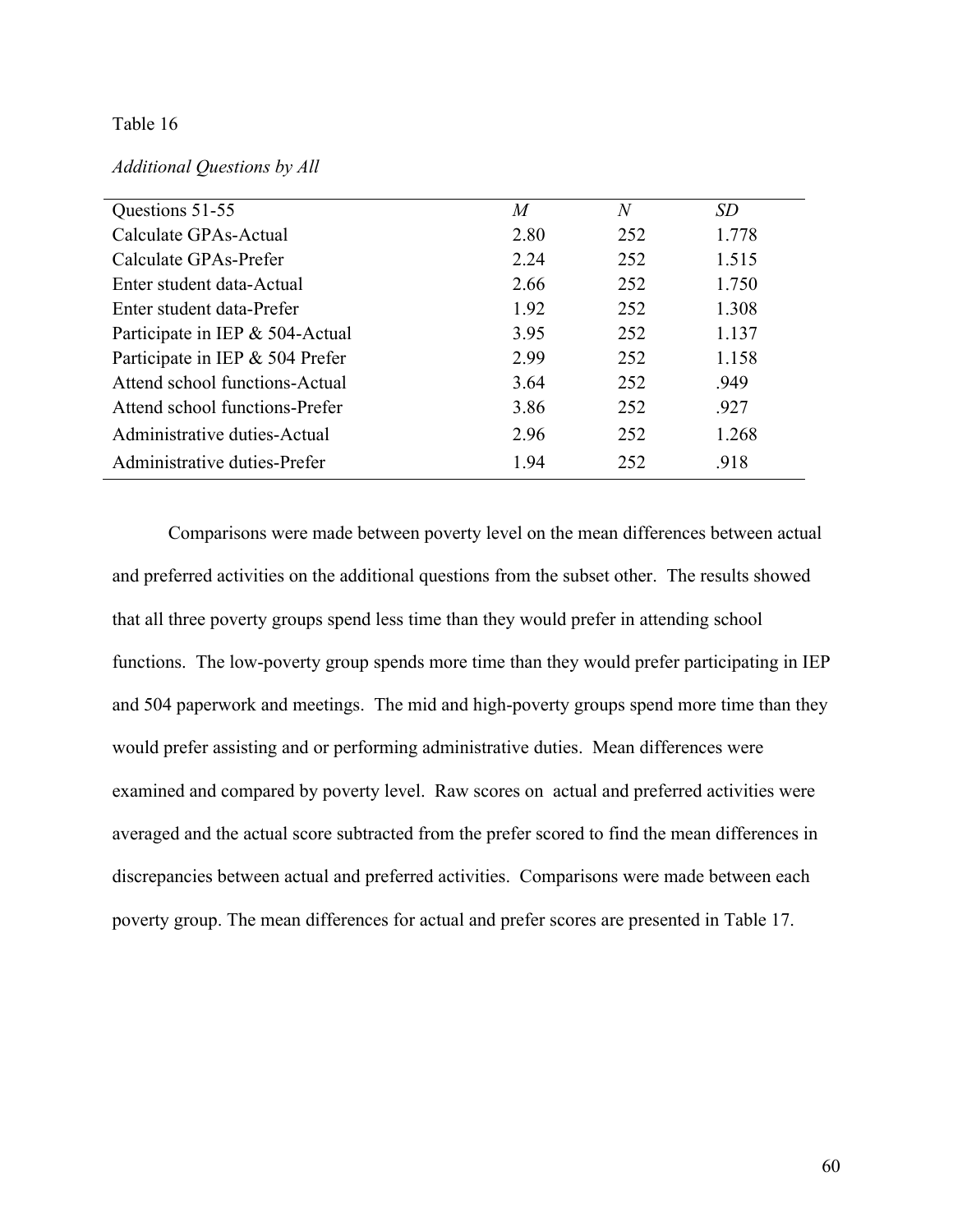## Table 17

| Additional Questions by Poverty Level |  |  |
|---------------------------------------|--|--|
|                                       |  |  |

| Questions 51-55            | Low-Pov | Mid-Pov | High-Pov | All     |
|----------------------------|---------|---------|----------|---------|
| Calculate GPAs             | 0.26    | 0.82    | 0.61     | 1.01    |
| Enter student data         | 0.38    | 1 1 3   | 0.72     | 1.37    |
| Participate in IEP $& 504$ | 0.97    | 1 1 1   | 0.80     | 1.68    |
| Attend school functions    | $-0.29$ | $-0.22$ | $-0.16$  | $-1.25$ |
| Administrative duties      | 0.71    | 1 27    | 1 07     | 1.04    |
| Total                      | 2.03    | 4 1 1   | 3.05     | 2.79    |

#### **Qualitative Results**

Question three asked, "What do school counselors perceive as the primary barrier to providing direct/indirect services to students as suggested by the ASCA National Model?" Question four asked, "What perceptions do counselors have concerning the common practice of using principals as directors of school counseling programs rather than certified counselor directors?" Questions three and four were answered in follow-up questions and interviews.

## **Follow-up Questionnaire**

Follow-up questions were included with the SCARS (Scarborough, 2005) survey on Qualtrics. These questions were added to bring in-depth knowledge of the experiences of school counselors and to support the results of the SCARS. The follow-up questionnaire was both quantitative and qualitative in its format. The questions were designed to have yes or no answers for quantitative analysis but included an optional explanation after some questions in order to bring depth to participant responses. There were 12 questions with 9 closed-response, one openresponse, and 5 optional text boxes to add comments to answers. There were 274 total responses that ranged from 151 to 260 responses per item. These questions were focused on organizational constructs within the school system and the perceptions school counselors have about them.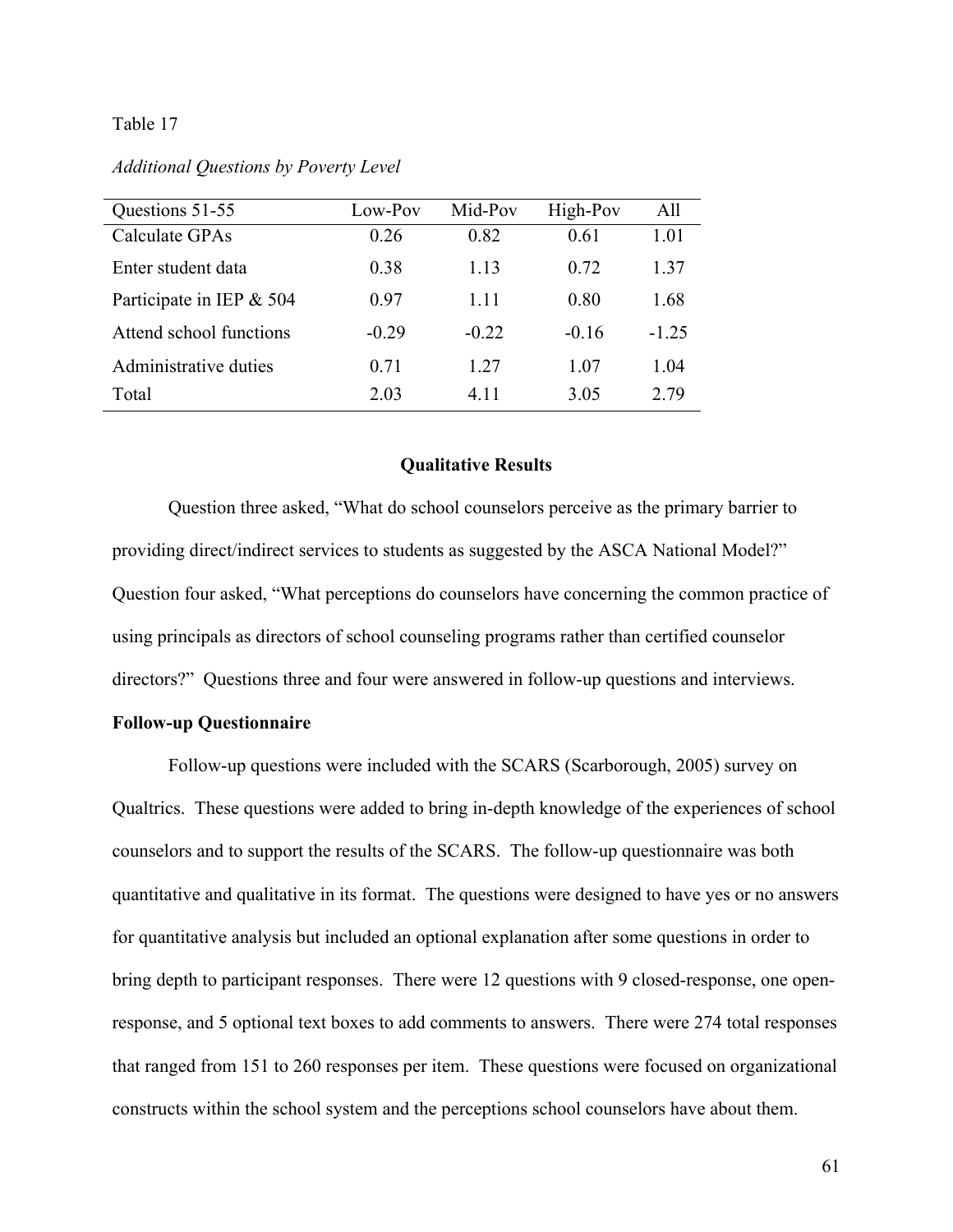Overall, school counselors are spending less than 80% of their time on direct and indirect services for students and more than 50% of their time on non-counseling related activities, which goes against best practice. The ASCA National Model recommends school counselors spend 80% of their time on direct and indirect services to students. School counselors also reported having a collaborative relationship with their school principals. The highest percentage of yes answers fell under principal faith in counselor therapeutic abilities (92%) and informing their administrator about the role of the school counselor (72%). The follow-up questions for all participants are presented in Table 18.

Table 18

|  | Follow-up Questionnaire Responses by All |  |  |
|--|------------------------------------------|--|--|
|--|------------------------------------------|--|--|

| Follow-up Questions                         | Number | Percent |
|---------------------------------------------|--------|---------|
| 80% direct/indirect services                |        |         |
| Yes                                         | 109    | 42%     |
| N <sub>0</sub>                              | 150    | 58%     |
| More than 50% non-counseling duties         |        |         |
| Yes                                         | 133    | 51%     |
| N <sub>0</sub>                              | 126    | 49%     |
| Feel supported by school                    |        |         |
| Most of the time                            | 160    | 61%     |
| Sometimes                                   | 80     | 31%     |
| Rarely                                      | 21     | 8%      |
| Collaborative relationship with principal   |        |         |
| Most of the time                            | 186    | 71%     |
| Sometimes                                   | 56     | 22%     |
| Rarely                                      | 18     | 7%      |
| Principal has faith in counseling abilities |        |         |
| Yes                                         | 240    | 92%     |
| N <sub>0</sub>                              | 21     | 8%      |
|                                             |        | (Cont.) |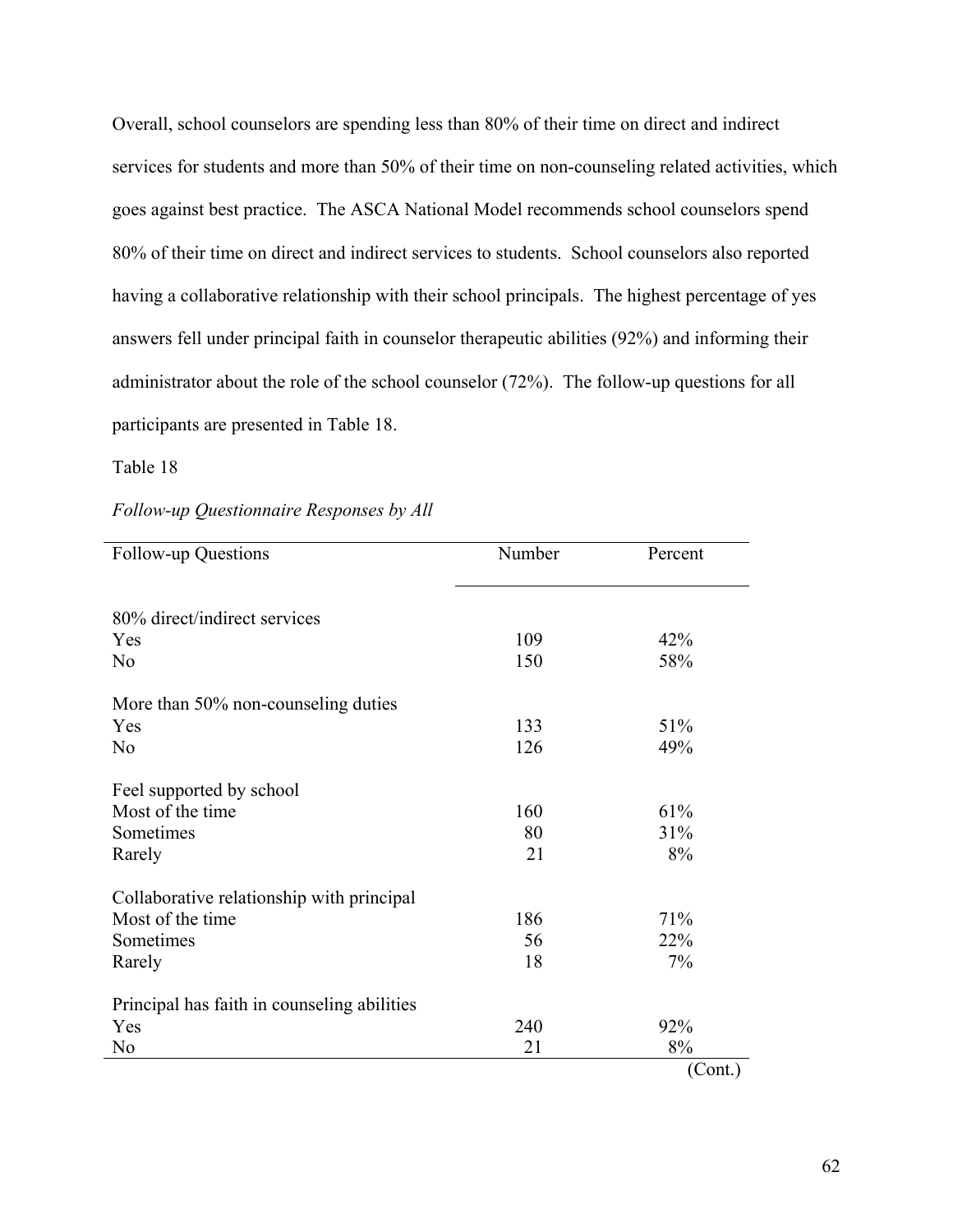| Follow-up Questions                       | Number | Percent |
|-------------------------------------------|--------|---------|
|                                           |        |         |
| Informed administrator of conselor's role |        |         |
| Yes                                       | 188    | 72%     |
| N <sub>0</sub>                            | 73     | 28%     |
| Changes made as a result                  |        |         |
| Yes                                       | 66     | 35%     |
| N <sub>0</sub>                            | 120    | 65%     |
| Asked to reduce non-counseling duties     |        |         |
| Yes                                       | 152    | 58%     |
| N <sub>0</sub>                            | 109    | 42%     |
| Changes made as a result                  |        |         |
| Yes                                       | 61     | 40%     |
| N <sub>0</sub>                            | 90     | 60%     |

## **Follow-up by Poverty Level**

The responses of the follow-up questionnaire were also divided into poverty level groups for comparison and are presented in Table 19. Results from the follow-up questions showed that low-poverty and high-poverty school counselors' experience is more positive than mid-poverty school counselors, which reinforces the results of the SCARS (Scarborough, 2005). More than half of school counselors in each poverty level are spending less than 80% of time on direct/indirect services. Mid-poverty school counselors are spending more than 50% on noncounseling duties, with low and high not far behind. Arkansas school counselors from each poverty level had a collaborative relationship with their principals and believed their principal had faith in their therapeutic abilities. All school counselors reported informing their principals about the role of the counselor with no changes as a result. Interestingly, mid and high-poverty school counselors asked to reduce non-counseling duties, but low-poverty counselors did not. High-poverty counselors stated that changes were made as a result but mid-poverty counselors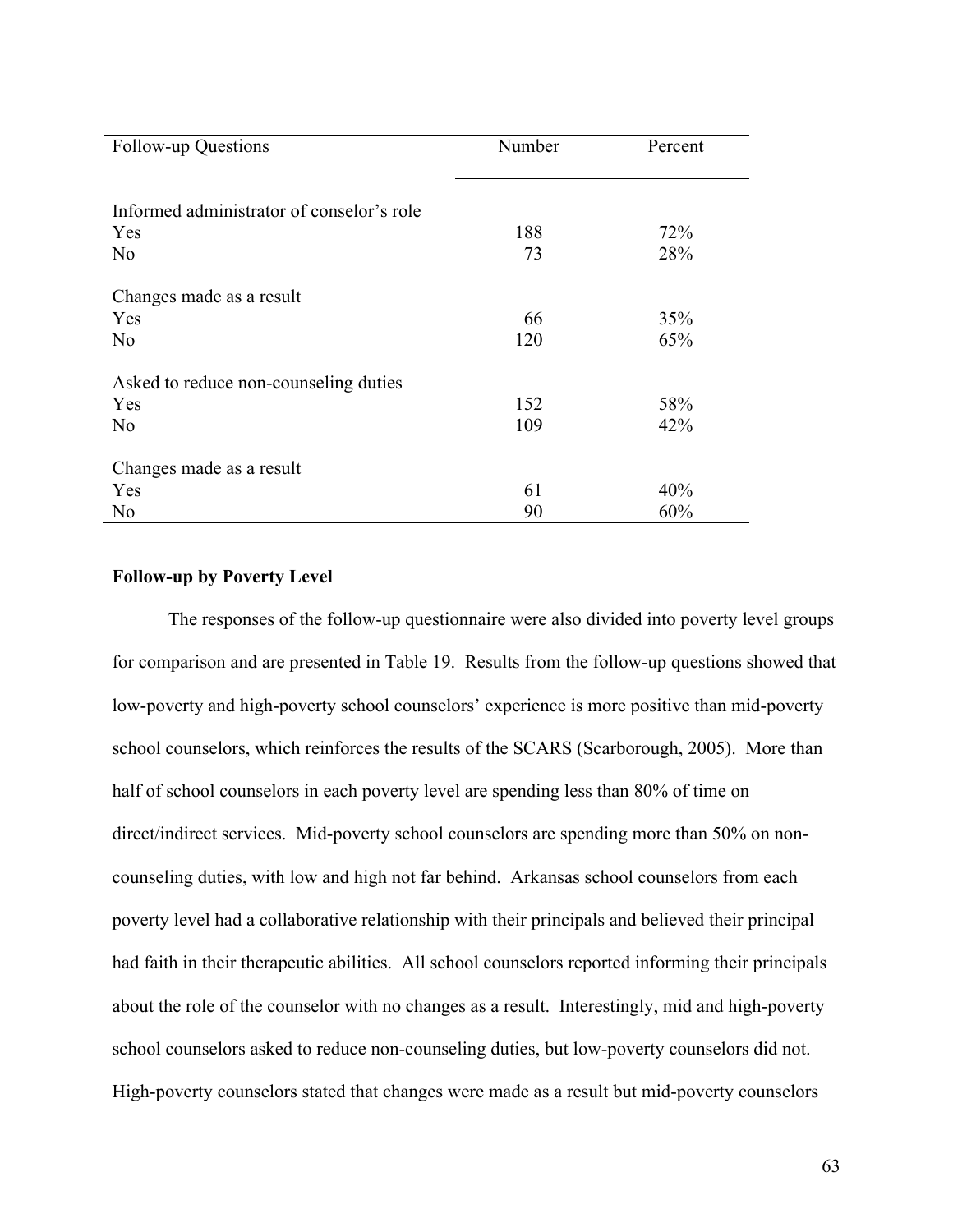stated no changes were made. On the open-response question, "What services do you feel are most needed in your school?" School counselors in Arkansas said their students need more academic, career, and emotional support, individual and group counseling, and parent/community outreach. School counselors also shared their feelings in other areas. For instance, the school counselors expressed feeling supported by their campus faculty and staff but believed they did not have a clear understanding about the role of the counselor. Some reported their principal, superintendent, and school board lacked concern for the counseling program, while others believed they had a collaborative relationship with their principal and that the principal had faith in their knowledge and skills to perform basic therapeutic techniques. Almost all school counselors said their principal had faith in their ability to perform basic therapeutic techniques but were expected to correct student problem behaviors quickly. All the answers examined from the follow-up questionnaire further solidified the SCARS results and brought to light the thoughts and concerns behind the discrepancies of actual and preferred practice.

## Table 19

| <b>Follow-up Questions</b>          | Low-Poverty | Mid-Poverty | High-Poverty |
|-------------------------------------|-------------|-------------|--------------|
| 80% direct/indirect services        |             |             |              |
| Yes                                 | 38%         | 38%         | 50%          |
| No                                  | 62%         | 62%         | 50%          |
| More than 50% non-counseling duties |             |             |              |
| Yes                                 | 47%         | 55%         | 48%          |
| N <sub>0</sub>                      | 53%         | 45%         | 52%          |
| Feel supported by school            |             |             |              |
| Most of the time                    | 62%         | 58%         | 69%          |
| Sometimes                           | 35%         | 33%         | 25%          |
| Rarely                              | 3%          | 9%          | 6%           |
|                                     |             |             | (Cont.)      |

| Follow-up by Poverty Level |  |  |  |
|----------------------------|--|--|--|
|----------------------------|--|--|--|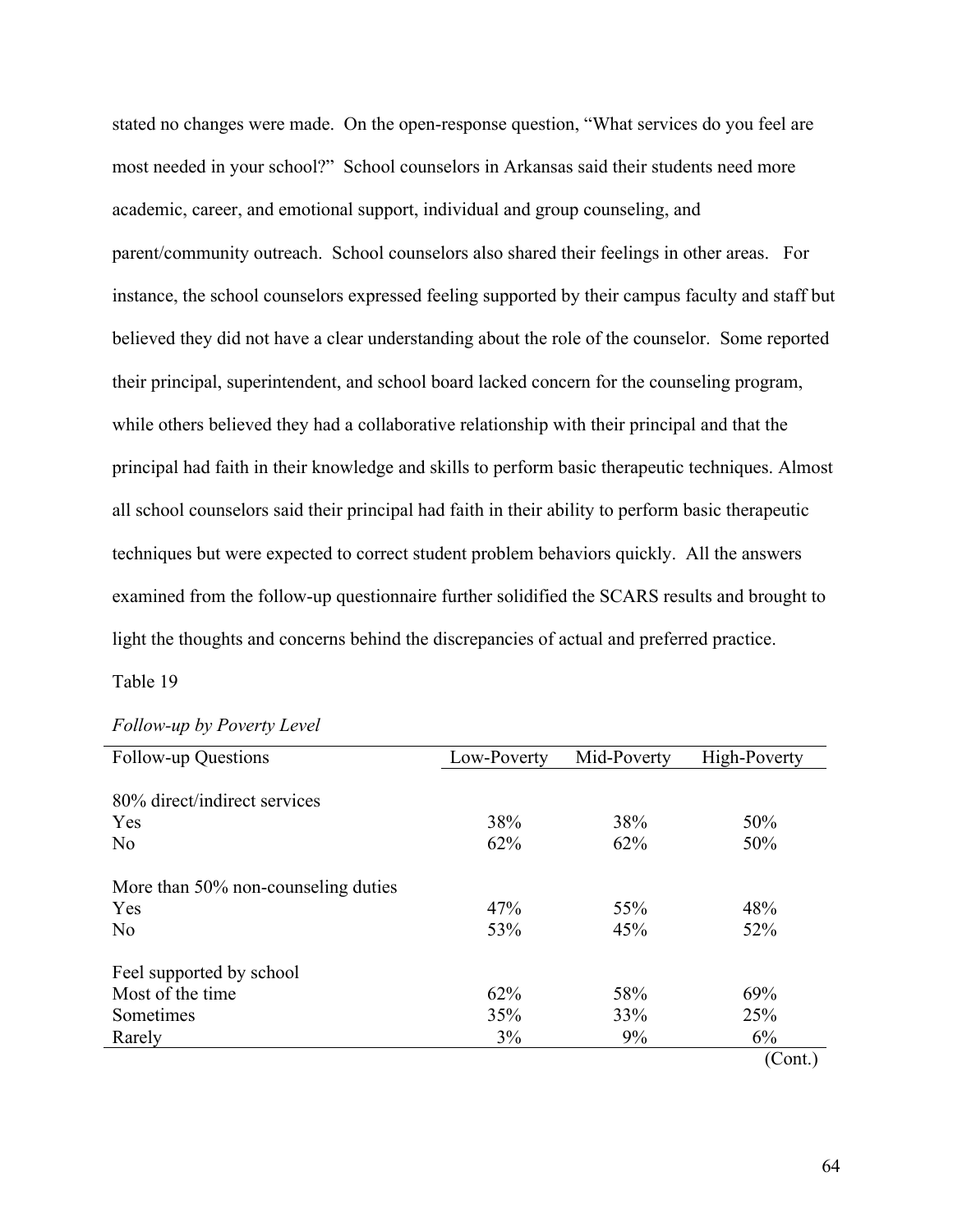| Collaborative relationship with principal   |     |     |       |
|---------------------------------------------|-----|-----|-------|
| Most of the time                            | 76% | 71% | 71%   |
| Sometimes                                   | 21% | 21% | 22%   |
| Rarely                                      | 3%  | 8%  | 7%    |
| Principal has faith in counseling abilities |     |     |       |
| Yes                                         | 94% | 89% | 98%   |
| N <sub>0</sub>                              | 6%  | 11% | $2\%$ |
| Informed administrator of conselor's role   |     |     |       |
| Yes                                         | 53% | 75% | 76%   |
| N <sub>0</sub>                              | 47% | 25% | 24%   |
| Changes made as a result                    |     |     |       |
| Yes                                         | 39% | 32% | 38%   |
| N <sub>0</sub>                              | 61% | 68% | 62%   |
| Asked to reduce non-counseling duties       |     |     |       |
| Yes                                         | 44% | 63% | 57%   |
|                                             |     |     |       |
| N <sub>0</sub>                              | 56% | 37% | 43%   |
| Changes made as a result                    |     |     |       |
| Yes                                         | 40% | 34% | 55%   |
| N <sub>0</sub>                              | 60% | 66% | 45%   |

## **Semi-Structured Interview**

An interview was requested from participants at the end of the follow-up questionnaire. There were 109 participants who signed-up for an interview. Interview requests were sent out to 30 candidates randomly assigned to each poverty groups. There were 15 total interviews scheduled and conducted (5 low, 5 mid, 5 high). These participants were drawn from a pool of potential candidates known for their expertise in the field of school counseling and years of experience as a school counselor. Responses from the interview participants were analyzed and coded by themes using Atlas.ti software. The themes that developed from the coding of responses resulted in evidence that further supports the quantitative results and previous research on school counselor activities. Interviewees shared their thoughts and opinions on perceived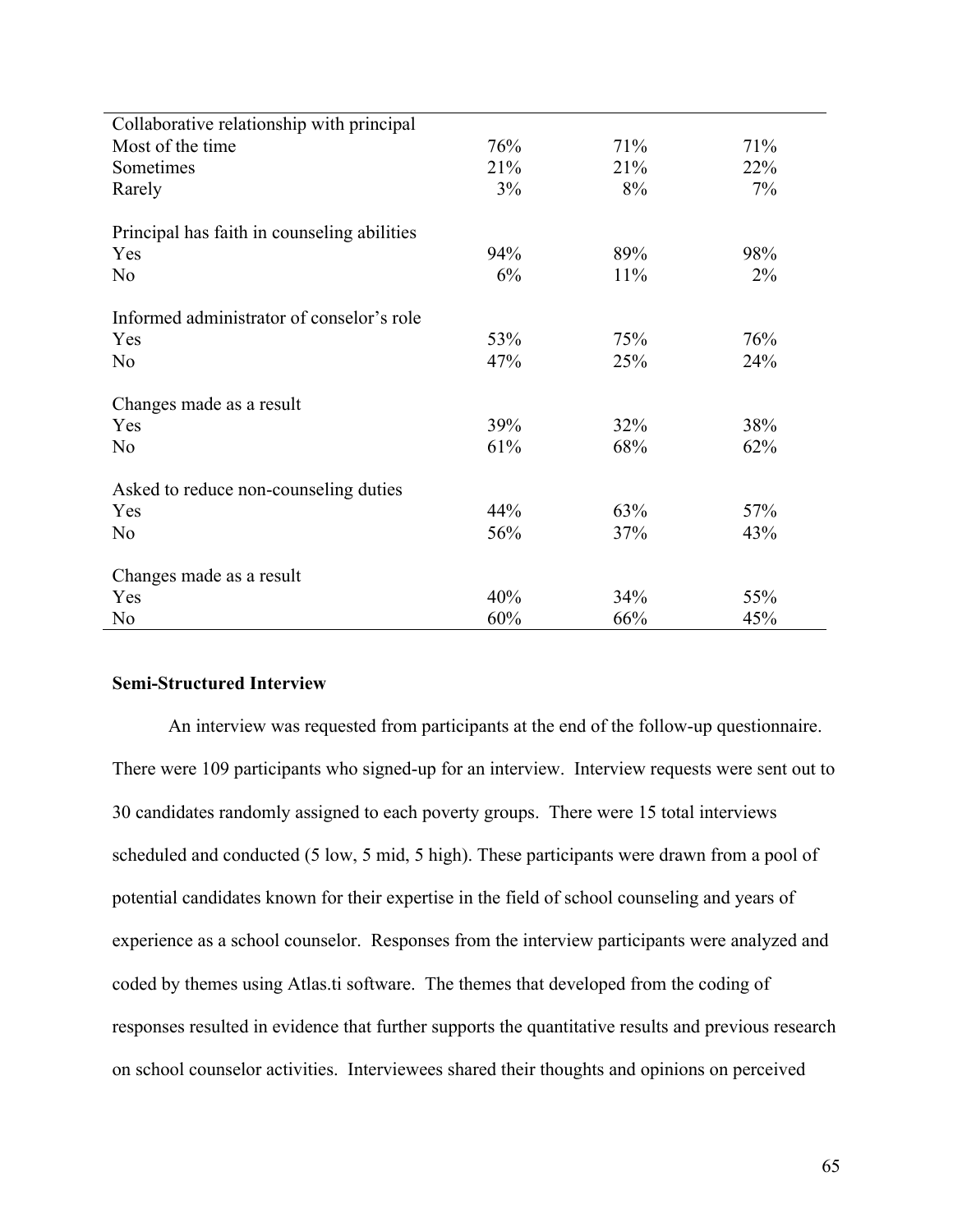barriers to providing direct/indirect services to students, ways to alleviate the problem, directors and supervisors, organizational constructs in the public school system, and on fulltime on-site LPCs. The results were almost unanimous on every question. The most perceived barrier was in agreement with the SCARS (Scarborough, 2005) results and follow-up questions. Overall, school counselors mentioned testing coordination as a top barrier. The next highest barrier mentioned was non-counseling duties such as coordination of other programs such as 504, gifted and talented, and clerical duties. Student counselor ratios were also mentioned. Nearly all schools counselors agreed that having a licensed school counselor as a director was preferable. School counselors felt certified school counselors in a directory role was preferable because they understand the purpose of the school counseling program and the role of the school counselor. Not all school counselors were completely against having principals as directors as long as they were required to take a course on counseling as part of their degree program and training for those who already degree. Many school counselors would rather have a certified school counselor as a supervisor to get advice and support for problems that an administrator would not know about. Some mentioned having a certified school counselor as a director and how helpful it was for them and their school's counseling program. A couple of counselors were able to share their own personal experience and the experience of another counselor who worked with principals who were former school counselors and how the principal advocated for their program. Most spoke positively about their principals but felt their principals simply had differing agendas. Nearly all school counselors were supportive of having LPC's and saw the value in having a therapist who could work with students who require more intensive therapy but some were concerned that they would end up doing all paperwork and no counseling with student. Inductively developed thematic category results are presented in Table 20.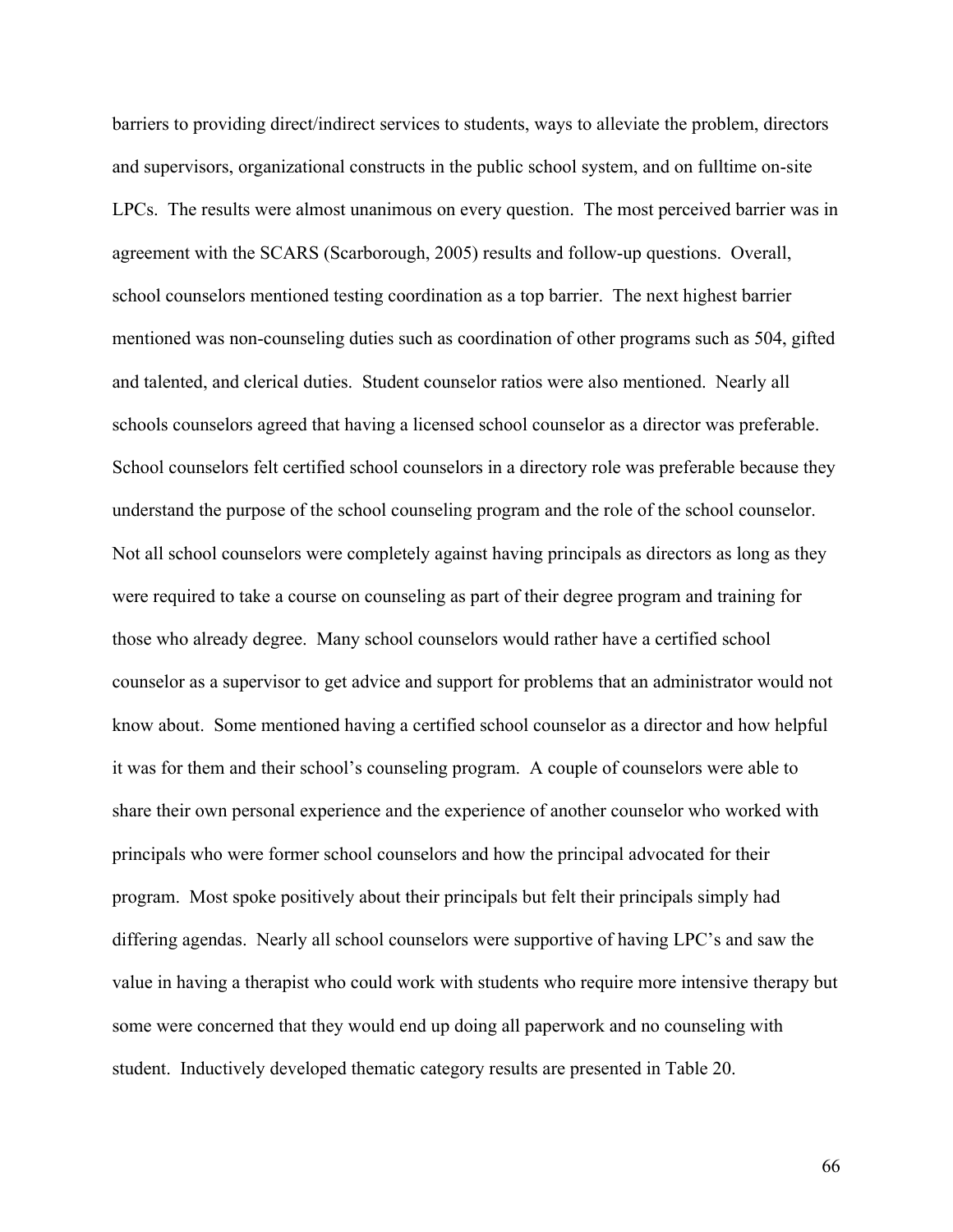## Table 20

# *Inductively Developed Thematic Categories*

| Category                                                            | Thematic Category                                                                           | Key Terms                                                                                    | Characteristic                                                                                                                                                                                                                                                                                                                                         |
|---------------------------------------------------------------------|---------------------------------------------------------------------------------------------|----------------------------------------------------------------------------------------------|--------------------------------------------------------------------------------------------------------------------------------------------------------------------------------------------------------------------------------------------------------------------------------------------------------------------------------------------------------|
|                                                                     | Q 1. What are the most common barriers to providing direct/indirect services for students?" |                                                                                              |                                                                                                                                                                                                                                                                                                                                                        |
| <b>Barriers</b>                                                     |                                                                                             |                                                                                              |                                                                                                                                                                                                                                                                                                                                                        |
| A 1 Coordinating Testing                                            | Non-counseling duties                                                                       | Administrators                                                                               | The school district<br>administrators and testing<br>directors assign the<br>responsibility of test<br>coordination to<br>counselors.                                                                                                                                                                                                                  |
| A 2 Participating in other<br>non-counseling duties as<br>assigned. | Non-counseling duties                                                                       | Administrators                                                                               | Being 504 coordinator,<br>scheduling, registrar<br>duties, and administrator<br>duties.                                                                                                                                                                                                                                                                |
| A 3 Lack of clerical<br>support.                                    | Clerical                                                                                    | <b>School District</b>                                                                       | School district will not<br>hire clerical support for<br>large amounts of data<br>entry and paperwork.                                                                                                                                                                                                                                                 |
| A4 Student counselor/<br>ratios of 450 and above.                   | Student counselor ratios                                                                    | State student/counselor<br>ratio requirements in<br>comparison to ASCA's<br>suggested 250/1. | Some schools are having<br>counselors work with<br>more the 450 students.<br>Those who are working<br>with 450 are still<br>overwhelmed and cannot<br>meet the needs of the<br>student.                                                                                                                                                                |
| A 5 Time limitations on<br>classroom guidance<br>lessons.           | Curriculum                                                                                  | <b>Administrative Rules</b>                                                                  | School counselors are<br>limited on the amount of<br>time they can take from<br>classroom instruction per<br>week because of pressure<br>to improve student<br>performance on<br>standardized tests.<br>Sometimes students are<br>not getting guidance<br>lessons on a regular basis<br>because of school or<br>counseling conflicts in<br>scheduling. |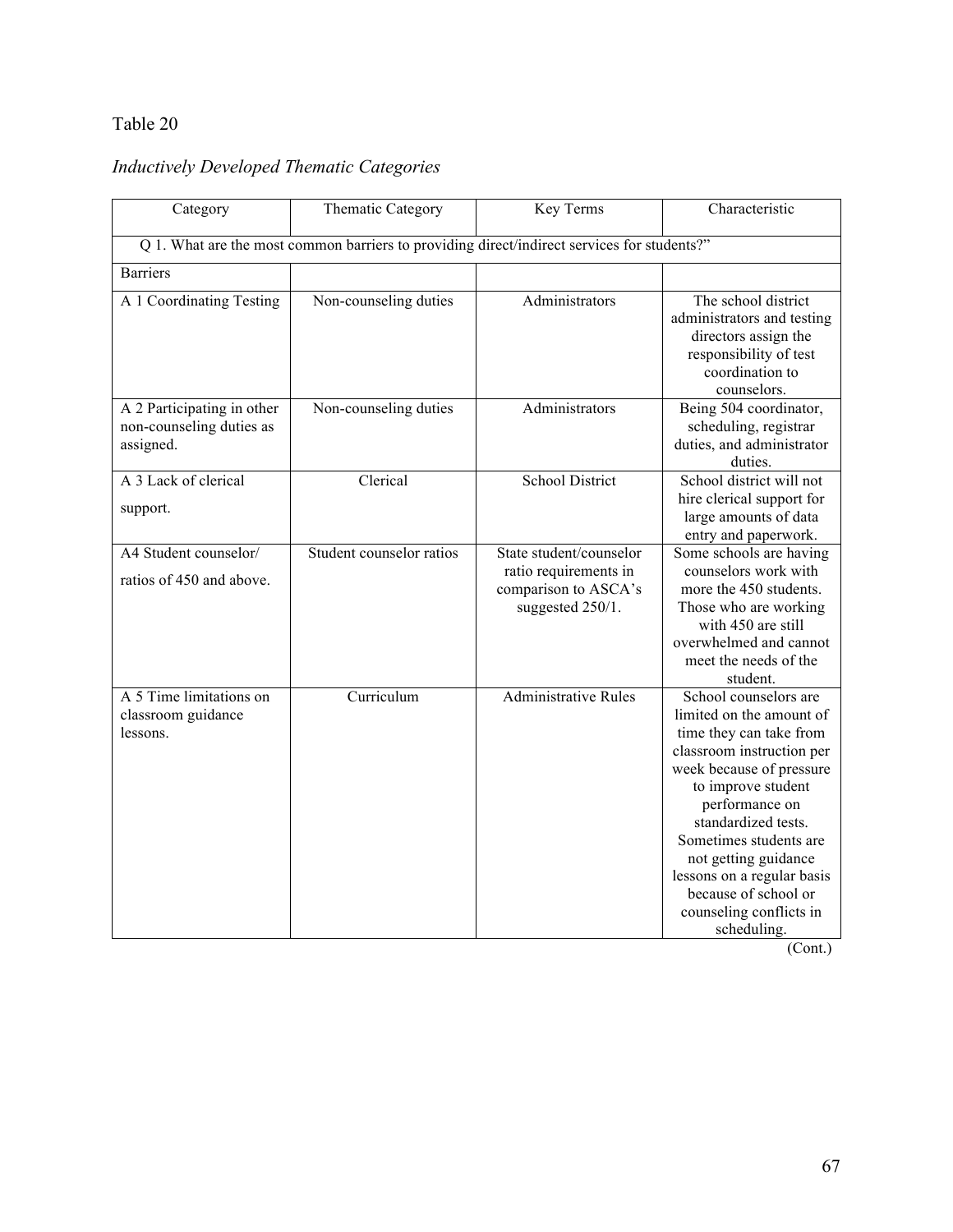| Category                                                                                                                                   | <b>Thematic Category</b>                                          | Key Terms                        | Characteristic                                                                                                                                                                                                                                                                         |
|--------------------------------------------------------------------------------------------------------------------------------------------|-------------------------------------------------------------------|----------------------------------|----------------------------------------------------------------------------------------------------------------------------------------------------------------------------------------------------------------------------------------------------------------------------------------|
| A 6 Time limits on<br>letting students leave the<br>classroom to see the<br>counselor.                                                     | <b>Student Services</b>                                           | <b>Administrative Rules</b>      | Teachers and<br>administrators are more<br>concerned about student<br>academic performance<br>and do not realize that<br>students will not be<br>engaged in the learning,<br>due to behavior<br>problems, and will not<br>improve their academic,<br>social and emotional<br>problems. |
|                                                                                                                                            | Q 2. "What do you think should happen to alleviate this problem?" |                                  |                                                                                                                                                                                                                                                                                        |
| Alleviate                                                                                                                                  |                                                                   |                                  |                                                                                                                                                                                                                                                                                        |
| <b>B1</b> Remove testing<br>coordination from the<br>counselors job<br>requirements.                                                       | Non-counseling duties                                             | Administrators/School<br>Board   | Administrators and<br>district directors of<br>testing should not have<br>school counselors take on<br>a complete other job such<br>as test coordination.                                                                                                                              |
| B 2 Have the state<br>legislature create a law<br>that restricts schools<br>from adding duties that<br>are incongruent with<br>counseling. | Non-counseling duties                                             | <b>State Legislative Support</b> | The state needs to back<br>counselors so they can<br>better meet the mental<br>health needs of students,<br>which, ultimately<br>benefits student's<br>academic performance.<br>They need to make<br>regulations that allow<br>counselors to do their job<br>effectively.              |
| B 3 Remove other non-<br>counseling duties.                                                                                                | Other Duties Assigned                                             | Administrators/School<br>Board   | Assigning duties when<br>"nobody else" is<br>available or when,<br>substitute teaching,<br>quasi-administrative<br>duties, 504, ESL, student<br>discipline $&$ monitoring,<br>GT coordinator and other<br>such titles.                                                                 |
| B 4 Hire clerical staff to<br>take care of paperwork<br>and record keeping.                                                                | Clerical                                                          | Administrators/School<br>Board   | School districts refuse to<br>hire another person to do<br>clerical jobs, to do such<br>things as registration,<br>scheduling classes,<br>recording keeping,<br>manually entering<br>student data into state<br>system, providing student<br>transcripts to colleges,<br>etc.          |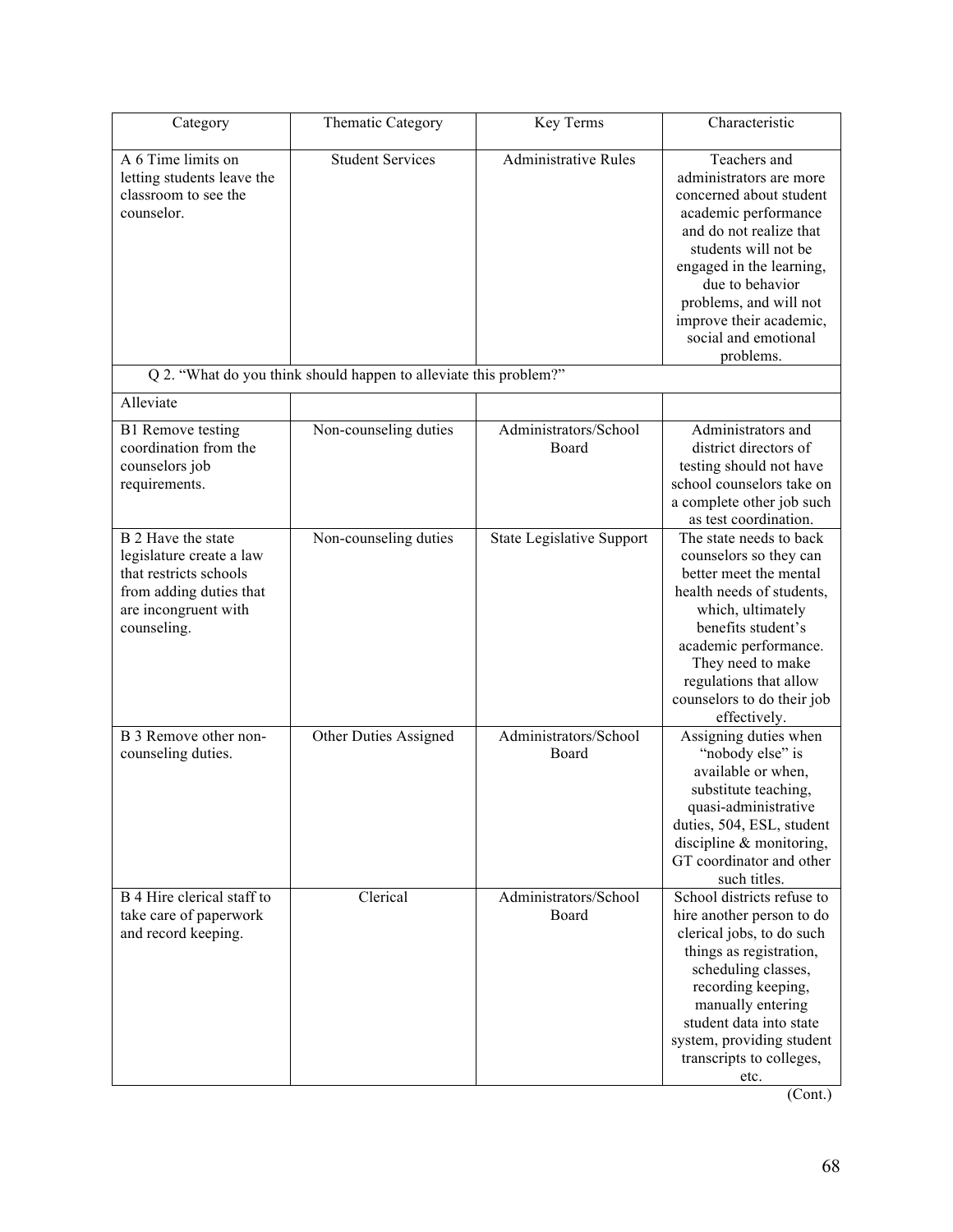| Category                                                                                                                                                                                                                                         | Thematic Category               | Key Terms                       | Characteristic                                                                                                                                                                                                                                                                                                                                                                                                         |
|--------------------------------------------------------------------------------------------------------------------------------------------------------------------------------------------------------------------------------------------------|---------------------------------|---------------------------------|------------------------------------------------------------------------------------------------------------------------------------------------------------------------------------------------------------------------------------------------------------------------------------------------------------------------------------------------------------------------------------------------------------------------|
| B 5 Hire another<br>counselor.                                                                                                                                                                                                                   | <b>Student/Counselor Ratios</b> | State Legislature               | School counselors are not<br>able to counsel 450<br>students. Children today<br>have more emotional,<br>social, and family issues<br>and the state is not<br>addressing the problem.                                                                                                                                                                                                                                   |
| <b>B</b> 6 Teachers and<br>Administrators need to<br>be trained about the role<br>of the school counselor.                                                                                                                                       | Training                        | Education/Training<br>Practices | Degree programs should<br>require that future<br>administrators take a full<br>semester course on<br>counseling. Those<br>already working as<br>teachers and<br>administrators need<br>training on the role of the<br>school counselor.                                                                                                                                                                                |
| Q3. "What are your<br>thoughts about the<br>common practice of<br>using principals as<br>director/supervisors over<br>school counseling<br>programs rather than a<br>certified school<br>counselors or licensed<br>mental health<br>counselors?" |                                 |                                 |                                                                                                                                                                                                                                                                                                                                                                                                                        |
| C 1 Counselors would<br>prefer to have a certified<br>school counselor instead<br>of administrator.                                                                                                                                              | Director/Supervisor             | Administrators/Directors        | Most counselors would<br>rather have a<br>director/supervisor who<br>is knowledgeable about<br>the role of the school<br>counselor and what is<br>best for students,<br>emotional, social, and<br>academic needs. If a<br>principal is going to be a<br>director over counseling,<br>they should be required<br>by their academic degree<br>to take a course on<br>counseling and be trained<br>on what counselors do. |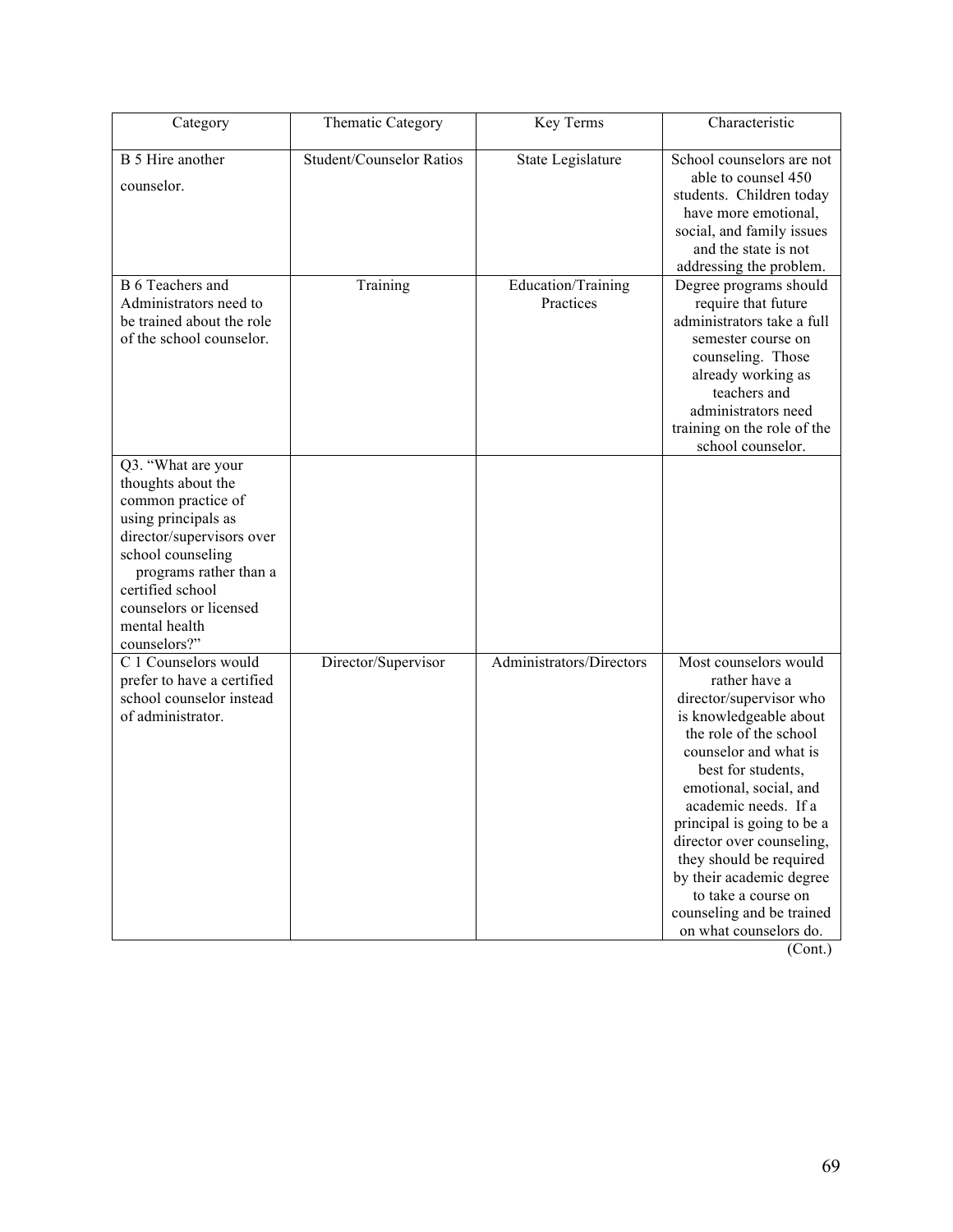| Category                                                                                                                                                                                                                                                           | <b>Thematic Category</b>                                                                             | Key Terms                                                                                                                               | Characteristic                                                                                                                                                                                                                                                                                                                                                                                                                                                                       |
|--------------------------------------------------------------------------------------------------------------------------------------------------------------------------------------------------------------------------------------------------------------------|------------------------------------------------------------------------------------------------------|-----------------------------------------------------------------------------------------------------------------------------------------|--------------------------------------------------------------------------------------------------------------------------------------------------------------------------------------------------------------------------------------------------------------------------------------------------------------------------------------------------------------------------------------------------------------------------------------------------------------------------------------|
| C 2 A Having a certified<br>school counselor as a<br>supervisor would make it<br>possible for counselors to<br>get advice and support<br>from someone who<br>knows how to do the job<br>well.<br>Certified Director                                                | Director/Supervisor<br>a director of counseling services for the district?"<br>12/87% - No, 3/ - Yes | Administrator/Directors<br>Q 4. "Do you have a district certified school counselor as director? If not, how would you feel about having | If principals are going to<br>continue to direct,<br>supervise, and evaluate<br>school counselors, they<br>need proper knowledge<br>and training to do so. It<br>would also help to work<br>with someone who<br>understands the<br>connection of mental<br>health to academic<br>performance.                                                                                                                                                                                        |
| C 3 It would be great to<br>have a director with a<br>school counseling<br>background. School<br>counselor directors<br>would advocate for the<br>district school counseling<br>programs and be able to<br>align the counseling<br>program across grade<br>levels. | Director/Supervisor                                                                                  | School District                                                                                                                         | Certified school<br>counselors are more<br>equipped to provide<br>adequate supervision and<br>are willing to listen to<br>counselors concerns and<br>be an advocate for them.                                                                                                                                                                                                                                                                                                        |
| C 4 School counselors<br>know how to navigate the<br>school system better than<br>administrators and LPCs.                                                                                                                                                         | Director/Supervisor                                                                                  | <b>School District</b>                                                                                                                  | LPC's would be fine but<br>they need to have some<br>kind of training in order<br>to know how to navigate<br>the school system. Most<br>school counselors have<br>found that administrators<br>lack the knowledge and<br>understanding about the<br>purpose for school<br>counselors and school<br>counseling programs. If<br>they are to continue<br>being directors they<br>should be required to<br>take a course in order to<br>get their degree and get<br>training afterwards. |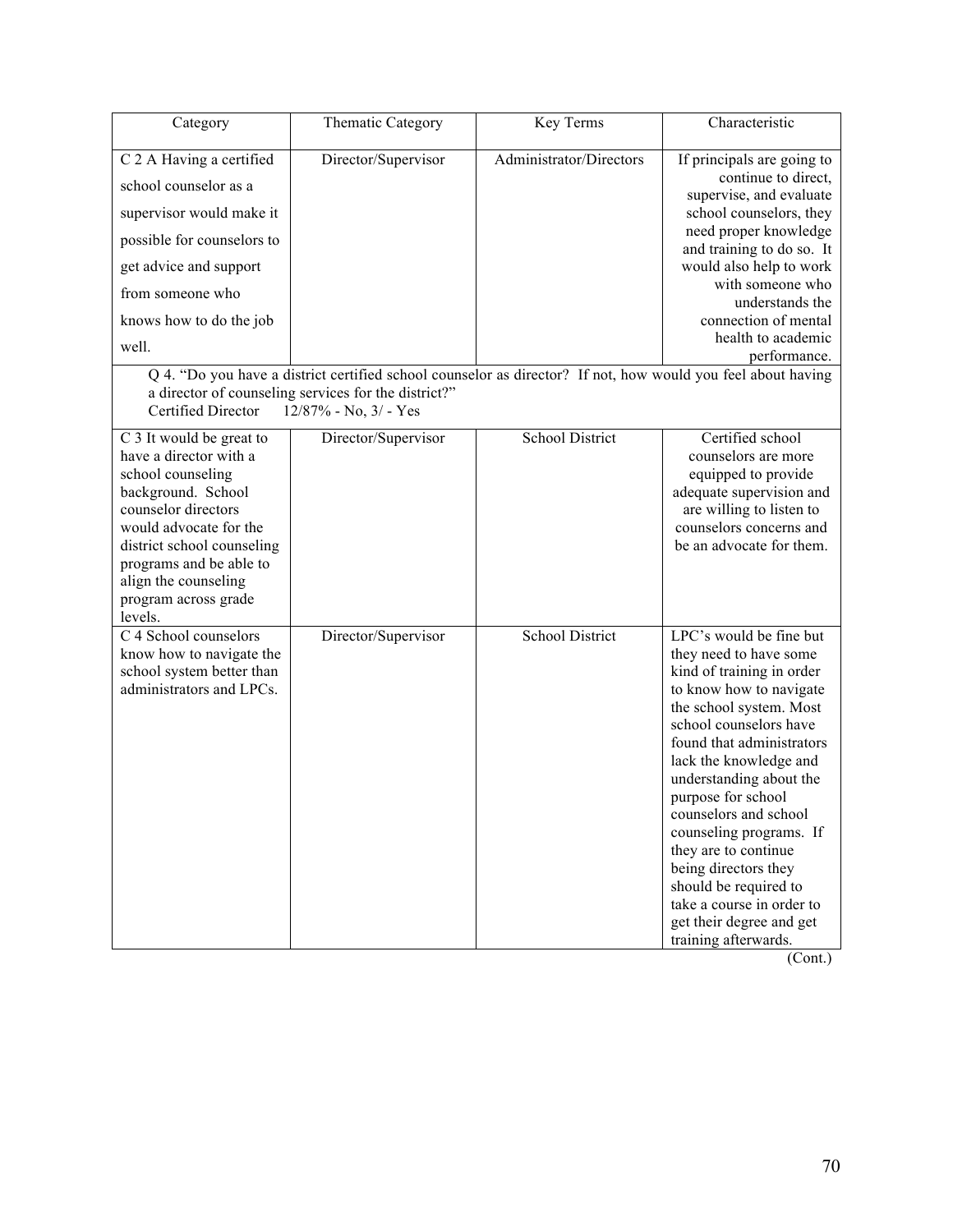| Category                                                                                                                                                                                                                                                                       | <b>Thematic Category</b> | <b>Key Terms</b>        | Characteristic                                                                                                                                                                                                 |  |  |
|--------------------------------------------------------------------------------------------------------------------------------------------------------------------------------------------------------------------------------------------------------------------------------|--------------------------|-------------------------|----------------------------------------------------------------------------------------------------------------------------------------------------------------------------------------------------------------|--|--|
| C 5 Only a few school<br>counselors are fine with<br>having administrators as<br>their directors simply<br>because they have not<br>had a problem with their<br>principal.                                                                                                     | Director/Supervisors     | School Districts        | I don't have a problem<br>with having an<br>administrator as my<br>director but it would be<br>nice if the principal had<br>some kind of training on<br>how to work with and<br>supervise their<br>counselors. |  |  |
| C 6 There is no need in<br>creating a new<br>administrative position.<br>It would be too costly for<br>many school districts and<br>could cause power<br>struggles.                                                                                                            | Director/Supervisors     | <b>School Districts</b> | Creating another position<br>is not feasible for small<br>districts, it would be too<br>costly for most schools,<br>and there could be power<br>struggles among<br>counselors and with<br>administrators.      |  |  |
| C 7 It would be fine as<br>long as the director takes<br>part in counseling<br>students as well (like a<br>lead counselor).                                                                                                                                                    | Director/Supervisors     | <b>School Districts</b> | As long as the director<br>and assist with<br>counseling.                                                                                                                                                      |  |  |
| Q 5. "Do you think school counseling programs should be a separate entity apart from administrative control with<br>various counselors who are in charge of curriculum, coordination, consultation, and counseling?"<br>$No-2\%$ , Yes - 67%, I don't Know or It depends - 13% |                          |                         |                                                                                                                                                                                                                |  |  |
| D 1 It would be nice to<br>have school counselors<br>over their own program.                                                                                                                                                                                                   | Separate Entity          | <b>School Districts</b> | I think it would be great<br>but not sure how it would<br>work exactly. It is hard<br>juggling it all and it<br>would be nice to be over<br>one area. It could get<br>confusing for students<br>though.        |  |  |
| D 2 It would be good as<br>long as there is proper<br>communication and<br>planning.                                                                                                                                                                                           | Separate Entity          | <b>School Districts</b> | It would need to be very<br>organized with good<br>communication across<br>grades levels, and school<br>counselors would need to<br>be trained in<br>administration.                                           |  |  |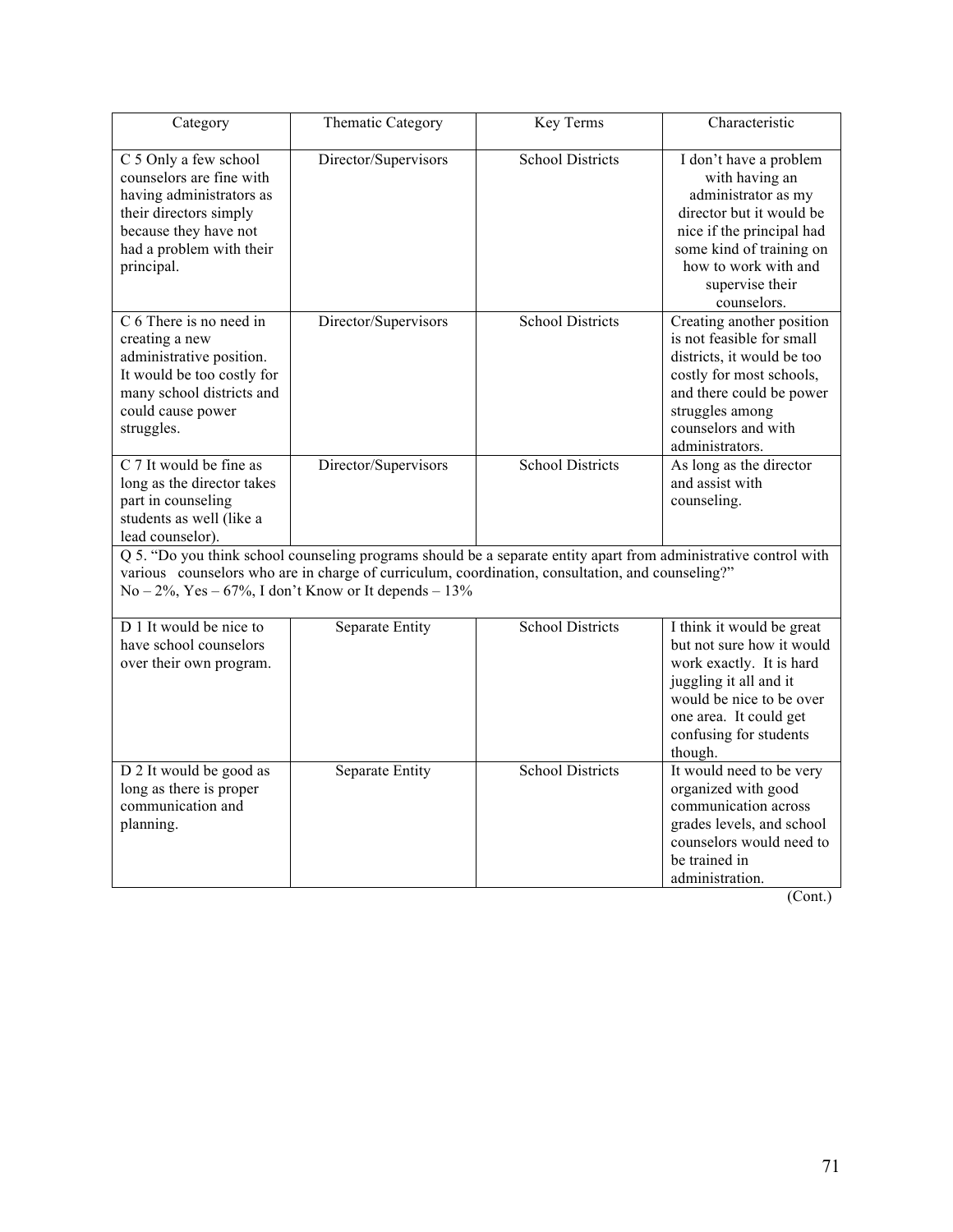| Category                                                                                                                                        | Thematic Category | Key Terms               | Characteristic                                                                                                                                                                               |  |  |
|-------------------------------------------------------------------------------------------------------------------------------------------------|-------------------|-------------------------|----------------------------------------------------------------------------------------------------------------------------------------------------------------------------------------------|--|--|
| Q 6. "How would you feel about having LPCs as permanent on-site therapeutic counselors as part of this type<br>of program?"                     |                   |                         |                                                                                                                                                                                              |  |  |
| <b>LPC</b><br>$No - 27\%, Yes - 1173\%$                                                                                                         |                   |                         |                                                                                                                                                                                              |  |  |
| E 1 It would be great to<br>have someone onsite<br>everyday to work with<br>children needing more<br>intensive therapy.                         | Onsite LPCs       | <b>School Districts</b> | We use school-based<br>therapist and it helps to<br>have someone who can<br>work with children who<br>have more difficult<br>problems than what a<br>school counselor is able<br>to address. |  |  |
| E 2 It would take away<br>what little counseling<br>that school counselors<br>get to do.                                                        | Onsite LPCs       | <b>School Districts</b> | School counselors rarely<br>get to counsel and it<br>would take what little is<br>left away and then all a<br>school counselor would<br>be is a glorified<br>secretary.                      |  |  |
| E 3 I am against it. That<br>would take away in<br>control school counselors<br>have over the program<br>and take away any<br>counseling we do. | Onsite LPCs       | <b>School Districts</b> | It would take away any<br>flexibility school<br>counselors have over<br>their program but if<br>school counselors were<br>given the time to counsel,<br>we wouldn't need other<br>people.    |  |  |

## **Summary**

The distribution and collection procedures and the number of participants have been covered. All pertinent information and test results for each research question was examined concerning the descriptive statistics, mean comparisons, homogeneity slope tests, and the ANCOVA for this study. The next chapter will be an overview of the literature review, purpose of the study, results, and limitations, and future research suggestions will be discussed.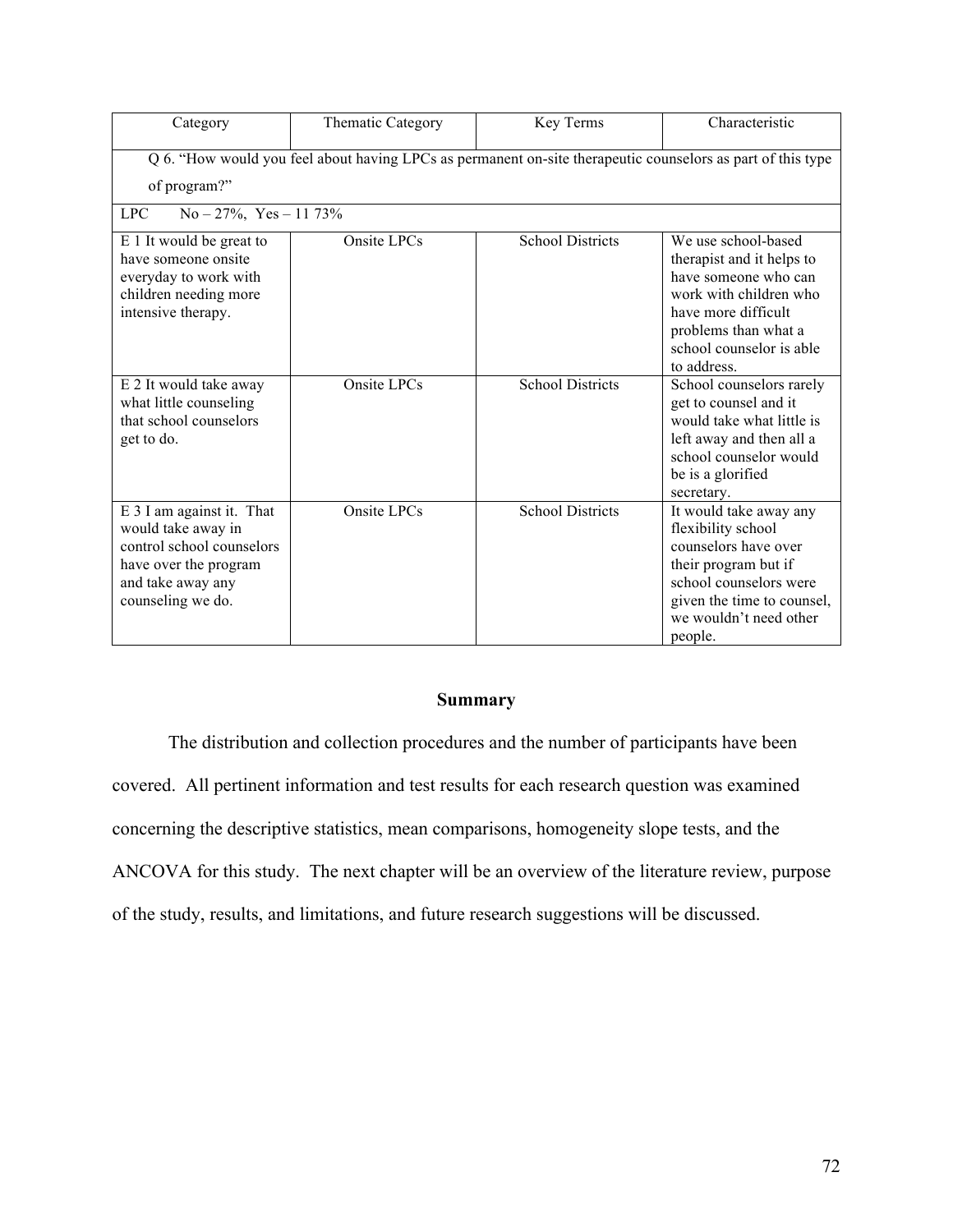#### Chapter V

## Summary of the Study

The role of the school counselor has been a source of contention for decades. School counselors have tried to establish their roles in the schools only to have them change without warning in order to fit state and federal academic goals and organizational structure of the school districts where they work (Erford, 2003). Professional competencies of school counselors outlined in the American Counseling Association's National Model (ASCA, 2012) of school counseling established specific school counselor principles of ethical behavior to maintain high standards of integrity, leadership and professionalism. According to ASCA, the role of the school counselor is to participate as a member of the educational team and use leadership skills, advocacy, and collaboration to strengthen relationships with faculty, staff, and administrators (ASCA, 2012). Nevertheless, professional school counselors are still experiencing role ambiguity, being assigned non-counseling duties, and not getting administrative and school board support in order to provide the services students need (Perusse et al., & Jones, 2004; Scarborough & Culbreth, 2008).

According to the ASCA National Model, school counselors should be spending 80% of their day in direct and indirect services to students by providing culturally relevant prevention and intervention programs that promote academic, career, and personal/social development for all students (ASCA, 2005; Bowers & Hatch, 2005; Lee, 2001). Unfortunately school counselor duties assigned by their respective administrators continues to be incongruent with national standards (Perusse, et al., 2004).

Even though there have been many studies in the literature about the role of the school counselor and the benefits of implementing a comprehensive developmental school counseling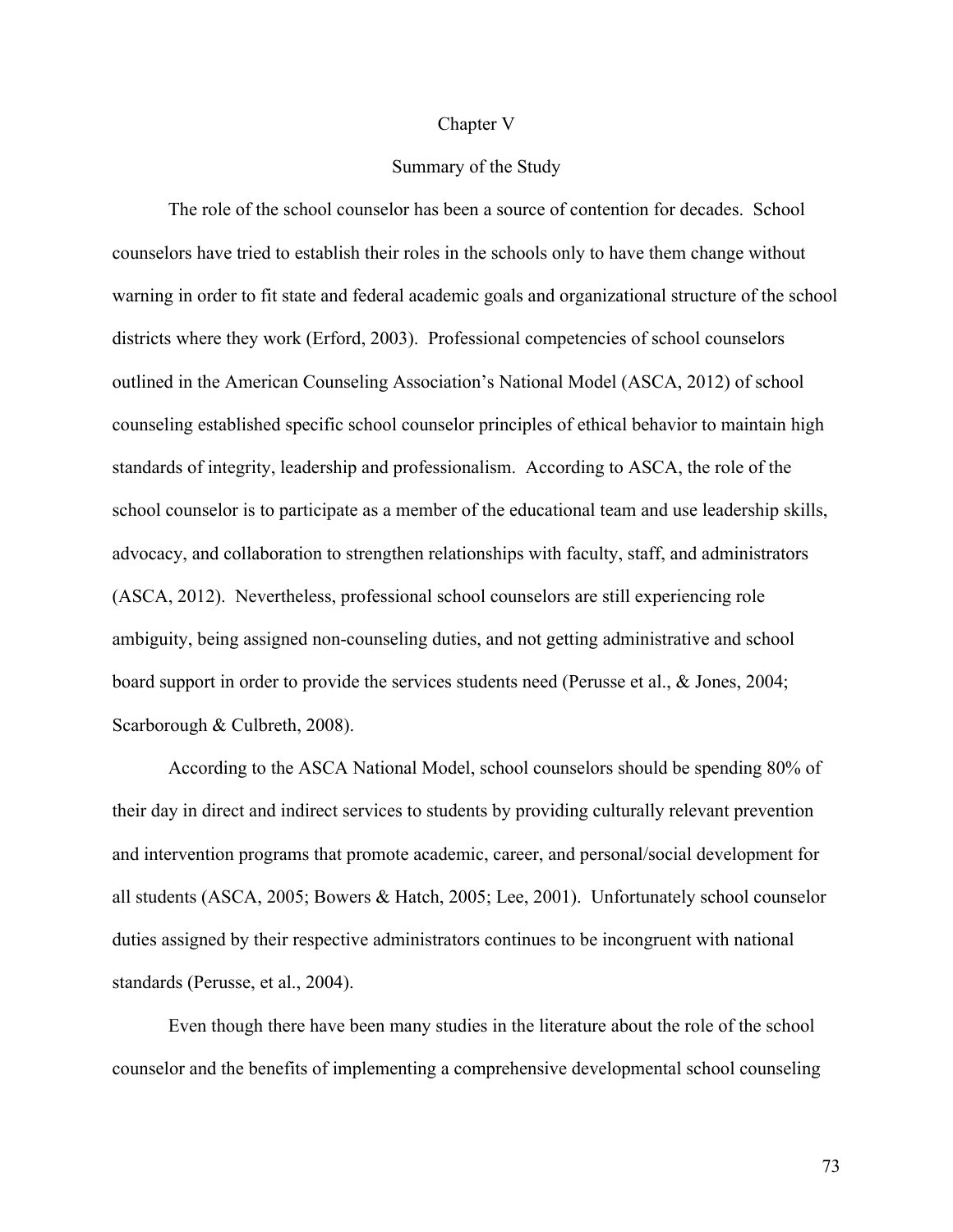model, few studies explore school counselor activities in high-poverty schools (Clemens et al., 2010; Ford, 2014; Jonson, et al., 2008; Lapan et al., 2013; Sutton & Fall, 1995). Past research has primarily been on school districts with predominately Caucasian students with middle to above socioeconomic status (Dimmitt & Wilkerson, 2013; Buckard et al., 2013; Carey, Harrington, Martin, & Hoffman, 2013; McGannon et al., 2005). It was suggested by the authors of *The Current Status of Outcome Research* suggested that more research studies need to investigate minority students, school environment, and other psychological factors on students' academic, career, and personal development (McGannon et al., 2005). The few studies investigating minority and impoverished student populations minorities found that schools with higher percentages of minority students and students eligible for free or reduced lunch had significantly lower per-pupil expenditures, and received less personal and social counseling services in comparison to students from more financially affluent schools (Lapan, 2013; Dimmitt & Wilkerson, 2013).

#### **Overview**

This research study examined and compared the frequency of actual and preferred activities of practicing Arkansas school counselors across poverty levels. The goal was to explore counselor perceptions on the contextual factors that hinder counselors from providing direct/indirect services for students, and to uncover the dynamics of the counselor/principal relationship and how this relationship may influence the establishment and maintenance of a fully comprehensive development school counseling model as suggested by ASCA (Carnes-Holt, Range & Cisler, 2012).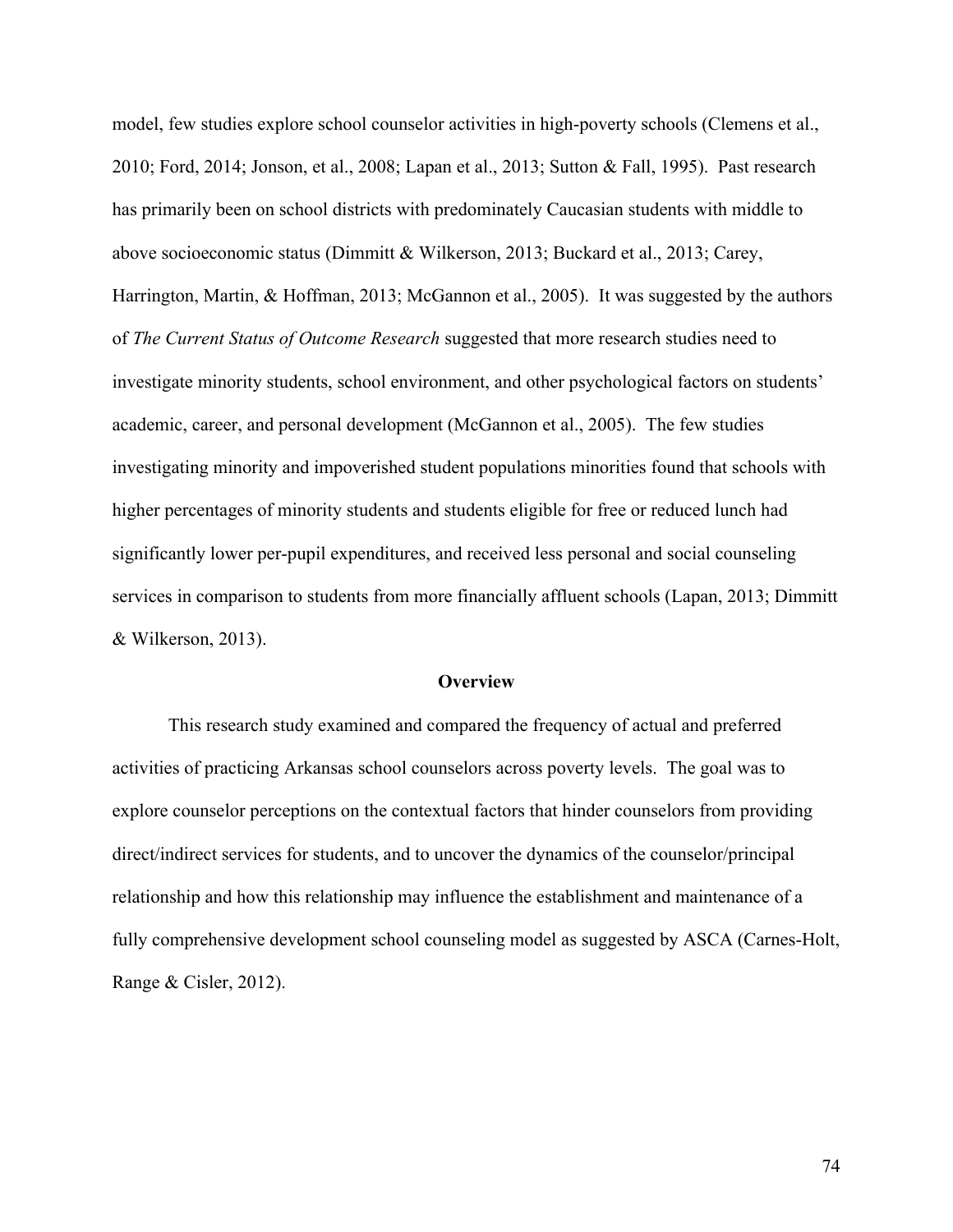## **Sample and Data Collection**

The Dillman Total Design Method was chosen to collect data. It is a data collection method that involves using a mixed-mode of data collection (Dillman, 2000). Invitation emails, reminder emails, and thank you emails were sent. The first invitations were sent to the initial, 300 randomly selected participants. Because of the low response rate, additional invitations were sent to the remaining school counselors in the state.

After the surveys and follow-up questions were completed, 30 interview requests were sent to schools counselors knowledgeable about school counseling practices in their demographic area, for their leadership in education and counseling organizations. Interviewees were given the choice to participate in either a 15 to 20-minute telephone interview or email interview. The interview was used to bring conceptual density and reliability to the survey results (Schram, 2006). Fifteen school counselors, 5 low-poverty, 5 mid-poverty, and 5 highpoverty, participated in the interview.

The purpose of this study was to assess the performance of actual and preferred activities of practicing school counselors in Arkansas school districts across poverty levels. This research study used a social justice lens (Ratts et al., 2007) to look closely at external factors that effect the implementation of a fully comprehensive developmental school counseling program, such as organizational infrastructure, counselor leadership, as well as student demographics in hopes to make a difference in how political leaders, administrators, school boards, and school faculty perceive and support the professional school counselor and the services they are able to provide (Sutton & Fall, 1995).

The present research study is significant because it takes into consideration the influence of impoverished communities with schools functioning on low student expenditures. It also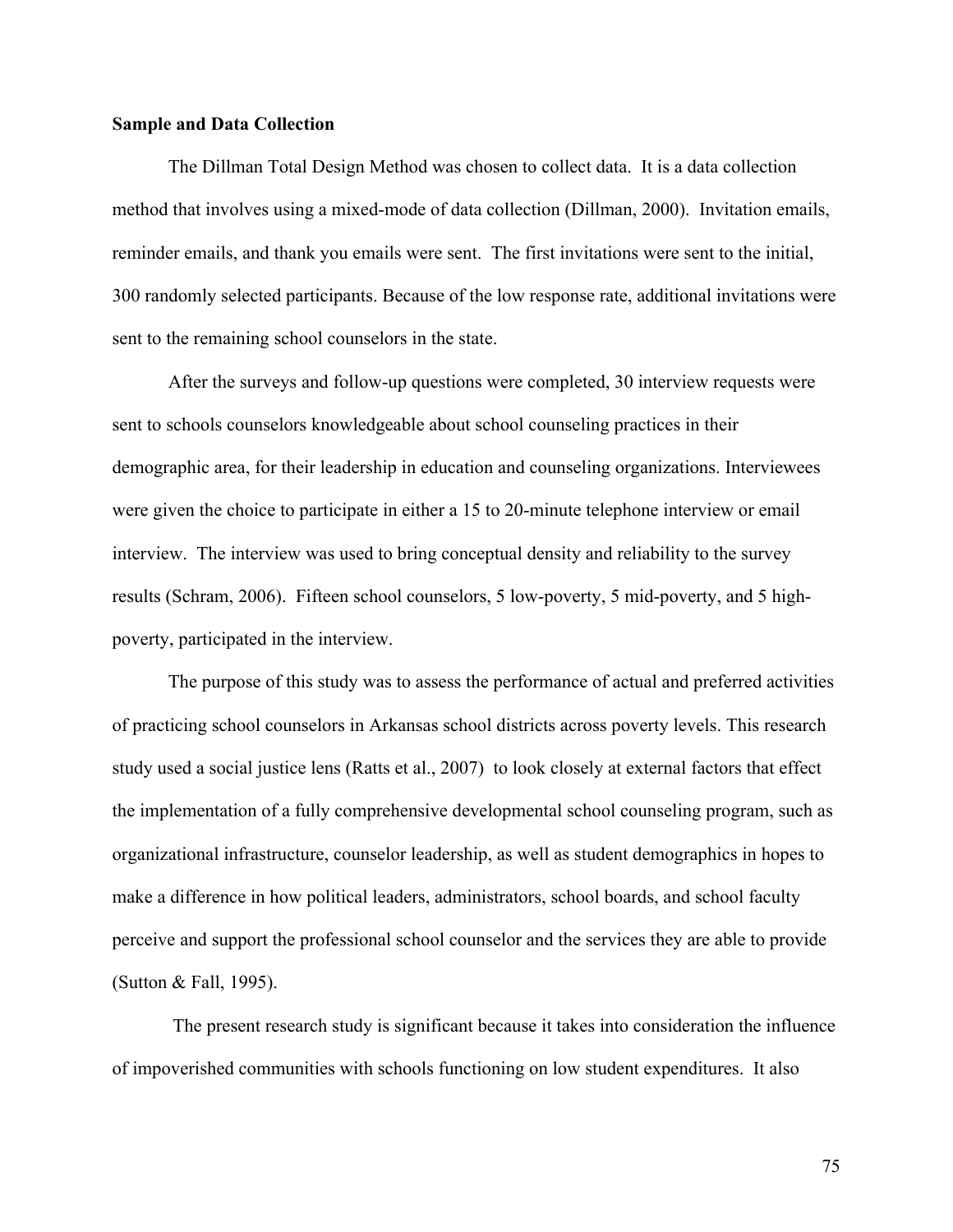addresses concerns about the amount of time spend on the delivery of student services and on the working relationship of counselors and administrators. This study is one of the few mixedmethods research designs exploring the topic of school counselor activities and the factors that influence the discrepancies between actual and preferred practice. Furthermore, it utilizes multiple measurement instruments, which allows for a more multi-dimensional interpretation on the discrepancies.

The research questions for this study were based on previous experience in school counseling, communication with other school counselors, and earlier research exploring school counselor roles and activities. Although these thoughts are not necessarily new, there combination within one study adds a multi-dimensional level to the discrepancies of school counselor practice. The research questions are as follows:

- Question 1: Are there differences in the frequency of reported counselor activities between school counselors in low, mid, and high-poverty areas in Arkansas?
- Question 2: Which factors influence the discrepancy of actual and preferred activities of school counselors most?
- Question 3: What do school counselors perceive as the primary barrier to providing direct/indirect services to students as suggested by the ASCA National Model?
- Question 4: What perceptions do counselors have concerning the common practice of using principals as directors of school counseling programs rather than certified counselor directors?

## **Analysis Instruments and Procedures**

To measure counselor activity, this study incorporated surveys, questionnaires, and semistructured interviews to examine the interpersonal and systemic issues involved in establishing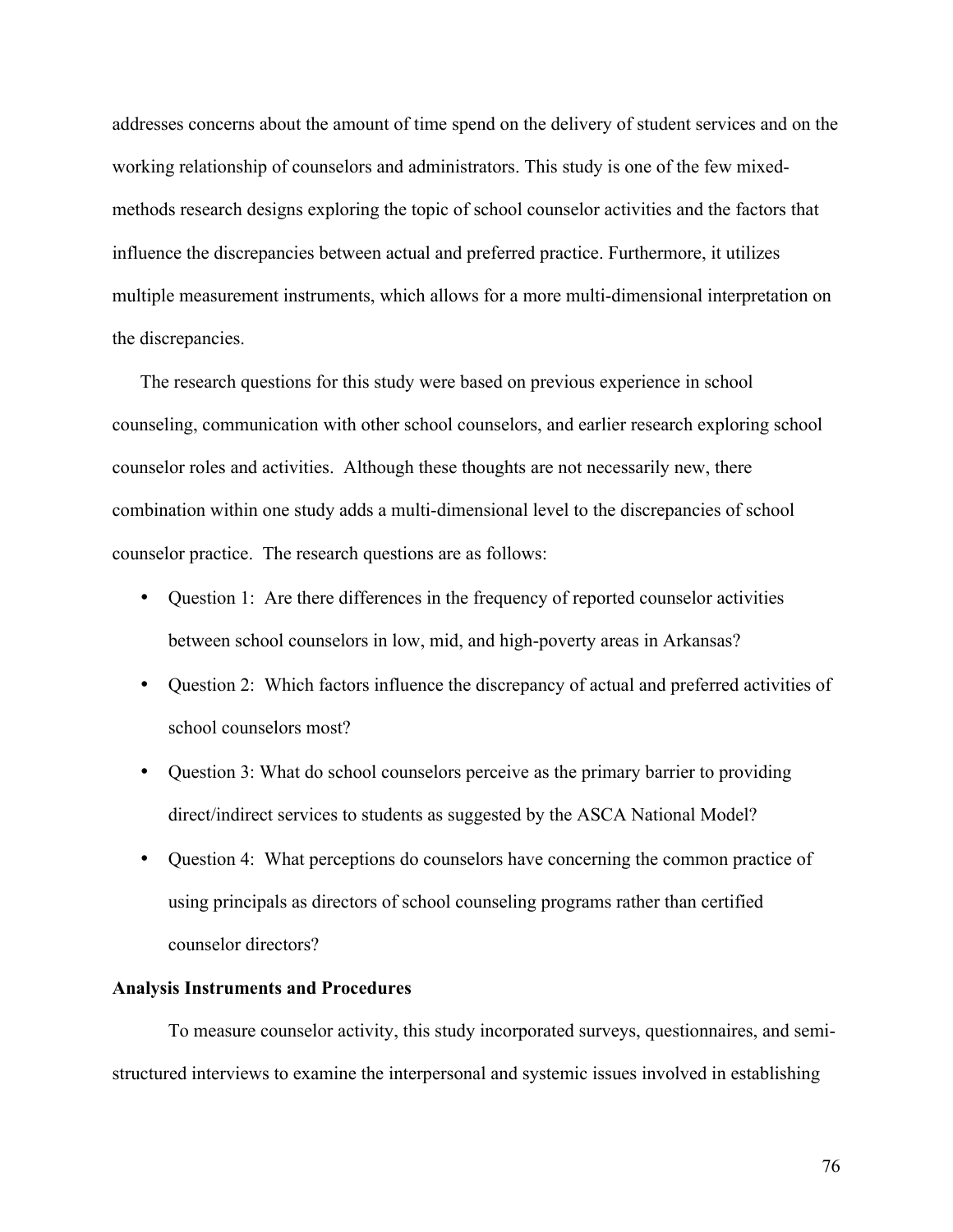and maintaining a comprehensive developmental school counseling program (DeKruyf, Auger & Trice-Black, 2013). The primary and secondary research questions were answered with a quantitative instrument, the School Counselor Activity Rating Scale (Scarborough, 2005). The third and fourth research questions were answered with a follow-up questionnaire and semistructured interviews. The main instrument used to examine discrepancies of school counselor activities was the School Counselor Activity Rating Scale developed by Janna Scarborough (Scarborough, 2002, 2005.) The SCARS is a valid and reliable self-reported cross-sectional survey instrument designed to measure performance of actual and preferred activities being performed by active school counselors. These activities were labeled as (a) counseling, (b) consultation, (c) curriculum,

(d) coordination, and (e) "other". The activity labeled "other" is indicative of activities considered to be non-counseling or necessary for school functionality or fair-share duties. Items in each subset were measured using a 5-point frequency scale developed to measure "how often" a task is done (Scarborough, 2005). Additional activities under the label "other" to were used to bring in newer concerns discussed by counselors in Arkansas since the SCARS was first created and reviewed by other professionals in the field of school counseling and counselor education for accuracy.

#### **Factors Related to School Counselor Practice**

A demographic questionnaire was created to help explain characteristics of school counselors, school settings, and student populations. The demographic questionnaire asked participants questions concerning gender, ethnicity, grade level (elementary, middle, or high school), number of years as a school counselor, counselor certification, association memberships, leadership, and demographics of the school, such as, ethnicity and socio-economic status of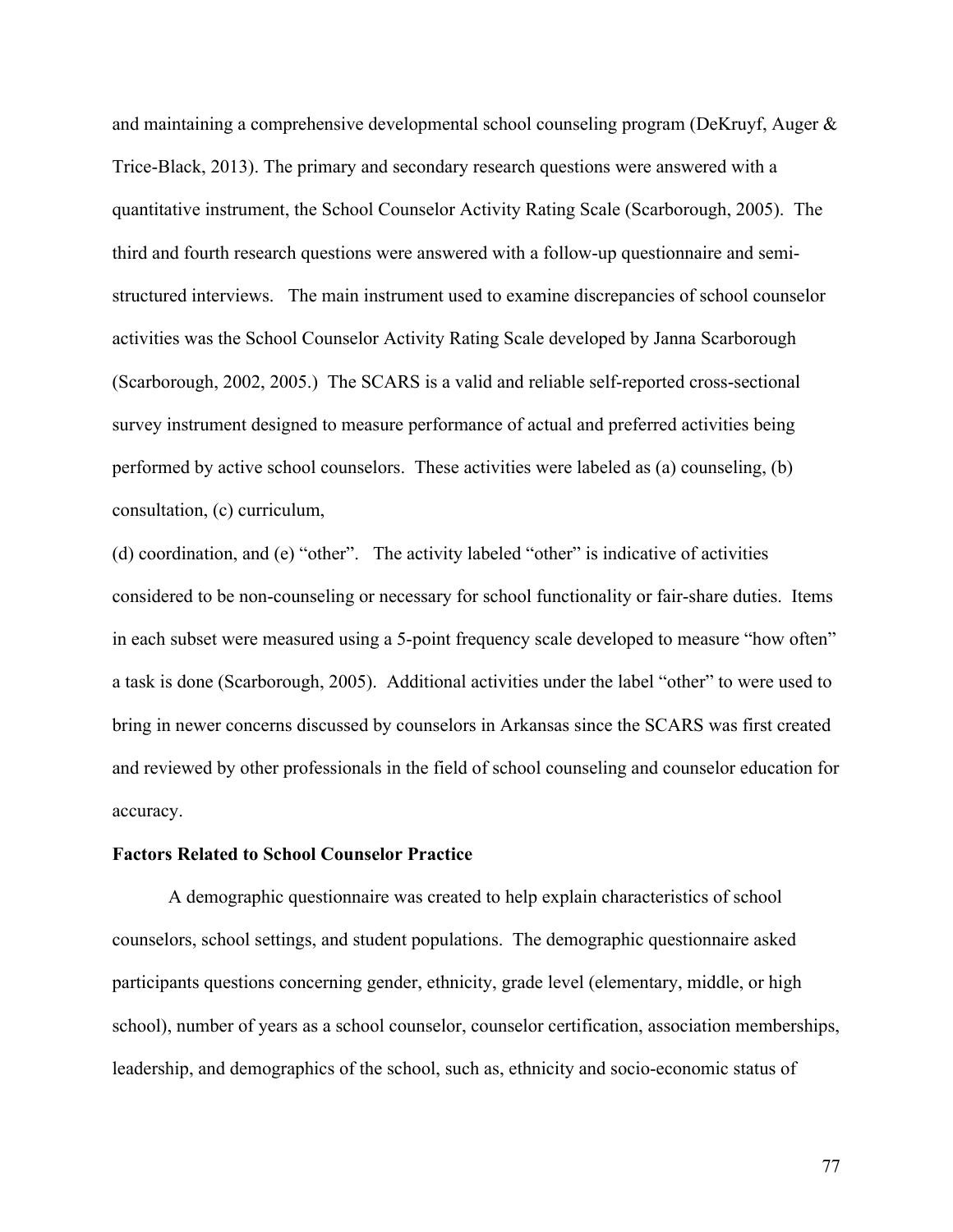students (low, mid, or high-poverty), student to counselor ratios, and school location (city, suburban, town, rural) (NCES, 2013). Demographic questions were based on factors documented in previous research as having a predictive influence on school counselor activities. The factors revolved around professional aspects, school environment, and organizational constructs. Eight factors, professional membership, certification, experience, school counselor directors, student/counselor ratios, minority populations, poverty, and location were investigated by comparing means and cross tabulations. The eight factors were narrowed down to four factors: minority, poverty, locale, and ratio, and compared in a Pearson correlation matrix. After examination of the descriptive statistics, cross tabulations, and correlations, two specific factors were considered the most influential on school counselor activities, location and poverty. Since rural location was a common factor in all poverty levels and because poverty groups had other overlapping locations, the location factor was ruled out, leaving poverty level as the primary independent variable.

## **Overall Findings**

A preliminary analysis test for homogeneity-of-slopes indicated no interaction between the grade level and poverty level. Once homogeneity-of-slope was established, an analysis of covariance was conducted using poverty as the independent variable, SCARS (Scarborough, 2005) as the dependent variable, and grade level as the covariate variable. The results of the ANCOVA showed a significant relationship between the poverty and school counselor discrepancies in actual and preferred activities, with poverty accounting for 36% of the dependent variable, holding grade level constant. The adjusted means for the School Counselor Activity Rating Scale (Scarborough, 2005) survey showed differences across poverty levels. The mid-poverty group had the largest adjusted mean  $(M = 44.72)$ , the high-poverty group had a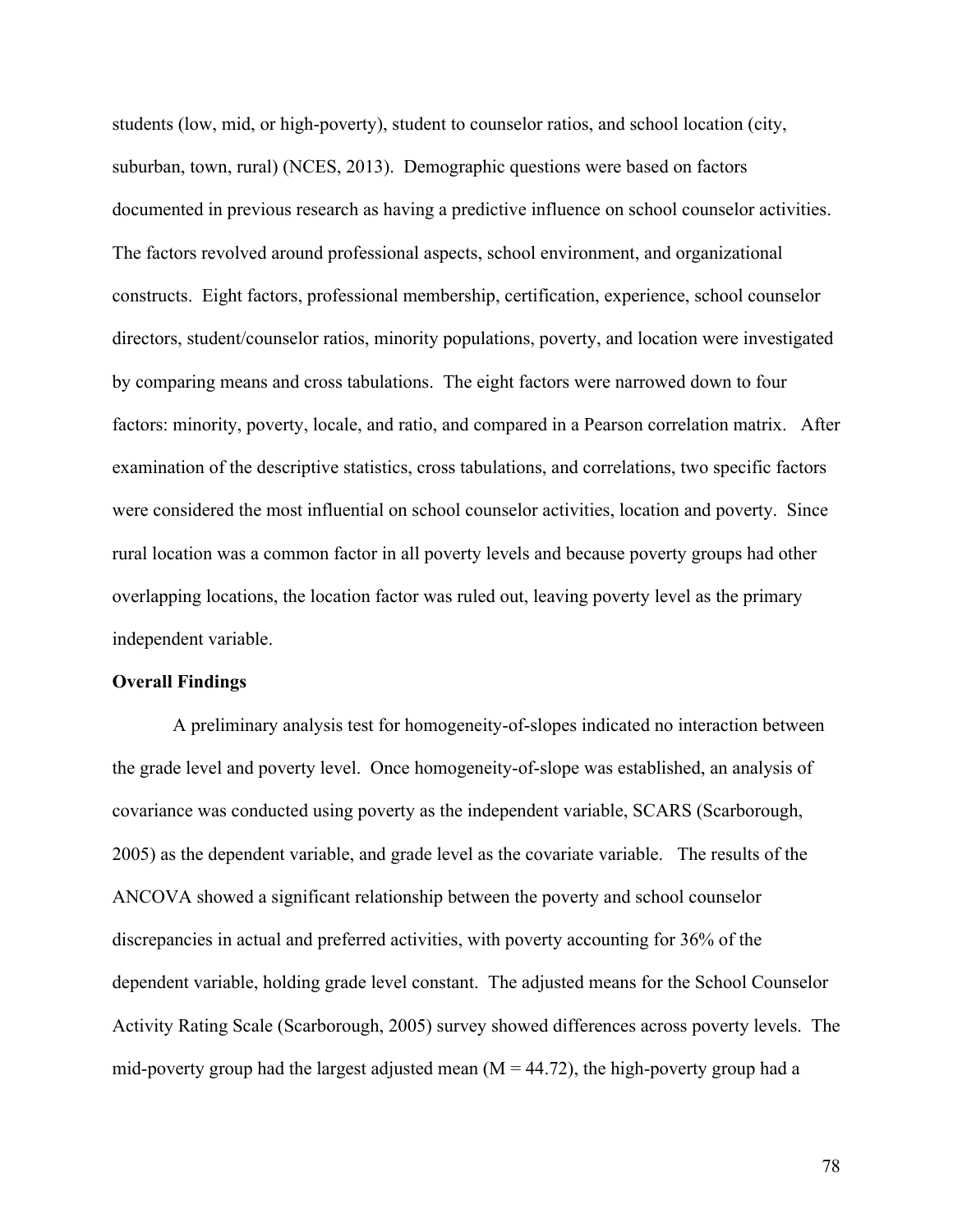slightly smaller adjusted mean ( $M = 44.37$ ), and the low-poverty group had the smallest adjusted mean  $(M = 29.47)$ . The follow-up test of all pair-wise differences confirmed a significant difference between mid-poverty and high-poverty groups in relation to low-poverty groups. The adjusted means for mid-poverty and high-poverty did not differ significantly.

## **Arkansas School Counselor Activities**

The results from the SCARS (Scarborough, 2005) revealed a large discrepancy between how school counselors actually spend their time in comparison to how they would prefer to spend their time. Results showed that Arkansas school counselors are spending more time than they would prefer on other activities considered non-counseling and less time on counseling interventions such as counseling, consultation, curriculum, and coordination. The SCARS subset results showed that school counselors are spending less time than they would prefer on coordination and more time than they would prefer on activities in the *other* category. The activity school counselors would most like to increase is coordinating with an advisory team to analyze and respond to school counseling program needs. The activity school counselors would most like to reduce is coordinating the standardized testing program which is part of the subset labeled other. The activity with the least discrepancy for all school counselors is participating on committees within the school.

#### **Low, Mid, and High-Poverty Differences**

Counselors in low, mid, and high-poverty groups differed in the activities they would most like to increase and decrease. School counselors from low-poverty and high-poverty schools are actually spending less time than they would prefer on coordinating peer facilitation/peer mediation program. School counselors in mid-poverty schools spend less time than they would prefer on coordinating with an advisory team to analyze and respond to school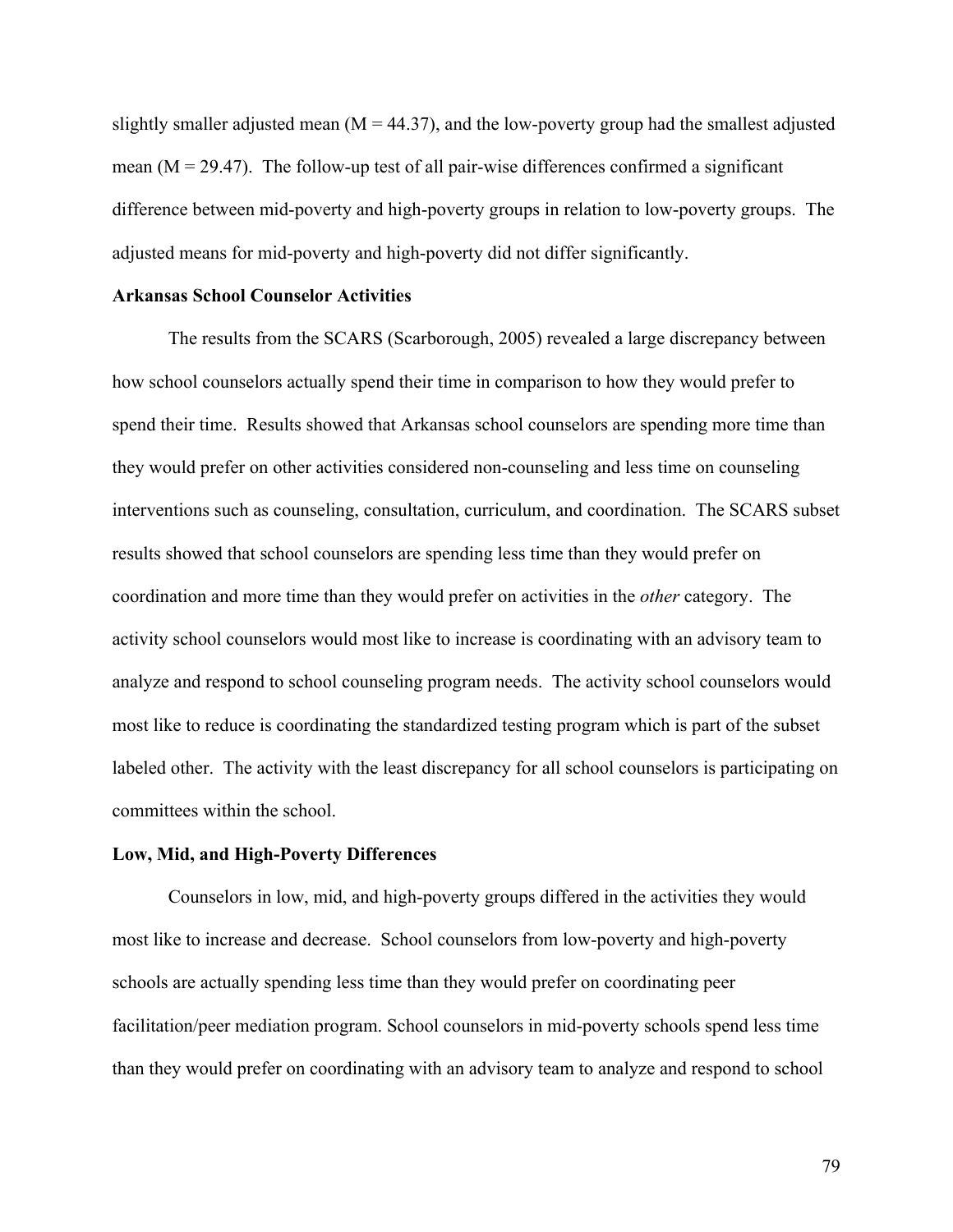counseling program needs. Coordinating the standardized testing program is the activity low, mid, and high-poverty groups spend more time doing than they would prefer. The school counselors with the greatest discrepancies between actual and preferred activities are from midpoverty school districts. School counselors from high-poverty school districts were not far behind. School counselors spending time on activities closer to their preference level are from low-poverty school districts.

## **Additional Questions**

Additional questions for the SCARS (Scarborough, 2005) that were not tested for reliability and validity were not analyzed in the ANCOVA but did bring to light some other activities that school counselors may prefer or not prefer to do as frequently. The activity that all counselors spend less time doing than they would prefer is attending school functions. The activity that school counselors would rather spend less time doing is participating in IEP and 504 paperwork and meetings. However, when looking at each poverty level, low-poverty school counselors are spending more time than they would prefer on the IEP and 504 item, whereas, mid-poverty and high-poverty would rather spend less time on assisting and performing administrative duties. The group with the largest discrepancies on the total actual and preferred score differences for the additional items is the mid-poverty group. The low-poverty was next and the high-poverty was last.

## **Follow-up Questionnaire**

The follow-up and semi-structured interviews brought in-depth understanding to the results of the SCARS (Scarborough, 2005). Results from the follow-up questions showed that school counselors are not spending 80% of their time on direct/indirect services for students, as suggested by ASCA. It also showed that school counselors are spending more than 50% of their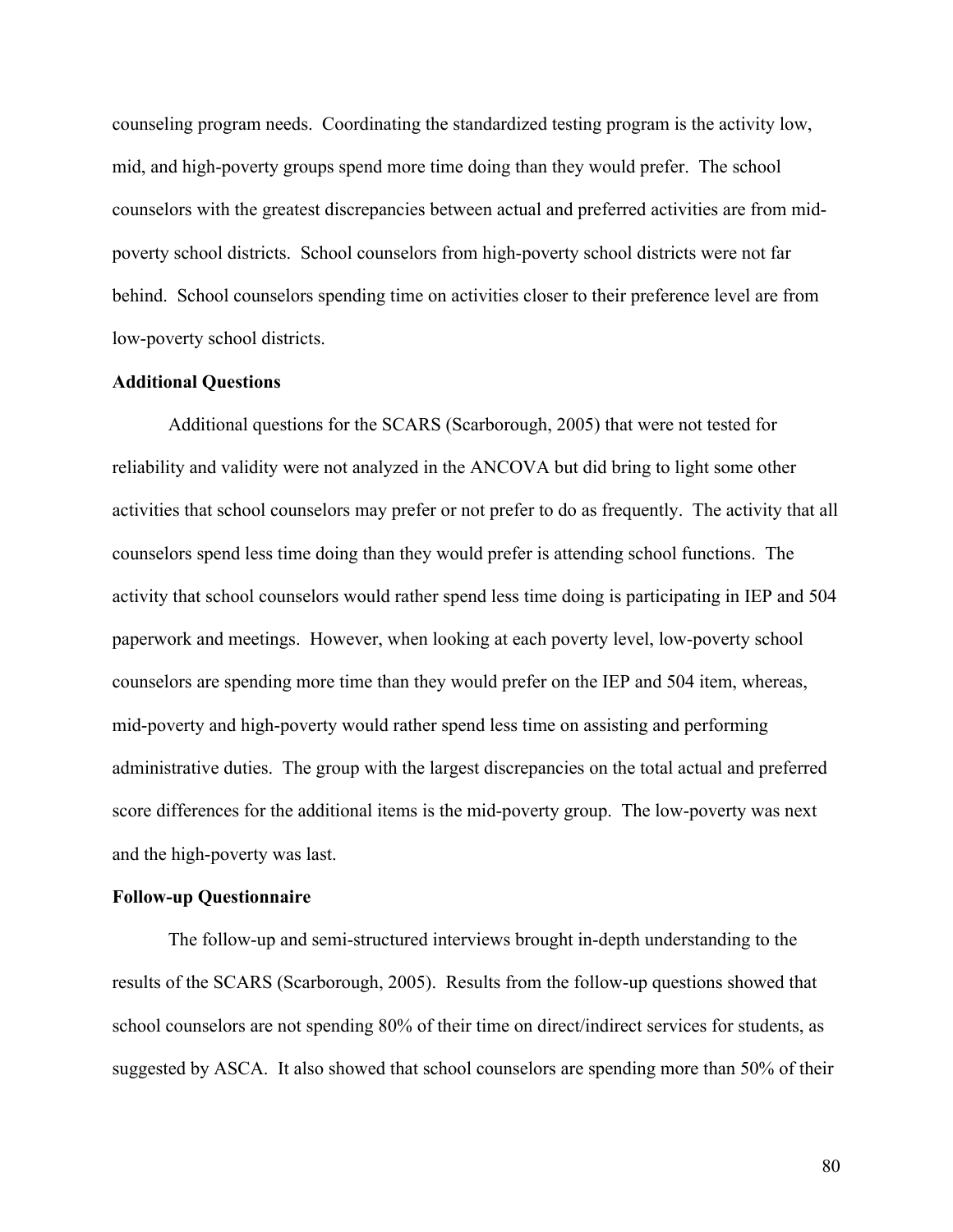time on non-counseling activities that are not congruent to their education and training. Lowpoverty school counselors feel they have a collaborative relationship with their principals, whereas, high and mid-poverty do not. Also, mid-poverty and high-poverty school counselors reported informing their principals about the role of the counselor and asked their principal for a reduction in their non-counseling duties. High-poverty counselors felt changes were made as a result but mid-poverty counselors felt no changes were made. Low-poverty counselors did not inform or ask for a reduction in non-counseling duties. School counselors expressed feeling supported by their campus faculty and staff but believed faculty and staff did not have a clear understanding about the role of the school counselor. Some believed their principal, superintendent, and school board lacked concern for the counseling program. Almost all school counselors said their principal had faith in their ability to perform basic therapeutic techniques, but some reported that their principal had unrealistic expectations on the time needed to help students improve their behaviors.

## **Semi-Structured Interviews**

A semi-structured interview was performed last. Responses from the interview participants were analyzed and coded by themes. The themes that developed from the coding of responses resulted in evidence that further supports the quantitative results from the SCARS (Scarborough, 2005) survey and from previous research on school counselor activities. The interview covered perceived barriers to providing direct/indirect services to students, ways to alleviate the problem, directors and supervisors, organizational constructs in the public school system, and on fulltime on-site licensed professional counselors.

The results were almost unanimous on every question. The most perceived barrier was in agreement with the SCARS (Scarborough, 2005) results and follow-up questions. As a whole,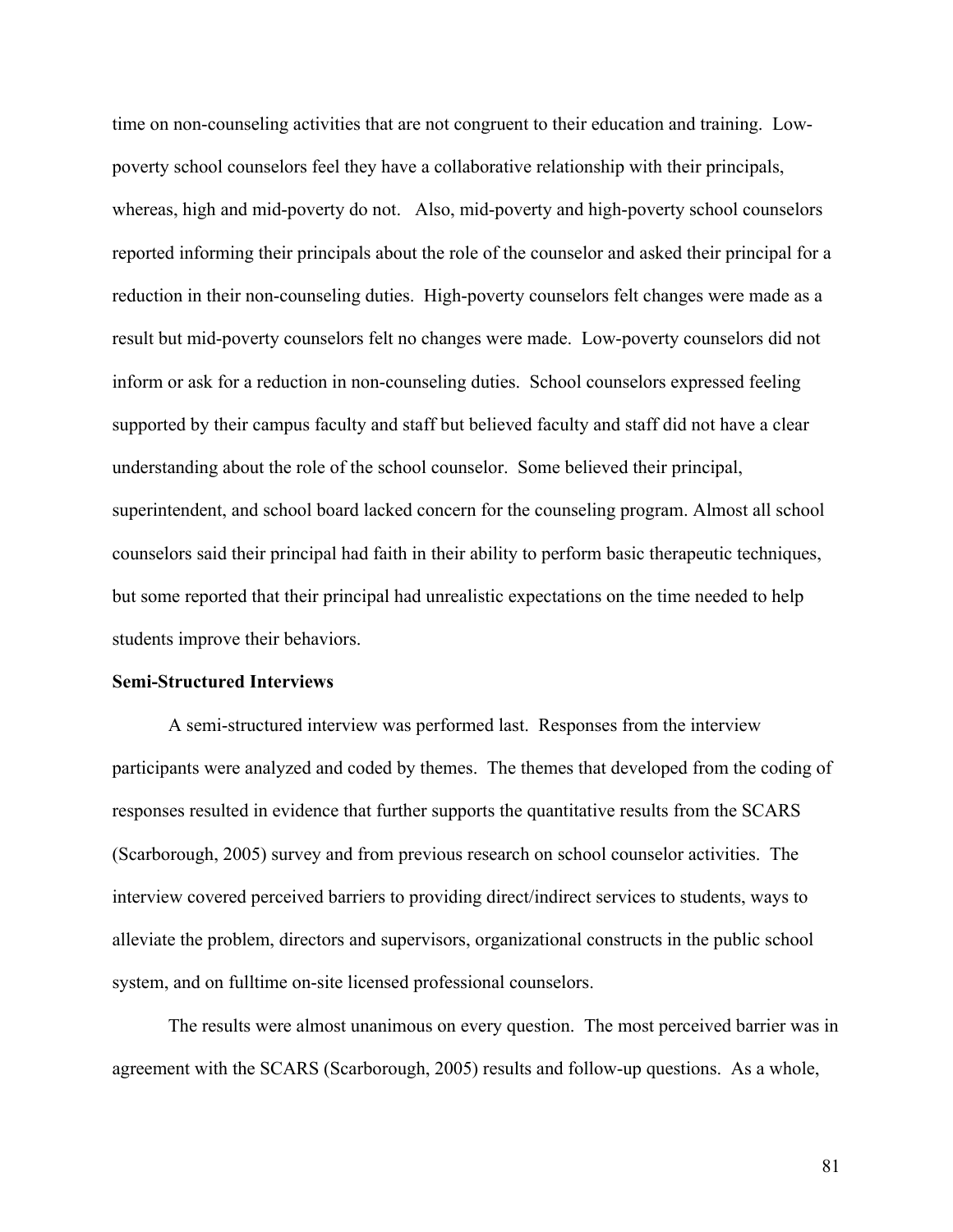school counselors felt that testing coordination was the top barrier to providing direct and indirect services to students. The other barriers mentioned were: non-counseling duties such as 504, gifted and talented, clerical work, and administrative type duties. Nearly all schools counselors agreed that having a licensed school counselor as a director was preferable. School counselors felt certified school counselors in a directory role was preferable because they understand the purpose of the school counseling program and the role of the school counselor and are more likely to advocate for the counselor and the school counseling program. Not all school counselors were completely against having principals as directors as long as they were required to take a course on counseling as part of their degree program and participate in training programs about the role of the school counselor and the purpose for school counseling programs. Furthermore, school counselors would rather have a certified school counselor as a supervisor to get advice and support for problems that an administrator would not have experience doing. Most school counselors spoke positively about their principals but understood their principals to have a different philosophy and approach to student improvement. Nearly all school counselors were supportive of full-time, onsite licensed professional counselors in the school and saw the value in having a therapist who could work with students who require more intensive therapy. Only a few counselors were concerned that they would end up doing all paperwork and no counseling.

## **Summary of Findings**

In general, school counselors in Arkansas are not are not spending time as they would prefer on counseling, curriculum, coordination, and consultation. Conversely, they are spending a considerable amount of time on non-counseling duties such as testing coordination, Individual Education Plans (IEP), 504 coordination, administrative type duties, and clerical work. The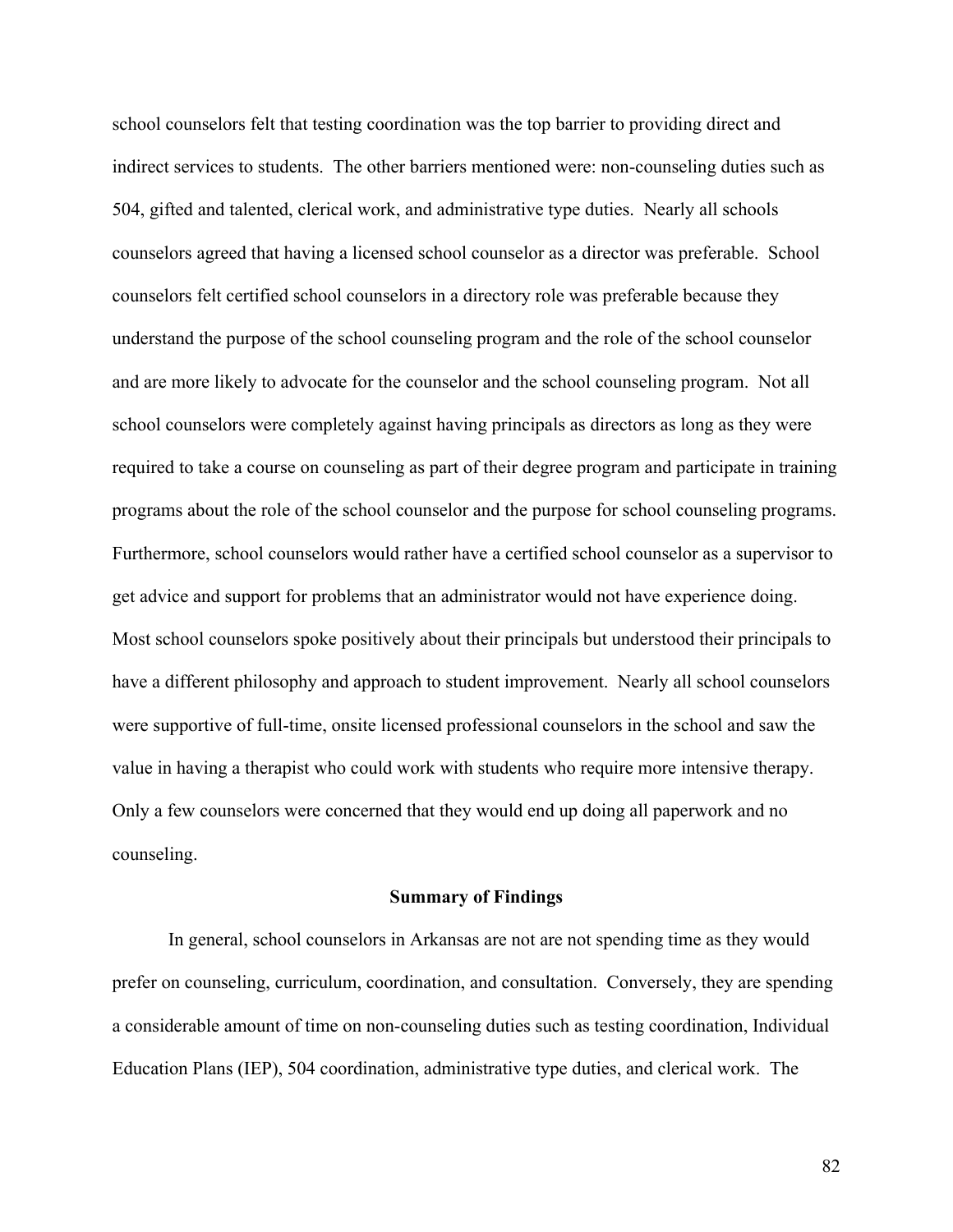activity that school counselors would most like to spend more time doing is coordinating with an advisory team to analyze and respond to school counseling program needs. The activity they would most like to reduce or completely remove is coordinating the standardized testing program.

## **Implications**

This study has the potential to be impactful because it explores a multitude of variables influencing the discrepancies in actual and preferred school counselor activities using a social justice framework. The results of this research supports previous research showing that school counselors would prefer to practice in a manner that is congruent to the American School Counseling Association's National Model (Scarborough, 2008). It also addresses the barriers affecting the time spent by school counselors on direct and indirect services to students and reveals the perceptions of school counselors on the organizational obstacles preventing them from implementing an ASCA National Model school counseling program (ASCA, 2012).

Many studies have used either qualitative or quantitative research designs. However, this study has used a mixed-methods design. This research is significant because it takes into consideration the influence of poverty levels, organizational infrastructure, and the working relationship of counselors and administrators. It is one of the few mixed-methods research designs exploring the topic of school counselor activities and the factors that influence the discrepancies between actual and preferred practice. Furthermore, it utilizes multiple measurement instruments, which allows for a more multi-dimensional interpretation on the discrepancies in school counselor activities (Creswell, 2007, 2014).

The location of this study was conducted in a state that serves a large population of minority and impoverished students who live mostly in rural communities, making the study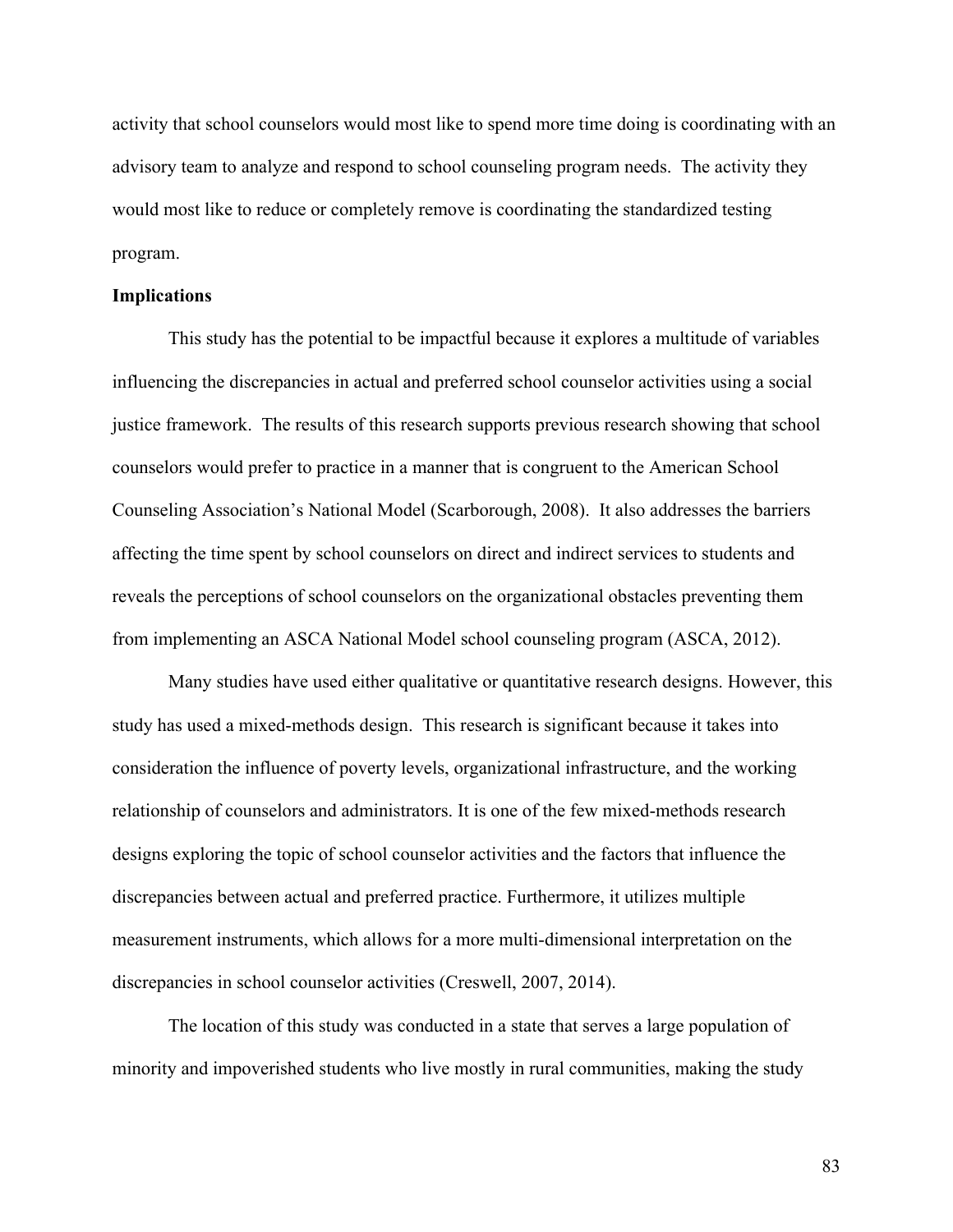results comparable to numerous school districts across the U.S (NCES, 2013). The research results has brought new and additional knowledge concerning the influence of organizational constructs and poverty in schools on the delivery of school counseling interventions to students. The information gleaned from this study has the potential to inform administrators, school board members, stakeholders, counselor educators, and state leaders on key policy and systemic changes needed for school counselors to provide a fully comprehensive developmental counseling program that meets the academic, career, and personal/social developmental needs of all students.

## **Limitations**

A possible limitation of this study would be in its restricted population sample that does not include other states. Also, the online and email delivery of the SCARS (Scarborough, 2005) survey may have reduced the number of counselors willing to participate. Since the SCARS instrument is a self-reported survey, and the semi-structured interview is on counselor perceptions, without principal input, it could have created a slightly biased view (Scarborough, 2005). Furthermore, results could be biased due to timing of its implementation. For example, the spring is the semester for standardized testing, scheduling classes, creating a master schedule, awarding of scholarships, honors ceremonies, award ceremonies, and graduation. The stress of coordinating the standardized testing would most likely create negative feelings among all counselors for every grade level. Other stressors and end of year fatigue could have had a negative influence on counselor responses as well. Furthermore, participant problems with logging on and staying logged on the Qualtrics survey website kept some participants from completing the survey. Another limitation that became apparent in the semi-structured interviews was the fact that school counselors had just participated in an annual school counselor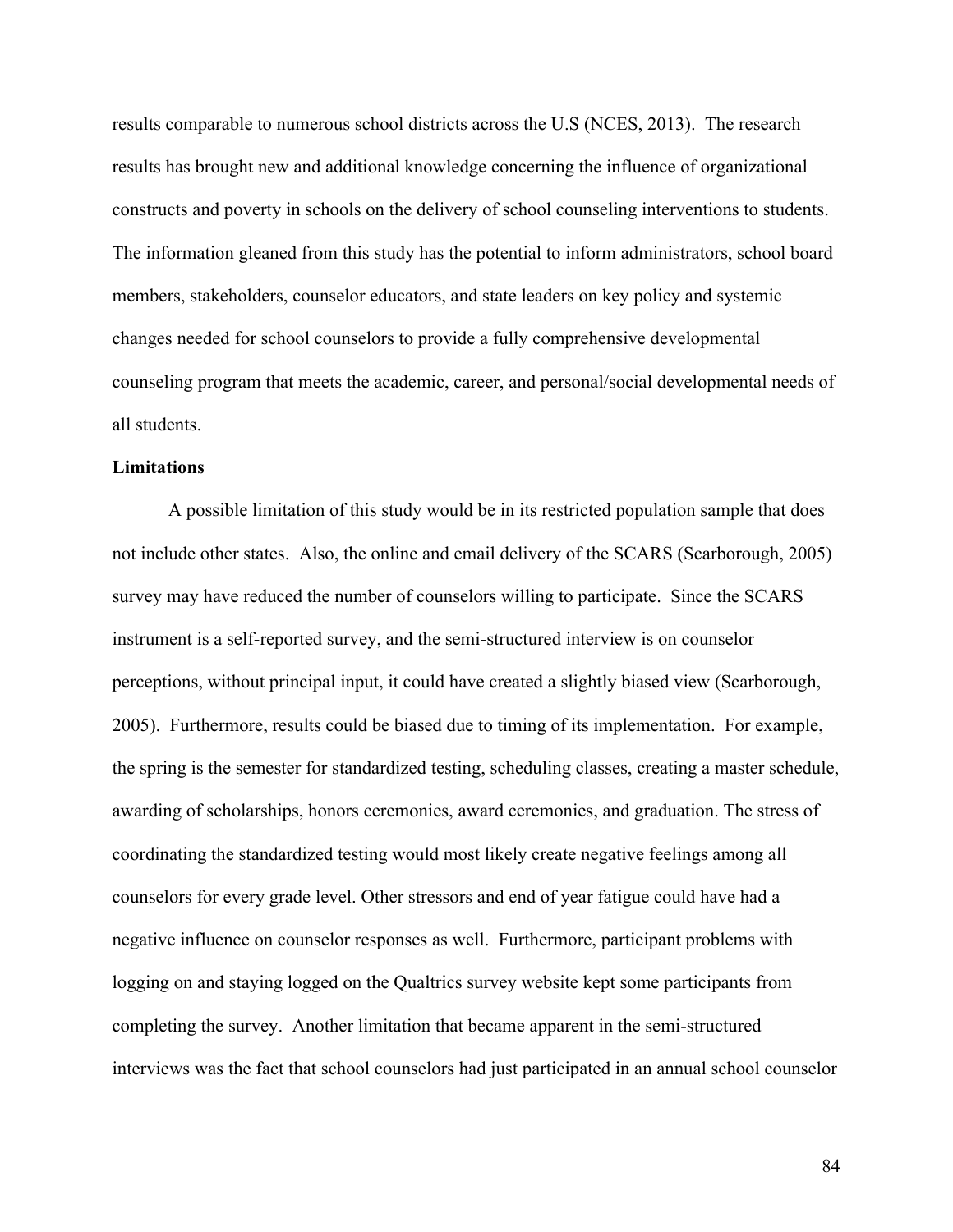survey conducted by the Arkansas Department of Education.

## **Recommendations for Further Research**

For future research, it is recommended that this study have a pre and post-test to make sure time of school year is not an influential factor on the results. Also, a larger sample size, such as a national study with more diverse participants is suggested. The views of the administrators may also be of interest for future research on school counselor activities as well. Additionally, a longitudinal study that documents school counselor activities throughout the year on a daily and weekly basis may be helpful in supporting this and other research results showing discrepancies in actual and preferred practice. This could be done by an individual counselor, by a number of counselors collectively, or as part of research study.

## **Conclusion**

The role of the school counselor and the purpose of the school counseling program has evolved over the years since its early beginnings. Unfortunately, the changes made throughout the history of school counseling have rarely been a result of school counselor initiation. Most often the role of the school counselor and the activities school counselors are expected to carryout have grown out of political, social, and economical development. Economics, politics, and societal issues have all been a constant pressure on educational reform, which has in turn, influenced the role and functions of school counselor. These educational reform initiatives have spurred the development of various theories and approaches to meet the changing needs of students (Erford, 2003). Even though, the school counseling profession has emerged as an integral part of the school system. The importance of school counseling has ebbed and flowed in its importance by school officials and political leaders which has lead to numerous financial cuts for school counseling programs (Keys, et al., 1998; Schmidt, 2003). Thankfully, the American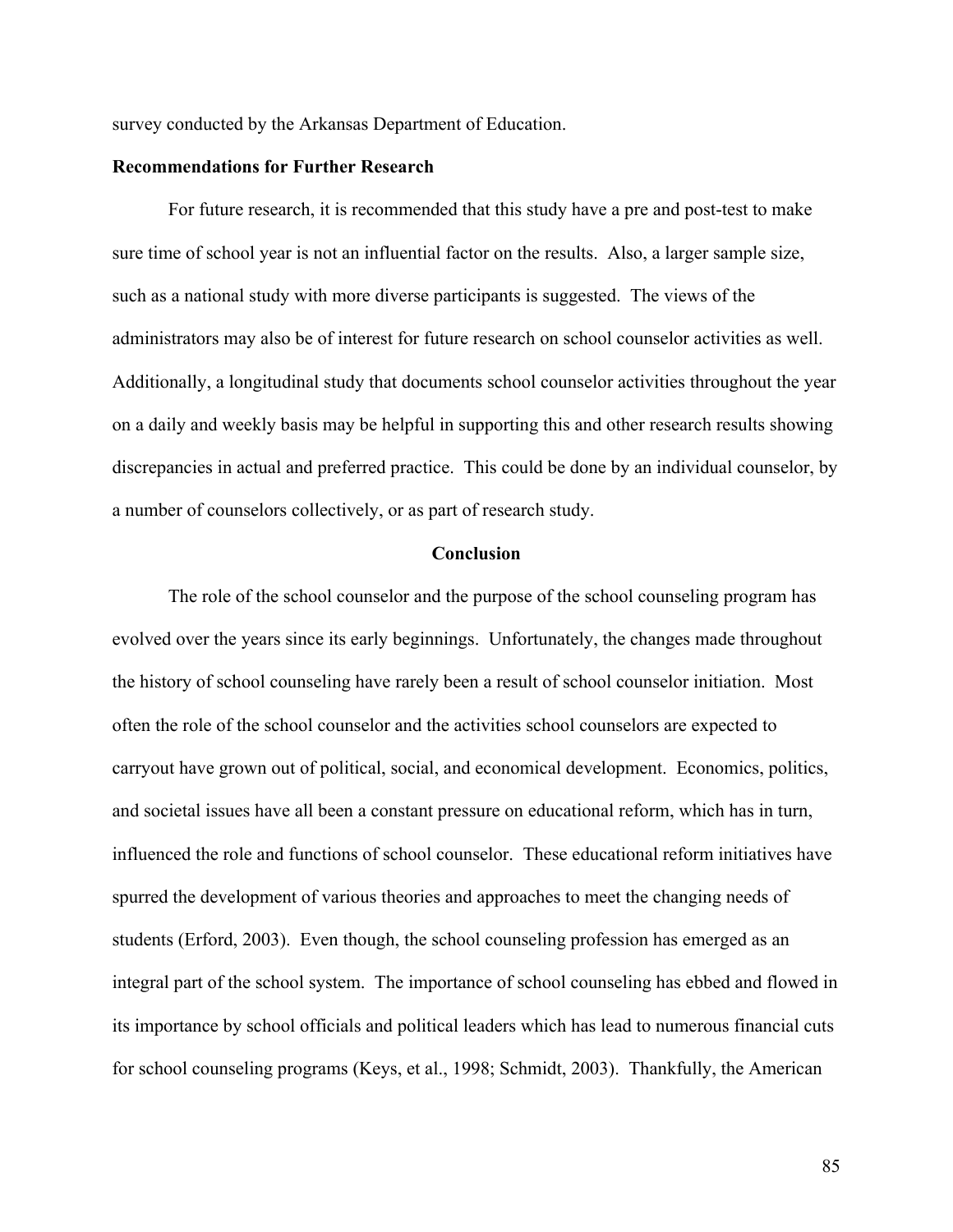School Counseling Association (ASCA, 2005) and The Education Trust (2002) brought clarity and purpose to school counseling when it developed the National Standards for School Counseling Programs and the ASCA National Model for school counseling programs. These two initiatives helped to outline the importance of school counselors as facilitators of student academic, career, and personal/social development (Campbell & Dahir, 1997; Erford, 2003).

Unfortunately, there continues to be confusion among school officials, administrators, and political leaders as to the function of the school counselor and school counseling program (Perusse et al., & Jones, 2004). School counselors continue to be asked to perform activities that are incongruent to their education and training due to the overemphasis of academic achievement tests, lack of support for school counseling programs, and knowledge of decision makers such as administrators, school boards, and state and national leaders (DeKruyf, et. al, 2013).

This current research study took into account the various studies on the discrepancies of school counselor activities to professional standards outlined by the American School Counseling Association. Personal experience and experience of other school counselors in Arkansas was the source of inspiration for the research topic. The aim of this study was to examine the activities of all Arkansas school counselors and compare the activities of school counselors across poverty levels to expose common barriers to direct and indirect services to students and to motivate school officials and political leaders in the state and in the nation to change policy and procedures in school counseling programs to better meet the mental health needs of students of today. Another driving force in this research study was the disparities in the amount of counseling services between poor and affluent students. It was important to examine the differences in services because a large number of students living in poverty who are suffering from mental health disorders. Past research has shown that students living in poverty need more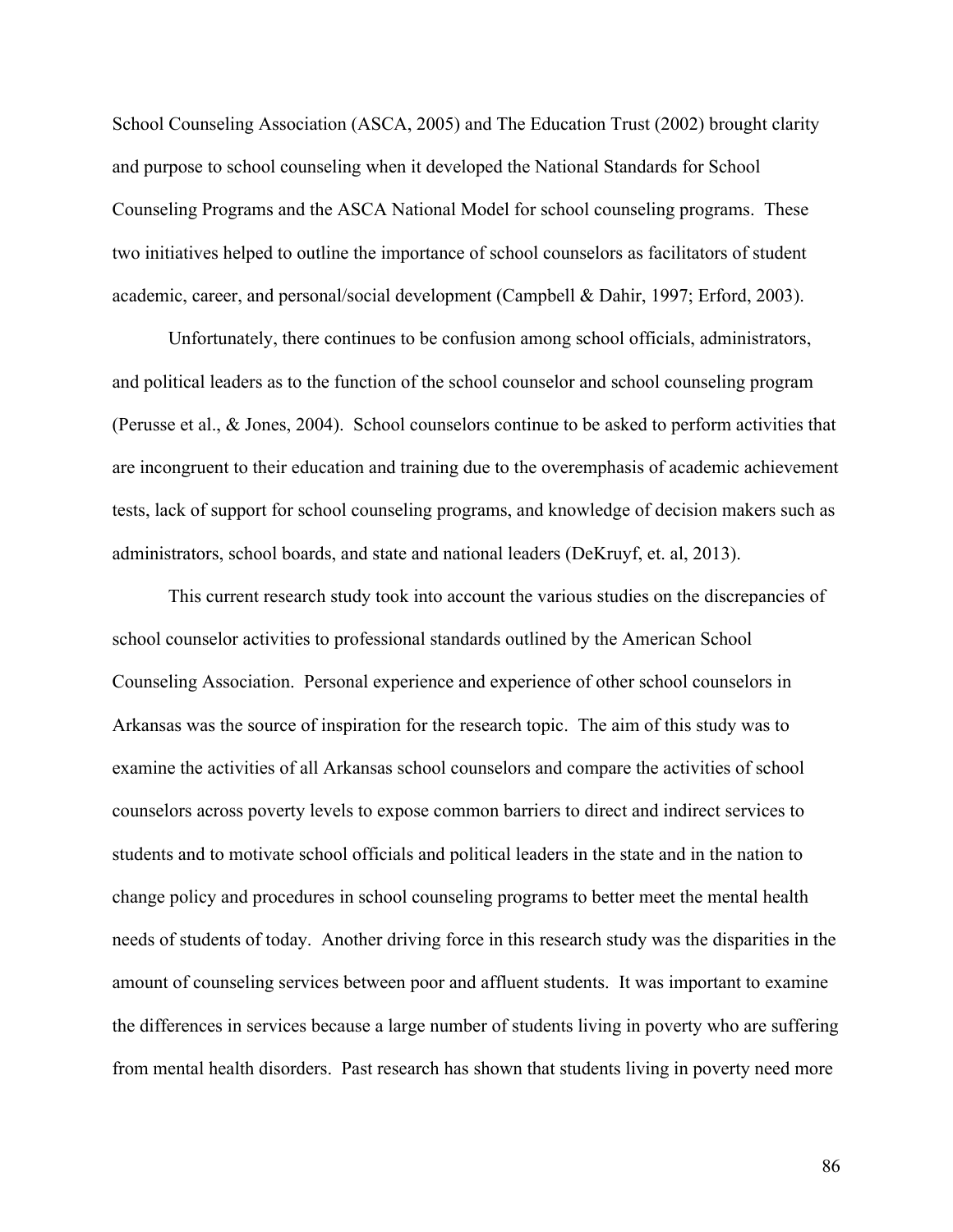counseling services but are not receiving them. Therefore, it was imperative to get a better understanding of what services students were getting in each poverty level and why. This could only be done by looking at school counselor activities and by asking school counselors questions about the barriers to providing services to the student populations they serve. If schools are going to provide an equitable education and bridge the gap between affluent students and poor students, then, policy needs to change in order to meet their mental health needs. When students are mentally healthy, they are able to function in the school setting and learn. When students feel successful and feel they belong in school, they are less likely to drop out of school and build a better future for themselves.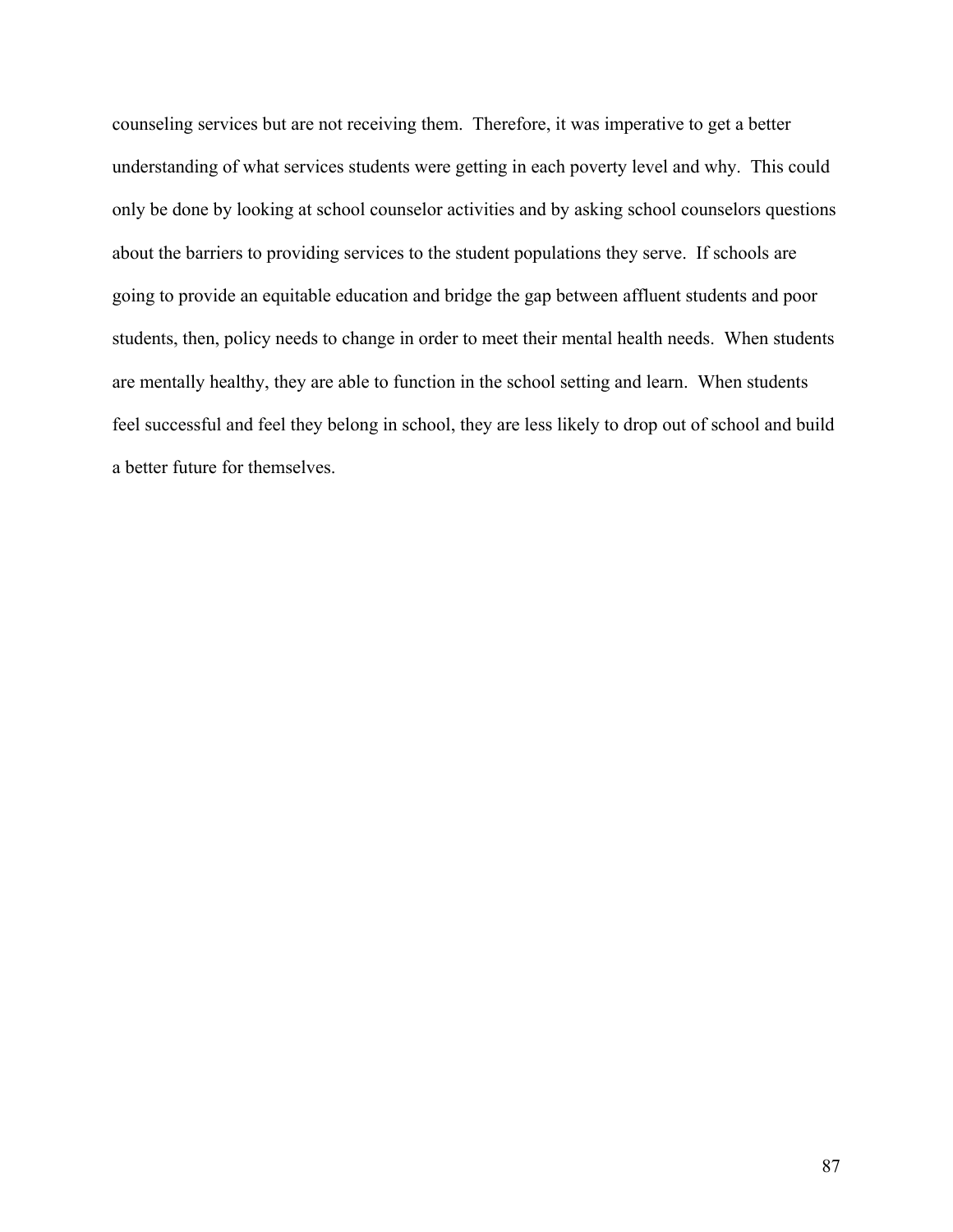## References

- Adelman, H., & Taylor, L. (2002). School counselors and school reform: New directions. *Professional School Counseling,5*, 235-248.
- American Counseling Association (2014). *The ACA advocacy competencies: A social justice advocacy framework for professional school counselors*. Retrieved from http://schoolcounselor.org
- American School Counseling Association. (2003). *The ASCA National Model: A Framework for School Counseling Programs*. Alexandria, VA: Author. Retrieved from http://schoolcounselor.org
- American School Counseling Association. (2005). *The ASCA National Model: A Framework for School Counseling Programs*. Alexandria, VA: Author. Retrieved from http://schoolcounselor.org
- American School Counseling Association. (2012). The ASCA national model: A framework for school counseling programs  $(3<sup>rd</sup>$  ed.). Alexandria, VA: Author. Retrieved from http://schoolcounselor.org
- American School Counseling Association. (2014). The professional school counselor and multi-tiered systems of support. Alexandria, VA: Author. Retrieved from http://schoolcounselor.org
- Arkansas Department of Education. (2014). *Fast Facts on Arkansas Public Schools*. Retrieved from http://www.arkansased.org/about-ade/fast-facts
- Auger, R. W. (2013). School counselors and children's mental health: Introduction to the special issue. *Professional School Counseling, 16*(4), 208-210. Retrieved from http://schoolcounselor.metapress.com/content/
- Bernett-Zeiglar, L. & Lyons, J. S. (2010). Caregiver factors predicting service utilization among youth participating in a school-based mental health intervention. *Journal of Child & Family Studies, 19,* 572-578.
- Biemer, P. P., & Lyberg, L. E. (2003). *Introduction to survey quality*. New York: John Wiley. doi.org/10.1002/0471458740
- Bowers, J., & Hatch, P. A. (2005). *The ASCA national model: A framework for school counseling programs*. American School Counselor Association. Alexandria, VA.
- Brown, C., Dahlbeck, D. T., & Sparkman-Barnes, L. (2006). Collaborative relationships: School counselors and non-school mental health professionals working together to improve the mental health needs of students. *Professional School Counseling, 9*(4), 232-235.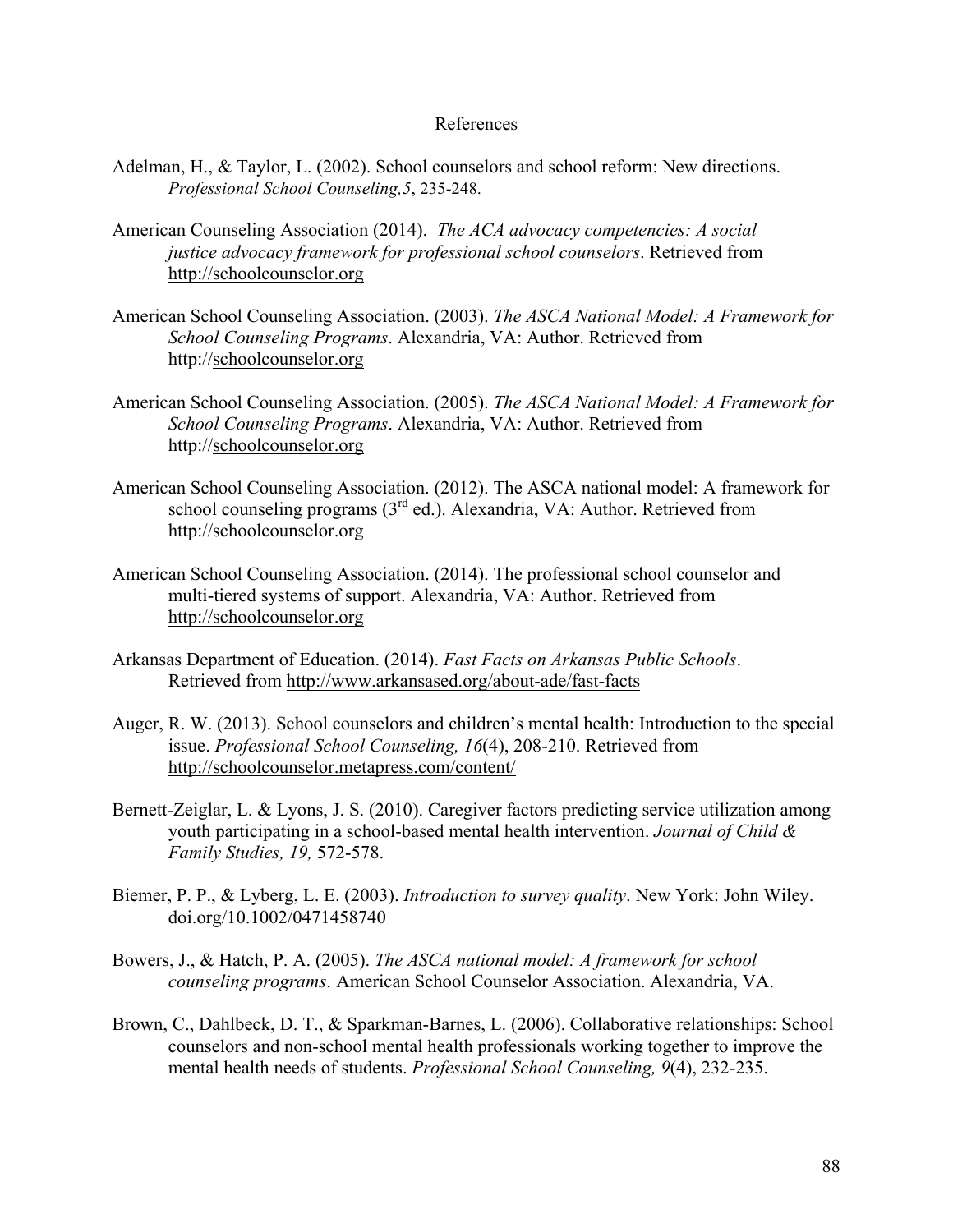- Buckard, A. W., Gillen, M., Martinez, M. J., & Skytte, S. (2013). Implementation challenges and training needs for comprehensive school counseling programs in Wisconsin. *Professional School Counseling, 16*(2), 136-145.
- Burnham, J. J., & Jackson, C. M. (2000). School counselor roles: Discrepancies between actual practice and existing models. *Professional School Counseling, 4*, 41–50.
- Campbell, C. A. & Dahir, C. A. (1997). *Sharing the vision: The National Standards for School Counseling Programs*. Alexandria, VA: American School Counseling Association.
- Carey, J., & Dimmitt, C. (2013). School counseling and student outcomes: Summary of six statewide studies. *Professional School Counseling, 16*(2),146-153. Retrieved from http://schoolcounselor.metapress.com/content/
- Carey, J., Harrington, K., Martin, I., & Hoffman, D. (2013). A statewide evaluation of the outcomes of the implementation of ASCA National Model School Counseling Programs in rural and suburban Nebraska high schools. *Professional School Counseling, 16*(2), 100-108. http://schoolcounselor.metapress.com/content/
- Carlson, L. A., & Kees, N. L. (2013). Mental health counseling services in public schools: A preliminary study of school counselor perceptions. *Professional School Counseling, 16*(4), 211-221. Retrieved from http://schoolcounselor.metapress.com/content/
- Carnes-Holt, K., Range, B., & Cisler, A. (2012). Teaching about the principal and school counselor relationship: ELCC 2.1 a. *International Journal of Educational Leadership Preparation*, *7*(2), 1-11. http://files.eric.ed.gov/fulltext/EJ973792.pdf
- Centers for Disease Control and Prevention. (2013). Mental health surveillance among children United States, 2005–2011. *Morbidity and Mortality Weekly Report, 62*(2), 1-35. Retrieved from http://www.cdc.gov/mmwr/pdf/other/su6202.pdf
- Clemens, E. V., Carey, J. C., & Harrington, K. M. (2010). The School Counseling Program Implementation Survey: Initial instrument development & exploratory factor analysis. *Professional School Counseling. 14*(2), 125-134.
- Collins, B. G., & Collins, T. M. (1994). Child and adolescent mental health: Building a system of care. *Journal of Counseling and Development, 72*, 239-243.
- Cooper, J. L., Banghart, P., & Aratani, Y. (2010, September). *Addressing the mental health needs of young children in the child welfare system what every policymaker should know*. National Center for Children in Poverty. Retrieved from http://www.nccp.org/publications/pub\_968.html
- Cox, A. A., & Lee, C. C. (2007). Challenging educational inequities: School counselors as agents of social justice. *Counseling for social justice*, *2*, 3-14.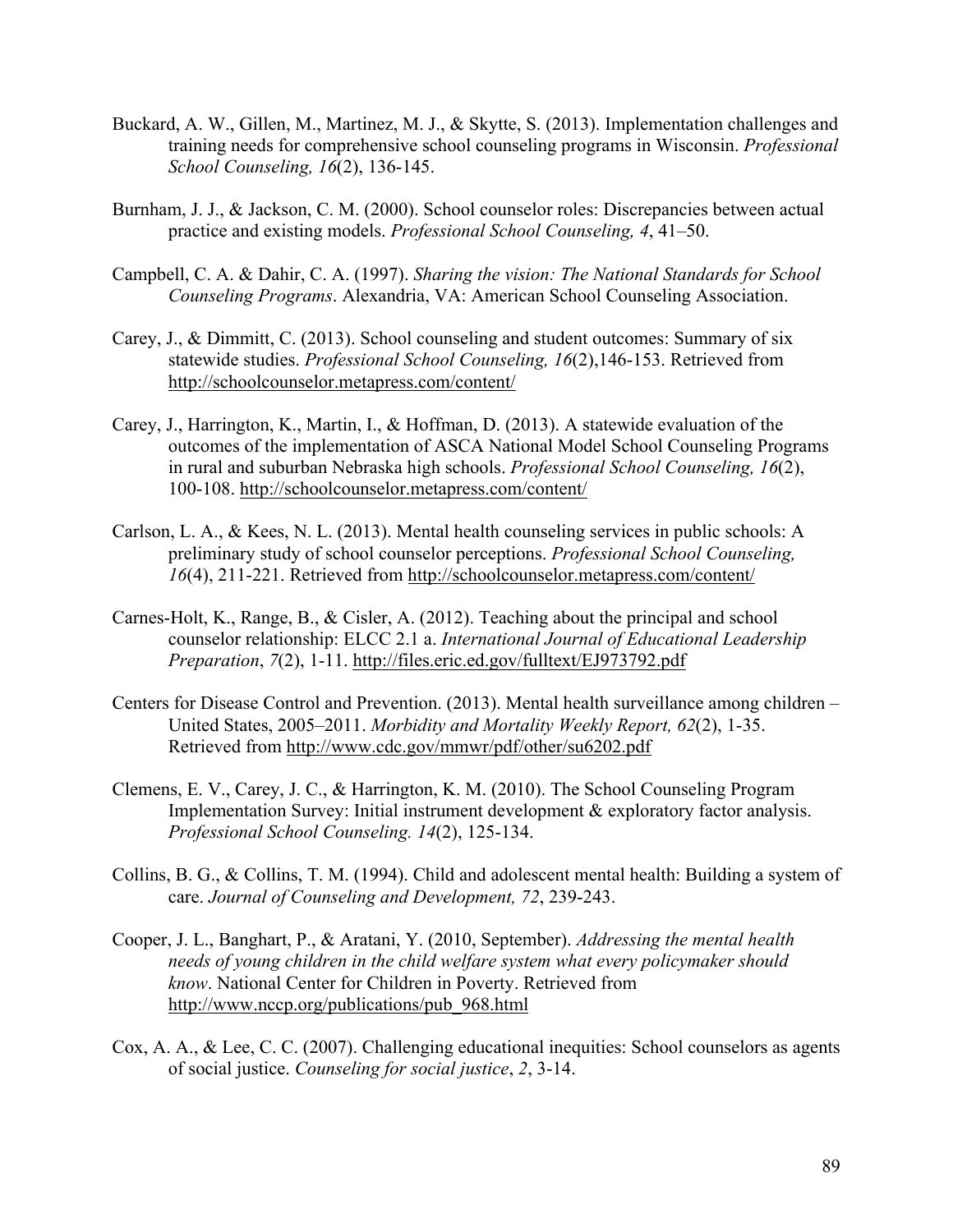- Creswell, J., Clark, J., V., & Hanson, W. (2008). *An expanded typology for classifying mixed methods research into designs*. Thousand Oaks, CA: Sage Publications.
- Creswell, J. W. (2007). *Qualitative inquiry and research design: Choosing among five traditions* (2<sup>nd</sup> ed.). Thousand Oaks, CA: Sage Publications.
- Creswell, J. W. (2014). *Research design: Qualitative, quantitative, and mixed methods approaches (4th ed.)*. Thousand Oaks, CA: Sage Publications.
- Crethar, H. C. (2010). ACA advocacy competencies in schools. In M. J. Ratts, R. L. Toporek, & A. J. Lewis, (Eds.), *ACA advocacy competencies: A social justice framework* (pp. 107-118). Alexandria, VA 22304: American Counseling Association.
- DeKruyf, L., Auger, R. W., & Trice-Black, S. (2013). The role of school counselors in meeting students' mental health needs: Examining issues of professional identity. *Professional School Counseling 16*(5), 271-282. Retrieved from http://schoolcounselor.metapress.com/content/
- Dillman, D. A. (2000). *Mail and Internet surveys: The tailored design method (2nd ed.)*. New York: John Wiley and Sons.
- Dillman, D. A., Smyth, J. D., & Christian, L. M. (2009). *Internet, mail, and mixed mode surveys: The tailored design method* (3rd ed.). Hoboken, NJ: John Wiley & Sons.
- Dimmitt, C. P. , Carey, J. C., McGannon, W., & Henningson, I. (2005, March). Identifying a school counseling research agenda: A Delphi study. *Counselor Education & Supervision, 44,* 214-228.
- Dimmit, C. P., & Carey, J. C. (2013). School counseling and student outcomes: Summary of six statewide studies. *Professional School Counseling 16*(2), 146-153. http://schoolcounselor.metapress.com/content/
- Dimmitt, C. P., & Wilkerson, B. (2013). Comprehensive school counseling in Rhode Island: Access to services and student outcomes. *Professional School Counseling 16*(2), 125-136. http://schoolcounselor.metapress.com/content/
- Dollarhide, C. T., Smith, A. T., & Lemberger, M. E. (2007). Critical incidents in the development of supportive principals: Facilitating school counselor–principal relationships. *Professional School Counseling, 10*, 360–369.
- Erford, B. T. (2003). *Transforming the school counseling profession*. Upper Saddle River, NJ: Pearson Education.
- Fitch, T., Newby, E., Ballestero, V., & Marshall, J. L. (2001) Future school administrators' perceptions of the school counselor's role. *Counselor Education and Supervision, 41,*  89-99.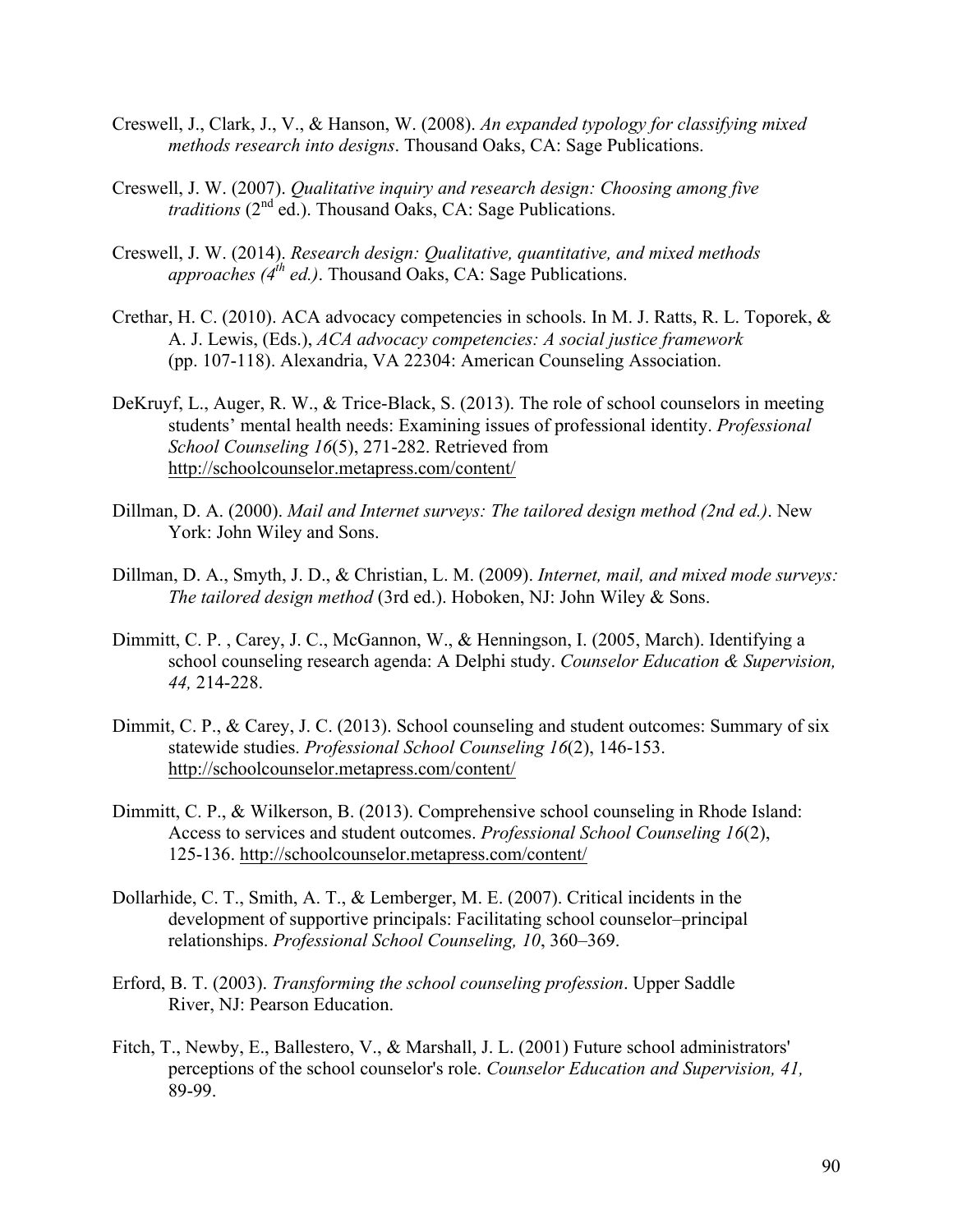- Ford, B. R. (2014). *An analysis of causal factors of burnout among school counselors in large urban school systems in the greater Atlanta, Georgia metropolitan area*. Available from ProQuest Dissertations and Theses database. (UMI Number: 3602467).
- Griffin, D., & Farris, A. (2010). School counselors and collaboration: Finding resources through community mapping. *Professional School Counseling*, *13*, 248-256.
- Gruman, D. H. (2013). Bringing mental health needs into focus through school counseling program transformation. *Professional School Counseling, 16*(5), 333-341. Retrieved from http://schoolcounselor.metapress.com/content/
- Gysbers, N. C. (2001). School guidance and counseling in the 21st century: Remember the past into the future. *Professional School Counseling, 5*, 96–105.
- Gysbers, N. C. (2010). *Remembering the past, shaping the future: A history of school counseling*. Alexandria, VA: American School Counselor Association.
- Gysbers, N. C., & Henderson, P. (1988). *Developing and managing your school guidance program*. Alexandria, VA: American Association for Counseling and Development.
- Harless, A. M. (2014, November). *Are we meeting mental health needs of diverse & impoverished students?* Paper presented at the Arkansas Counseling Association Annual Conference, Hot Springs, AR.
- Hatch, T., & Chen-Hayes, S. F. (2008). School counselor beliefs about ASCA National Model School Counseling Program Components using the SCPCS. *Professional School Counseling, 12*(1), 34-42.
- Holcomb-McCoy, C., Bryan, J., & Rahill, S. (2002). Importance of the CACREP school counseling standards: School counselors' perceptions*. Professional School Counseling, 6*, 112-119.
- Holcomb-McCoy, C. (2007). *School counseling to close the achievement gap: A social justice framework for success.* Thousand Oaks, CA: Sage Publications.
- Houser, R. (2009). *Counseling and educational research: Evaluation and application*. Thousand Oaks, CA: Sage Publications, 75-86.
- Jiang, Y., Ekono, M., & Skinner, C. (2014, February). *Basic facts about low-income children: Children under 18 years, 2012*. National Center on Child Poverty. Retrieved from http://www.nccp.org/publications/pub\_1089.html
- Jonson, C., Milltello, M., & Kosine, N. (2008). Four views of the professional school counselor principal relationship: a Q-Methodology study. *Professional School counseling, 11*(6), 353-361.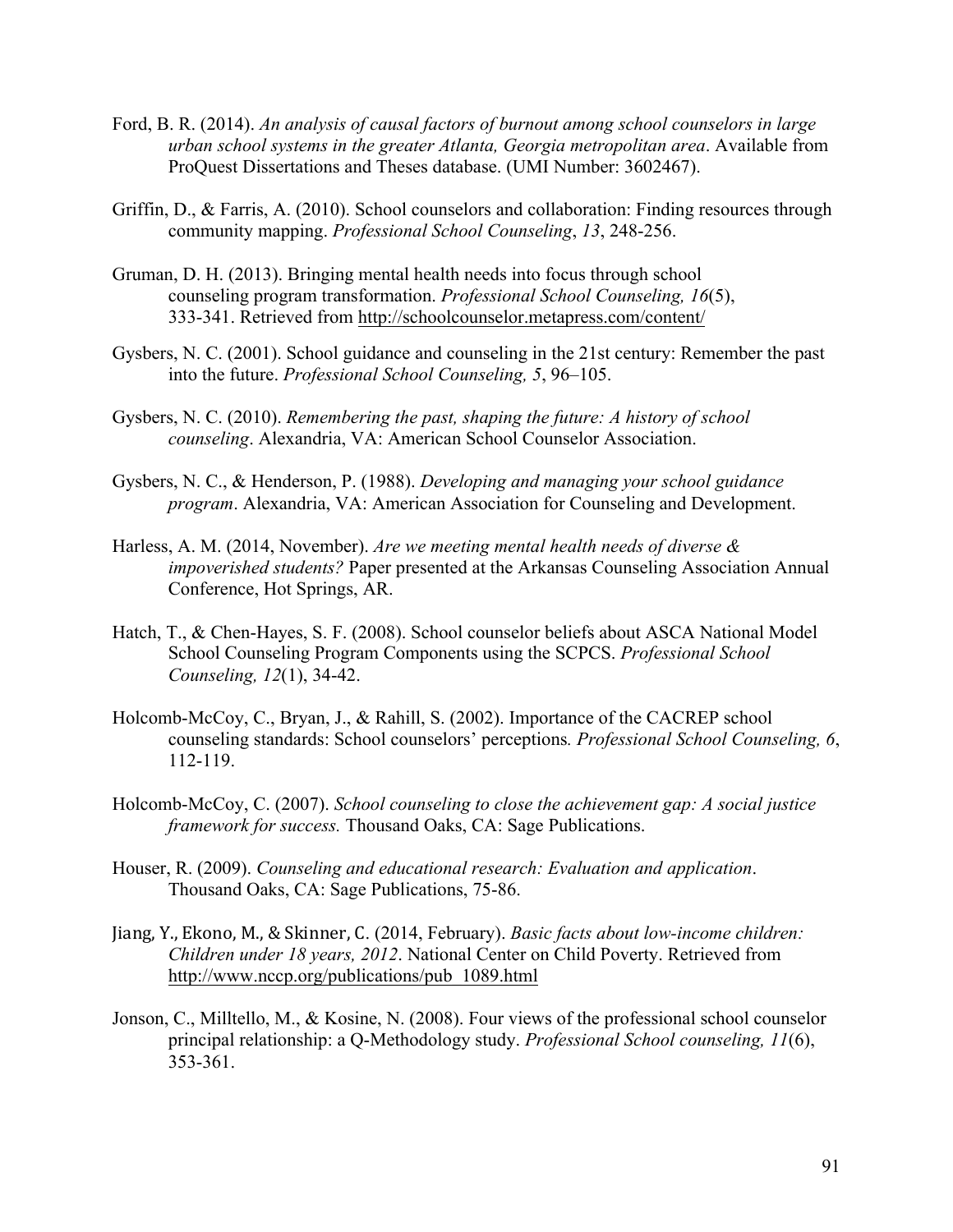- Kaffenberger, C. J., & O'Rorke-Trigiani, J. (2013). Addressing student mental health needs by providing direct and indirect services and building alliances in the community. *Professional School Counseling, 16*(5), 323-332. Retrieved from http://schoolcounselor.metapress.com/content/
- Kataoka, S. H., Zhang, L., & Wells, K. B. (2002). Unmet need for mental health care among U.S. children: Variation by ethnicity and insurance status. *The American Journal of Psychiatry, 159*,1548-1555. doi:10.1176/appi.ajp.159.9.1548
- Keys, S. G., Bemak, F., & Lockhart, E. J. (1998). Transforming school counseling to serve the mental health needs of at-risk youth. *Journal of Counseling & Development, 76*, 381-388. doi:10.1002/j.1556-6676.1998.tb02696.x
- Kirchner, G. L., & Setchfield, M. S. (2005). School counselors' and school principals' perceptions of the school counselor's role. *Education*, *126*(1), 10.
- Kirk, R. E. (2013). *Experimental design: Procedures for the behavioral sciences*  $(4<sup>th</sup>$ ed.). Thousand Oaks, CA: Sage Publications, 233-244.
- Lambert, L. (2002). A framework for shared leadership. *Educational Leadership, 58*(8), 37-40.
- Lapan, R. T. (2013). Comprehensive school counseling programs: In some schools for some students but not in all schools for all students. *Professional School Counseling, 16*(1), 84-89. Retrieved from http://schoolcounselor.metapress.com/content/
- Lapan, R. T., Gysbers, N. C., Bragg, S. & Pierce, M. E. (2013). Missouri professional school counselors: Ratios matter, especially in high poverty schools. *Professional School Counseling, 16*(2), 108-116. http://schoolcounselor.metapress.com/content/
- Lee, C. (Ed.). (1995). *Counseling for diversity: A guide for school counselors and related professionals*. Needham Heights, MA: Paramount Publishing.
- Lee, C. (2001). Culturally responsive school counselors and programs: Addressing the needs of all students. *Professional School Counseling, 4*, 163-171.
- Lee, C. C. (Ed.). (2007). *Counseling for social justice* (2nd ed.). Alexandria,VA: American Counseling Association.
- Luewerke, W. C., Walker, J., & Shi, Q. (2009). Informing principals: The impact of different types of information on principals' perceptions of professional school counselors. *Professional School Counseling, 12*(4)*,* 263-251.
- Martin, I., Carey, J., & DeCoster, K. (2009). A national study of the current status of state school counseling models. *Professional School Counseling, 12*(5), 378-386.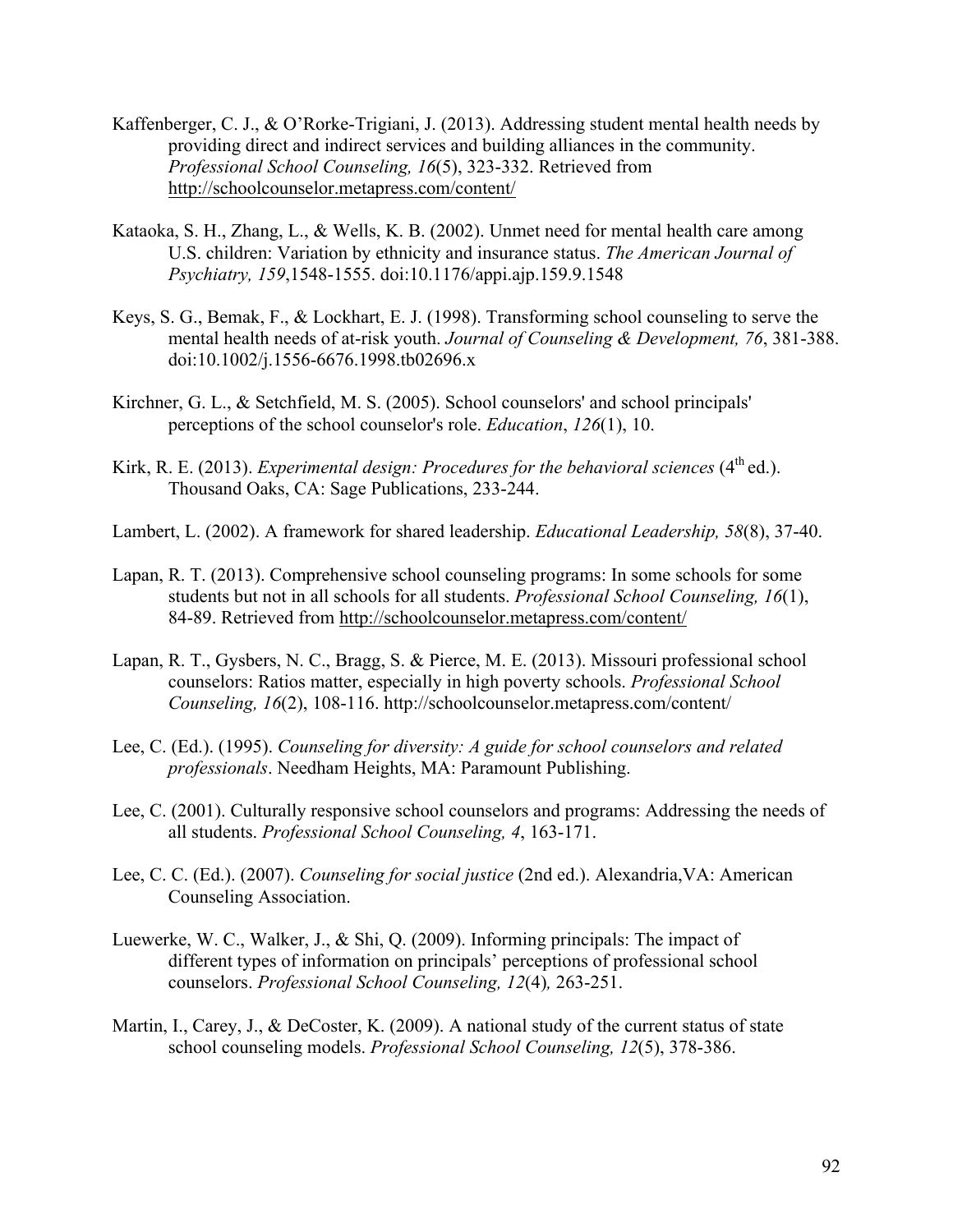- McGannon, W. Carey, J., & Dimmitt, C. (2005, May). *The current status of school counseling outcome research*. Research [Monograph]. Center for School Counseling Outcome Research. Retrieved from www.umass.edu/schoolcounseling
- Merikangas, K. R., He, J.-P., Brody, D., Fisher, P. W., Bourdon, K., & Koretz, D. S. (2010). Prevalence and treatment of mental disorders among US children in the 2001–2004 NHANES. *Pediatrics, 125*(1), 75–81. doi.org/10.1542/peds.2008-2598
- Mills, C., Stephan, S. H., Moore, E., Weist, M. D., Daly, B. P., & Edwards, M. (2006). The President's new freedom commission: Capitalizing on opportunities to advance schoolbased mental health services. *Clinical Child and Family Psychology Review, 9*(3), 149- 161. doi.org/10.1007/s10567-006-0003-3
- Muro, J. J. & Kottman, T. (1995). *Guidance and counseling in the elementary and middle schools: A practical approach.* Dubuque, IA: Brown Communications, 2-14.
- Myers, J. E., & Sweeney, T. J. (2004). Advocacy for the counseling profession: Results of a national survey. *Journal of Counseling & Development, 82*, 466-471.
- Myrick, R. D. (1993). *Developmental guidance and counseling: A practical approach* (2<sup>nd</sup> ed). Minneapolis, MN: Educational Media Corporation, 1-24.
- National Center for Education Statistics. (1995). *Dropping out and disabilities*. Retrieved from http://nces.ed.gov/pubs/dp95/97473-6.asp
- National Center for Education Statistics. (2012). *Number and percentage of public school students eligible for free or reduced-price lunch, by state: Selected years, 2000-01 through 2010-11*. Retrieved from http://nces.ed.gov/programs/digest/d12/tables/dt12\_046.asp
- National Center for Education Statistics. (2013) *The condition of education 2013*. U.S. Department of Education. Retrieved from http://nces.ed.gov/pubs2013/2013037.pdf
- National Commission on Excellence in Education. (1983). A nation at risk: The imperative for educational reform. *The Elementary School Journal*, 113-130.
- Pederson, P. B., & Carey, J. C. (2003). *Multicultural counseling in schools: A practical handbook.* (2<sup>nd</sup> ed.). Boston, MA: Pearson Education, 169-189.
- Perfect, M. M., & Morris, R. J. (2011). Delivering school-based mental health services by school psychologists: Education, training, and ethical issues. *Psychology in the Schools, 48*(10), 1049-1063. doi:10.1002/pits.20612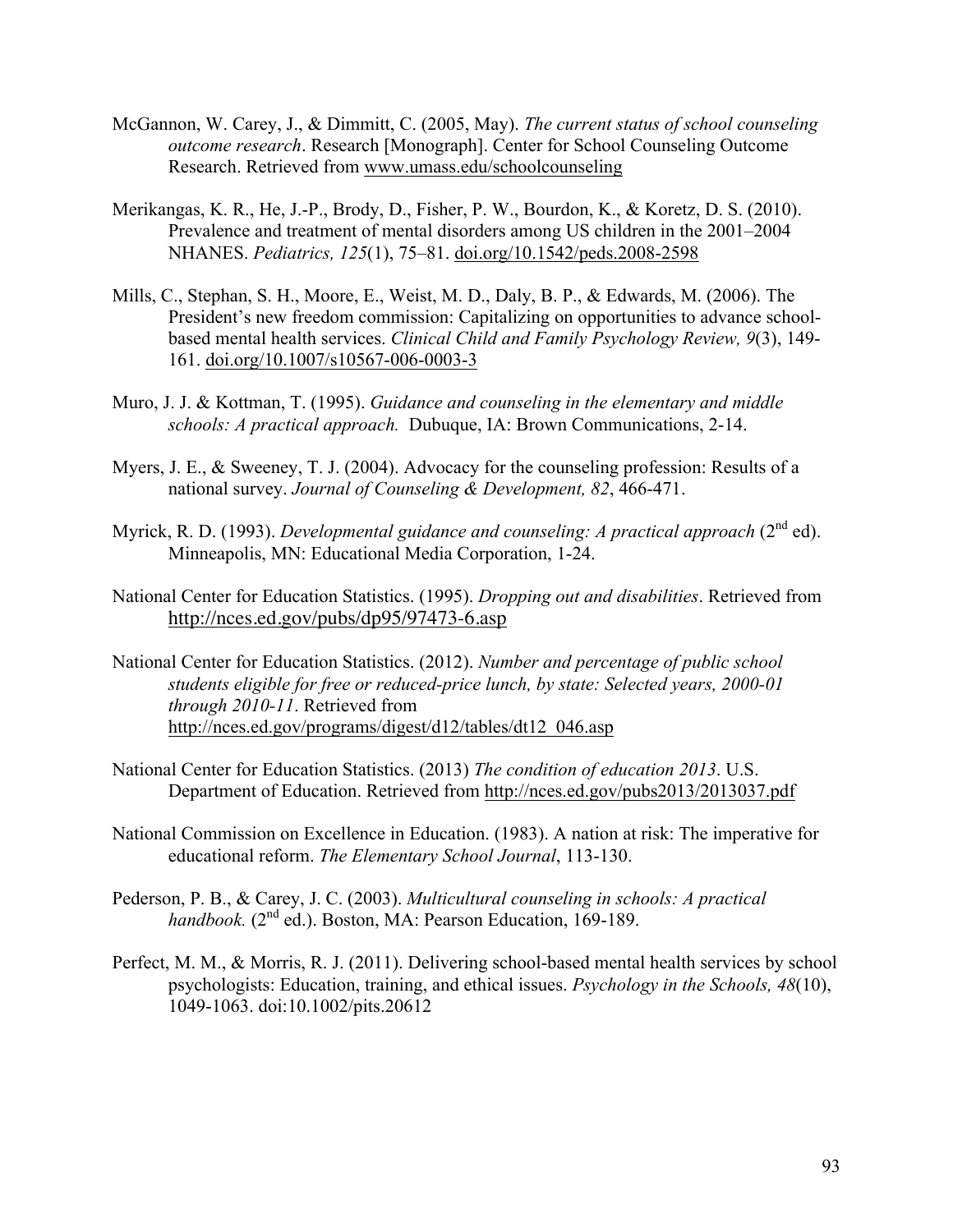- Perusse, R., Goodnough, G. E., Donegan, J., & Jones, C. (2004). Perceptions of school counselors and school principals about the National Standards for School Counseling Programs and the Transforming School Counseling Initiative. *Professional School Counseling, 7,* 152-161.
- Pottick, K. (2002, Summer). Children's use of mental health services doubles, new research policy partnership reports [Report submitted to the Annie E. Casey Foundation]. *Latest Findings in Children's Mental Health, 1*. New Brunswick, NJ: Institute for Health, Health Care Policy, and Aging Research, Rutgers University.
- Ratts, M. J., DeKruyf, L., & Chen-Hayes, S. F. (2007). The ACA advocacy competencies: A social justice advocacy framework for professional school counselors. *Professional School Counseling, 11,* 90-97.
- Rogers, C. R., & Carmichael, L. (1942). *Counseling and psychotherapy: Newer concepts in practice* (Vol. 15). Boston: Houghton Mifflin.
- Rogers, C. R. (1951). *Client-centered therapy: Its current practice, implications, and theory, with chapters*. Houghton Mifflin.
- Ross,W., & Herrington,D. (2005). A comparative study of pre-professional counselor/principal perceptions of the role of the counselor in public schools. *National Forum of Educational Administration and Supervision Journal, 23*(4E), 1–18.
- Rothstein, R. (2004). *Class and schools: Using social, economic, and educational reform to close the black-white achievement gap*. New York: Teachers College, Columbia University.
- Rubin, H. J., & Rubin, I. S. (2012). *Qualitative interviewing: The art of hearing data* (3rd ed.). Thousand Oaks, CA: Sage Publications, 25-57.
- Saldana, J. (2013). *The coding manual for qualitative researchers*  $(2^{nd}$  ed.). Thousand Oaks, CA: Sage Publications.
- Scarborough, J. L. (2002). *Between practice and preference: Factors related to discrepancies in how school counselors spend their time*. Available from ProQuest Dissertations and Theses database. (UMI Number: 3056857)
- Scarborough, J. L. (2005). The School Counselor Activity Rating Scale: An instrument for gathering process data. *Professional School Counseling, 8*(3), 274-283. Retrieved from http://schoolcounselor.metapress.com/content/
- Scarborough, J. L., & Culbreth, J. R. (2008). Examining discrepancies between actual and preferred practice of school counselors. *Journal of Counseling and Development, 86,* 446-459. doi.org/10.1002/j.1556-6678.2008.tb00533.x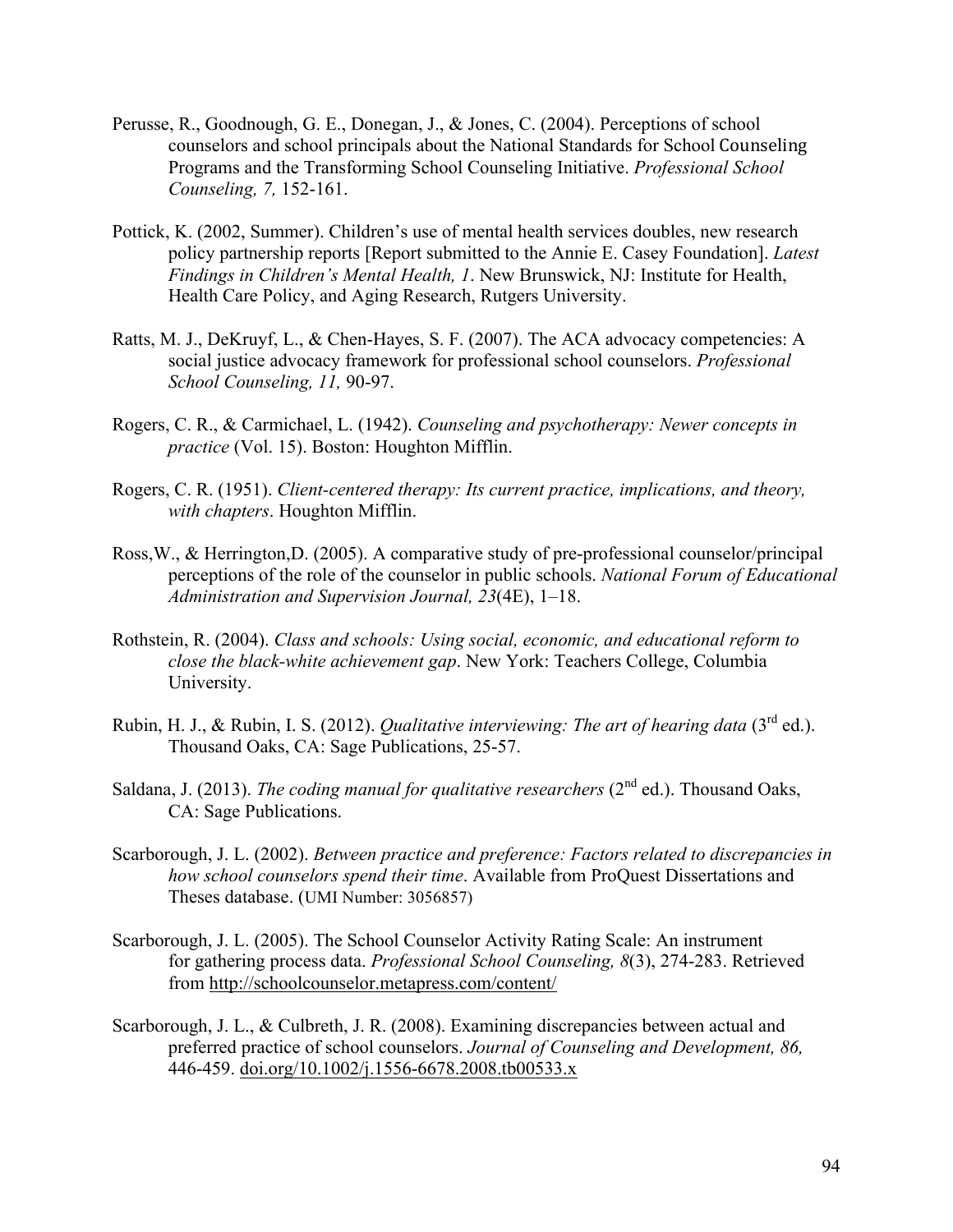- Schmidt, J. J. (2003). *Counseling in schools: essential services and comprehensive programs.*  $(4<sup>th</sup>$  ed.) Boston, MA: Pearson Education.
- Schram, T. H. (2006). *Conceptualizing and proposing qualitative research*. (2<sup>nd</sup> ed.) Upper Saddle River, NJ: Pearson Education, 74-104.
- Shimoni, A., Greenberger, L. (2015). School counselors deliver information about school counselors and their work: What professional message is conveyed. *Professional School Counseling, 8*(1), 15-27. http://schoolcounselor.metapress.com/content/
- Shoffner, M. F., & Williamson, R.D. (2000). Engaging pre-service school counselors and principals in dialogue and collaboration. *Counselor Education & Supervision, 40,* 128–141. doi.org/10.1002/j.1556-6978.2000.tb01244.x
- Sink, C. A., & Yillik-Downer, A. (2001). School counselors' perceptions of comprehensive guidance and counseling programs: A national survey. Professional School Counseling, 4, 278-288.
- Sink, C. A., Akos, P., Turnbull, R. J., & Mvududu, N. (2008). An investigation of comprehensive school counseling programs and academic achievement in Washington State middle schools. *Professional School Counseling 12*, 43-53.
- Stagman, S. & Cooper, J. L. (2010, April). *Children's mental health: What every policy maker should know*. National Center on Child Poverty. Retrieved http://www.nccp.org/publications/pub\_929.html
- Starr, S., Campbell, L. R., & Herrick, C. A. (2002). Factors affecting use of the mental health system by rural children. *Issues in Mental Health Nursing, 23*, 291-304. doi.org/10.1080/016128402753543027
- Stevens, H., & Wilkerson, K. (2010). The developmental assets and ASCA's National Standards: A crosswalk review. *Professional School Counseling, 13*(4), 227-233.
- Sutton, J. M., & Fall, M. (1995). The relationship of school climate factors to counselor self-efficacy. *Journal of Counseling & Development, 73,* 331-336.
- Teddlie, C., & Tashakkori, A. (2009). *Foundations of mixed methods research: Integrating quantitative and qualitative approaches in the social and behavioral sciences*. Thousand Oaks, CA: Sage Publications, 26-38.
- The Education Trust. (2002). National school counselor initiative: Met Life Foundation. Washington, DC: Author.
- Tinsley, H. E. A., & Tinsley, D. J. (1987). Uses of factor analysis in counseling psychology research. *Journal of Counseling Psychology, 34*, 414-424. doi.org/10.1037/0022- 0167.34.4.414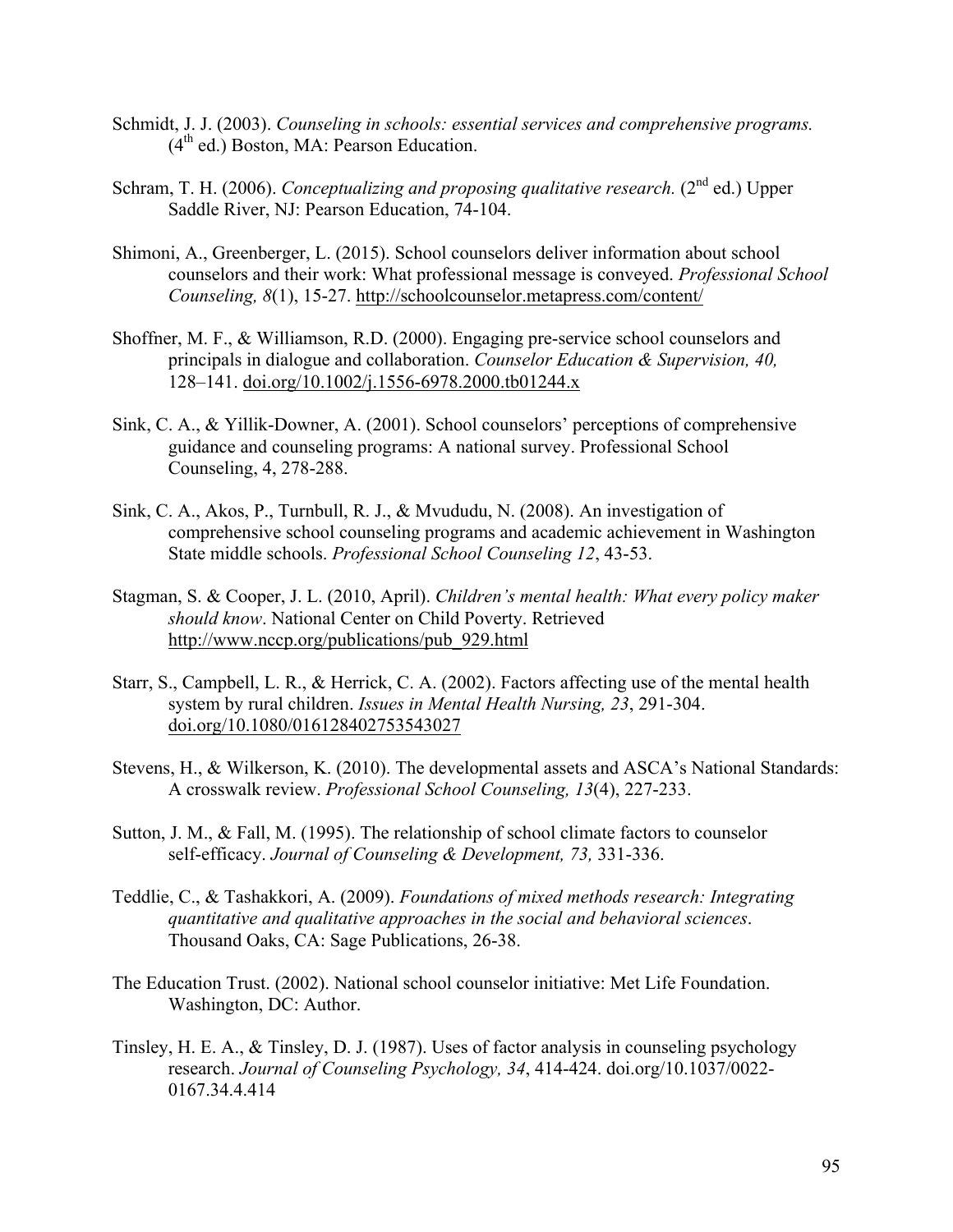University of Arkansas. Qualtrics Research Suite. www.http://uark.qualtrics.com U.S. Department of Health and Human Services. (1999). *Mental health: A report of the surgeon general*. National Institute of Mental Health.

Retrieved from http://www.surgeongeneral.gov/library/mentalhealth/home.html U.S. Department of Health and Human Services. (1999). *Mental health: A report of the surgeon general*. National Institute of Mental Health. Retrieved from http://www.surgeongeneral.gov/library/mentalhealth/home.html

- Weist, M. D., Lowie, J. A., Flaherty, L. T., & Pruitt, D. (2001). Collaboration among the education, mental health, and public health systems to promote youth mental health. *Psychiatric Services, 52*(10), 1348-1351. doi:10.1176/appi.ps.52.10.1348
- Wrenn, G. C. (1957). Status and role of the school counselor. *The personnel guidance journal, 36*(3), 175-183. DOI: 10.1002/j.2164-4918.1957.tb01018.x
- Zalaquett, C. P. (2005). Principals' perceptions of elementary school counselors' role and functions. *Professional School Counseling, 8*, 451–457.
- Zepada, S. J. & Langenbach, M., (1999). *Special programs in regular schools: Historical foundations, standards, and contemporary issues*. Needham Heights, MA: Allyn & Bacon, 99-114.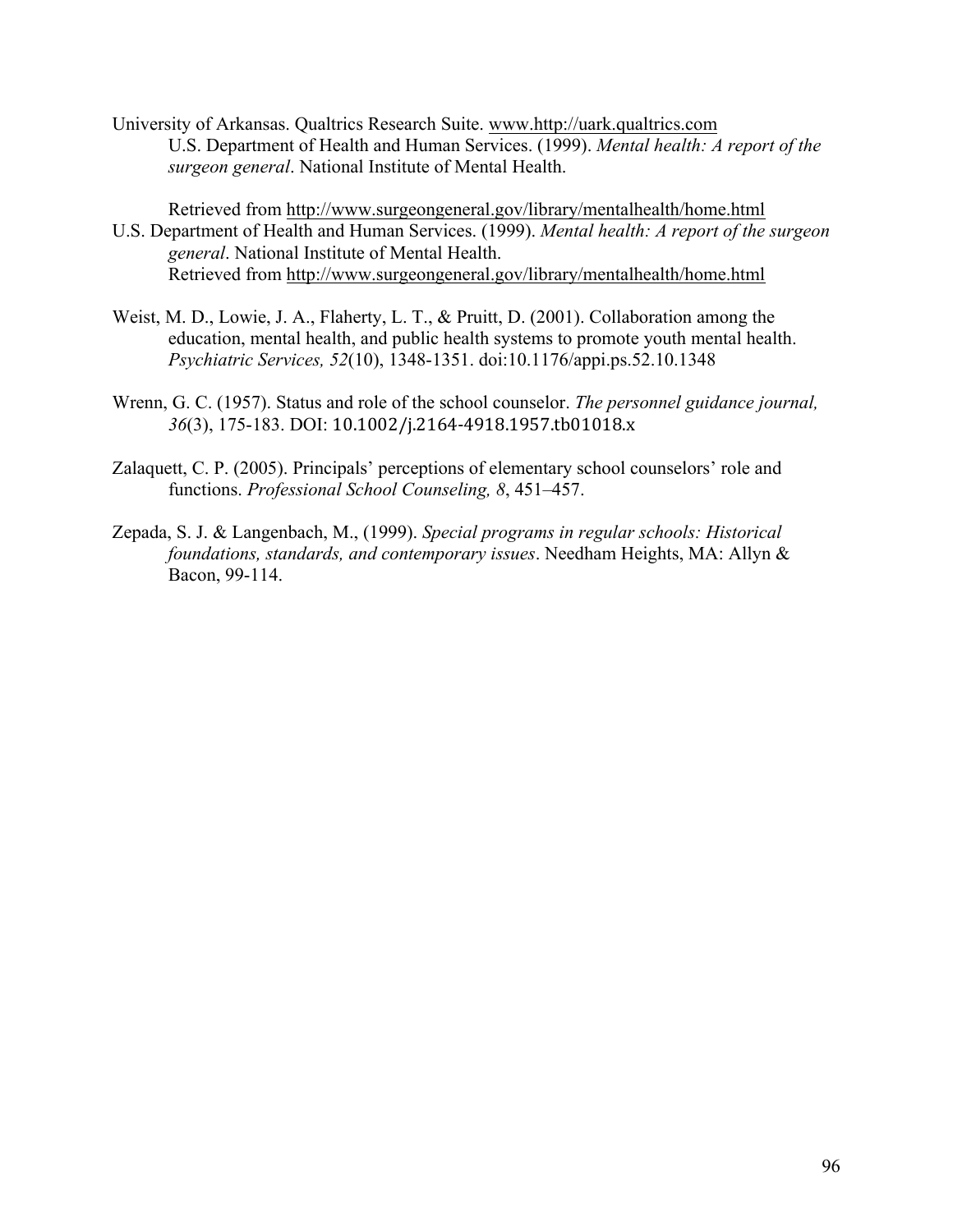#### Appendix A IRB Approval Letter



Office of Research Compliance **Institutional Review Board** 

April 9, 2015

#### **MEMORANDUM**

| TO:                             | <b>Angela McCoy Harless</b><br><b>Kristin Higgins</b>                                                            |
|---------------------------------|------------------------------------------------------------------------------------------------------------------|
| <b>FROM:</b>                    | <b>Ro Windwalker</b><br><b>IRB Coordinator</b>                                                                   |
| RE:                             | <b>New Protocol Approval</b>                                                                                     |
| <b>IRB Protocol #:</b>          | 15-03-617                                                                                                        |
| Protocol Title:                 | A Comparison and Exploration of Arkansas Professional School<br><b>Counselor Activities across Poverty Level</b> |
| <b>Review Type:</b>             | $\Box$ EXEMPT $\Box$ EXPEDITED $\Box$ FULL IRB                                                                   |
| <b>Approved Project Period:</b> | Start Date: 04/09/2015 Expiration Date: 03/27/2015                                                               |

Your protocol has been approved by the IRB. Protocols are approved for a maximum period of one year. If you wish to continue the project past the approved project period (see above), you must submit a request, using the form Continuing Review for IRB Approved Projects, prior to the expiration date. This form is available from the IRB Coordinator or on the Research Compliance website (https://vpred.uark.edu/units/rscp/index.php). As a courtesy, you will be sent a reminder two months in advance of that date. However, failure to receive a reminder does not negate your obligation to make the request in sufficient time for review and approval. Federal regulations prohibit retroactive approval of continuation. Failure to receive approval to continue the project prior to the expiration date will result in Termination of the protocol approval. The IRB Coordinator can give you guidance on submission times.

This protocol has been approved for 300 participants. If you wish to make any modifications in the approved protocol, including enrolling more than this number, you must seek approval prior to implementing those changes. All modifications should be requested in writing (email is acceptable) and must provide sufficient detail to assess the impact of the change.

If you have questions or need any assistance from the IRB, please contact me at 109 MLKG Building, 5-2208, or irb@uark.edu.

109 MLKG . 1 University of Arkansas . Fayetteville, AR 72701-1201 . (479) 575-2208 . Fax (479) 575-6527 . Email irb@uark.edu The University of Arkansas is an equal opportunity/affin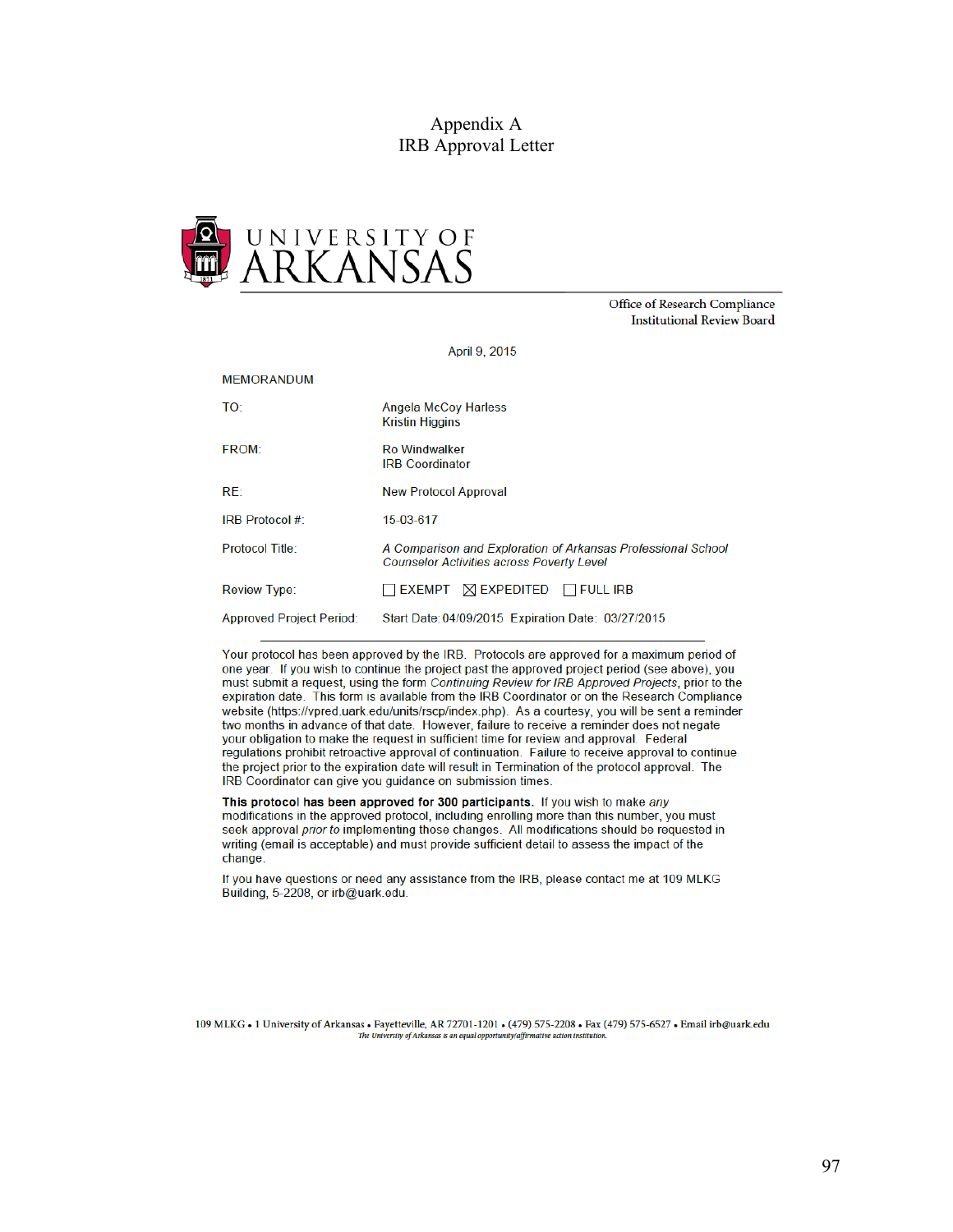### Appendix B

#### **Pre-Notice Email**

Dear Arkansas School Counselor:

A few days from now you will receive an email to participate in a brief survey for an important research project designed to advocate for Arkansas professional school counselors. This project is to measure how school counselors actually spend their time and how they would prefer to spend their time.

The purpose for this research project is to show Arkansas school administrators, school officials, and government officials the barriers school counselors face when trying to implement a comprehensive developmental model and to urge officials to make positive changes in policies and practices to allow school counselors to do what they were trained to do  $\sim$  facilitate students in their academic, career, and personal/social development.

Thank you for your time and consideration,

Angela McCoy Harless, M.S., L.P.C. Doctoral Candidate, University of Arkansas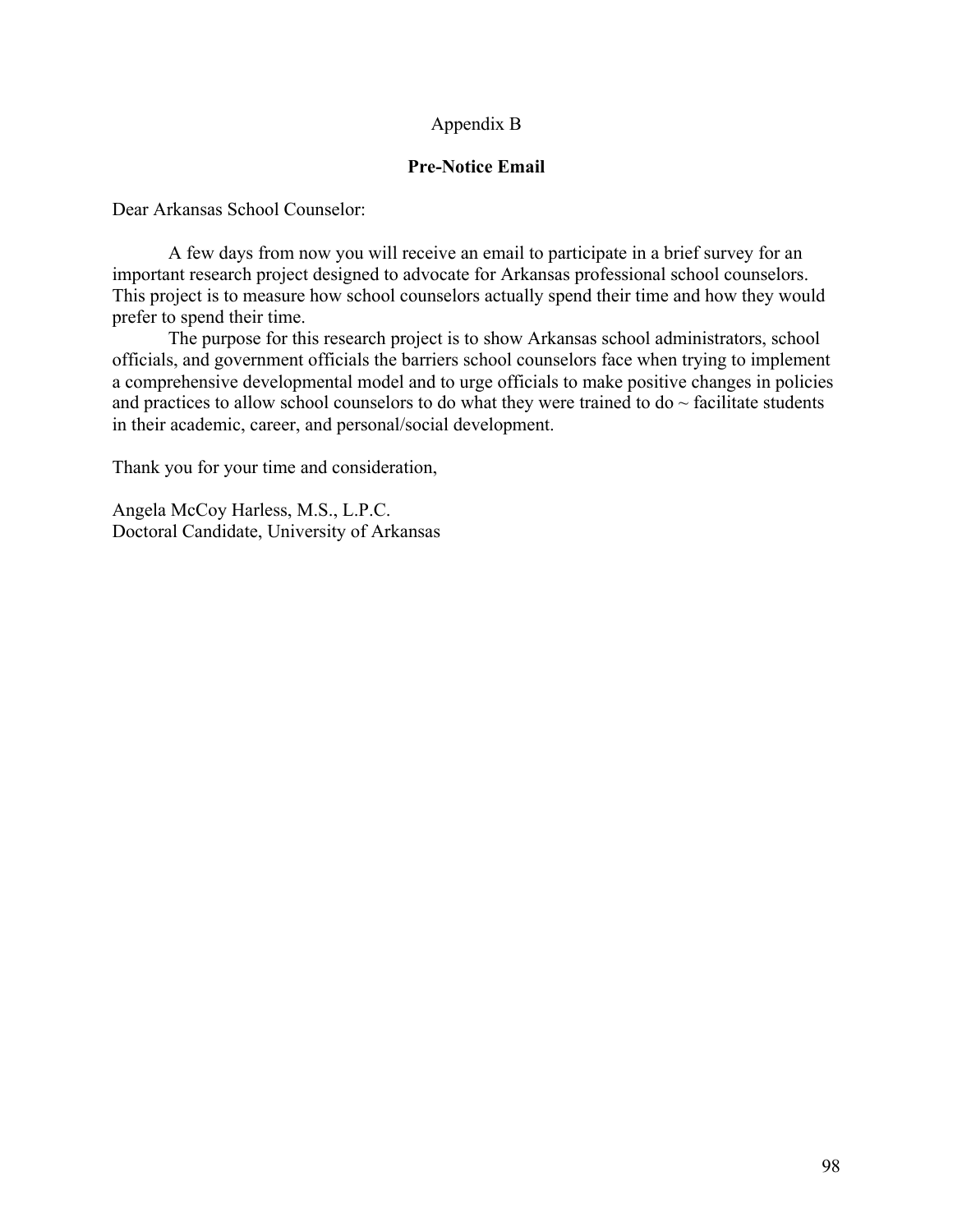#### Appendix C

#### **Survey Cover Letter**

Dear Arkansas School Counselor:

I am writing to ask for your assistance in a research project to benefit Arkansas school counselors. Having been a school counselor myself, I understand your time is limited. The brief survey with follow-up questions will take approximately 20 minutes to complete. The survey is designed to measure how Arkansas school counselors actually spend their time and how they would prefer to spend their time. I am also interested in your perceptions concerning the support you receive from administrators and other school staff, as well as thoughts concerning the barriers to providing a counseling program based on state and national standards and ASCA's suggested 80% of time to direct and indirect services to students. Your thoughts on the common practice of administrators being directors and supervisors will also be included.

As you know, there is a pervasive problem with the school districts in Arkansas reducing funds and counseling staff. School counseling programs are usually the first programs to go when it comes to budget cuts; leaving school counselors to cover more than one school campus or taking on other roles. This an unethical and illogical practice, especially when considering the large amount of research supporting the benefits of school counseling programs on student achievement, behavior, and post-secondary opportunities. The goal of this project is to help change this way of thinking and advocate for Arkansas school counselors and their school counseling programs.

It is my hope that you will volunteer to participate in this research project to give a voice to the school counseling professionals in Arkansas. To show my gratitude for your participation, your name will be added to a drawing for a \$50 gift certificate of your choice. Your participation will involve filling out a survey and consent form stating that your information may be used in this study. Some counselors may be asked for a 15-20 minute follow-up telephone interview to provide more in-depth information. This is *optional* and is not a requirement to participate in the survey. All counselors will be given a code to keep your name and information from being identified. All information will be kept confidential and locked in a secure location. Responses will be anonymously reported as a group and not as individuals.

Your results will be provided only to you. The full report of the study will be made available through professional publications and presentations. If you are interested in knowing more about this research study, or if you have any questions or concerns please feel free to contact me by phone at  $(xxx)$  xxx-xxxx or email at  $xxxxx@xxxx$ .

Thank you for your support, Angela McCoy Harless, M.S., L.P.C. Doctoral Candidate, University of Arkansas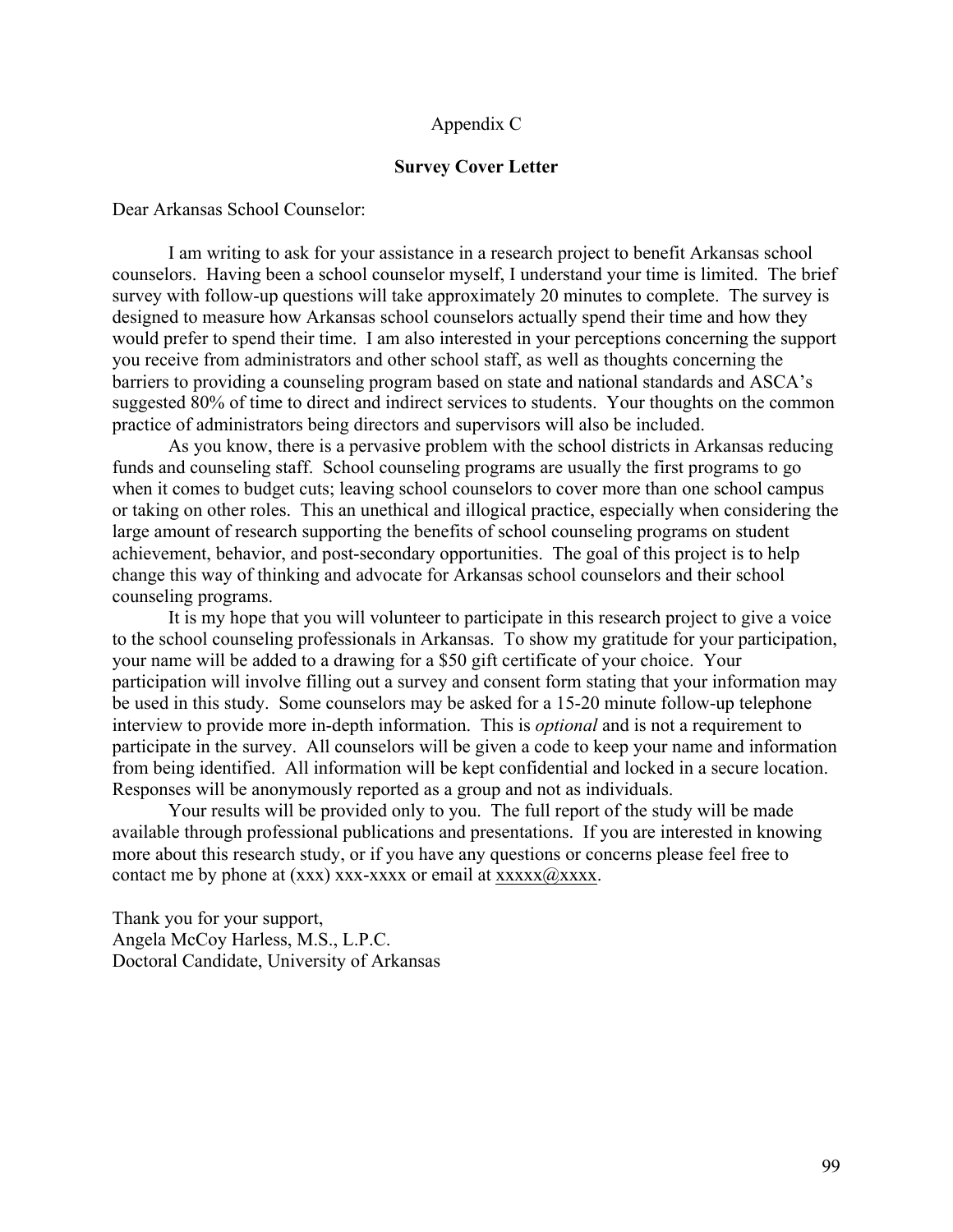#### Appendix D

#### **Thank You/Reminder Email**

Dear Arkansas Professional School Counselor:

This past week, you received a survey asking for your expert opinion on your experience as a professional school counselor in Arkansas. You were asked about your experience and thoughts concerning various barriers to providing a comprehensive school counseling program.

I am very grateful for your time and consideration in giving voice to the school counselors in the state of Arkansas. Your valuable input will help to advocate for school counselors and school counseling programs, and bring change to policies and practices in school districts across the state. If you have already completed and returned your survey, I thank you for your prompt reply. If you have not, please do so today. The more participants we have, the more support we have to be change agents for our profession.

If for some reason you did not receive a survey, or if it was misplaced or deleted from your email, please send me an email at xxxxx $\omega$ xxx or call me at xxx-xxx-xxx and I will send another copy to you by postal mail or email, whatever you prefer.

Thank you so much, Angela McCoy Harless, M.S., L.P.C. Doctoral Candidate, University of Arkansas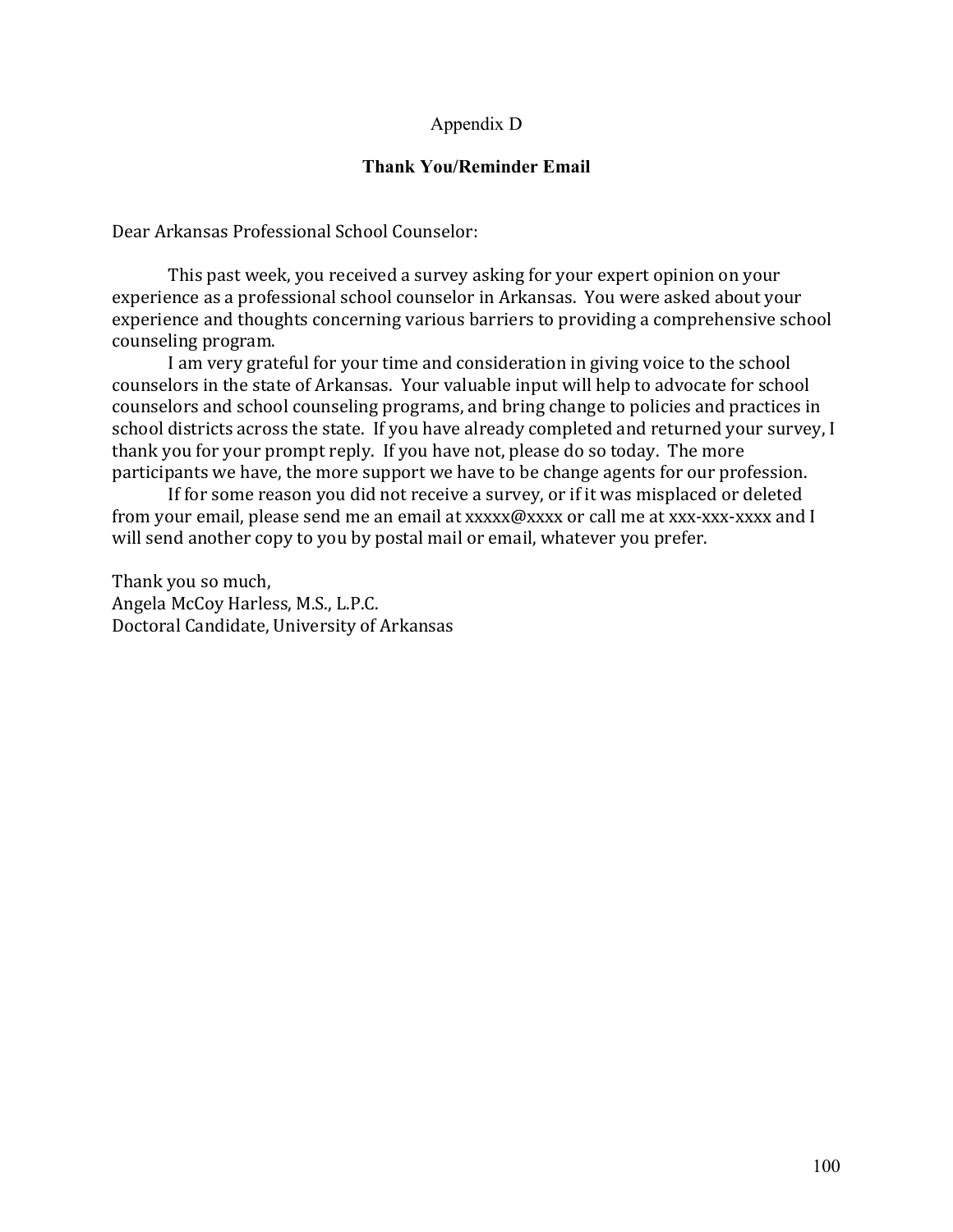### Appendix E

#### An Exploration of Arkansas Professional School Counselor Activities in High-Poverty **Schools Consent to Participate in a Research Project**

### **INVITATION TO PARTICIPATE**

You are invited to participate in a research class project about the counselor activities and barriers to providing direct/indirect services to students. You are being asked to participate in this project because you have experience as a professional school counselor in Arkansas.

### WHAT YOU SHOULD KNOW ABOUT THE RESEARCH PROJECT

*Who is the Principal Researcher?* Angela Harless, xxxxx@xxxx

*Who is the Dissertation Chair?* Dr. Kristin K. Higgins, xxxxx@xxxx

#### *What is the purpose of this research project?*

The purpose of this project is to school counselor perceptions about barriers to providing student services.

*Who will participate in this project?* There are  $30$  Arkansas school counselors participating  $(K-12)$ .

### *What am I being asked to do?*

Your participation will require the following: A survey with follow-up questions and an *optional* telephone or email interview may be requested.

*What are the possible risks or discomforts?* There are no anticipated risks in participation.

### *What are the possible benefits of this project?*

Participation may result in new knowledge about school counselor activities, insight into their own district's school counseling program, and feelings concerning support by administrators and school staff.

### *How long will the project last?*

The project will last two to three weeks. There will be a survey with follow-up questions interview (20 minutes) with a possible follow-up interview 5-7 days later.

*Will I receive compensation for my time and inconvenience if I choose to participate in this research project?*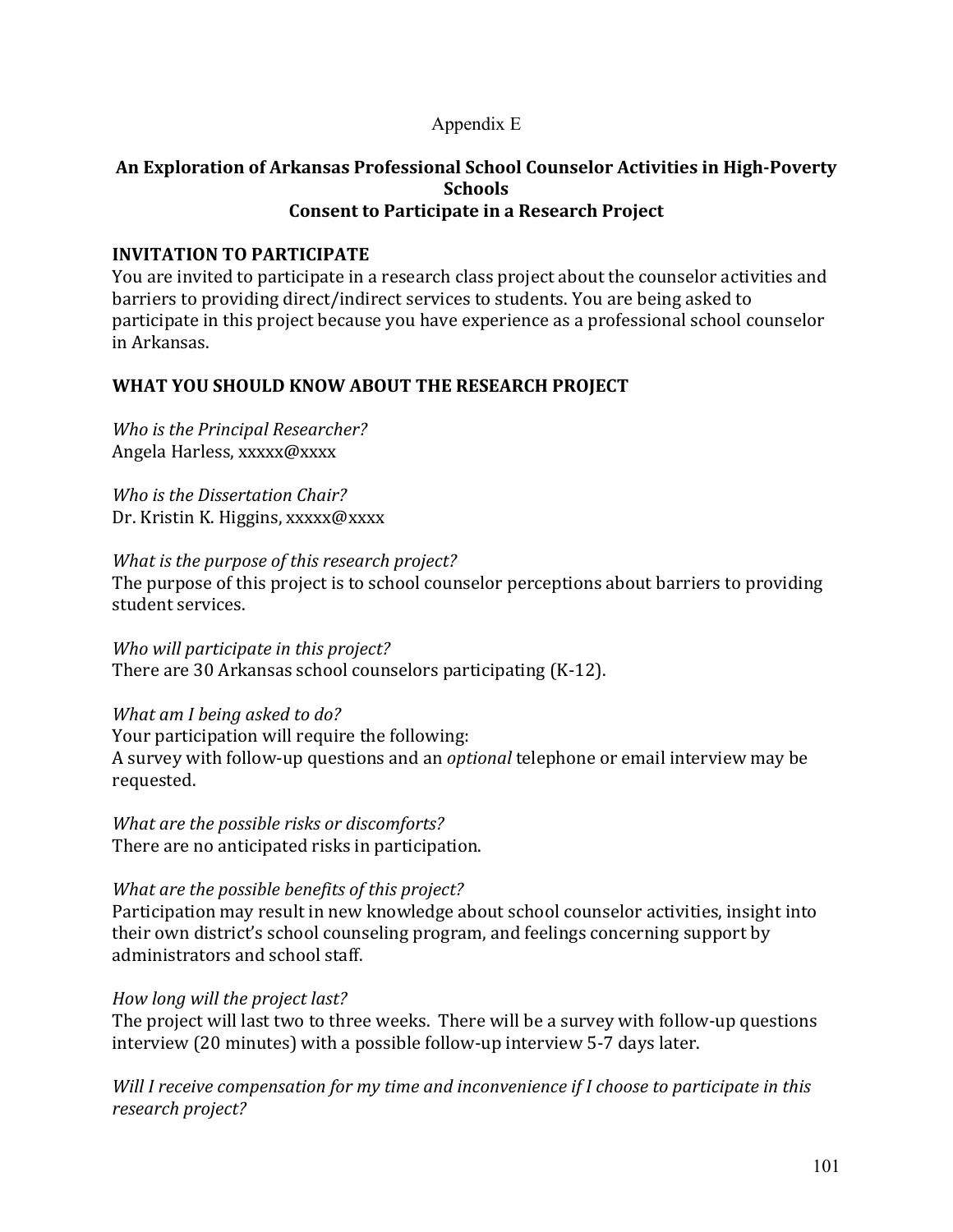There will be a drawing for a \$50 gift card of your choice and professional support from the results.

*Will I have to pay for anything?* 

No, there will be no cost associated with your participation.

#### *What are the options if I do not want to be in the project?*

If you do not want to be in this project, you may refuse to participate. Also, you may refuse to participate at any time during the project. Your job, relationship with your school district, the University of Arkansas, and/or national or state organization will not be affected in any way if you refuse to participate.

#### *How will my confidentiality be protected?*

All information will be kept confidential to the extent allowed by applicable State and Federal law.

All survey and interview responses and data will be coded (anonymous) and records will be locked in a secure area. Results will be presented at the University of Arkansas and possibly published. Any anecdotes from the interview will be presented as a group result or theme.

#### *Will I know the results of the project?*

At the conclusion of the project you will receive feedback about the results. You may contact the course instructor, Dr. Kristin Higgins, xxxxx@xxxx or the Principal Researcher, Angela Harless, xxxxx@xxxx. You will receive a copy of this form for your files.

### *What do I do if I have questions about the research project?*

You have the right to contact the Principal Researcher or Dissertation Chair as listed below for any questions about your rights as a participant, or to discuss any concerns about, or problems with the research.

Angela Harless, M.S., LAC 111 S. Chappelle Ashdown, AR 71822 xxx-xxx-xxxx xxxxx@xxxx

Dr. Kristin K. Higgins, Ph.D. Department of Rehabilitation, Human Resources, and Communication Disorders University of Arkansas 135 Graduate Education Building Fayetteville, AR 72701-1201 xxx-xxx-xxxx xxxxx@xxxx

I have read the above statement and have been able to ask questions and express concerns, which have been satisfactorily responded to by the investigator. I understand the purpose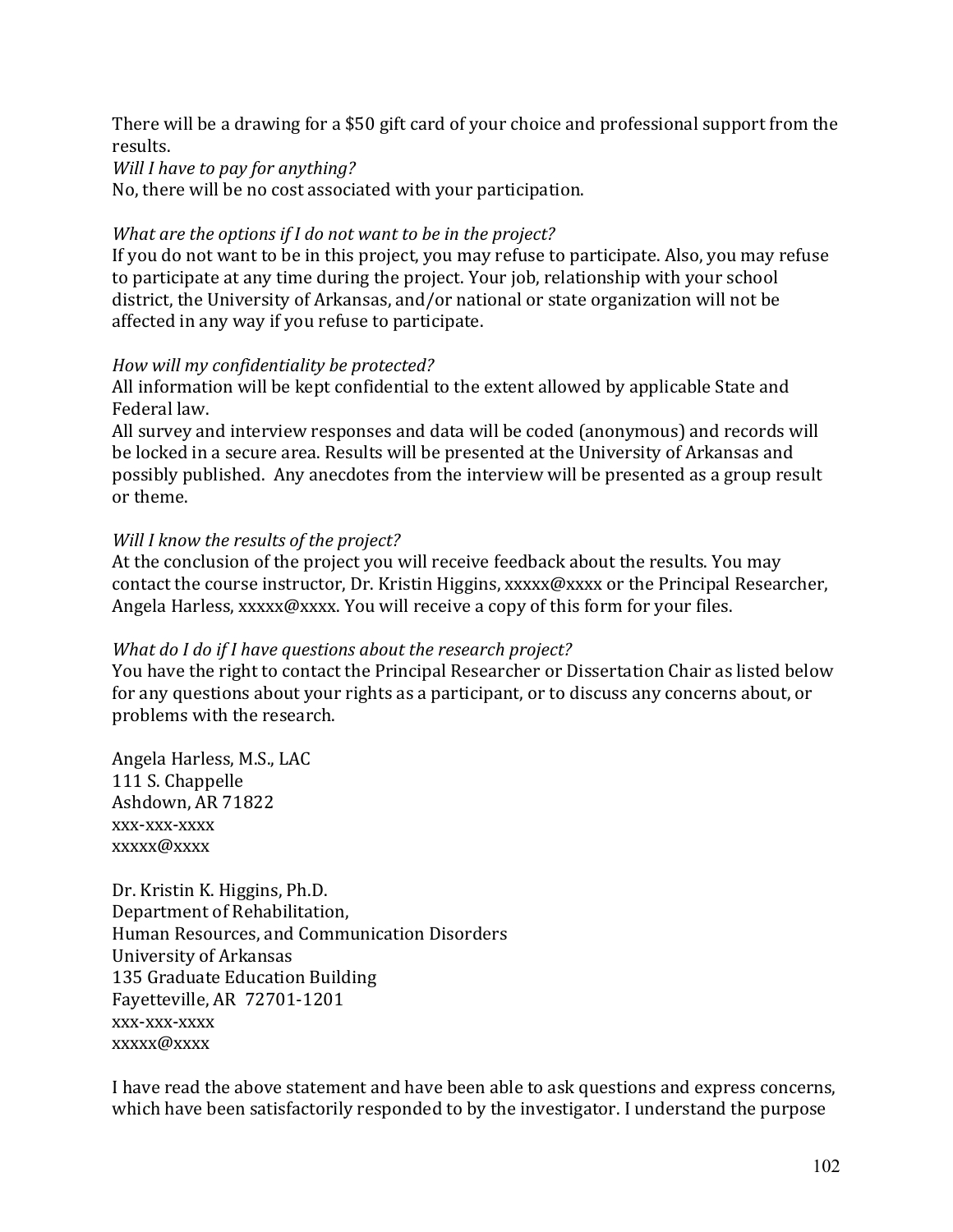of the project as well as the potential benefits and risks that are involved. I understand that participation is voluntary. I understand that significant new findings developed during this research will be shared with the participant. I understand that no rights have been waived by signing the consent form. I have been given a copy of the consent form.

Participant Signature

Researcher Signature

IRB #15-03-617 Approved: 04/09/2015 Expires: 03/26/2016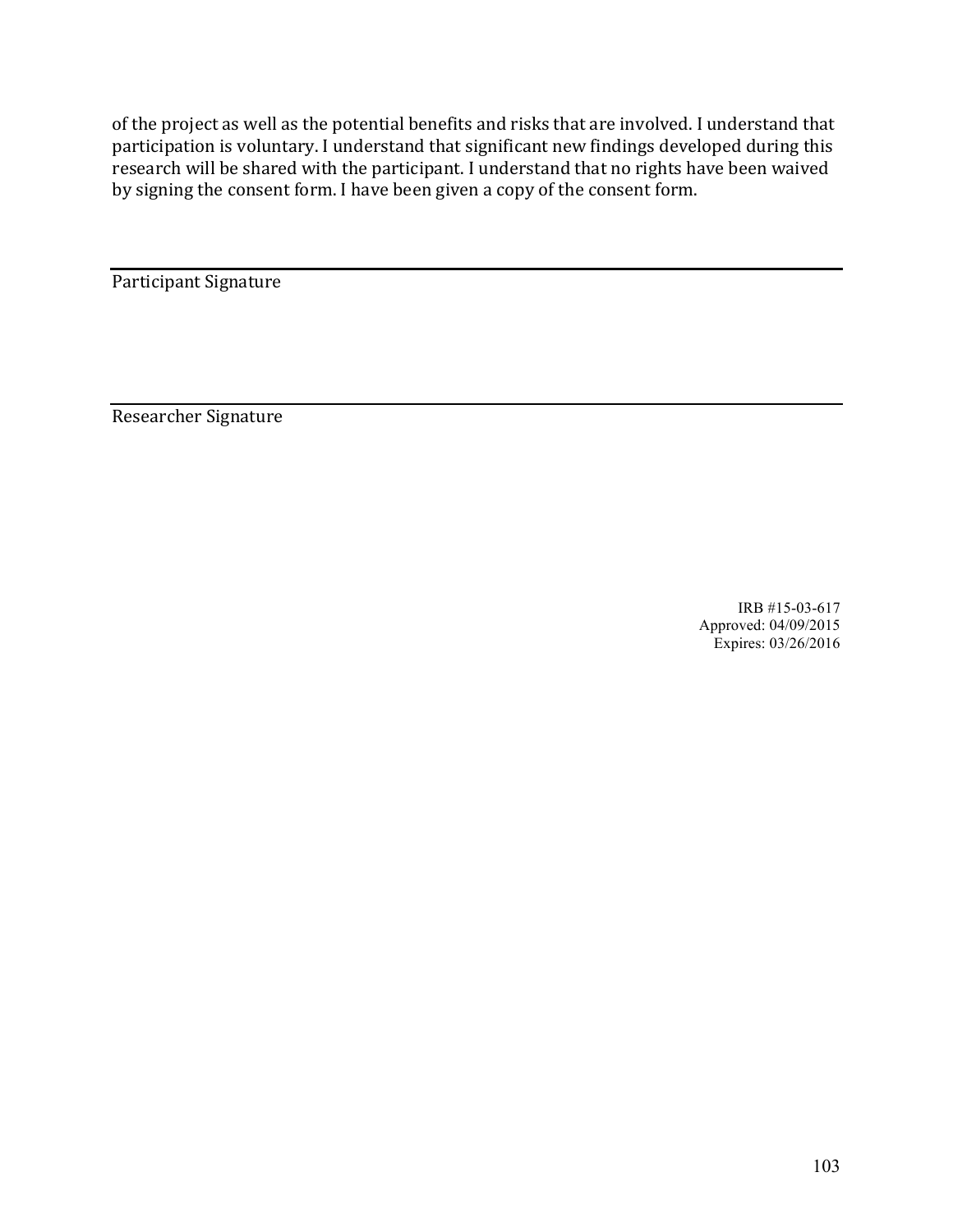### Appendix F

#### **Interview Request**

Dear Arkansas School Counselor,

You have been nominated by your professional school counseling associates in the state of Arkansas to participate in a brief semi-structured interview. You were chosen by other professionals because of your extensive knowledge and expertise in the field of school counseling. This interview will take approximately 15-20 minutes to complete. You have the option to either complete the interview via email or by telephone. If you choose to be interviewed by telephone, you may decide what day, time, and telephone number you would prefer. If you would like to assist in bringing deeper meaning to the survey results of this study in which you have participated and want to help your fellow school counselors in Arkansas, please send me a reply with your contact preference and I will get back with you to confirm your interview date/time, and contact preference. Your assistance is greatly appreciated.

Sincerely, Angela Harless

\* Please copy and paste the following to your reply.

**Name:** *>Your Name<*

**Three Preferred Dates & Times:**  $>$ date&time $\lt$ :  $>$ date&time $\lt$ :  $>$ date&time $\lt$ 

**Contact Preferrance:** (Email or Telephone)

**Email:** >your email address@xxx<

or

**\_\_\_\_\_ Telephone:** >your-preferred-telephone number<

*Interviews will be recorded for transcription, coded, and destroyed following transcription and review by this researcher for accuracy. Your personal information will not be included after data is transcribed and coded. Information will be kept confidential in the extent allowed by law and University policy.*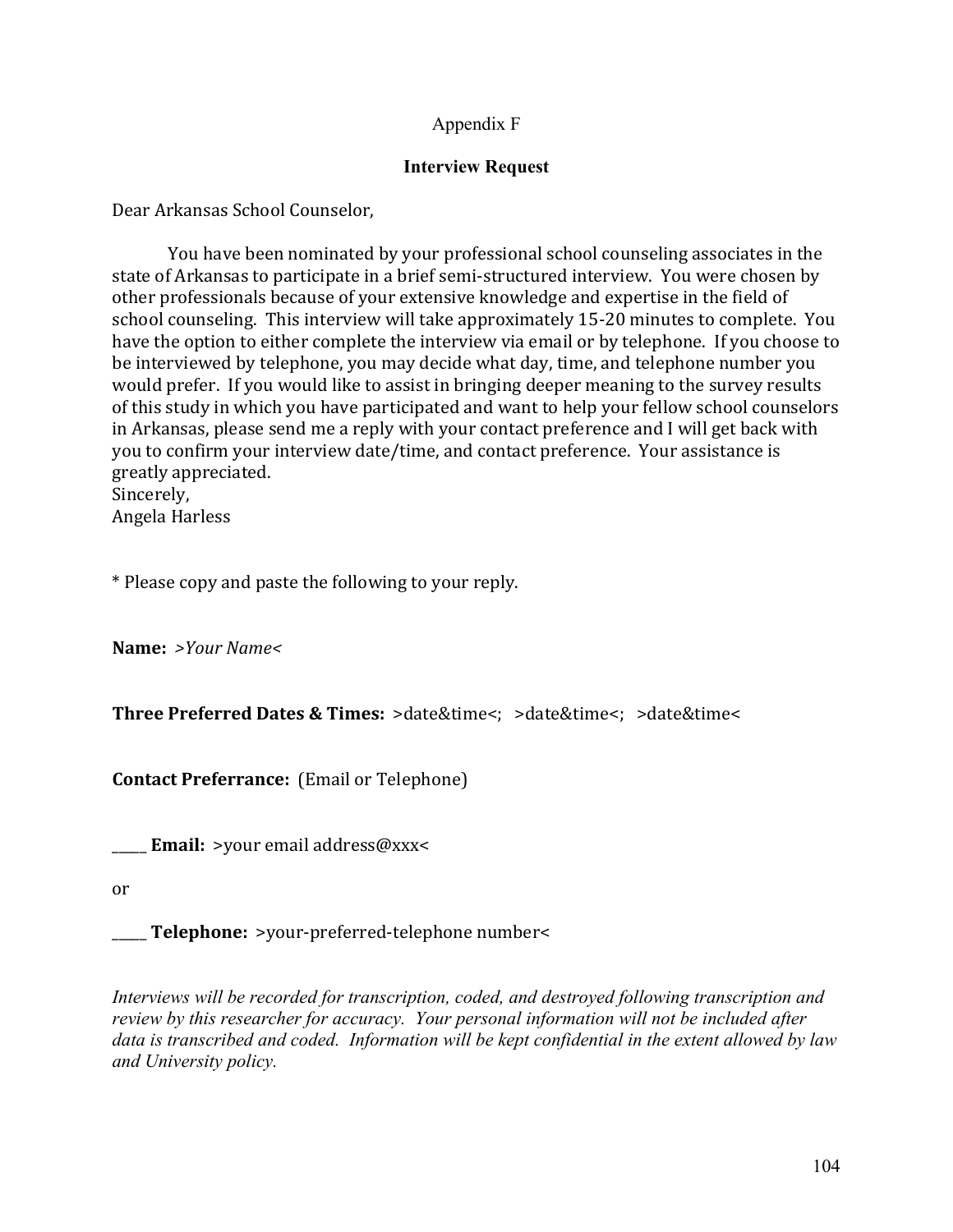## Appendix G

### **Demographic Questionnaire**

#### **Counselor Demographics**

*Please answer the following questions about you.*

1) Gender

o M

- o F
- 2) Ethnicity
	- o African-American
	- o Asian
	- o Caucasian
	- o Hispanic
	- o Other
- 3) Grade Level
	- o Elementary
	- o Middle
	- o Secondary
	- $\circ$  K-12

4) Number of years as a school counselor \_\_\_\_\_\_\_\_

- 5) Counselor certification Yes No
- 6) Member of a professional organization Yes \_\_\_\_\_ No \_\_\_\_\_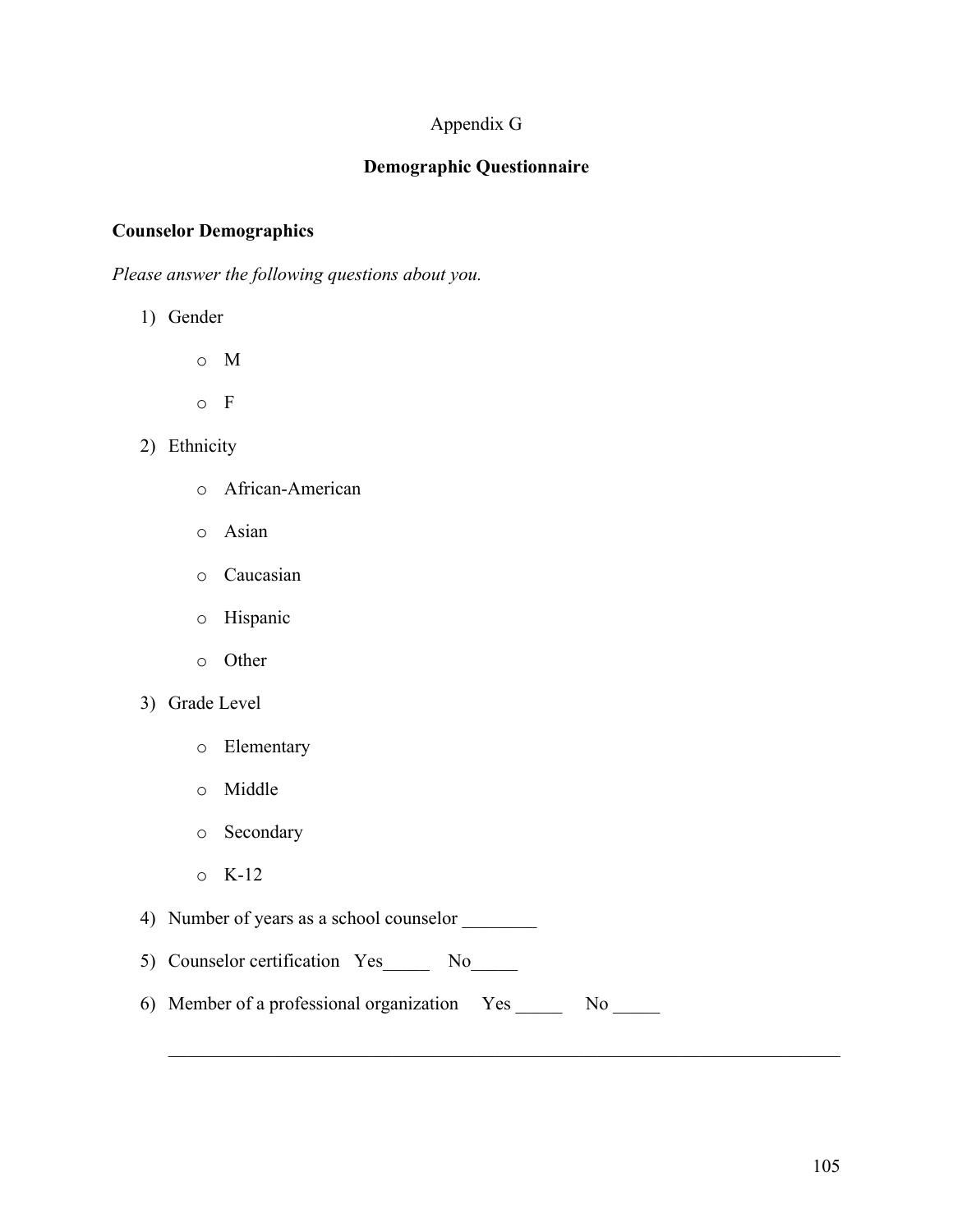7) Participated in leadership/advocacy within the past year? Yes No

 $\mathcal{L}_\text{max} = \mathcal{L}_\text{max} = \mathcal{L}_\text{max} = \mathcal{L}_\text{max} = \mathcal{L}_\text{max} = \mathcal{L}_\text{max} = \mathcal{L}_\text{max} = \mathcal{L}_\text{max} = \mathcal{L}_\text{max} = \mathcal{L}_\text{max} = \mathcal{L}_\text{max} = \mathcal{L}_\text{max} = \mathcal{L}_\text{max} = \mathcal{L}_\text{max} = \mathcal{L}_\text{max} = \mathcal{L}_\text{max} = \mathcal{L}_\text{max} = \mathcal{L}_\text{max} = \mathcal{$ 

8) School counseling director/supervisor:

Administrator Certified School Counselor

Other Counseling Professional None

### **School & Student Demographics**

*Please answer the following questions about your school.*

9) What is the percentage of minority students in your school:

 $0-25\%$  26-50% 51% - 75% 76 - 100%

10) Please check the socio-economic status of your student population: (\*Based on AR

Free/Reduced Lunch)

Low-Poverty (less than  $50\%$ )

Mid-Poverty  $(50\% - 74\%)$ 

High-Poverty (75% or more) \_\_\_\_\_

11) The student to counselor ratio in your school:

Less than  $250$   $250-450$  More than  $450$ 

12) Please check the location of your school: (\*\*See Map & Definition Below)

City Suburban Town Rural

\* Arkansas 2013-14 Free/Reduced Lunch:

http://www.arkansased.gov/divisions/fiscal-and-administrative-services/e-rate/freeand-reduced-school-lunch-data

\*\**Arkansas Location Code Map:* http://nces.ed.gov/ccd/PDF/states/AR.pdf

*City* – Urban area inside a City with population:  $>250,000$  to  $<100,000$ .

*Suburban* – Urban area outside of a City with population: >250,000 to <100,000.

*Town* – Urban Cluster area that is >35 miles to <10 miles from an Urbanized area.

*Rural* – An area that is <25 to >5 miles from an Urbanized area and >10 miles to <10 miles from and Urban Cluster.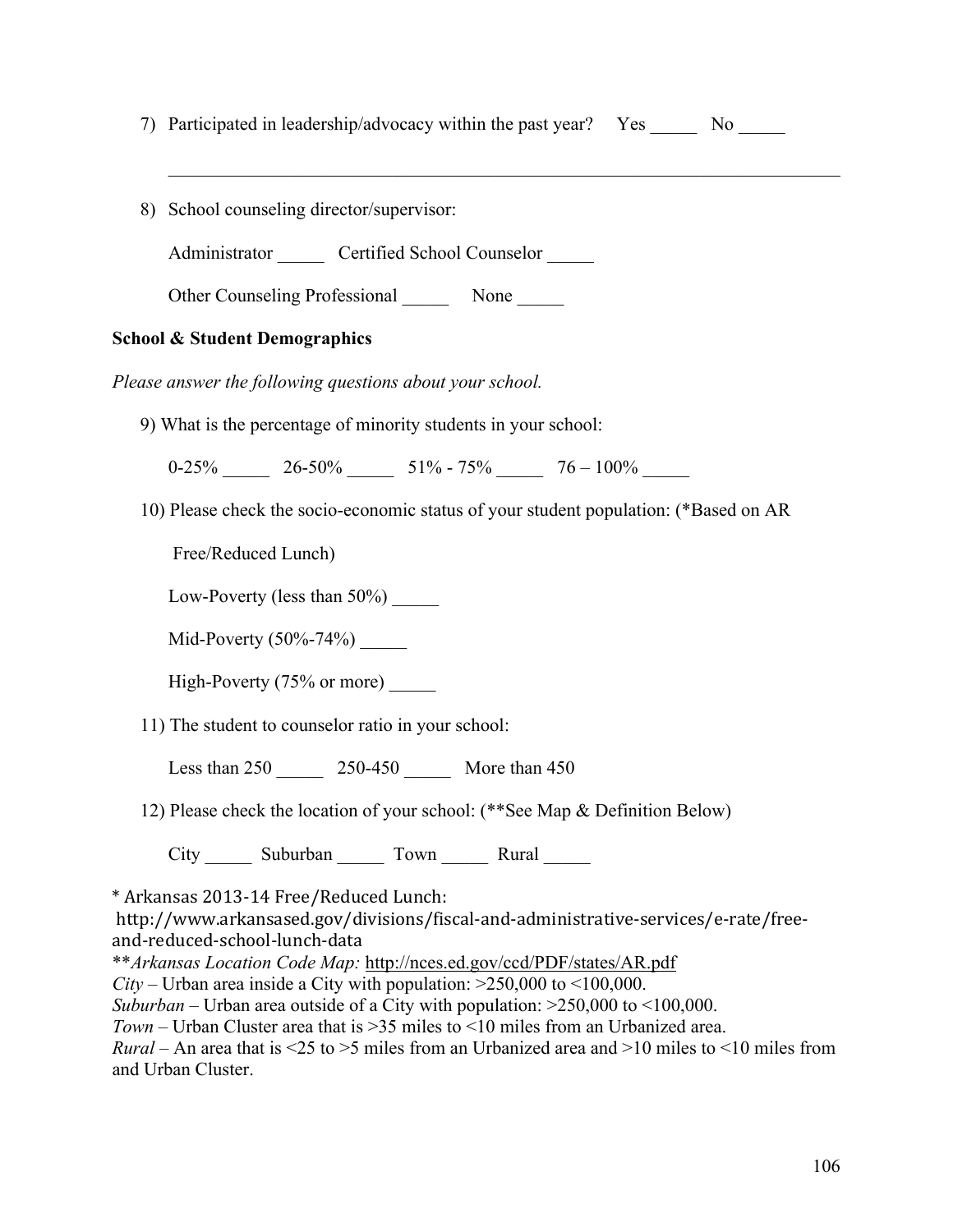### Appendix H

# **School Counselor Activity Rating Scale**

Below is a list of functions that may be performed by school counselors.

In Column 1, please write the number that indicates the frequency with which you ACTUALLY perform each function.

In Column 2, please write the number that indicate the frequency with which you would PREFER to perform each function.

#### *Please place the corresponding number in each box.*

**ACTUAL** (Column 1) **PREFER** (Column 2) *Ratings:* 1 = I never do this ; I would prefer to never do this  $2 =$  I rarely do this; I would prefer to rarely do this  $3 =$  I occasionally do this; I would prefer to occasionally do this 4 = I frequently do this; I would prefer to frequently do this 5 = I routinely do this; I would prefer to routinely do this

| $1 = never$ $2 = rarely$ $3 = occasionally$             | <b>ACTUAL</b> | <b>PREFER</b> |
|---------------------------------------------------------|---------------|---------------|
| $4 = frequency$ $5 = routing$                           |               |               |
| <b>Counseling Activities</b>                            |               |               |
| 1. Counsel with students regarding personal/family      |               |               |
| concerns                                                |               |               |
| 2. Counsel with students regarding school behavior      |               |               |
| 3. Counsel students regarding crisis/emergency issues   |               |               |
| 4. Counsel students regarding academic issues           |               |               |
| 5. Counsel with students regarding relationships (e.g., |               |               |
| family, friends, romantic)                              |               |               |
| 6. Provide small group counseling addressing            |               |               |
| relationship/social issues                              |               |               |
| 7. Provide small group counseling for academic issues   |               |               |
| 8. Conduct small groups regarding family/personal       |               |               |
| issues (e.g., divorce, death)                           |               |               |
| 9. Conduct small group counseling for students          |               |               |
| regarding substance abuse issues (own use or            |               |               |
| family/friend use)                                      |               |               |
| 10. Coordinate referrals for students and/or families   |               |               |
| to community or education professionals (e.g., mental   |               |               |
| health, speech pathology, medical assessment)           |               |               |
| 11. Follow-up on individual and group counseling        |               |               |
| participants                                            |               |               |
|                                                         |               |               |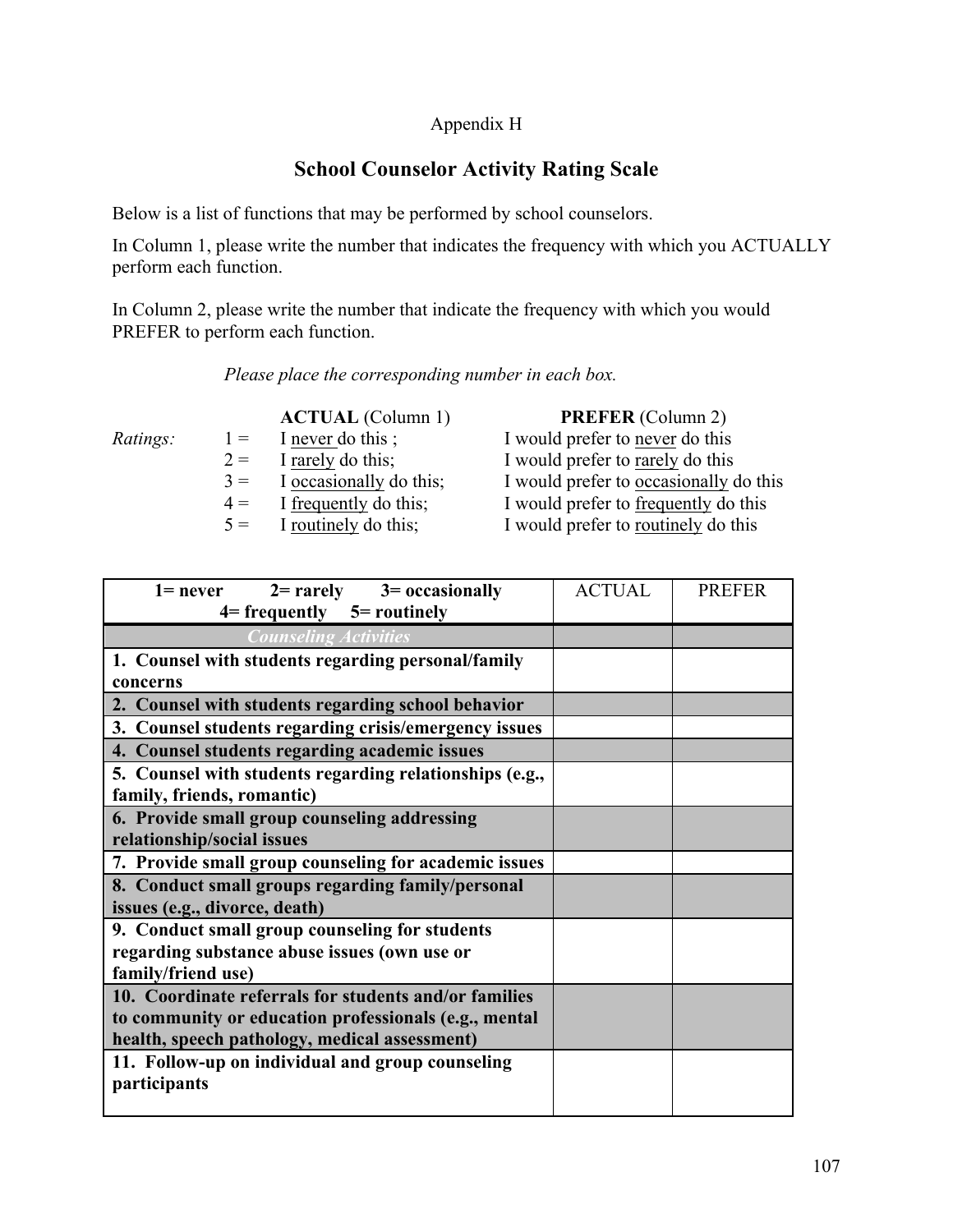| <b>Consultation Activities</b>                             |  |
|------------------------------------------------------------|--|
| 12. Consult with school staff concerning student           |  |
| behavior                                                   |  |
| 13. Conduct or coordinate teacher in-service               |  |
| programs                                                   |  |
| 14. Consult with parents regarding child/adolescent        |  |
| development issues                                         |  |
| 15. Conduct or coordinate parent education classes         |  |
| or workshops                                               |  |
| 16. Provide consultation for teachers regarding            |  |
| classroom management                                       |  |
| 17. Consult with community and school agencies             |  |
| concerning individual students                             |  |
| 18. Assist in identifying exceptional children (special    |  |
| education)                                                 |  |
| 19. Participate in team/grade level/ subject team          |  |
| meetings                                                   |  |
| 20. Provide consultation for administrators                |  |
| (regarding school policy, programs, staff and/or           |  |
| students)                                                  |  |
| <b>Curriculum Activities</b>                               |  |
| 21. Conduct classroom activities to introduce yourself     |  |
| and explain the counseling program to all students         |  |
| 22. Conduct classroom lessons addressing career            |  |
| development and the world of work                          |  |
| 23. Conduct classroom lessons on various personal          |  |
| and/or social traits (e.g., responsibility, respect, etc.) |  |
| 24. Conduct classroom lessons on relating to others        |  |
| (family, friends)                                          |  |
| 25. Conduct classroom lessons on personal growth           |  |
| and development issues                                     |  |
| 26. Conduct classroom lessons on conflict resolution       |  |
| 27. Conduct classroom lessons regarding substance          |  |
| abuse                                                      |  |
| 28. Conduct classroom lessons on personal safety           |  |
| issues                                                     |  |
| 29. Coordinate special events and programs for             |  |
| school around academic, career, or personal/social         |  |
| issues (e.g., career day, drug awareness week, test        |  |
| prep)                                                      |  |
| <b>Coordination Activities</b>                             |  |
| 30. Coordinate and maintain a comprehensive school         |  |
| counseling program                                         |  |
| 31. Inform parents about the role, training, program,      |  |
| and interventions of a school counselor within the         |  |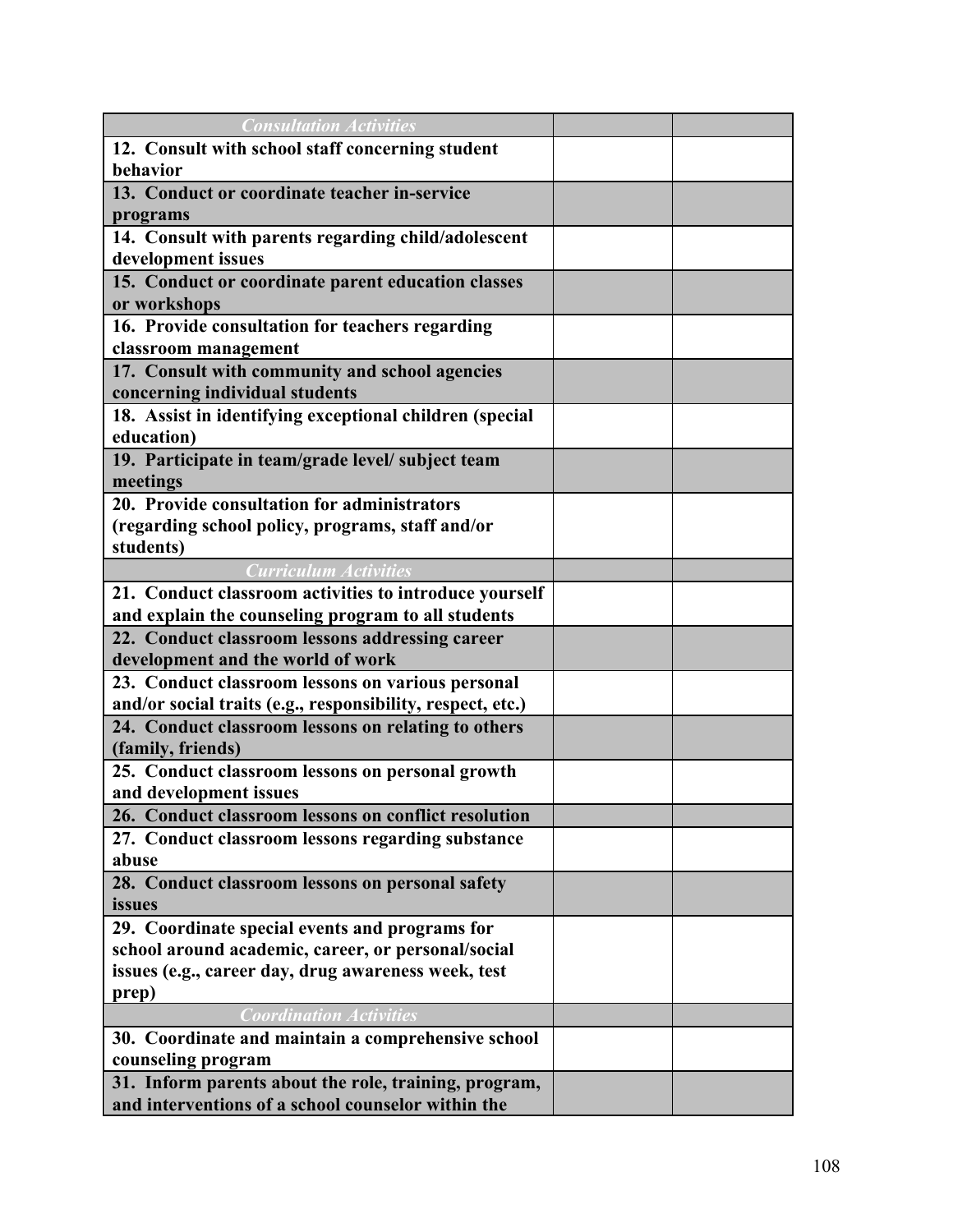| context of your school                                  |  |
|---------------------------------------------------------|--|
| 32. Coordinate school-wide response for crisis          |  |
| management and intervention                             |  |
| 33. Inform teachers/administrators about the role,      |  |
| training, program, and interventions of a school        |  |
| counselor within the context of your school.            |  |
| 34. Keep of track of how time is being spent on the     |  |
| functions that you perform                              |  |
| 35. Attend professional development activities (e.g.,   |  |
| state conferences, local in-services)                   |  |
| 36. Coordinate with an advisory team to analyze and     |  |
| respond to school counseling program needs              |  |
| 37. Coordinate a peer facilitation/peer mediation       |  |
| program                                                 |  |
| 38. Formally evaluate student progress as a result of   |  |
| participation in individual/group counseling from       |  |
| student, teacher and/or parent perspectives.            |  |
| 39. Conduct needs assessments and counseling            |  |
| program evaluations from parents, faculty and/or        |  |
| students                                                |  |
| 40. Coordinate orientation process/activities for       |  |
| students                                                |  |
| "Other" Activities                                      |  |
| 41. Participate on committees within the school         |  |
| 42. Coordinate the standardized testing program         |  |
|                                                         |  |
| 43. Organize outreach to low-income families (i.e.,     |  |
| Thanksgiving dinners, Holiday families, weekly snack    |  |
| packs)                                                  |  |
| 44. Enroll students in and/or withdraw students from    |  |
| school                                                  |  |
| 45. Respond to health issues (e.g., check for lice, eye |  |
| screening)                                              |  |
| 46. Handle discipline of students                       |  |
| 47. Substitute teach and/or cover classes for teachers  |  |
| at your school                                          |  |
| 48. Maintain & complete educational records/reports     |  |
| (cumulative files, test scores, attendance reports,     |  |
| drop-out reports, etc.)                                 |  |
| 49. Perform hall, bus, cafeteria duty & other           |  |
| monitoring                                              |  |
| 50. Schedule students for classes                       |  |
| 51. Calculate GPAs and/or print out grade reports       |  |
| 52. Enter student data into school management           |  |
| system                                                  |  |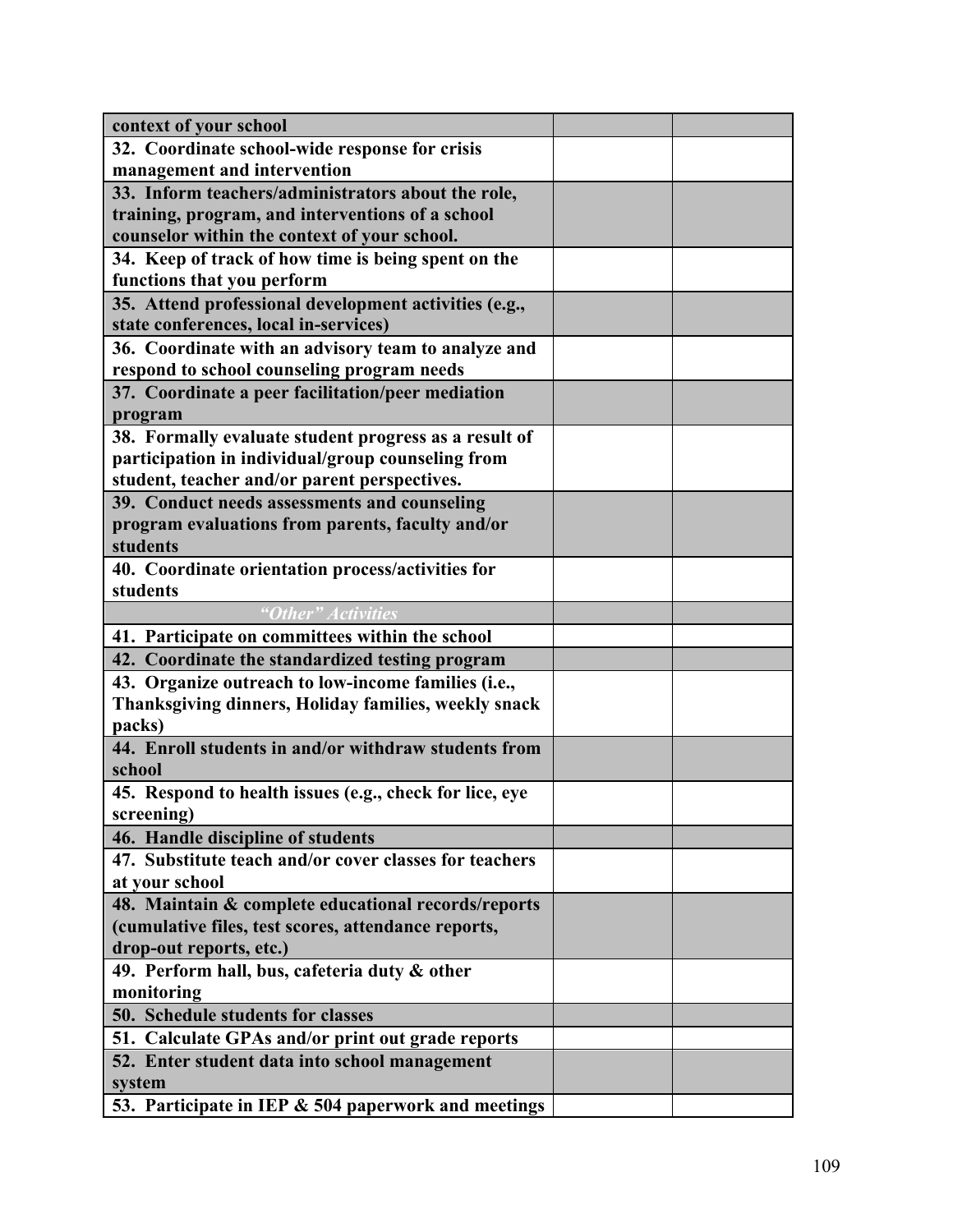| 54. Attend school functions (e.g., ballgames, special<br>events, performances, award ceremonies, field trips) |  |
|---------------------------------------------------------------------------------------------------------------|--|
| 55. Assist and/or perform administrative duties                                                               |  |

 $*$  Reproduced with permission of the copyright owner  $\sim$  Janna L. Scarborough

\* Adaptions were made to the subscale labeled "other" by this researcher.

Scarborough, J. L. (2005). The School Counselor Activity Rating Scale: An Instrument for Gathering Process Data. *Professional School Counseling, 8(3)*, 274-283.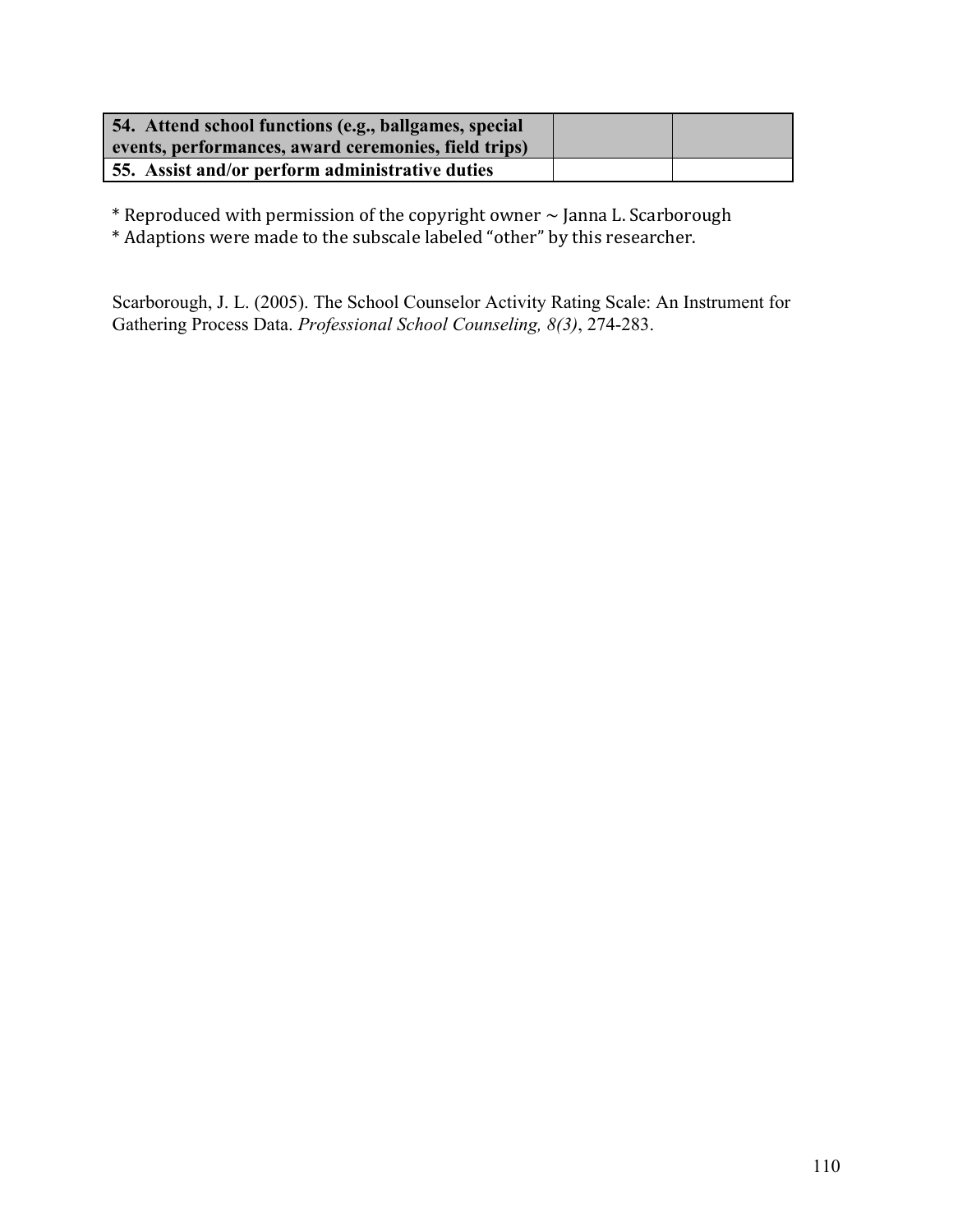### Appendix I

#### **Follow-up Questionnaire**

*Please answer the following questions. Explanations are encouraged but not required.*

1) Do you spend the ASCA suggested 80% of your time to direct/indirect services for students? Yes \_\_\_\_\_\_ or No \_\_\_\_\_ If not, what is your estimated percent of time devoted to these services? 2) Do you spend more than 50% of your time on non-counseling duties? Yes or No What is your estimated time spent on non-counseling duties? \_\_\_\_\_\_% 3) What services do you feel are most needed in your school?  $\mathcal{L}_\mathcal{L} = \{ \mathcal{L}_\mathcal{L} = \{ \mathcal{L}_\mathcal{L} = \{ \mathcal{L}_\mathcal{L} = \{ \mathcal{L}_\mathcal{L} = \{ \mathcal{L}_\mathcal{L} = \{ \mathcal{L}_\mathcal{L} = \{ \mathcal{L}_\mathcal{L} = \{ \mathcal{L}_\mathcal{L} = \{ \mathcal{L}_\mathcal{L} = \{ \mathcal{L}_\mathcal{L} = \{ \mathcal{L}_\mathcal{L} = \{ \mathcal{L}_\mathcal{L} = \{ \mathcal{L}_\mathcal{L} = \{ \mathcal{L}_\mathcal{$ 4) Do you feel supported by the school faculty, staff, administrators, and school board? Most of the time Sometimes Rarely Reserves Explain.  $\mathcal{L}_\mathcal{L} = \{ \mathcal{L}_\mathcal{L} = \{ \mathcal{L}_\mathcal{L} = \{ \mathcal{L}_\mathcal{L} = \{ \mathcal{L}_\mathcal{L} = \{ \mathcal{L}_\mathcal{L} = \{ \mathcal{L}_\mathcal{L} = \{ \mathcal{L}_\mathcal{L} = \{ \mathcal{L}_\mathcal{L} = \{ \mathcal{L}_\mathcal{L} = \{ \mathcal{L}_\mathcal{L} = \{ \mathcal{L}_\mathcal{L} = \{ \mathcal{L}_\mathcal{L} = \{ \mathcal{L}_\mathcal{L} = \{ \mathcal{L}_\mathcal{$  $\mathcal{L}_\text{max} = \mathcal{L}_\text{max} = \mathcal{L}_\text{max} = \mathcal{L}_\text{max} = \mathcal{L}_\text{max} = \mathcal{L}_\text{max} = \mathcal{L}_\text{max} = \mathcal{L}_\text{max} = \mathcal{L}_\text{max} = \mathcal{L}_\text{max} = \mathcal{L}_\text{max} = \mathcal{L}_\text{max} = \mathcal{L}_\text{max} = \mathcal{L}_\text{max} = \mathcal{L}_\text{max} = \mathcal{L}_\text{max} = \mathcal{L}_\text{max} = \mathcal{L}_\text{max} = \mathcal{$ 5) Do you have a collaborative relationship with your principal? In other words, does your principal value your opinion and act on it as well? Most of the time \_\_\_\_\_\_\_\_ Sometimes \_\_\_\_\_\_\_\_ Rarely \_\_\_\_\_\_ Explain (Optional).  $\mathcal{L}_\text{max} = \mathcal{L}_\text{max} = \mathcal{L}_\text{max} = \mathcal{L}_\text{max} = \mathcal{L}_\text{max} = \mathcal{L}_\text{max} = \mathcal{L}_\text{max} = \mathcal{L}_\text{max} = \mathcal{L}_\text{max} = \mathcal{L}_\text{max} = \mathcal{L}_\text{max} = \mathcal{L}_\text{max} = \mathcal{L}_\text{max} = \mathcal{L}_\text{max} = \mathcal{L}_\text{max} = \mathcal{L}_\text{max} = \mathcal{L}_\text{max} = \mathcal{L}_\text{max} = \mathcal{$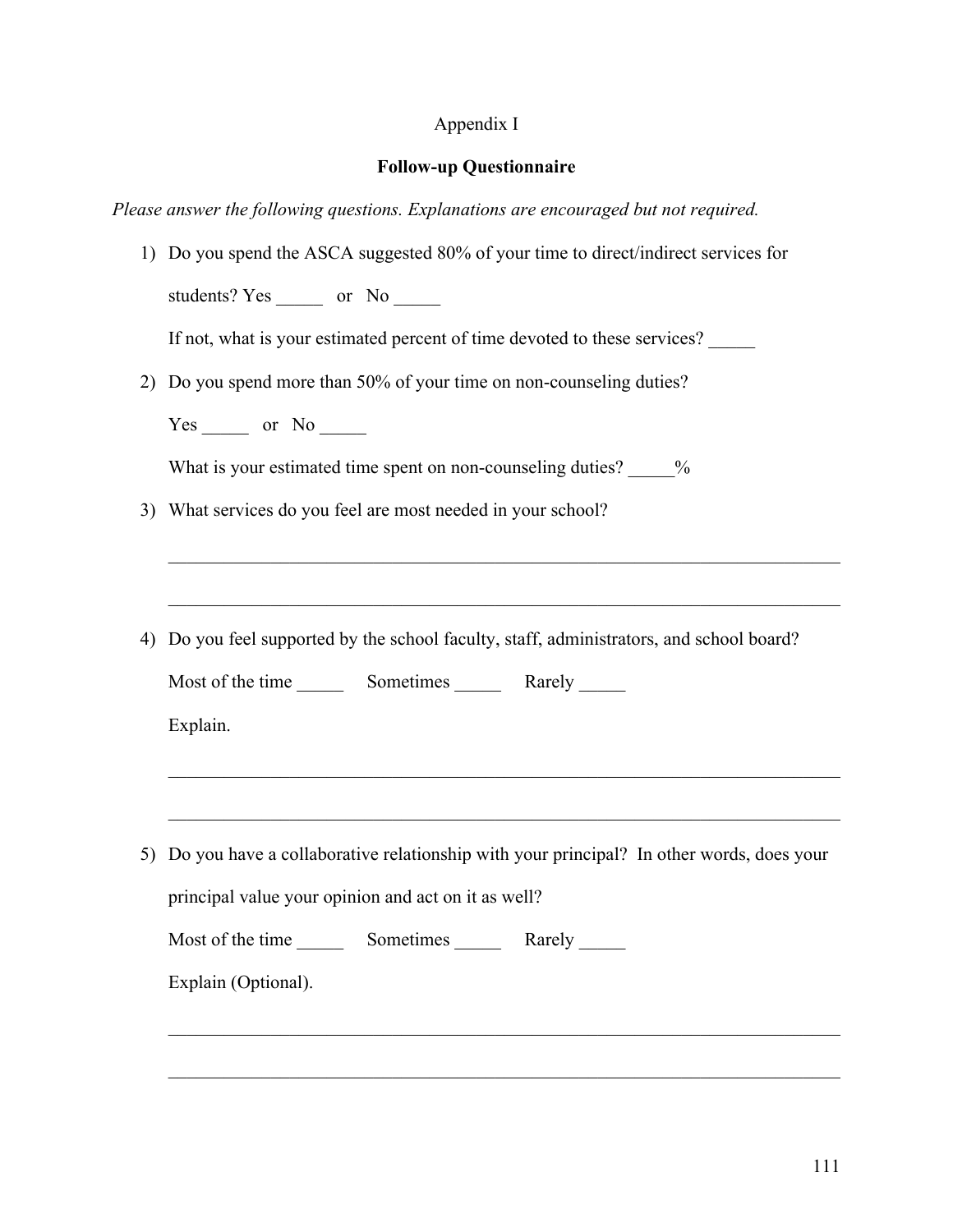|    | 6) Do you feel your principal has faith in your knowledge and skills in using basic           |
|----|-----------------------------------------------------------------------------------------------|
|    | therapeutic techniques? Yes ______ or No ______                                               |
|    | Give an example that supports this view (Optional).                                           |
|    |                                                                                               |
|    |                                                                                               |
| 7) | Have you ever informed your principal or other school officials about the role of the         |
|    | school counselor based on the ASCA National Model? Yes _______ or No ______                   |
| 8) | Were any changes made as a result? Yes ______ or No ______                                    |
|    | Example (Optional).                                                                           |
|    |                                                                                               |
|    |                                                                                               |
| 9) | Have you ever asked your director or principal to reduce non-counseling duties in order       |
|    | to perform more appropriate counseling activities? Yes ________ or No ______                  |
|    | 10) Were any changes made as a result? Yes _______ or No ______                               |
|    | Provide and example.                                                                          |
|    |                                                                                               |
|    |                                                                                               |
|    | 11) Would you be willing to participate in a short telephone or email interview to share your |
|    | own unique experience in working with low, mid, and high-poverty student populations?         |

If so, please provide a contact number and the best time to reach you.

12) Please name some professional school counselors you believe would be willing and able to provide in-depth knowledge about issues preventing Arkansas school counselors from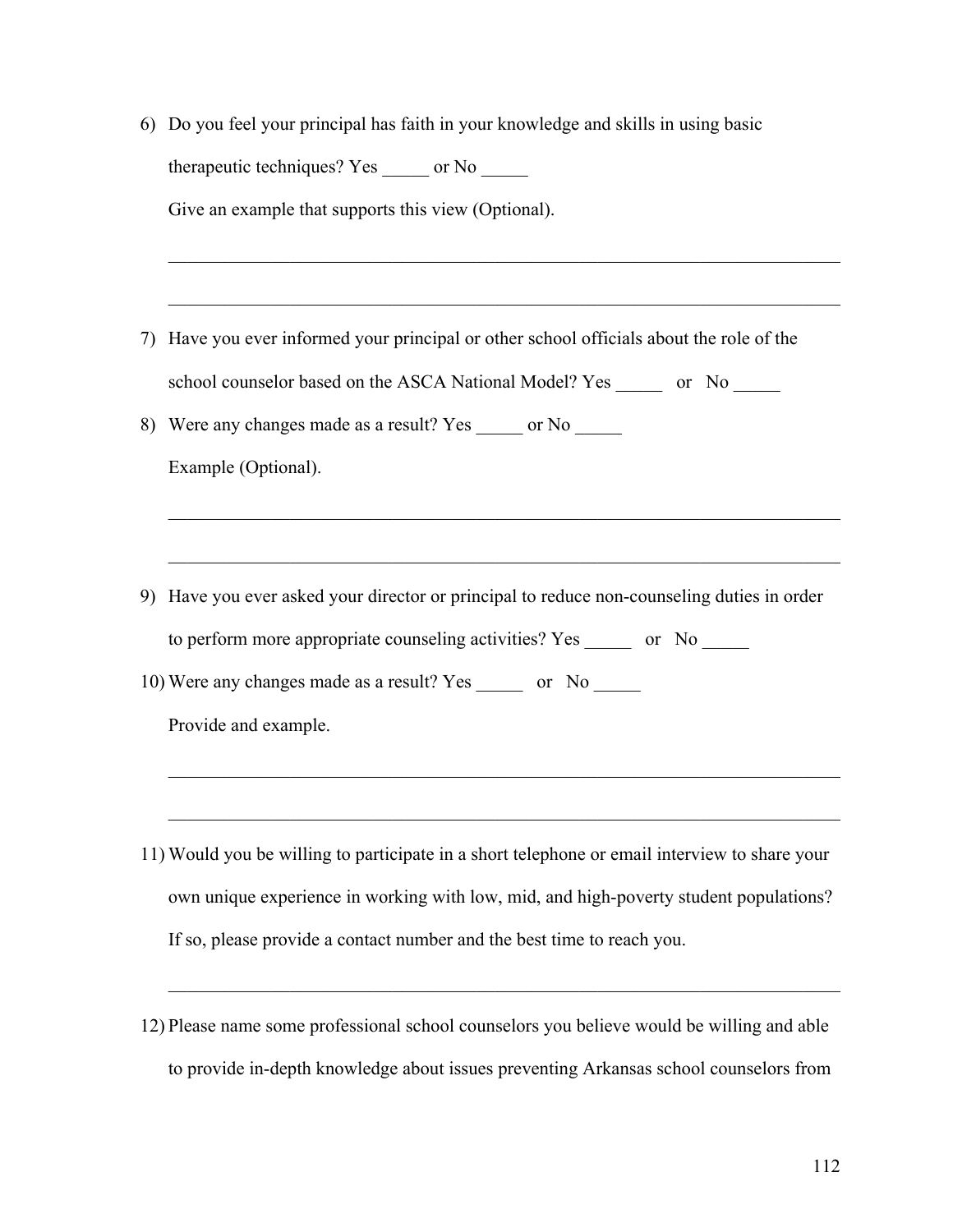performing preferred activities in low, mid, and high-poverty schools. Please provide contact information for each.

 $\mathcal{L}_\mathcal{L} = \{ \mathcal{L}_\mathcal{L} = \{ \mathcal{L}_\mathcal{L} = \{ \mathcal{L}_\mathcal{L} = \{ \mathcal{L}_\mathcal{L} = \{ \mathcal{L}_\mathcal{L} = \{ \mathcal{L}_\mathcal{L} = \{ \mathcal{L}_\mathcal{L} = \{ \mathcal{L}_\mathcal{L} = \{ \mathcal{L}_\mathcal{L} = \{ \mathcal{L}_\mathcal{L} = \{ \mathcal{L}_\mathcal{L} = \{ \mathcal{L}_\mathcal{L} = \{ \mathcal{L}_\mathcal{L} = \{ \mathcal{L}_\mathcal{$ 

 $\mathcal{L}_\mathcal{L} = \{ \mathcal{L}_\mathcal{L} = \{ \mathcal{L}_\mathcal{L} = \{ \mathcal{L}_\mathcal{L} = \{ \mathcal{L}_\mathcal{L} = \{ \mathcal{L}_\mathcal{L} = \{ \mathcal{L}_\mathcal{L} = \{ \mathcal{L}_\mathcal{L} = \{ \mathcal{L}_\mathcal{L} = \{ \mathcal{L}_\mathcal{L} = \{ \mathcal{L}_\mathcal{L} = \{ \mathcal{L}_\mathcal{L} = \{ \mathcal{L}_\mathcal{L} = \{ \mathcal{L}_\mathcal{L} = \{ \mathcal{L}_\mathcal{$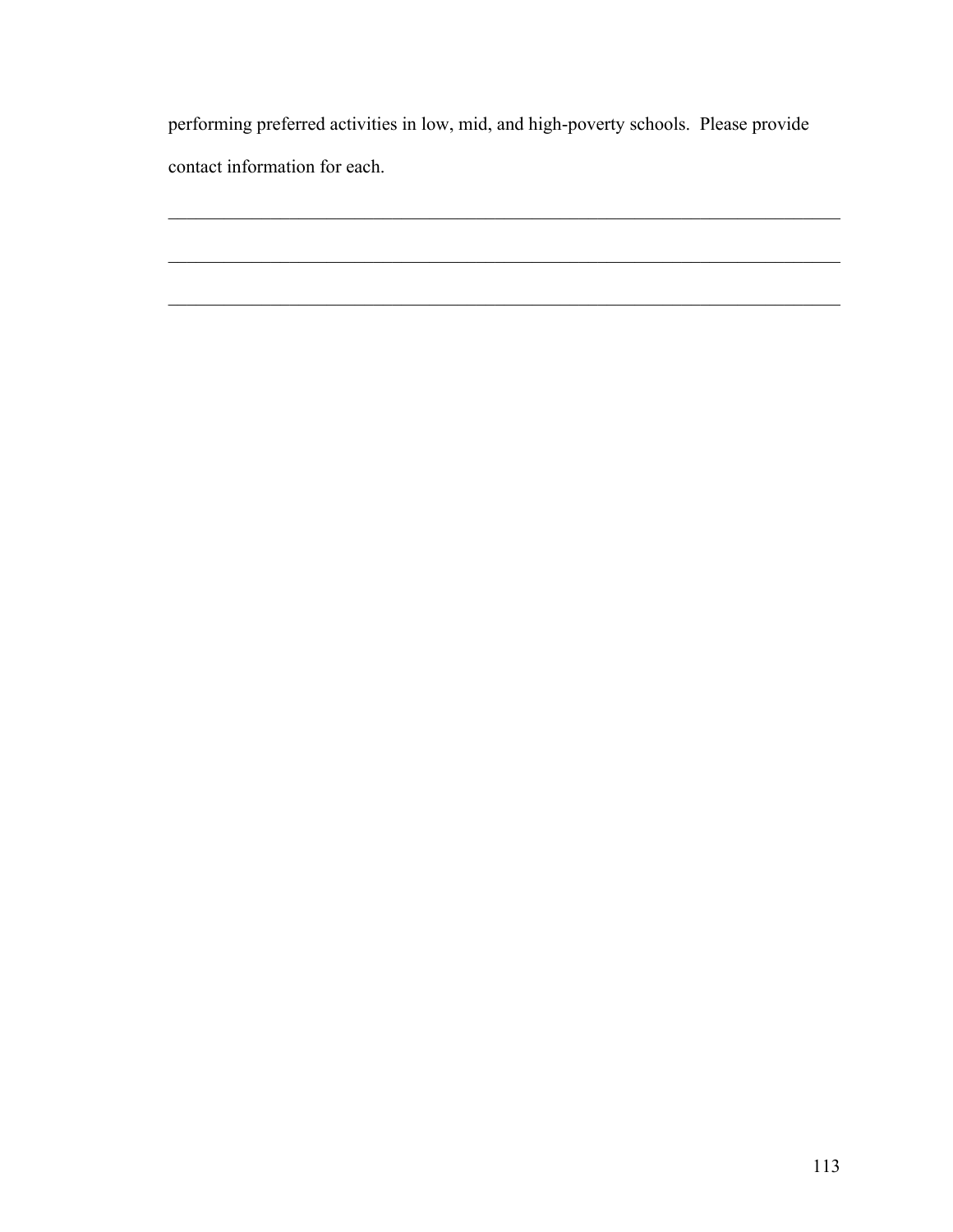#### Appendix J

#### **Semi-structured Interview**

#### **Introduction**

*"Hello, I'm Angela Harless from the University of Arkansas. I really appreciate you taking time out of your busy schedule to talk with me about your experience as a school counselor. Your information will help bring insight and richness to the research results. All information will be kept confidential and kept in a locked and secure area. No comments that could identify you will be used in the dissertation or presentation. There will be six brief questions but some additional questions may be asked for clarification or understanding. Do you have any questions or concerns before we get started?" Alright, I would first like to ask you a few questions to get to know you better, then we'll start the interview questions."*

#### **Interview Questions**

- "What are the most common barriers to providing direct/indirect services for students?"
- "What do you think should happen to alleviate this problem?"
- "What are your thoughts about the common practice of using principals as director/supervisors over school counseling programs rather than a certified school counselors or licensed mental health counselors?"
- "Do you have a district certified school counselor as director? If not, how would you feel about having a director of counseling services for the district?"
- "Do you think school counseling programs should be a separate entity apart from administrative control with various counselors who are in charge of curriculum, coordination, consultation, and counseling?"
- "How would you feel about having LPCs as permanent on-site therapeutic counselors as part of this type of program?"